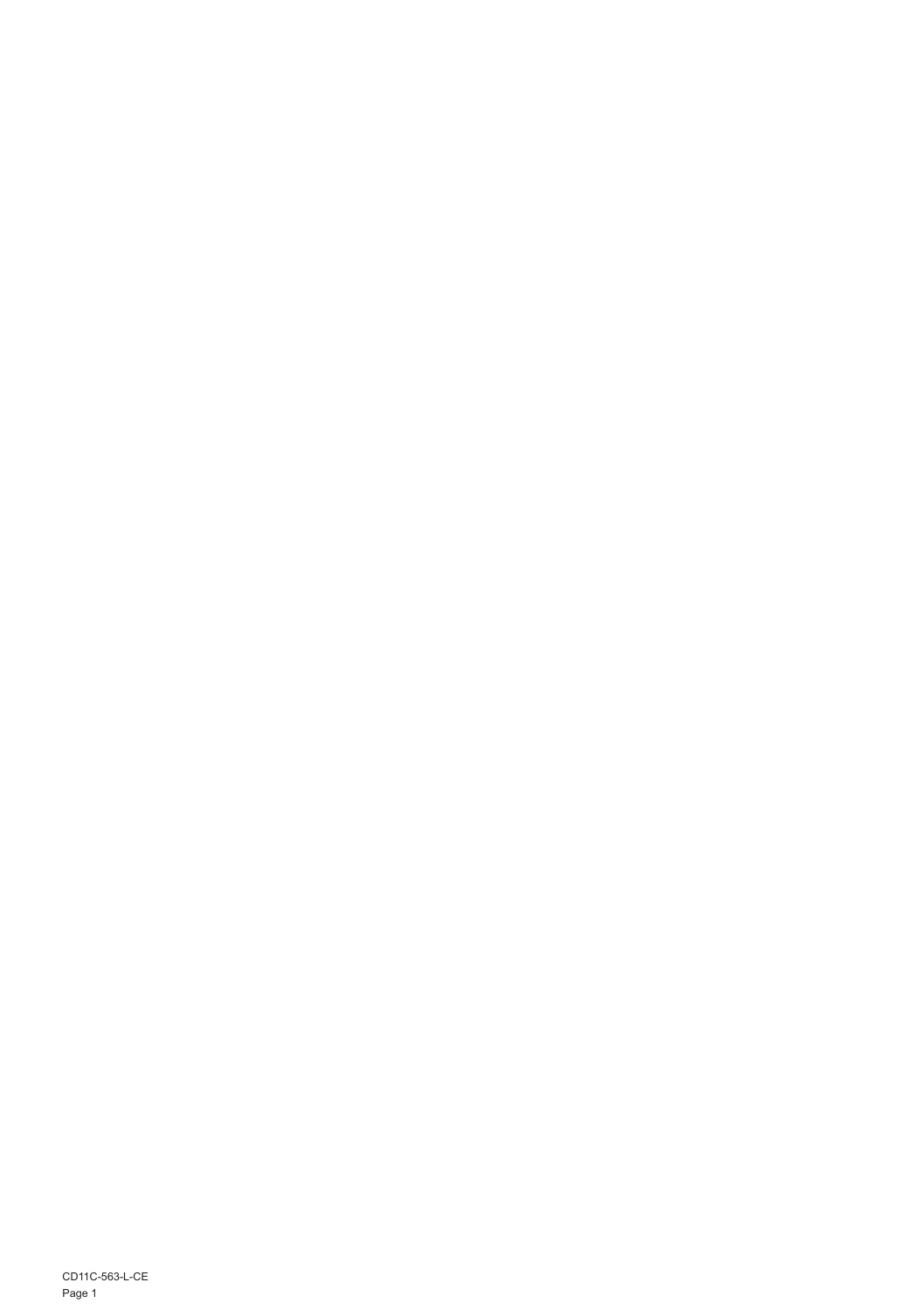# <span id="page-2-0"></span>**Novocastra™ Liquid Mouse Monoclonal Antibody CD11c**

# **Product Code: NCL-L-CD11c-563**

# **Intended Use**

#### *For in vitro diagnostic use.*

NCL-L-CD11c-563 is intended for the qualitative identification by light microscopy of human CD11c antigen in paraffin sections. The clinical interpretation of any staining or its absence should be complemented by morphological studies using proper controls and should be evaluated within the context of the patient's clinical history and other diagnostic tests by a qualified pathologist.

#### **Principle of Procedure**

Immunohistochemical (IHC) staining techniques allow for the visualization of antigens via the sequential application of a specific antibody to the antigen (primary antibody), a secondary antibody to the primary antibody and an enzyme complex with a chromogenic substrate with interposed washing steps. The enzymatic activation of the chromogen results in a visible reaction product at the antigen site. The specimen may then be counterstained and coverslipped. Results are interpreted using a light microscope and aid in the differential diagnosis of pathophysiological processes, which may or may not be associated with a particular antigen.

#### **Clone**

5D11

# **Immunogen**

Prokaryotic recombinant protein containing 258 amino acids from the N-terminus of the external domain of the CD11c molecule.

#### **Specificity**

Human CD11c antigen.

# **Reagent Composition**

NCL-L-CD11c-563 is a liquid tissue culture supernatant containing sodium azide as a preservative.

#### **Ig Class**

IgG2a

# **Total Protein Concentration Total Protein**

Refer to vial label for lot specific total protein concentration.

#### **Antibody Concentration**

Greater than or equal to 30 mg/L. Refer to vial label for lot specific Ig concentration.

## **Recommendations On Use**

Immunohistochemistry on paraffin sections.

**Heat Induced Epitope Retrieval (HIER):** Please follow the instructions for use in Novocastra Epitope Retrieval Solution pH 6. **Suggested dilution:** 1:100 for 30 minutes at 25 °C. This is provided as a guide and users should determine their own optimal working dilutions.

**Visualization:** Please follow the instructions for use in the Novolink™ Polymer Detection Systems. For further product information or support, contact your local distributor or regional office of Leica Biosystems, or alternatively, visit the Leica Biosystems Web site, www.LeicaBiosystems.com

The performance of this antibody should be validated when utilized with other manual staining systems or automated platforms.

# **Storage and Stability**

Store at 2–8 °C. Do not freeze. Return to 2–8 °C immediately after use. Do not use after expiration date indicated on the vial label. Storage conditions other than those specified above must be verified by the user.

#### **Specimen Preparation**

The recommended fixative is 10% neutral-buffered formalin for paraffin-embedded tissue sections.

#### **Warnings and Precautions**

This reagent has been prepared from the supernatant of cell culture. As it is a biological product, reasonable care should be taken when handling it.

This reagent contains sodium azide. A Material Safety Data Sheet is available upon request or available from

www.LeicaBiosystems.com

Consult federal, state or local regulations for disposal of any potentially toxic components.

Specimens, before and after fixation, and all materials exposed to them, should be handled as if capable of transmitting infection and disposed of with proper precautions.1 Never pipette reagents by mouth and avoid contacting the skin and mucous membranes with reagents and specimens. If reagents or specimens come in contact with sensitive areas, wash with copious amounts of water. Seek medical advice.

Minimize microbial contamination of reagents or an increase in non-specific staining may occur.

Incubation times or temperatures, other than those specified, may give erroneous results. Any such changes must be validated by the user.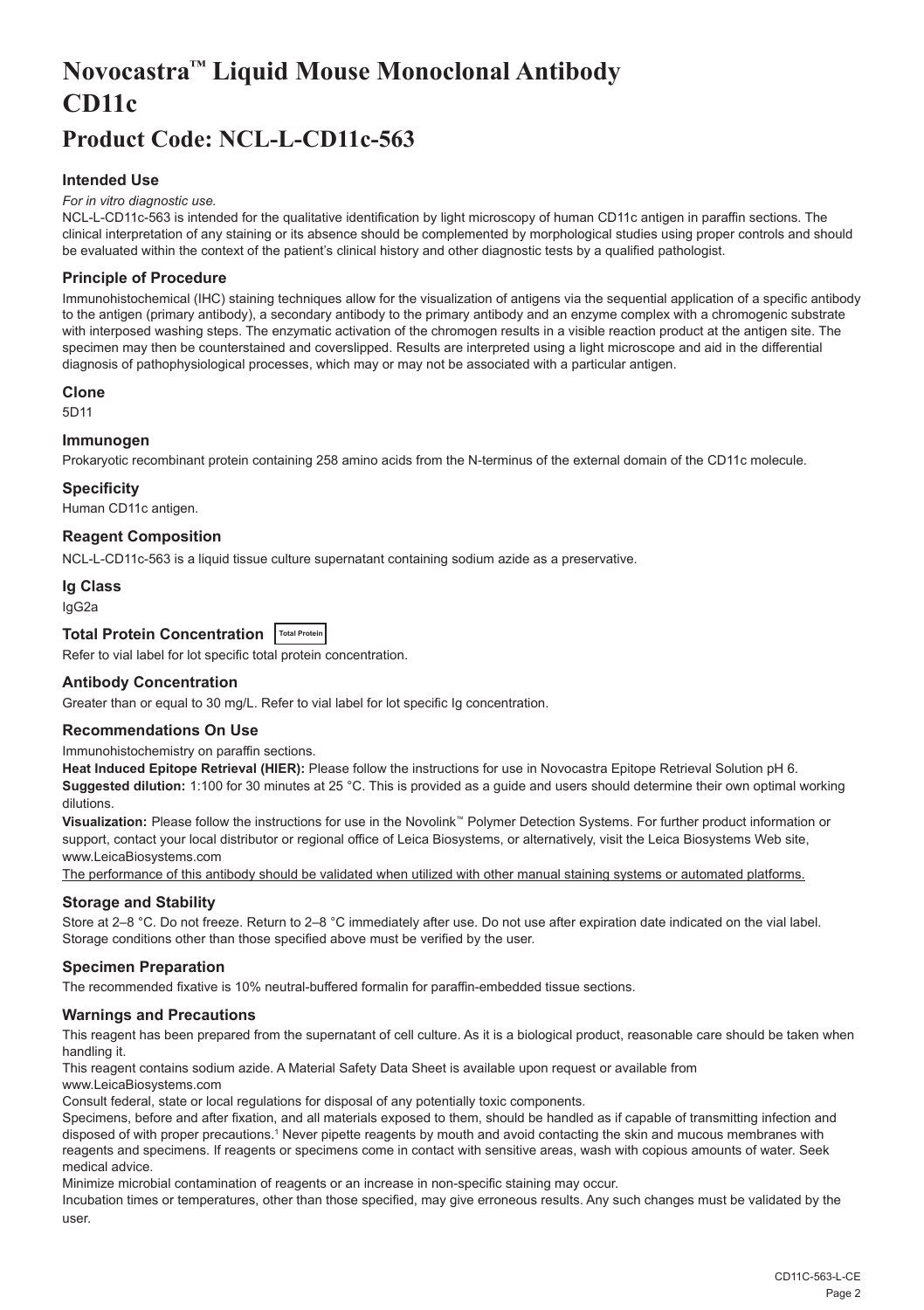# **Quality Control**

Differences in tissue processing and technical procedures in the user's laboratory may produce significant variability in results, necessitating regular performance of in-house controls in addition to the following procedures.

Controls should be fresh autopsy/biopsy/surgical specimens, formalin-fixed, processed and paraffin wax-embedded as soon as possible in the same manner as the patient sample(s).

# **Positive Tissue Control**

Used to indicate correctly prepared tissues and proper staining techniques.

One positive tissue control should be included for each set of test conditions in each staining run.

A tissue with weak positive staining is more suitable than a tissue with strong positive staining for optimal quality control and to detect minor levels of reagent degradation.<sup>2</sup>

Recommended positive control tissue is tonsil.

If the positive tissue control fails to demonstrate positive staining, results with the test specimens should be considered invalid.

# **Negative Tissue Control**

Should be examined after the positive tissue control to verify the specificity of the labeling of the target antigen by the primary antibody. Recommended negative control tissue is skeletal muscle.

Alternatively, the variety of different cell types present in most tissue sections frequently offers negative control sites, but this should be verified by the user.

Non-specific staining, if present, usually has a diffuse appearance. Sporadic staining of connective tissue may also be observed in sections from excessively formalin-fixed tissues. Use intact cells for interpretation of staining results. Necrotic or degenerated cells often stain non-specifically.<sup>3</sup> False-positive results may be seen due to non-immunological binding of proteins or substrate reaction products. They may also be caused by endogenous enzymes such as pseudoperoxidase (erythrocytes), endogenous peroxidase

(cytochrome C), or endogenous biotin (eg. liver, breast, brain, kidney) depending on the type of immunostain used. To differentiate endogenous enzyme activity or non-specific binding of enzymes from specific immunoreactivity, additional patient tissues may be stained exclusively with substrate chromogen or enzyme complexes (avidin-biotin, streptavidin, labeled polymer) and substrate-chromogen, respectively. If specific staining occurs in the negative tissue control, results with the patient specimens should be considered invalid.

# **Negative Reagent Control**

Use a non-specific negative reagent control in place of the primary antibody with a section of each patient specimen to evaluate non-specific staining and allow better interpretation of specific staining at the antigen site.

# **Patient Tissue**

Examine patient specimens stained with NCL-L-CD11c-563 last. Positive staining intensity should be assessed within the context of any non-specific background staining of the negative reagent control. As with any immunohistochemical test, a negative result means that the antigen was not detected, not that the antigen was absent in the cells/tissue assayed. If necessary, use a panel of antibodies to identify false-negative reactions.

# **Results Expected**

# Normal Tissues

Clone 5D11 detects the CD11c antigen on the membrane of histiocytes and dendritic cells (Total number of normal cases evaluated = 45). Abnormal Tissues

Clone 5D11 stained 20/20 hairy cell leukemias, 12/17 acute myeloid leukemias, 8/8 histiocytic/dendritic neoplasms and 2/3 systemic mastocytosis. Weak cytoplasmic staining was noted in 4/6 nodular lymphocyte predominant Hodgkin's lymphomas. No staining was observed in diffuse large B-cell lymphomas (0/120), classic Hodgkin's disease (0/25), follicular lymphomas (0/20), mantle cell lymphomas (0/13), chronic lymphocytic lymphomas (0/12), anaplastic large cell lymphomas (0/10), peripheral T-cell lymphomas (0/9), acute lymphoblastic lymphomas (0/8), small lymphocytic lymphomas (0/8), NK/T cell lymphomas (0/5), MALT lymphomas (0/4), angioimmunoblastic T-cell lymphomas (0/4), mixed cellularity Hodgkin's disease (0/2), lymphocytic depletion Hodgkin's disease (0/1), nodular sclerosing Hodgkin's disease (0/1), a B-cell acute lymphoblastic lymphoma (0/1), a primitive B/T cell acute lymphoblastic lymphoma (0/1), a T-cell lymphoma (0/1), a marginal zone lymphoma (0/1), a Burkitt lymphoma (0/1), lung tumors (0/4), liver tumors (0/4), ovarian tumors (0/4), thyroid tumors (0/4), brain tumors (0/2), tumors of the esophagus (0/2), breast tumors (0/2), stomach tumors  $(0/2)$ , soft tissue tumors  $(0/2)$ , tumors of the tongue  $(0/2)$ , metastatic tumors of unknown origin  $(0/2)$ , kidney tumors  $(0/2)$ , tumors of the cervix (0/2), testicular tumors (0/2), colon tumors (0/2), rectal tumors (0/2), skin tumors (0/2), a tumor of the larynx (0/1) or a tumor of the thymus (0/1). (Total number of abnormal cases evaluated = 345).

#### **NCL-L-CD11c-563 is recommended for the detection of human CD11c protein in normal and neoplastic tissues, as an adjunct to conventional histopathology using non-immunologic histochemical stains.**

# **General Limitations**

Immunohistochemistry is a multistep diagnostic process that consists of specialized training in the selection of the appropriate reagents; tissue selection, fixation, and processing; preparation of the IHC slide; and interpretation of the staining results.

Tissue staining is dependent on the handling and processing of the tissue prior to staining. Improper fixation, freezing, thawing, washing, drying, heating, sectioning or contamination with other tissues or fluids may produce artifacts, antibody trapping, or false negative results. Inconsistent results may be due to variations in fixation and embedding methods, or to inherent irregularities within the tissue.4 Excessive or incomplete counterstaining may compromise proper interpretation of results.

The clinical interpretation of any staining or its absence should be complemented by morphological studies using proper controls and should be evaluated within the context of the patient's clinical history and other diagnostic tests by a qualified pathologist. Antibodies from Leica Biosystems Newcastle Ltd are for use, as indicated, on either frozen or paraffin-embedded sections with specific

fixation requirements. Unexpected antigen expression may occur, especially in neoplasms. The clinical interpretation of any stained tissue section must include morphological analysis and the evaluation of appropriate controls.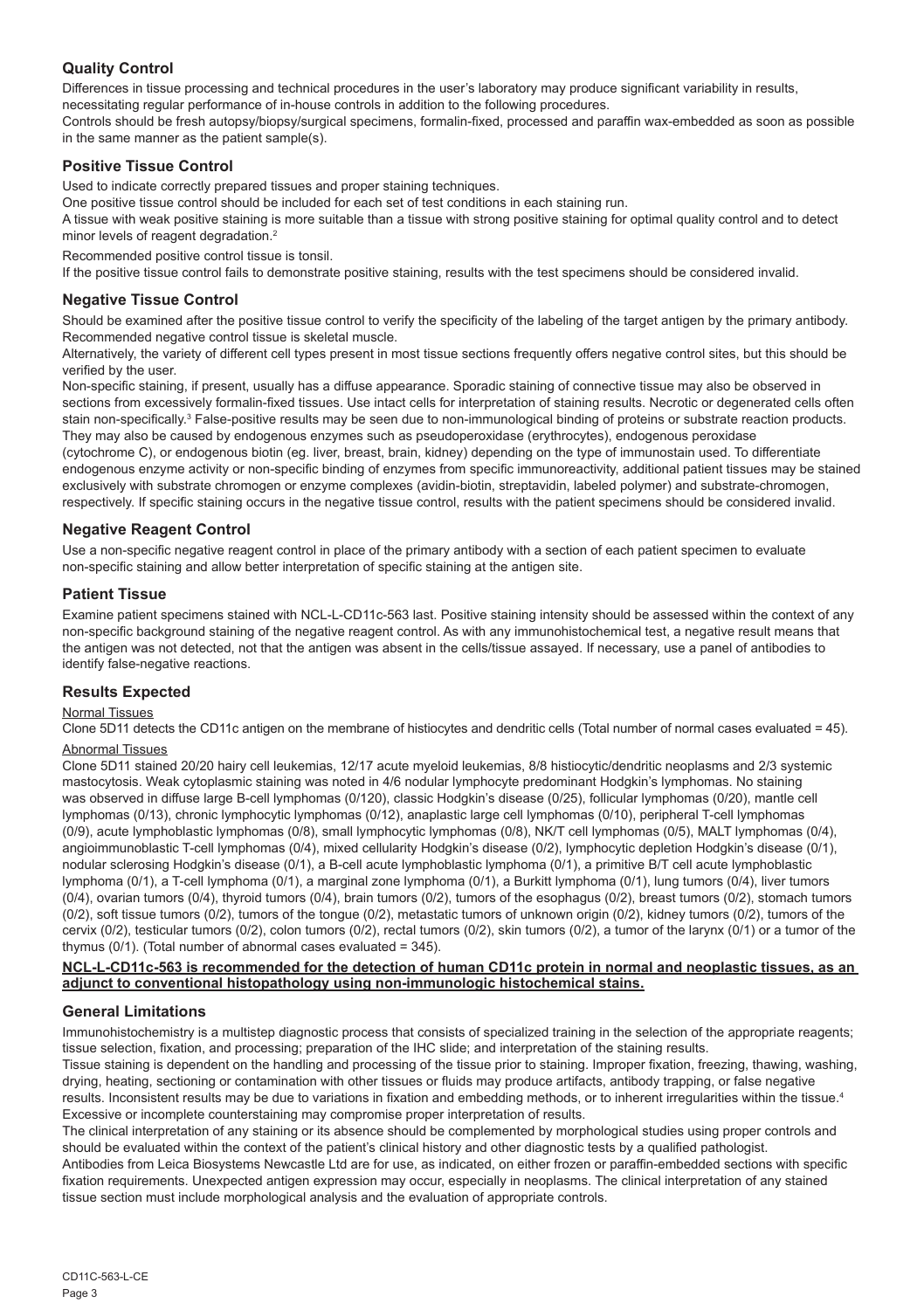# **Bibliography - General**

- 1. National Committee for Clinical Laboratory Standards (NCCLS). Protection of laboratory workers from infectious diseases transmitted by blood and tissue; proposed guideline. Villanova, P.A. 1991; 7(9). Order code M29-P.
- 2. Battifora H. Diagnostic uses of antibodies to keratins: a review and immunohistochemical comparison of seven monoclonal and three polyclonal antibodies. Progress in Surgical Pathology. 6:1–15. eds. Fenoglio-Preiser C, Wolff CM, Rilke F. Field & Wood, Inc., Philadelphia.
- 3. Nadji M, Morales AR. Immunoperoxidase, part I: the techniques and pitfalls. Laboratory Medicine. 1983; 14:767.
- 4. Omata M, Liew CT, Ashcavai M, Peters RL. Nonimmunologic binding of horseradish peroxidase to hepatitis B surface antigen: a possible source of error in immunohistochemistry. American Journal of Clinical Pathology. 1980; 73:626.
- 5. Barth TFE, Barth CA, Kestler HA, et al. Transcriptional profiling suggests that secondary and primary large B-cell lymphomas of the gastrointestinal (GI) tract are blastic variants of GI marginal zone lymphoma. Journal of Pathology. 2007; 211:305-313.
- 6. Venkatraman L, McDonald KA, Bagdi E, et al. Characterisation of a new monoclonal antibody recognising CD11c in paraffinembedded tissue. Modern Pathology. 2005; 18: 255A-256A 1183 Supplement 1.

# **Amendments to Previous Issue**

Reagent Composition, Total Protein Concentration, Recommendations On Use, Warnings and Precautions, Results Expected.

#### **Date of Issue**

17 October 2018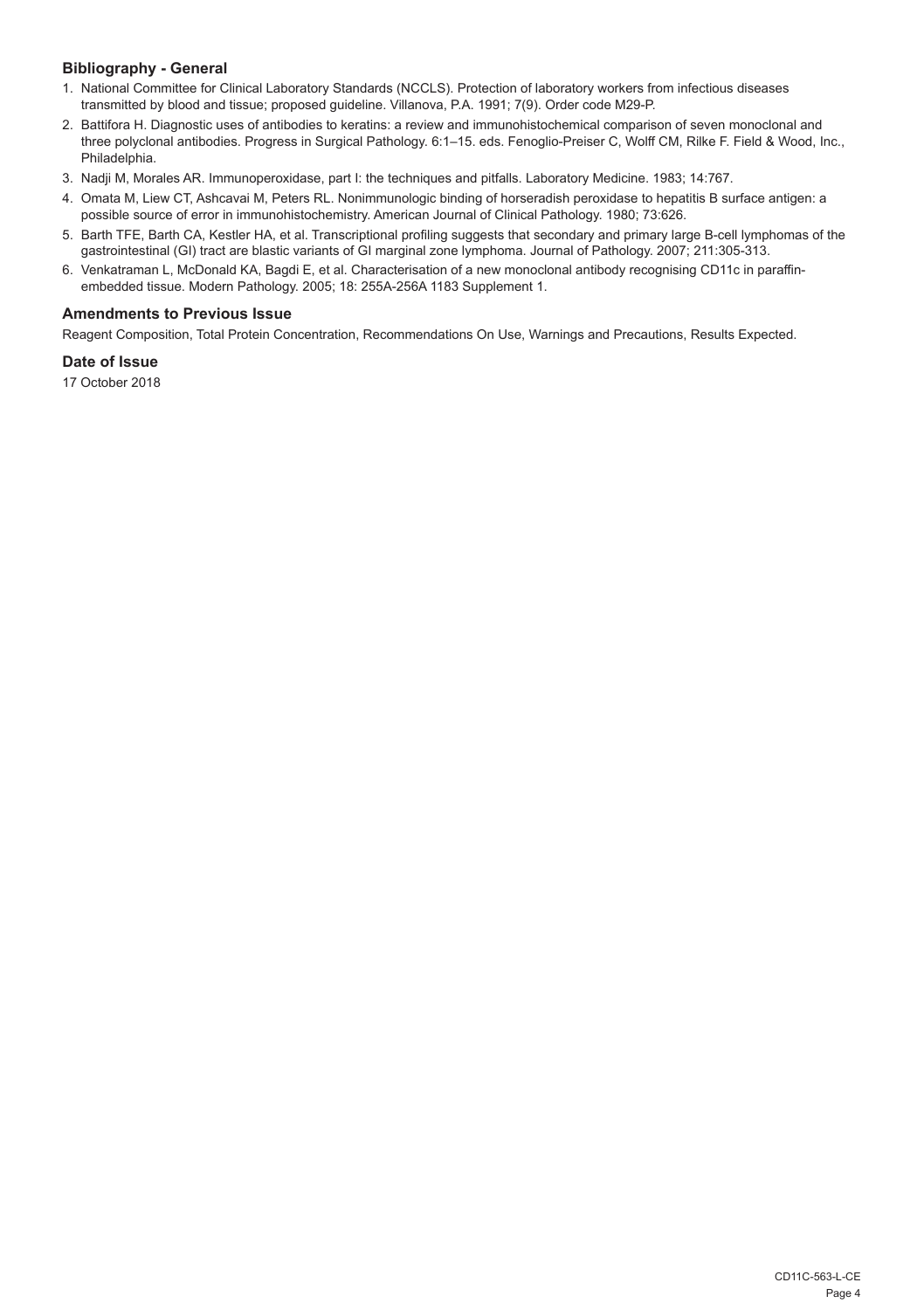# <span id="page-5-0"></span>**Novocastra™ Anticorps Liquide de Souris CD11c Référence du Produit: NCL-L-CD11c-563**

# **Utilisation Prévue**

# *Diagnostic in vitro*.

NCL-L-CD11c-563 est destiné à l'identification qualitative par microscopie optique de l'antigène humain CD11c dans les coupes incluses en paraffine. L'interprétation clinique de tout marquage, ou absence de marquage, doit être complétée par des études morphologiques utilisant des contrôles appropriés et doit être évaluée par un pathologiste qualifié à la lumière des antécédents cliniques du patient et d'autres analyses diagnostiques.

# **Principe de la Procédure**

Les techniques de marquage immunohistochimique (IHC) permettent la visualisation des antigènes via l'application séquentielle d'un anticorps spécifique sur un antigène (anticorps primaire), d'un anticorps secondaire sur l'anticorps primaire et d'un complexe enzymatique comportant un substrat chromogène, avec des étapes de lavage intercalées. L'activation enzymatique du chromogène se traduit par la présence d'un produit de réaction visible au niveau du site de l'antigène. Le spécimen peut ensuite faire l'objet d'une coloration de contraste et être placé sous une lamelle. Les résultats sont interprétés à l'aide d'un microscope optique et participent au diagnostic différentiel des processus physiopathologiques, susceptibles, ou non, d'être associés à un antigène particulier.

#### **Clone**

5D11

#### **Immunogène**

Protéine recombinante procaryote contenant 258 acides aminés de la partie N-terminale du domaine externe de la molécule CD11c.

#### **Spécificité**

Antigène humain CD11c.

#### **Composition du Réactif**

Le NCL-L-CD11c-563 est un surnageant de culture tissulaire liquide contenant une solution d'azide de sodium comme conservateur.

# **Classe d'Ig**

IgG2a

# **Concentration Totale en Protéines Total Protein**

La concentration totale en protéines, spécifique du lot, figure sur l'étiquette du flacon.

# **Concentration en Anticorps**

Supérieure ou égale à 30 mg/L. La concentration totale en Ig, spécifique du lot, figure sur l'étiquette du flacon.

#### **Recommandations d'utilisation**

#### Immunohistochimie sur coupes en paraffine.

**Récupération d'épitopes induite par la chaleur (HIER):** Suivre les instructions pour utilisation avec la Novocastra Epitope Retrieval Solution pH 6.

**Dilution préconisée:** 1:100 durant 30 minutes à 25 °C. Ceci n'est donné qu'à titre indicatif et les utilisateurs doivent déterminer leurs propres dilutions de travail optimales.

**Visualisation:** Veuillez respecter le mode d'emploi des Novolink™ Polymer Detection Systems. Pour plus d'informations sur le produit ou pour toute assistance, contactez votre représentant local ou le bureau régional de Leica Biosystems, ou sinon rendez vous sur le site www.LeicaBiosystems.com de Leica Biosystems.

Les performances de cet anticorps devront être validées lorsqu'il est utilisé avec d'autres systèmes de coloration manuels ou platesformes automatisées.

# **Conservation et Stabilité**

Conserver à 2–8 °C. Ne pas congeler. Remettre immédiatement à 2–8 °C après utilisation. Ne pas utiliser après la date de péremption indiquée sur l'étiquette du récipient. Les conditions de conservation autres que celles qui sont spécifiées ci-dessus doivent faire l'objet d'une vérification par l'utilisateur.

# **Préparation des Spécimens**

Le fixateur recommandé est le formol à 10%, tamponné, neutre, pour coupes tissulaires incluses en paraffine.

# **Mises en Garde et Précautions**

Ce réactif a été préparé à partir du surnageant d'une culture cellulaire. Du fait de sa nature de produit biologique, sa manipulation doit faire l'objet du plus grand soin.

Ce réactif contient de l'azide de sodium. Une Fiche de données de sécurité est disponible sur demande ou sur le site www.LeicaBiosystems.com

Consulter les réglementations nationales, régionales ou locales en vigueur relatives à l'élimination de tous les éléments potentiellement toxiques.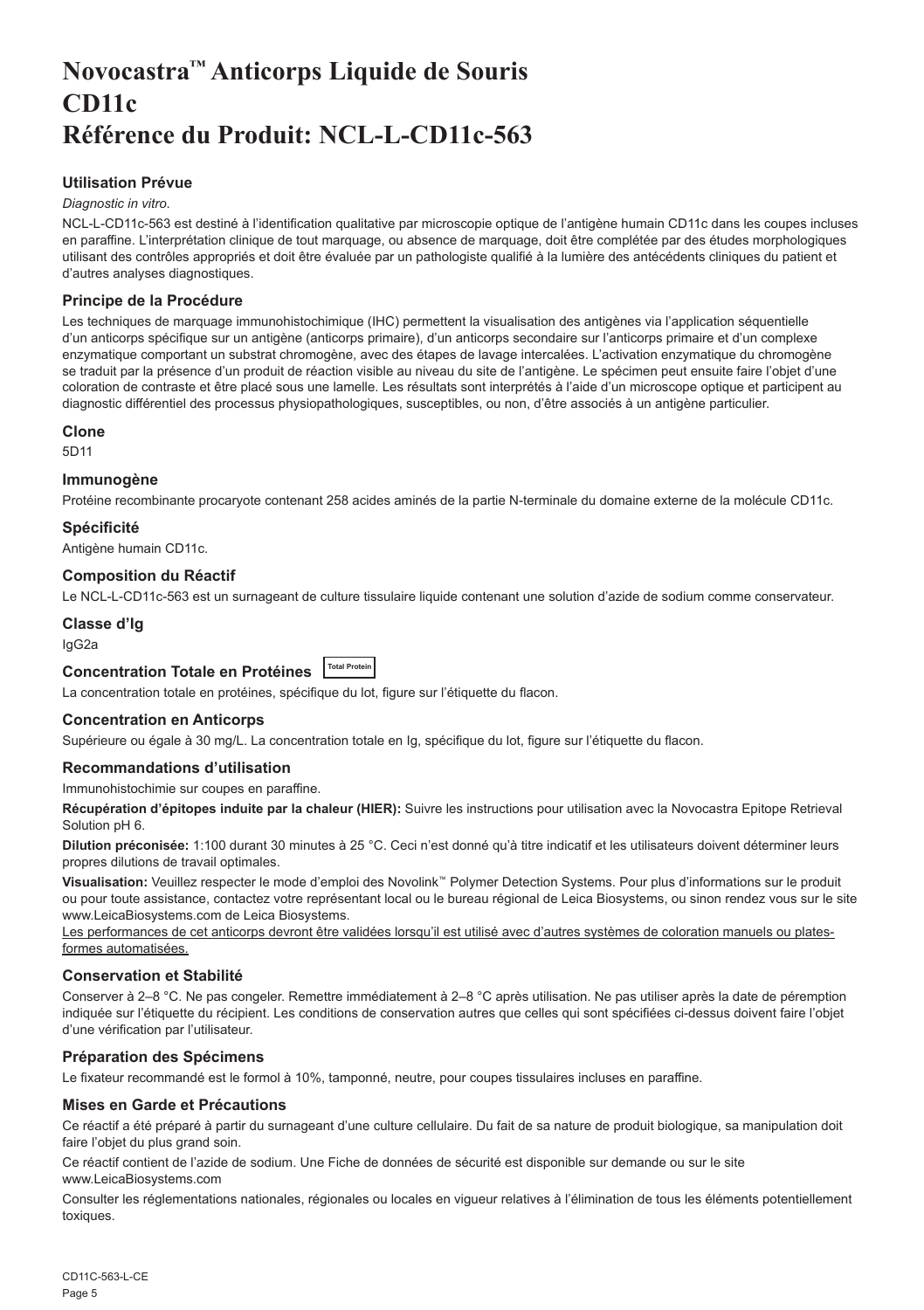Les spécimens, avant et après fixation, ainsi que toutes les matières ayant été en contact avec eux, doivent être manipulés comme s'ils étaient susceptibles de transmettre une infection et être éliminés en respectant les précautions appropriées<sup>1</sup>. Ne jamais pipeter les réactifs avec la bouche et éviter tout contact des réactifs et des spécimens avec la peau et les membranes muqueuses. Rincer avec de grandes quantités d'eau en cas de contact des réactifs ou des spécimens avec des zones sensibles. Consulter un médecin.

Minimiser la contamination microbienne des réactifs sinon un accroissement du marquage non spécifique est susceptible de se produire. Des durées et des températures d'incubation différentes de celles qui ont été spécifiées sont susceptibles de conduire à des résultats erronés. Toutes les modifications doivent être validées par l'utilisateur.

# **Contrôle de Qualité**

Des différences de traitement des tissus et de procédures techniques du laboratoire de l'utilisateur sont susceptibles de conduire à une variabilité significative des résultats, ce qui rend nécessaire la mise en œuvre de contrôles en interne en plus des procédures suivantes.

Les contrôles doivent être des spécimens frais provenant d'autopsies, de biopsies ou d'interventions chirurgicales, fixés au formol, traités et inclus en cire de paraffine dès que possible, de la même façon que le(s) échantillon(s) de patient.

# **Tissu de Contrôle Positif**

Il est utilisé pour indiquer que les tissus ont été préparés correctement et que les techniques de marquage étaient appropriées.

Un contrôle tissulaire positif doit être inclus dans toute opération de marquage pour chaque ensemble de conditions d'analyse.

Un tissu présentant un marquage faiblement positif est plus adapté à un contrôle de qualité optimal qu'un tissu présentant un marquage fortement positif et il permet de détecter de moindres niveaux de dégradation du réactif.<sup>2</sup>

Le tissu de contrôle positif recommandé est les amygdales.

Si le tissu de contrôle positif ne présente pas de marquage positif, les résultats des spécimens analysés doivent être considérés comme invalides.

#### **Tissu de Contrôle Négatif**

Il doit être examiné après le tissu de contrôle positif afin de vérifier la spécificité du marquage de l'antigène cible par l'anticorps primaire. Les muscles squelettiques constituent le tissu de contrôle négatif recommandé.

Sinon, la diversité des types cellulaires présents dans la plupart des tissus permet de disposer fréquemment de sites de contrôle négatif, mais ils doivent être vérifiés par l'utilisateur.

S'il est présent, le marquage non spécifique prend habituellement une apparence diffuse. Un marquage sporadique du tissu conjonctif peut également être observé sur des coupes de tissus qui ont été fixées par un excès de formol. Utiliser des cellules intactes pour l'interprétation des résultats du marquage. Les cellules nécrotiques ou dégénérées sont souvent marquées de façon non spécifique.3 Des résultats faussement positifs peuvent être observés en raison d'une liaison non immunologique à des protéines ou à des produits de réaction du substrat. Ils peuvent également être provoqués par des enzymes endogènes comme la pseudoperoxydase (érythrocytes), la peroxydase endogène (cytochrome C), ou la biotine endogène (foie, sein, cerveau, rein, par exemple) selon le type d'immunomarquage utilisé. Pour différencier l'activité des enzymes endogènes ou la liaison non spécifique d'enzymes de l'immunoréactivité spécifique, des tissus supplémentaires du patient peuvent être marqués exclusivement avec le substrat chromogène ou par des complexes enzymatiques (avidine-biotine, streptavidine, polymère marqué) et le substrat chromogène respectivement. Si un marquage spécifique se produit dans le tissu de contrôle négatif, les résultats des spécimens du patient doivent être considérés comme invalides.

# **Réactif de Contrôle Négatif**

Utiliser un réactif de contrôle négatif non spécifique à la place de l'anticorps primaire avec une coupe de chaque spécimen du patient afin d'évaluer le marquage non spécifique et de permettre une meilleure interprétation du marquage spécifique au niveau du site antigénique.

#### **Tissu du Patient**

Examiner les échantillons du patient marqués au NCL-L-CD11c-563 en dernier lieu. L'intensité du marquage positif doit être évaluée à la lumière du bruit de fond du marquage non spécifique du réactif de contrôle négatif. Comme pour toutes les analyses immunohistochimiques, un résultat négatif signifie que l'antigène n'a pas été détecté mais ne signifie pas qu'il est absent des cellules/ tissus testés. Si nécessaire, employer un panel d'anticorps pour identifier les réactions faussement négatives.

# **Résultats Attendus**

#### Tissus normaux

Le clone 5D11 détecte l'antigène CD11c sur la membrane des histiocytes et des cellules dendritiques (Nombre total de cas normaux évalués = 45).

#### Tissus anormaux

Le clone 5D11 a coloré 20/20 leucémies à cellules chevelues, 12/17 leucémies aigües myéloïdes, 8/8 néoplasmes histiocytaires ou à cellules dendritiques et 2/3 mastocytoses systémiques. Une faible coloration cytoplasmique a été observée dans 4/6 maladies de Hodgkin nodulaires à prédominance lymphocytaire. Aucune coloration n'a été observée dans des lymphomes diffus à grandes cellules B (0/120), la maladie de Hodgkin classique (0/25), des lymphomes folliculaires (0/20), des lymphomes du manteau (0/13), des leucémies lymphocytaires chroniques (0/12), des lymphomes anaplasiques à grandes cellules (0/10), des lymphomes à cellules T périphériques (0/9), des leucémies aigües lymphoblastiques (0/8), des petits lymphomes lymphocytaires (0/8), des lymphomes à cellules NK/T (0/5), des lymphomes du MALT (0/4), des lymphomes à cellules T angio-immunoblastiques (0/4), la maladie de Hodgkin à cellularité mixte (0/2), la maladie de Hodgkin à déplétion lymphocytaire (0/1), la maladie de Hodgkin à sclérose nodulaire (0/1), une leucémie aigüe lymphoblastique à cellules B (0/1), une leucémie aigüe lymphoblastique à cellules B/T primitive (0/1), un lymphome à cellules T (0/1), un lymphome de la zone marginale (0/1), un lymphome de Burkitt (0/1), des tumeurs du poumon (0/4), des tumeurs du foie (0/4), des tumeurs ovariennes (0/4), des tumeurs de la thyroïde (0/4), des tumeurs du cerveau (0/2), des tumeurs de l'œsophage (0/2), des tumeurs du sein (0/2), des tumeurs de l'estomac (0/2), des tumeurs des tissus mous (0/2), des tumeurs de la langue (0/2), des tumeurs métastatiques d'origine inconnue (0/2), des tumeurs du rein (0/2), des tumeurs du col de l'utérus (0/2), des tumeurs testiculaires (0/2), des tumeurs du côlon (0/2), des tumeurs rectales (0/2), des tumeurs de la peau (0/2), une tumeur du larynx (0/1) ou une tumeur du thymus (0/1). (Nombre total de cas anormaux évalués = 345).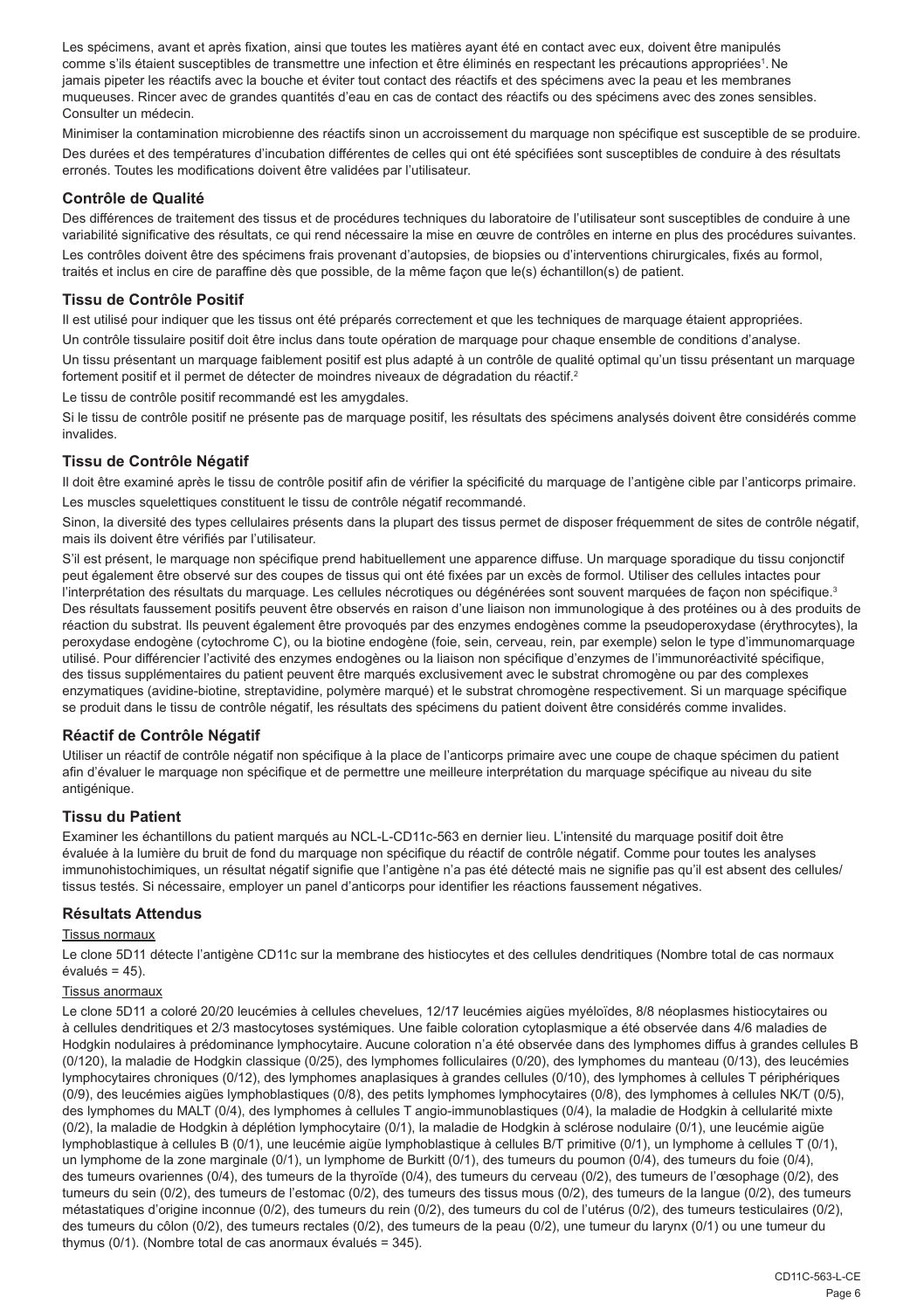#### **Le NCL-L-CD11c-563 est recommandé pour la détection de la protéine CD11c humaine dans les tissus normaux et néoplasiques, en complément à l'histopathologie traditionnelle utilisant des marqueurs histochimiques non immunologiques.**

# **Limites Générales**

L'immunohistochimie est un processus diagnostique constitué de plusieurs étapes qui nécessite une formation spécialisée relative au choix des réactifs appropriés ; au choix, à la fixation et au traitement des tissus ; à la préparation des lames IHC ; et à l'interprétation des résultats du marquage.

Le marquage des tissus dépend de leur manipulation et de leur traitement avant le marquage. Une fixation, une congélation, une décongélation, un lavage, un séchage, un chauffage, une coupe, incorrects ou une contamination par d'autres tissus ou d'autres liquides sont susceptibles de conduire à la production d'artefacts, au piégeage de l'anticorps ou à des résultats faussement négatifs. Des variations dans les méthodes de fixation et d'inclusion, ainsi que des irrégularités propres au tissu, peuvent conduire à des résultats incohérents<sup>4</sup>

Une coloration de contraste excessive ou incomplète peut gêner l'interprétation correcte des résultats.

L'interprétation clinique de tout marquage, ou absence de marquage, doit être complétée par des études morphologiques utilisant des contrôles appropriés et doit être évaluée par un pathologiste qualifié à la lumière des antécédents cliniques du patient et d'autres analyses diagnostiques.

Les anticorps de Leica Biosystems Newcastle Ltd sont destinés, selon les besoins, à être utilisés sur des coupes incluses en paraffine ou des coupes congelées, et conformément à des exigences particulières en matière de fixation. Une expression antigénique inattendue est susceptible de se produire, en particulier au niveau des néoplasmes. L'interprétation clinique de toute coupe tissulaire marquée doit comporter une analyse morphologique et l'évaluation des contrôles appropriés.

# **Bibliographie Générale**

- 1. National Committee for Clinical Laboratory Standards (NCCLS). Protection of laboratory workers from infectious diseases transmitted by blood and tissue; proposed guideline. Villanova, P.A. 1991; 7(9). Order code M29-P.
- 2. Battifora H. Diagnostic uses of antibodies to keratins: a review and immunohistochemical comparison of seven monoclonal and three polyclonal antibodies. Progress in Surgical Pathology. 6:1–15. eds. Fenoglio-Preiser C, Wolff CM, Rilke F. Field & Wood, Inc., Philadelphia.
- 3. Nadji M, Morales AR. Immunoperoxidase, part I: the techniques and pitfalls. Laboratory Medicine. 1983; 14:767.
- 4. Omata M, Liew CT, Ashcavai M, Peters RL. Nonimmunologic binding of horseradish peroxidase to hepatitis B surface antigen: a possible source of error in immunohistochemistry. American Journal of Clinical Pathology. 1980; 73:626.
- 5. Barth TFE, Barth CA, Kestler HA, et al. Transcriptional profiling suggests that secondary and primary large B-cell lymphomas of the gastrointestinal (GI) tract are blastic variants of GI marginal zone lymphoma. Journal of Pathology. 2007; 211:305-313.
- 6. Venkatraman L, McDonald KA, Bagdi E, et al. Characterisation of a new monoclonal antibody recognising CD11c in paraffinembedded tissue. Modern Pathology. 2005; 18: 255A-256A 1183 Supplement 1.

# **Amendements Apportés à la Version Précédente**

Composition réactif, Concentration totale de protéines, Recommandations d'usage, Avertissements et Précautions, Résultats prévus.

# **Date de Publication**

17 octobre 2018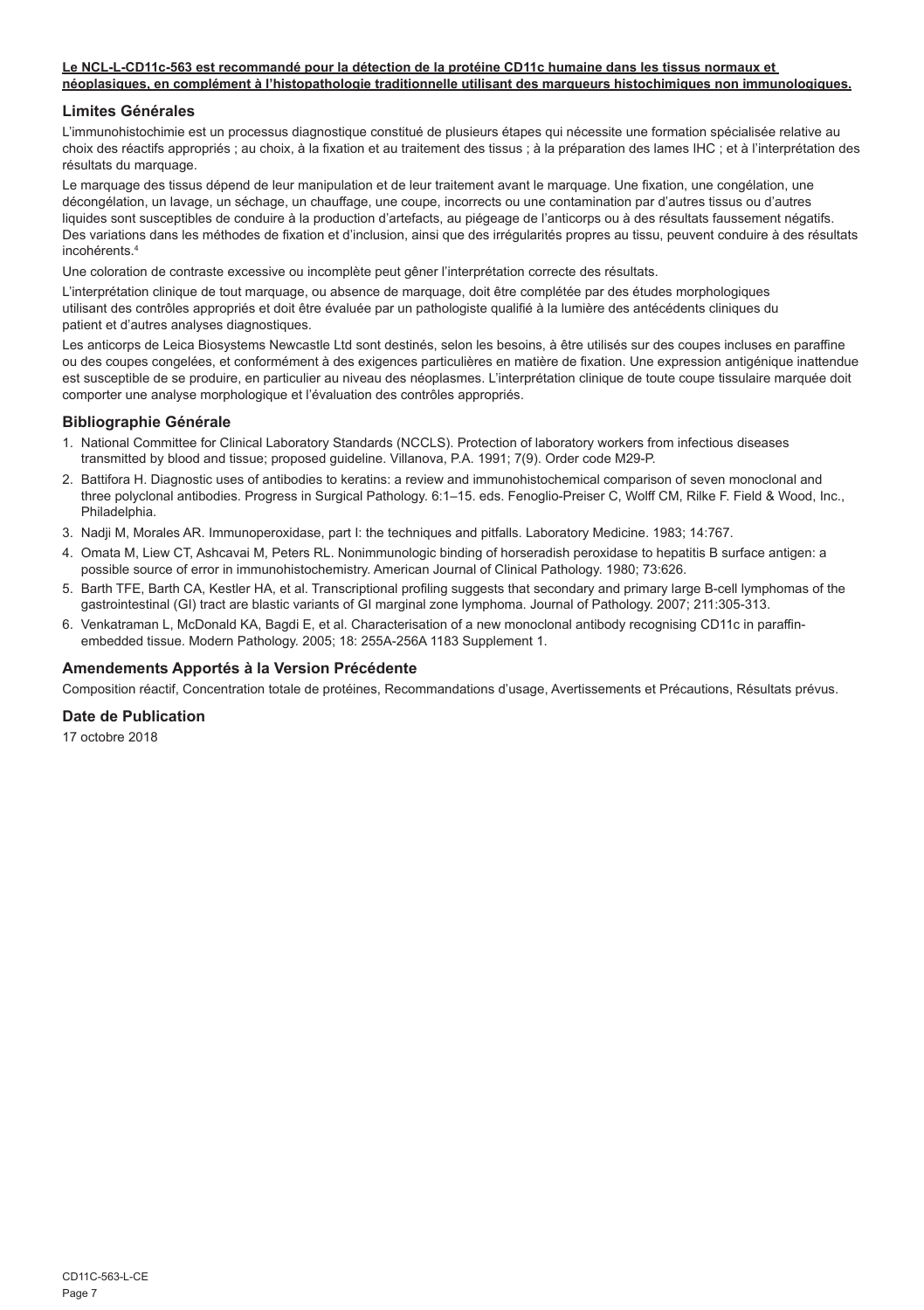# <span id="page-8-0"></span>**Novocastra™ Anticorpo Monoclonale Murino Liquido CD11c Codice Del Prodotto: NCL-L-CD11c-563**

# **Uso Previsto**

#### *Per uso diagnostico in vitro*.

NCL-L-CD11c-563 è progettato per l'identificazione qualitativa in microscopia ottica dell'antigene CD11c umano in sezioni di tessuto incluse in paraffina. L'interpretazione clinica di ogni colorazione o della sua assenza va integrata da studi morfologici che utilizzino i controlli appropriati e deve essere valutata da un patologo qualificato, nel contesto della storia clinica del paziente e delle altre metodiche diagnostiche adoperate.

# **Principio Della Procedura**

Le tecniche di colorazione immunoistochimica (IHC) consentono la visualizzazione degli antigeni mediante l'applicazione sequenziale di un anticorpo specifico per l'antigene (anticorpo primario), di un anticorpo secondario che lega l'anticorpo primario e di un complesso enzimatico con un substrato cromogeno; l'applicazione dei tre reagenti è intervallata da fasi di lavaggio. L'attivazione enzimatica del cromogeno produce una reazione visibile in corrispondenza del sito antigenico. Il campione biologico può, quindi, essere controcolorato e montato. I risultati vengono interpretati mediante un microscopio ottico e sono utili nella diagnosi differenziale di processi fisiopatologici, che possono essere più o meno associati ad un particolare antigene.

#### **Clone**

5D11

#### **Immunogeno**

La proteina ricombinante procariotica contenente 258 aminoacidi dall'estremità N-terminale del dominio esterno della estremità molecola CD<sub>11c</sub>

#### **Specificità**

Antigene CD11c umano.

#### **Composizione Del Reagente**

NCL-L-CD11c-563 è un supernatante liquido di coltura tissutale, contenente di sodio azide come conservante.

#### **Classe Ig**

IgG2a

# **Concentrazione Proteica Totale Total Protein**

Consultare l'etichetta del flacone per la concentrazione proteica totale specifica del lotto.

#### **Concentrazione Anticorpale**

Superiore o uguale a 30 mg/L. Consultare l'etichetta del flacone per la concentrazione di Ig specifica del lotto.

#### **Raccomandazioni Per L'uso**

Immunoistochimica su sezioni incluse in paraffina.

**Smascheramento termoindotto dell'epitopo (HIER):** Si raccomanda di seguire le istruzioni per l'uso di Novocastra Epitope Retrieval Solution pH 6.

**Diluizione raccomandata:** 1:100 per 30 minuti a 25 °C. Queste raccomandazioni costituiscono delle semplici linee guida; spetta al singolo utente stabilire le diluizioni di lavoro ottimali.

**Visualizzazione:** Si raccomanda di seguire le istruzioni per l'uso dei Novolink™ Polymer Detection Systems. Per ulteriori informazioni sui prodotti o assistenza, contattare il distributore di zona o la sede regionale di Leica Biosystems, oppure visitare il sito internet di Leica Biosystems, www.LeicaBiosystems.com

La resa di questo anticorpo deve essere validata quando viene utilizzato con altri metodi di colorazione manuale o piattaforme automatizzate.

# **Conservazione E Stabilità**

Conservare a 2–8 °C. Non congelare. Immediatamente dopo l'uso, raffreddare di nuovo a 2–8 °C. Non usare dopo la data di scadenza, indicata sull'etichetta del flacone. Condizioni di conservazione diverse da quelle sopra specificate vanno verificate dall'utente.

# **Preparazione Del Campione Biologico**

Il fissativo raccomandato è la formalina tamponata neutra al 10% per sezioni tissutali incluse in paraffina.

#### **Avvertenze E Precauzioni**

Questo reagente è stato preparato dal supernatante di coltura cellulare. Trattandosi di un prodotto biologico, va maneggiato con cautela.

Questo reagente contiene sodio azide. Una scheda di sicurezza del prodotto (MSDS) è disponibile su richiesta o dal sito www.LeicaBiosystems.com

Fare riferimento alla normativa federale, statale o locale per lo smaltimento dei componenti potenzialmente tossici.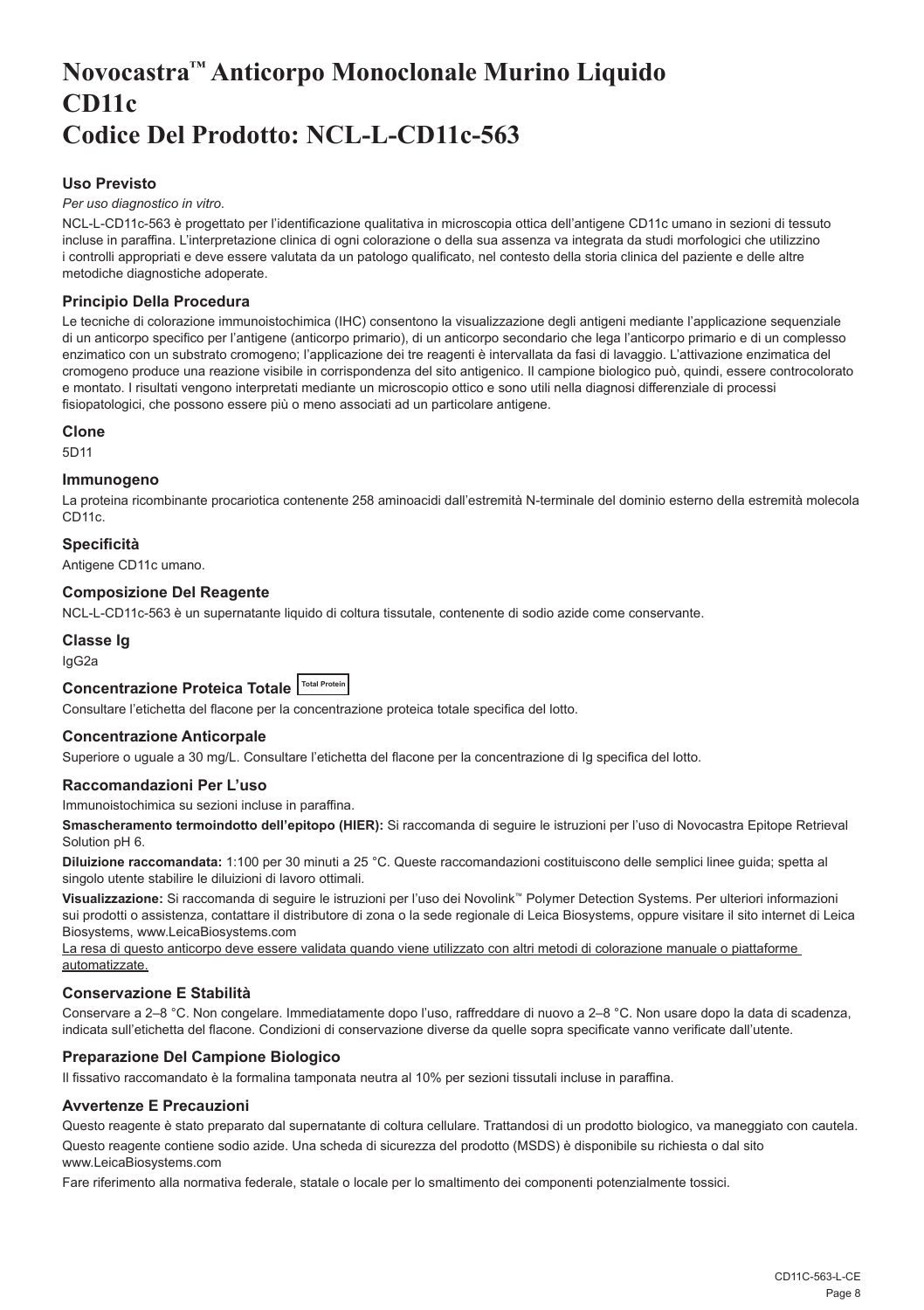Prima e dopo la fissazione, i campioni biologici e tutti i materiali ad essi esposti vanno trattati come potenzialmente infettanti e smaltiti con le appropriate precauzioni.<sup>1</sup> Non pipettare i reagenti con la bocca ed evitare il contatto dei reagenti e dei campioni biologici con la pelle e con le mucose. Se i reagenti o i campioni biologici vengono a contatto con zone sensibili, sciacquare abbondantemente le parti interessate. Consultare il medico.

Ridurre al minimo la contaminazione microbica dei reagenti, allo scopo di evitare un aumento di colorazione aspecifica. Tempi o temperature d'incubazione diversi da quelli specificati possono condurre a risultati non veritieri. Tali variazioni devono essere convalidate dall'utente.

# **Controllo Qualità**

Differenze nella processazione del tessuto e nelle tecniche in uso presso il laboratorio dell'utente possono produrre una discrepanza significativa nei risultati, rendendo necessaria la regolare esecuzione di controlli interni, in aggiunta alle procedure descritte di seguito.

I controlli devono essere costituiti da campioni biologici freschi autoptici/bioptici/chirurgici e devono essere il più rapidamente possibile fissati in formalina, processati ed inclusi in paraffina, allo stesso modo dei campioni biologici ottenuti dal paziente.

# **Controllo Positivo Del Tessuto**

È usato per indicare tessuti correttamente preparati e tecniche di colorazione appropriate.

Per ogni gruppo di condizioni del test e ogni volta che viene eseguita la colorazione, deve essere incluso un controllo positivo del tessuto.

Un tessuto a debole colorazione positiva è più adatto di uno a colorazione positiva intensa per un ottimale controllo qualità e per mettere in evidenza anche minimi livelli di degradazione del reagente.<sup>2</sup>

Il tessuto di controllo positivo raccomandato è la tonsilla.

Se il controllo positivo del tessuto non dimostra colorazione positiva, i risultati con i campioni biologici del test vanno considerati non validi.

# **Controllo Negativo Del Tessuto**

Va esaminato dopo il controllo positivo, per verificare la specificità nei confronti dell'antigene bersaglio da parte dell'anticorpo primario. Il tessuto di controllo negativo raccomandato è il muscolo scheletrico.

In alternativa, la varietà dei tipi cellulari presenti nella maggior parte delle sezioni tissutali offre spesso siti di controllo negativo, ma questo va verificato dall'utente.

La colorazione aspecifica, se presente, assume di solito aspetto diffuso. La colorazione sporadica del tessuto connettivo può anche manifestarsi in seguito ad iperfissazione di sezioni di tessuto in formalina. Per l'interpretazione dei risultati della colorazione, usare cellule intatte. Le cellule necrotiche o degenerate si colorano spesso in maniera aspecifica<sup>3</sup>. Si possono osservare risultati falsamente positivi, dovuti a legame non immunologico delle proteine o a prodotti di reazione del substrato. Tali falsi positivi possono essere anche causati da enzimi endogeni quali la pseudoperossidasi (eritrociti), la perossidasi endogena (citocromo C) o la biotina endogena (es. fegato, mammella, cervello, rene), a seconda del tipo di immunocolorazione usato. Per differenziare l'attività enzimatica endogena o il legame enzimatico aspecifico dall'immunoreattività specifica, possono essere colorati ulteriori tessuti del paziente esclusivamente con substrato cromogeno o con complessi enzimatici (avidina-biotina, streptavidina, polimero marcato) e substrato cromogeno. Se nel controllo negativo del tessuto compare una colorazione specifica, i risultati sui campioni biologici ottenuti dal paziente devono essere considerati non validi.

# **Controllo Negativo Del Reagente**

Usare un controllo negativo aspecifico del reagente in luogo dell'anticorpo primario, con una sezione di ogni campione biologico del paziente, per valutare la colorazione aspecifica e per consentire una migliore interpretazione della colorazione specifica in corrispondenza del sito antigenico.

# **Tessuto Del Paziente**

Successivamente, esaminare i campioni biologici del paziente colorati con NCL-L-CD11c-563. L'intensità della colorazione positiva va analizzata nel contesto di qualsiasi colorazione aspecifica di fondo del controllo negativo del reagente. Come per tutti gli altri test immunoistochimici, un risultato negativo significa che l'antigene non è stato determinato, ma non necessariamente che fosse assente dalle cellule o dal tessuto esaminato. Se necessario, usare un pannello di anticorpi per identificare reazioni falsamente negative.

# **Risultati Attesi**

#### Tessuti normali

Il clone 5D11 rileva l'antigene CD11c sulla membrana degli istiociti e delle cellule dendritiche (Numero totale di casi normali esaminati = 45).

#### Abnorme dei tessuti

Il clone 5D11 ha colorato 20/20 leucemie a cellule capellute, 12/17 leucemie mieloidi acute, 8/8 neoplasie istiocitiche/dendritiche e 2/3 mastocitosi sistemiche. Una debole colorazione citoplasmica è stata osservata in 4/6 linfomi di Hodgkin con prevalenza linfocitaria nodulare. Non è stata osservata alcuna colorazione nei linfomi diffusi a grandi cellule B (0/120), linfoma di Hodgkin classico (0/25), linfomi follicolari (0/20), linfomi mantellari (0/13), linfomi linfocitici cronici (0/12), linfomi anaplastici a grandi cellule (0/10), linfomi periferici a cellule T (0/9), linfomi linfoblastici acuti (0/8), linfomi linfocitici piccoli (0/8), linfomi a cellule NK/T (0/5), linfomi MALT (0/4), linfomi angioimmunoblastici a cellule T (0/4), linfoma di Hodgkin a cellularità mista (0/2), linfoma di Hodgkin a deplezione linfocitica (0/1). linfoma di Hodgkin sclerosante nodulare (0/1), un linfoma linfoblastico acuto a cellule B (0/1), linfoma linfoblastico acuto a cellule B/T primitivo (0/1), un linfoma a cellule T (0/1), un linfoma della zona marginale (0/1), un linfoma di Burkitt (0/1), tumori del polmone (0/4), tumori del fegato (0/4), tumori ovarici (0/4), tumori della tiroide (0/4), tumori del cervello (0/2), tumori dell'esofago (0/2), tumori del seno (0/2), tumori dello stomaco (0/2), tumori dei tessuti molli (0/2), tumori della lingua (0/2), tumori metastatici di origine sconosciuta (0/2), tumori del rene (0/2), tumori della cervice (0/2), tumori testicolari (0/2), tumori del colon (0/2), tumori del retto (0/2), tumori della pelle (0/2), un tumore della laringe (0/1) o un tumore del timo (0/1). (Numero totale di casi anormali esaminati = 345).

#### **L'uso di NCL-L-CD11c-563 è consigliato per il rilevamento della proteina CD11c umana in tessuti normali e neoplastici, in aggiunta all'istopatologia convenzionale che si avvale di colorazioni istochimiche non immunologiche.**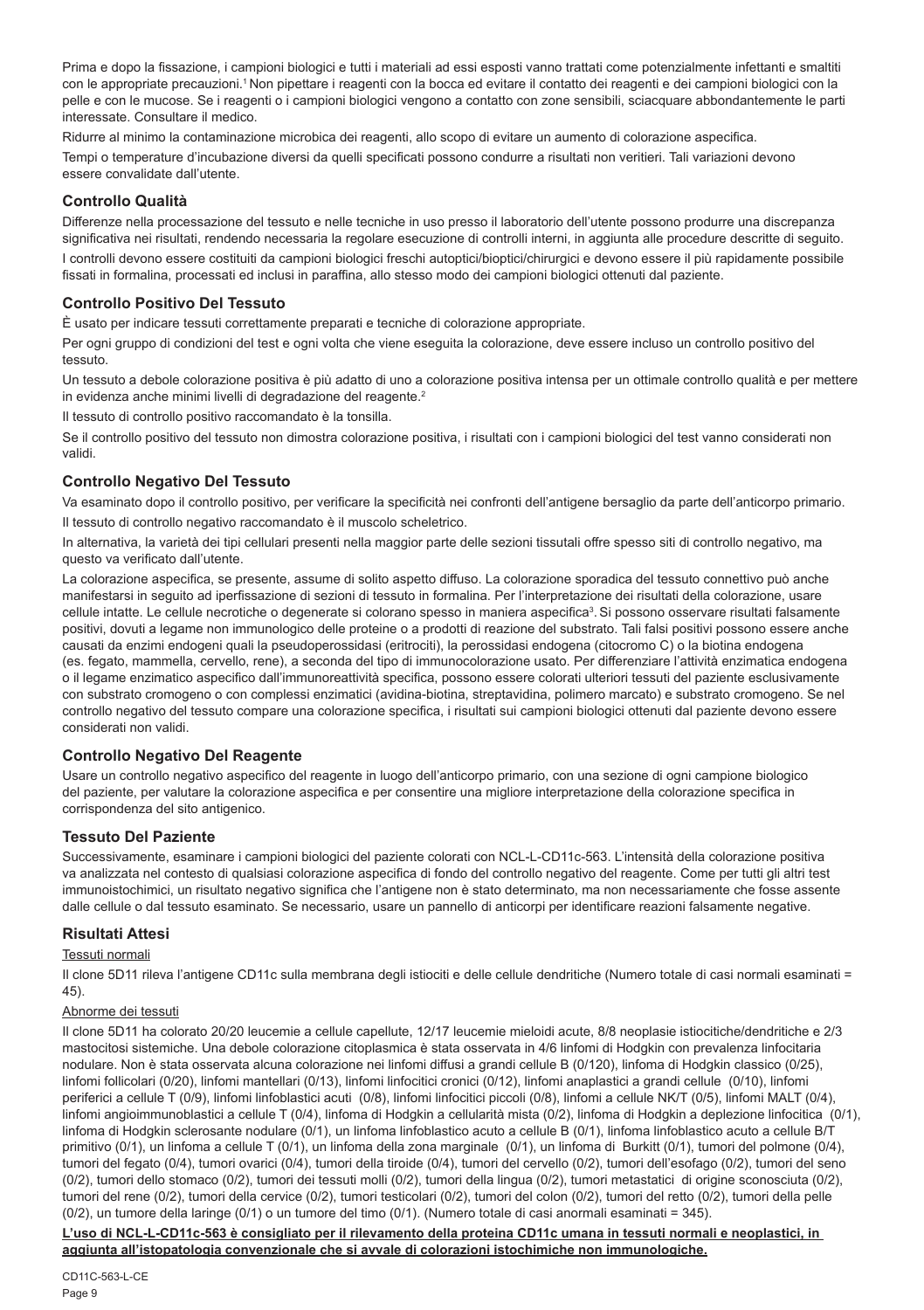# **Limitazioni Generali**

L'immunoistochimica è un procedimento diagnostico a più passi (multistep) che richiede un'esperienza specifica nella selezione dei reagenti appropriati, nella selezione, fissazione e processazione dei tessuti, nella preparazione di vetrini IHC e nell'interpretazione dei risultati della colorazione.

La colorazione del tessuto dipende dalle modalità di manipolazione e di processazione del tessuto stesso, adottate prima della colorazione. La fissazione, il congelamento, lo scongelamento, il lavaggio, l'asciugatura, il riscaldamento o la sezione condotti in modo non corretto, o la contaminazione con altri tessuti o liquidi, possono produrre artefatti, intrappolamento (trapping) anticorpale o risultati falsi negativi. Risultati incompatibili possono essere dovuti a modifiche dei metodi di fissazione e di inclusione o ad irregolarità intrinseche al tessuto.4

Una controcolorazione eccessiva o incompleta può compromettere la corretta interpretazione dei risultati.

L'interpretazione clinica di ogni colorazione o della sua assenza va integrata da studi morfologici che utilizzino i controlli appropriati e deve essere valutata da un patologo qualificato, nel contesto della storia clinica del paziente e delle altre metodiche diagnostiche adoperate.

Gli anticorpi di Leica Biosystems Newcastle Ltd. sono destinati all'uso, quando indicato, su sezioni congelate o incluse in paraffina, con specifici requisiti di fissazione. Un'espressione antigenica inattesa può manifestarsi in particolare nelle neoplasie. L'interpretazione clinica di ogni sezione tissutale colorata deve includere l'analisi morfologica e la valutazione dei controlli appropriati.

#### **Riferimenti Bibliografici Di Base**

- 1. National Committee for Clinical Laboratory Standards (NCCLS). Protection of laboratory workers from infectious diseases transmitted by blood and tissue; proposed guideline. Villanova, P.A. 1991; 7(9). Order code M29-P.
- 2. Battifora H. Diagnostic uses of antibodies to keratins: a review and immunohistochemical comparison of seven monoclonal and three polyclonal antibodies. Progress in Surgical Pathology. 6:1–15. eds. Fenoglio-Preiser C, Wolff CM, Rilke F. Field & Wood, Inc., Philadelphia.
- 3. Nadji M, Morales AR. Immunoperoxidase, part I: the techniques and pitfalls. Laboratory Medicine. 1983; 14:767.
- 4. Omata M, Liew CT, Ashcavai M, Peters RL. Nonimmunologic binding of horseradish peroxidase to hepatitis B surface antigen: a possible source of error in immunohistochemistry. American Journal of Clinical Pathology. 1980; 73:626.
- 5. Barth TFE, Barth CA, Kestler HA, et al. Transcriptional profiling suggests that secondary and primary large B-cell lymphomas of the gastrointestinal (GI) tract are blastic variants of GI marginal zone lymphoma. Journal of Pathology. 2007; 211:305-313.
- 6. Venkatraman L, McDonald KA, Bagdi E, et al. Characterisation of a new monoclonal antibody recognising CD11c in paraffinembedded tissue. Modern Pathology. 2005; 18: 255A-256A 1183 Supplement 1.

# **Modifiche Alla Pubblicazione Precedente**

Composizione del reagente, Concentrazione proteica totale, Raccomandazioni per l'uso, Avvertenze e precauzioni, Risultati attesi.

# **Data Di Pubblicazione**

17 ottobre 2018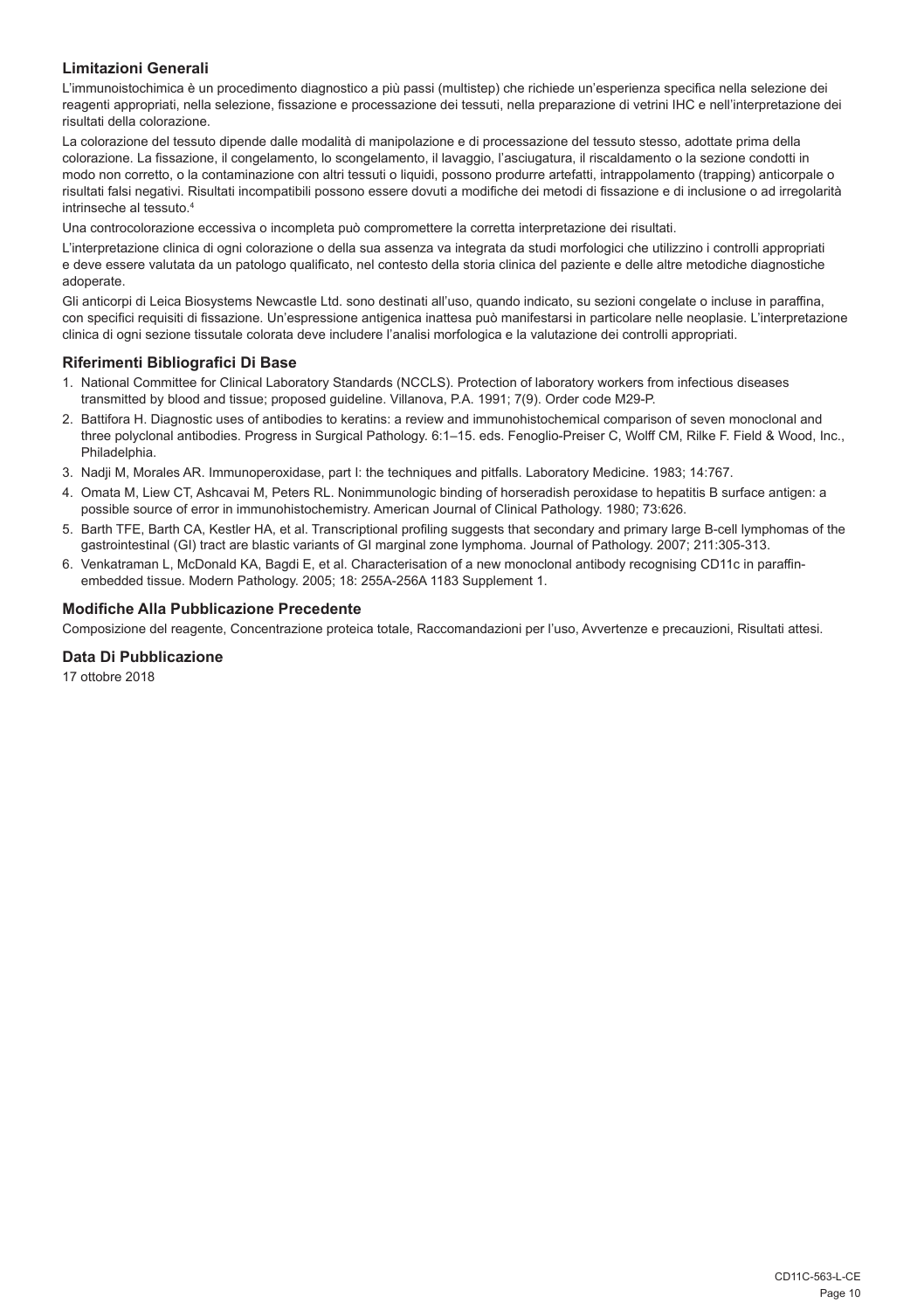# <span id="page-11-0"></span>**Novocastra™ Flüssiger Monoklonaler Maus-Antikörper CD11c Produkt-Nr.: NCL-L-CD11c-563**

#### **Verwendungszweck**

#### *Für in-vitro-Diagnostik*.

NCL-L-CD11c-563 ist zur qualitativen lichtmikroskopischen Bestimmung von humanem CD11c-Antigen in Paraffinschnitten vorgesehen. Die klinische Bewertung einer vorliegenden bzw. fehlenden Färbung sollte durch morphologische Studien mit entsprechenden Kontrollen ergänzt und im Kontext der Krankengeschichte des Patienten und anderer diagnostischer Tests von einem qualifizierten Pathologen vorgenommen werden.

#### **Verfahrensgrundlage**

Immunhistochemische (IHC) Färbetechniken gestatten die optische Darstellung von Antigenen mittels sequentieller Anwendung eines spezifischen Antikörpers zum Antigen (primärer Antikörper), eines sekundären Antikörpers zum primären Antikörper und eines Enzymkomplexes mit einem chromogenen Substrat, jeweils getrennt durch dazwischen liegende Waschschritte. Die enzymatische Aktivierung des Chromogens führt zu einem sichtbaren Reaktionsprodukt am Ort des Antigens. Die Probe kann dann gegengefärbt und mit einem Deckglas versehen werden. Die Ergebnisse werden mithilfe eines Lichtmikroskops interpretiert und unterstützen die Differentialdiagnose pathophysiologischer Prozesse, die mit einem bestimmten Antigen assoziiert sein könnten.

#### **Klon**

5D11

# **Immunogen**

Prokaryotisches rekombinantes Protein mit 258 Aminosäuren aus dem N-Terminus der externen Domäne des CD11c-Moleküls.

#### **Spezifität**

Humanes CD11c-Antigen.

#### **Reagenzzusammensetzung**

NCL-L-CD11c-563 ist ein flüssiger Gewebekulturüberstand, der Natriumazid als Konservierungsmittel enthält.

# **Ig-Klasse**

IgG2a

# **Gesamtproteinkonzentration Total Protein**

Siehe Angaben auf dem Produktetikett bezüglich der chargenspezifischen Gesamtproteinkonzentration.

#### **Antikörperkonzentration**

Größer als oder gleich 30 mg/L. Hinsichtlich der chargenspezifischen Ig-Konzentration siehe Angaben auf dem Produktetikett.

#### **Gebrauchsempfehlungen**

#### Immunhistochemie in Paraffinschnitten

**Hitzeinduzierte Epitopdemaskierung (HIER):** Bitte Gebrauchsanweisung für Novocastra Epitope Retrieval Solution pH 6 befolgen. **Empfohlene Verdünnung:** 1:100 über einen Zeitraum von 30 Minuten bei 25 °C. Dies ist nur eine Empfehlung, und die Benutzer sollten ihre eigenen optimalen Arbeitsverdünnungen bestimmen.

**Visualisierung:** Bitte Gebrauchsanweisung für Novolink™ Polymer Detection Systems befolgen. Wenn Sie weitere Produktinformationen oder Unterstützung wünschen, setzen Sie sich bitte mit ihrem Händler vor Ort oder mit der Zweigniederlassung von Leica Biosystems in Verbindung beziehungsweise besuchen Sie die Internetseite von Leica Biosystems, www.LeicaBiosystems.com Die Leistungsfähigkeit dieses Antikörpers sollte bestätigt werden, wenn er mit anderen manuellen Färbesystemen oder automatisierten Plattformen eingesetzt wird.

#### **Lagerung und Stabilität**

Bei 2–8 °C lagern. Nicht einfrieren. Nach Gebrauch sofort wieder bei 2–8 °C lagern. Nach Ablauf des Verfallsdatums (auf dem Behälteretikett) darf das Produkt nicht mehr verwendet werden. Lagerbedingungen, die von den oben genannten Bedingungen abweichen, müssen vom Benutzer verifiziert werden.

#### **Probenvorbereitung**

Für paraffineingebettete Gewebeschnitte ist das empfohlene Fixativ 10% neutral gepuffertes Formalin.

#### **Warnhinweise und Sicherheitsmaßnahmen**

Dieses Reagenz wurde aus Zellkulturüberstand zubereitet. Das Reagenz ist ein biologisches Produkt und sollte mit entsprechender Vorsicht gehandhabt werden.

Dieses Reagenz enthält Natriumazid. Ein Materialsicherheits-Datenblatt ist auf Anfrage von www.LeicaBiosystems.com erhältlich.

Die entsprechenden nationalen und lokalen Bestimmungen und Vorschriften zur Entsorgung potentiell giftiger Komponenten sind einzuhalten.

Vor und nach der Fixierung sind die Proben sowie alle Materialien, die mit ihnen in Kontakt gekommen sind, als potentiell infektiös zu behandeln und daher mit entsprechender Vorsicht zu entsorgen.<sup>1</sup>Reagenzien dürfen niemals mit dem Mund pipettiert werden, und jeglicher Kontakt der Reagenzien und Proben mit Haut und Schleimhäuten ist zu vermeiden. Falls Reagenzien oder Proben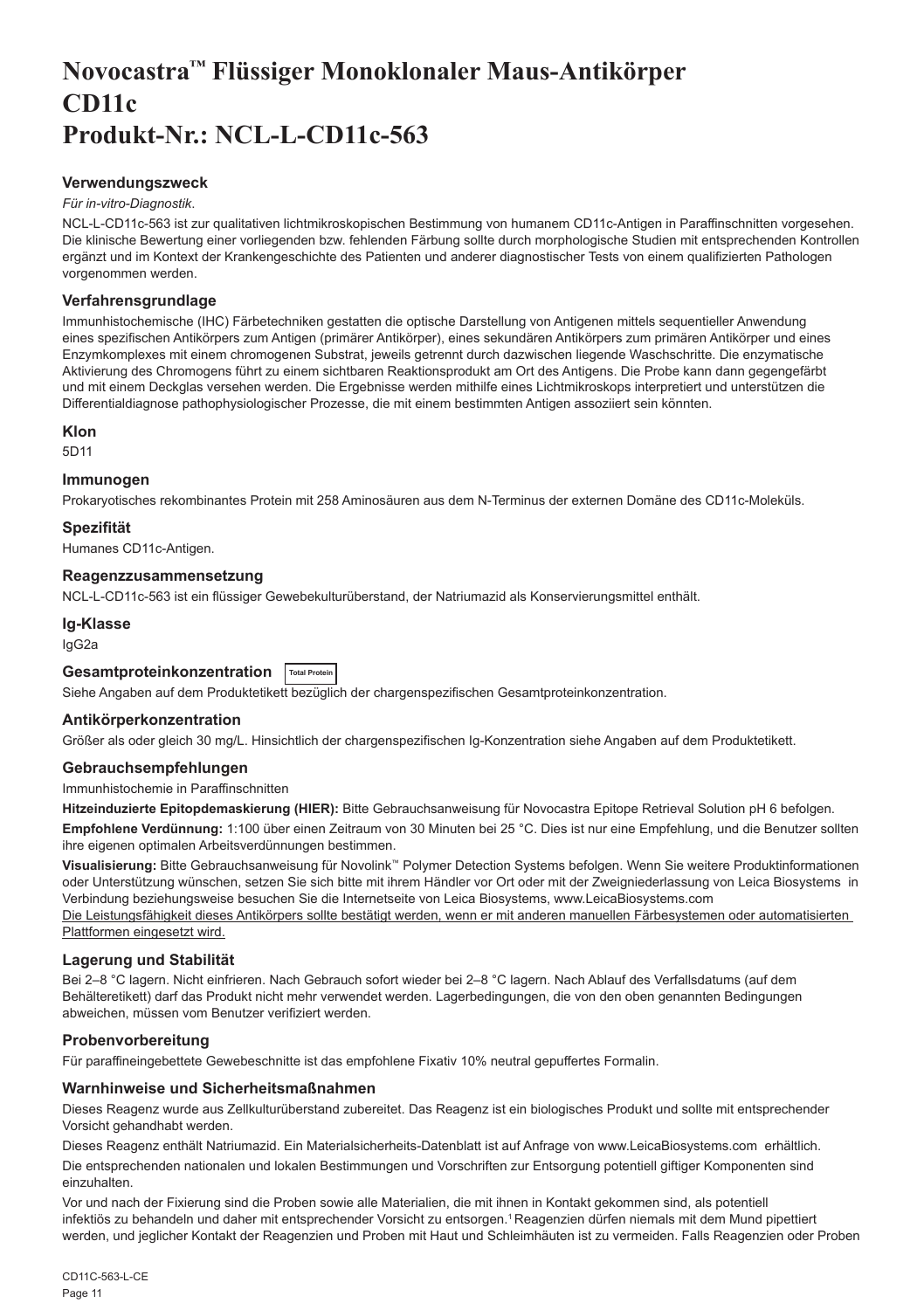mit empfindlichen Bereichen in Kontakt gekommen sind, müssen diese mit reichlich Wasser gespült werden. Ärztlichen Rat einholen. Die mikrobielle Verunreinigung von Reagenzien ist zu minimieren, da ansonsten eine erhöhte unspezifische Färbung auftreten kann. Falls die spezifizierten Inkubationszeiten oder –temperaturen nicht eingehalten werden, kann es zu fehlerhaften Ergebnissen kommen. Jegliche Abweichungen von den angegebenen Werten müssen vom Benutzer verifiziert werden.

# **Qualitätskontrolle**

Unterschiede bei der Gewebebearbeitung und den technischen Verfahren im Labor des Benutzers können zu signifikanten Schwankungen bei den Ergebnissen führen. Daher ist es wichtig, zusätzlich zu den folgenden Verfahren regelmäßige laborinterne Kontrollen durchzuführen.

Die Kontrollen sollten mit frischen Autopsie-/Biopsie-/chirurgischen Proben vorgenommen werden, die so bald wie möglich und auf dieselbe Weise wie die Patientenprobe(n) in Formalin fixiert, behandelt und in Paraffin eingebettet worden sind.

#### **Positive Gewebekontrolle**

Zeigt korrekt vorbereitete Gewebe und korrekte Färbetechniken an.

In jedem Färbelauf sollte für jeden Satz Testbedingungen eine positive Gewebekontrolle durchgeführt werden.

Gewebe mit schwach positiver Färbung ist für die optimale Qualitätskontrolle und den Nachweis kleiner Minderungen in der Reagenzleistung besser geeignet als ein Gewebe mit stark positiver Färbung.<sup>2</sup>

Als positive Gewebekontrolle wird Tonsille empfohlen.

Falls das positive Kontrollgewebe keine positive Färbung nachweisen kann, sollten die mit den Testproben erzielten Ergebnisse als ungültig betrachtet werden.

#### **Negative Gewebekontrolle**

Die negative Gewebekontrolle sollte nach der positiven Gewebekontrolle erfolgen, um die Spezifität der Zielantigenmarkierung durch den primären Antikörper zu verifizieren.

Als negative Gewebekontrolle wird Skelettmuskulatur empfohlen.

Alternativ bietet die Vielfalt unterschiedlicher Zelltypen, die in den meisten Gewebeschnitten vorliegen, häufig Stellen für eine negative Kontrolle. Jedoch sollte dies vom Benutzer verifiziert werden.

Liegt eine unspezifische Färbung vor, hat diese gewöhnlich ein diffuses Erscheinungsbild. Eine sporadische Färbung des Bindegewebes kann ebenfalls in Schnitten von übermäßig formalinfixierten Geweben beobachtet werden. Zur Bewertung der Färbeergebnisse intakte Zellen verwenden. Nekrotische oder degenerierte Zellen werden oft unspezifisch gefärbt.<sup>3</sup> Falsch-positive Ergebnisse können aufgrund einer nichtimmunologischen Bindung von Proteinen oder Substratreaktionsprodukten beobachtet werden. In Abhängigkeit von der Art der verwendeten Immunfärbung können solche Ergebnisse auch durch endogene Enzyme wie Pseudoperoxidase (Erythrozyten), endogene Peroxidase (Zytochrom C) oder endogenes Biotin (beispielsweise Leber, Mamma, Gehirn, Niere) hervorgerufen werden. Um eine endogene Enzymaktivität bzw. eine unspezifische Enzymbindung von einer spezifischen Immunreaktivität zu unterscheiden, können zusätzliche Patientengewebe ausschließlich mit Substratchromogen bzw. mit Enzymkomplexen (Avidin-Biotin, Streptavidin, markiertes Polymer) plus Substratchromogen gefärbt werden. Falls im negativen Kontrollgewebe eine spezifische Färbung auftritt, sollten die Ergebnisse mit den Patientenproben als ungültig betrachtet werden.

# **Negative Reagenzkontrolle**

Zur Beurteilung einer unspezifischen Färbung und zur besseren Bewertung einer spezifischen Färbung an der Antigenstelle ist mit einem Schnitt jedes Patientenpräparates anstelle des primären Antikörpers eine unspezifische negative Reagenzkontrolle zu verwenden.

# **Patientengewebe**

Die mit NCL-L-CD11c-563 gefärbten Patientenproben müssen zuletzt untersucht werden. Eine positive Färbeintensität ist im Kontext einer unspezifischen Hintergrundfärbung der negativen Reagenzkontrolle zu bewerten. Wie bei jedem immunhistochemischen Test bedeutet ein negatives Ergebnis, dass das Antigen nicht nachgewiesen wurde. Ein negatives Ergebnis bedeutet jedoch nicht notwendigerweise, dass das Antigen in den getesteten Zellen / im getesteten Gewebe nicht vorlag. Bei Bedarf sollte zur Identifizierung falsch-negativer Reaktionen eine Gruppe von Antikörpern verwendet werden.

# **Erwartete Ergebnisse**

#### Normale Gewebe

Klon 5D11 weist das CD11c-Antigen auf der Membran von Histiozyten und dendritischen Zellen nach (Anzahl der insgesamt untersuchten Normalgewebeproben = 45).

#### Anomale Gewebe

Klon 5D11 färbte 20/20 Haarzellleukämien, 12/17 akute myeloische Leukämien, 8/8 histiozytische/dendritische Neoplasmen und 2/3 systemische Mastozytosen. Bei 4/6 nodulären lymphozytenprädominanten Hodgkin-Lymphomen wurde eine schwache zytoplasmatische Färbung beobachtet. Beim diffusen großzelligen B-Zell-Lymphomen (0/120), klassischem Morbus Hodgkin (0/25), follikulären Lymphomen (0/20), Mantelzell-Lymphomen (0/13), chronisch lymphatischen Leukämien (0/12), anaplastischen großzelligen T-Zell-Lymphomen (0/10), peripheren T-Zell-Lymphomen (0/9), akuten lymphoblastischen Lymphomen (0/8), kleinzelligen B-Zell-Lymphomen (0/8), T/NK-Zell-Lymphomen (0/5), MALT-Lymphomen (0/4), angioimmunoblastischen T-Zell-Lymphomen (0/4), Morbus Hodgkin vom Mischtyp (0/2), lymphozytenarmes Hodgkin-Lymphom (0/1), nodulär sklerosierendes Hodgkin-Lymphom (0/1), beim akuten lymphoblastischen B-Zell-Lymphom (0/1), Vorläufer-B/T-lymphoblastischen Lymphom (0/1), einem T-Zell-Lymphom (0/1), Marginalzonenlymphom (0/1), Burkitt-Lymphom (0/1), Tumoren von Lunge (0/4), Leber (0/4), Eierstöcken (0/4), Schilddrüse (0/4), Gehirn (0/2), Ösophagus (0/2), Brust (0/2), Magen (0/2), bei Weichteiltumoren (0/2), Tumoren der Zunge (0/2), metastatischen Tumoren unbekannten Ursprungs (0/2), Tumoren von Niere (0/2), Zervix (0/2), Testikeln (0/2), Colon (0/2), Rektum (0/2), Haut (0/2), einem Tumor des Larynx (0/1) und einem Tumor des Thymus (0/1) wurde keine Färbung nachgewiesen. (Anzahl der insgesamt untersuchten pathologischen Gewebeproben = 345).

**NCL-L-CD11c-563 wird für den Nachweis von humanem CD11c Protein in normalem und neoplastischem Gewebe als zusätzliches Hilfsmittel zur herkömmlichen Histopathologie unter Verwendung nicht-immunologischer histochemischer Färbemittel empfohlen.**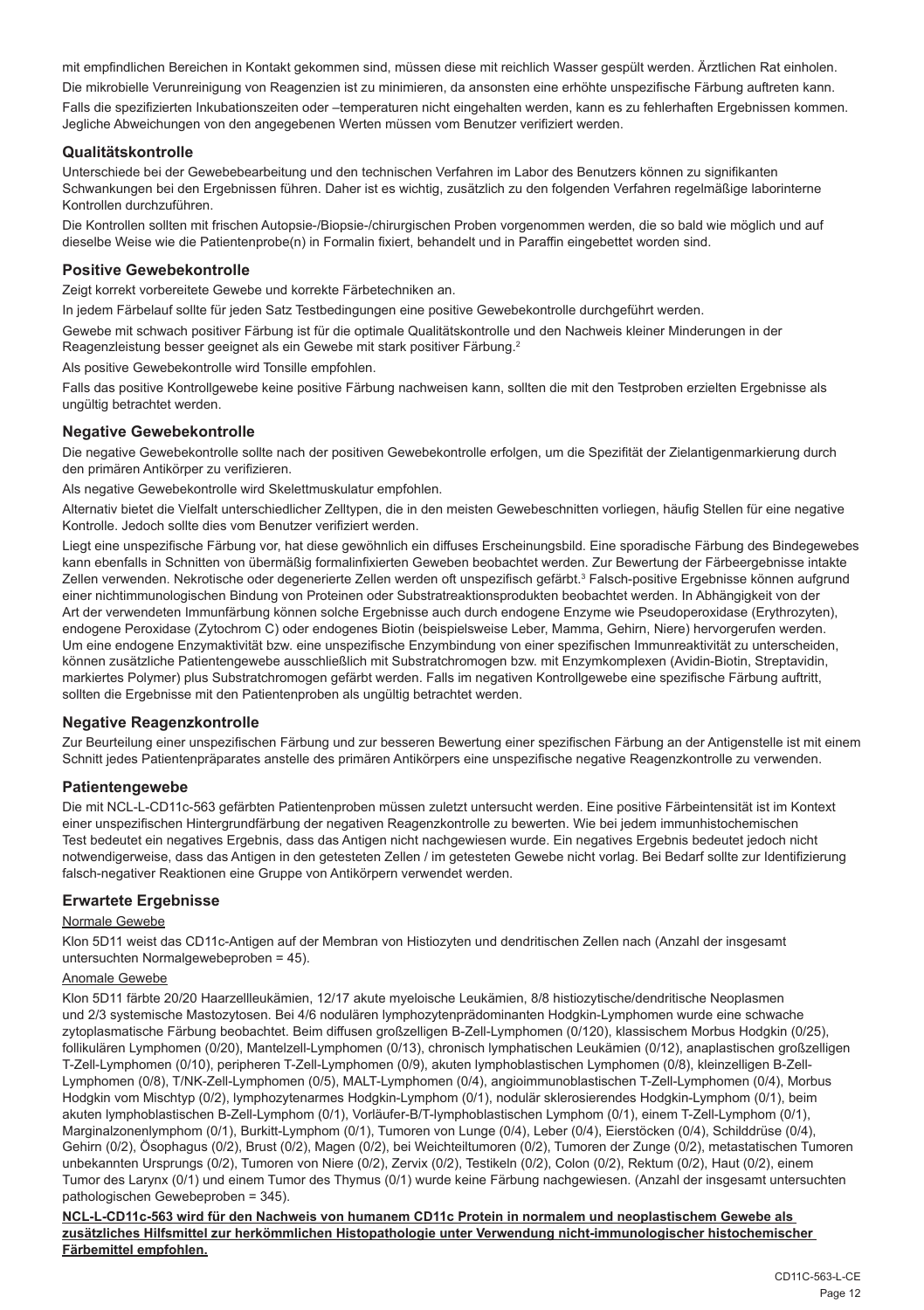# **Allgemeine Beschränkungen**

Die Immunhistochemie ist ein mehrstufiger diagnostischer Prozess, der eine spezialisierte Ausbildung auf den folgenden Gebieten erfordert: Auswahl der entsprechenden Reagenzien; Gewebeauswahl, -fixierung und -verarbeitung; Vorbereitung des IHC-Objektträgers sowie Bewertung der Färbeergebnisse.

Die Gewebefärbung hängt von der Handhabung und Verarbeitung des Gewebes vor dem Färben ab. Unsachgemäßes Fixieren, Einfrieren, Auftauen, Waschen, Trocknen, Erwärmen, Schneiden oder eine Kontamination mit anderen Geweben oder Flüssigkeiten kann zu Artefakten, Antikörper-Trapping oder falsch-negativen Ergebnissen führen. Abweichende Ergebnisse können aufgrund von Unterschieden bei der Fixierung und Einbettung oder intrinsischen Unregelmäßigkeiten im Gewebe selbst entstehen.4

Eine exzessive oder unvollständige Gegenfärbung kann die korrekte Bewertung von Ergebnissen gefährden.

Die klinische Bewertung einer vorliegenden bzw. fehlenden Färbung sollte durch morphologische Studien mit entsprechenden Kontrollen ergänzt und im Kontext der Krankengeschichte des Patienten und anderer diagnostischer Tests von einem qualifizierten Pathologen vorgenommen werden.

Antikörper von Leica Biosystems Newcastle Ltd sind wo angezeigt für die Verwendung entweder auf gefrorenen oder in Paraffin eingebetteten Schnitten mit spezifischen Fixierungsanforderungen bestimmt. Es kann insbesondere bei Neoplasmen zu einer unerwarteten Antigenexpression kommen. Die klinische Bewertung eines gefärbten Gewebeschnitts muss eine morphologische Analyse und die Auswertung der entsprechenden Kontrollen einschließen.

#### **Literatur - Allgemein**

- 1. National Committee for Clinical Laboratory Standards (NCCLS). Protection of laboratory workers from infectious diseases transmitted by blood and tissue; proposed guideline. Villanova, P.A. 1991; 7(9). Order code M29-P.
- 2. Battifora H. Diagnostic uses of antibodies to keratins: a review and immunohistochemical comparison of seven monoclonal and three polyclonal antibodies. Progress in Surgical Pathology. 6:1–15. eds. Fenoglio-Preiser C, Wolff CM, Rilke F. Field & Wood, Inc., Philadelphia.
- 3. Nadji M, Morales AR. Immunoperoxidase, part I: the techniques and pitfalls. Laboratory Medicine. 1983; 14:767.
- 4. Omata M, Liew CT, Ashcavai M, Peters RL. Nonimmunologic binding of horseradish peroxidase to hepatitis B surface antigen: a possible source of error in immunohistochemistry. American Journal of Clinical Pathology. 1980; 73:626.
- 5. Barth TFE, Barth CA, Kestler HA, et al. Transcriptional profiling suggests that secondary and primary large B-cell lymphomas of the gastrointestinal (GI) tract are blastic variants of GI marginal zone lymphoma. Journal of Pathology. 2007; 211:305-313.
- 6. Venkatraman L, McDonald KA, Bagdi E, et al. Characterisation of a new monoclonal antibody recognising CD11c in paraffinembedded tissue. Modern Pathology. 2005; 18: 255A-256A 1183 Supplement 1.

#### **Änderungen zur vorhergehenden Ausgabe**

Reagenzienzusammensetzung, Gesamtproteinkonzentration, Anwendungsempfehlungen, Warnungen und Vorsichtsmaßnahmen, erwartete Ergebnisse.

# **Ausgabedatum**

17 Oktober 2018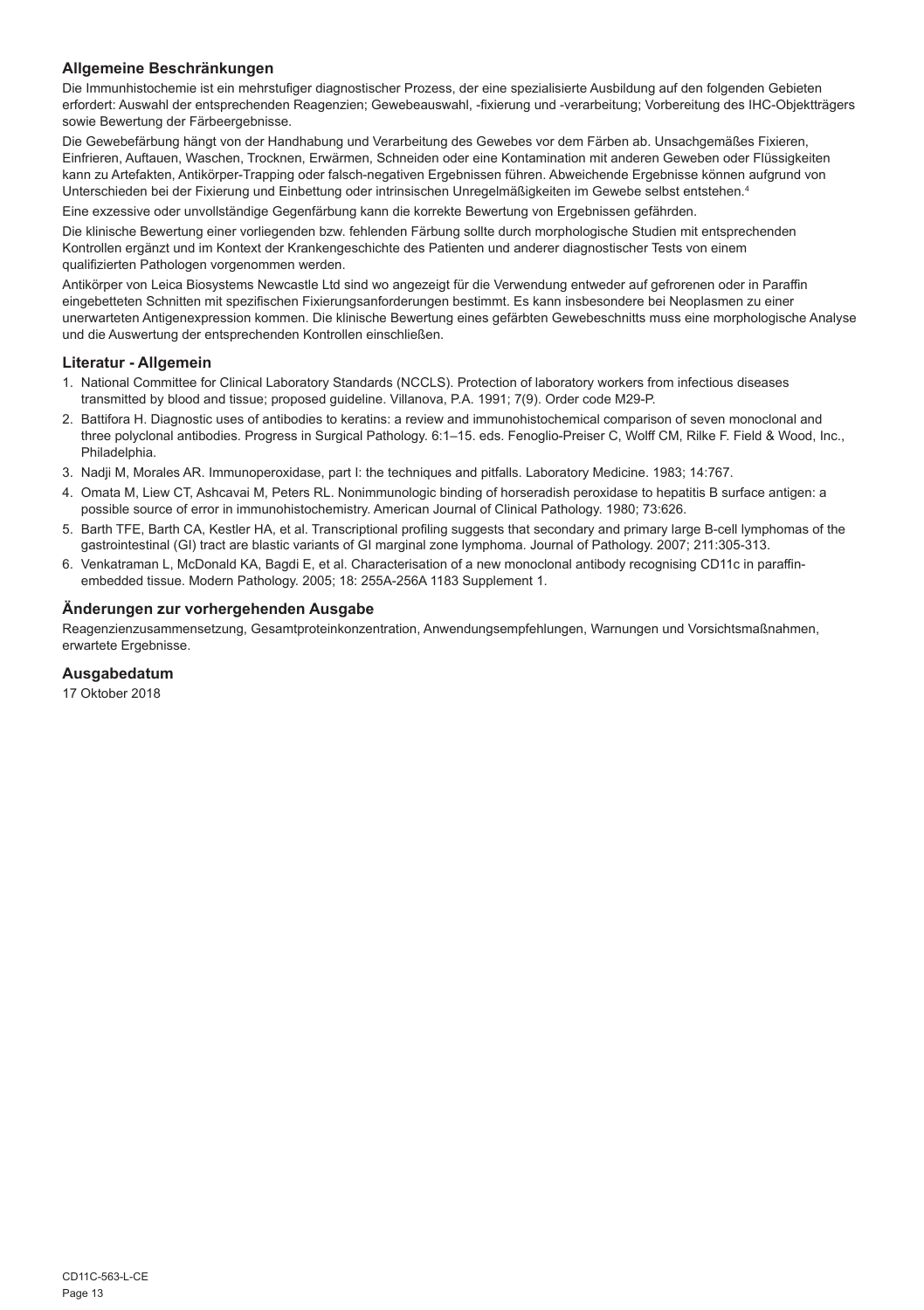# <span id="page-14-0"></span>**Novocastra™ Anticuerpos Monoclonal Líquidos de Ratón CD11c Código De Producto: NCL-L-CD11c-563**

# **Indicaciones De Uso**

#### *Para uso diagnóstico in vitro*.

NCL-L-CD11c-563 está indicado para la identificación cualitativa mediante microscopía óptica del antígeno CD11c humano en secciones de parafina. La interpretación clínica de cualquier tinción o de su ausencia debe complementarse con estudios morfológicos, con el uso de los controles adecuados, y un anatomopatólogo cualificado debe evaluarla en el contexto del historial clínico del paciente y de otras pruebas diagnósticas.

# **Principio Del Procedimiento**

Las técnicas de tinción inmunohistocitoquímica (IHQ) permiten la visualización de antígenos mediante la aplicación secuencial de un anticuerpo específico dirigido contra el antígeno (anticuerpo primario), un anticuerpo secundario dirigido contra el anticuerpo primario y un complejo enzimático con un sustrato cromogénico, con pasos de lavado intercalados. La activación enzimática del cromógeno produce una reacción visible en el lugar en que se encuentra el antígeno. Luego se puede contrateñir la muestra y cubrirla con un cubreobjeto. Los resultados se interpretan utilizando un microscopio óptico y son de ayuda en el diagnóstico diferencial de los procesos fisiopatológicos, que pueden estar o no vinculados a un determinado antígeno.

#### **Clon**

5D11

#### **Inmunógeno**

Proteína recombinante procariótica que contiene 258 aminoácidos del extremo N-terminal del dominio externo de la molécula CD11c.

#### **Especificidad**

Antígeno CD11c humano.

#### **Composición Del Reactivo**

NCL-L-CD11c-563 es un sobrenadante de cultivo tisular líquido que contiene azida sódica como conservante.

# **Clase de Ig**

IgG2a

### **Concentración Total De Proteína Total Protein**

Consulte la etiqueta del vial para ver la concentración total de proteína específica del lote.

#### **Concentración De Anticuerpo**

Igual o superior a 30 mg/L. Consulte en la etiqueta del vial la concentración de Ig específica del lote.

#### **Recomendaciones De Uso**

#### Inmunohistocitoquímica con secciones de parafina.

**Recuperación del epítopo inducido por calor (HIER):** Por favor, siga las instrucciones de uso de Novocastra Epitope Retrieval Solution pH 6.

**Dilución sugerida:** 1:100 durante 30 minutos a 25 °C. Esta es tan solo una pauta y cada usuario debe determinar sus propias diluciones de trabajo óptimas.

**Visualización:** Por favor, siga las instrucciones de uso de Novolink™ Polymer Detection Systems. Para obtener más información sobre el producto o para recibir soporte, póngase en contacto con su distribuidor local o con la oficina regional de Leica Biosystems, o bien visite el sitio web de Leica Biosystems, www.LeicaBiosystems.com

El rendimiento de este anticuerpo se debe validar cuando se utiliza con otros sistemas manuales de tinción o plataformas automatizadas.

# **Almacenamiento Y Estabilidad**

Almacénelo a una temperatura de 2–8 °C. No lo congele. Devuélvalo a 2–8 °C inmediatamente después de su uso. No lo utilice después de la fecha de caducidad indicada en la etiqueta del vial. Cualesquiera condiciones de almacenamiento que no sean las arriba especificadas deben ser verificadas por el usuario.

#### **Preparación De Las Muestras**

El fijador recomendado para secciones de tejido incluidos en parafina es formol tamponado neutro al 10%.

#### **Advertencias Y Precauciones**

Este reactivo se ha preparado a partir del sobrenadante de un cultivo celular. Como se trata de un producto de origen biológico, debe manipularse con precaución.

Este reactivo contiene azida sódica. Está disponible una Hoja de información sobre la seguridad del material, previa petición, o en www.LeicaBiosystems.com

Consulte las normativas nacionales, estatales, provinciales o municipales acerca de cómo desechar cualquier componente potencialmente tóxico.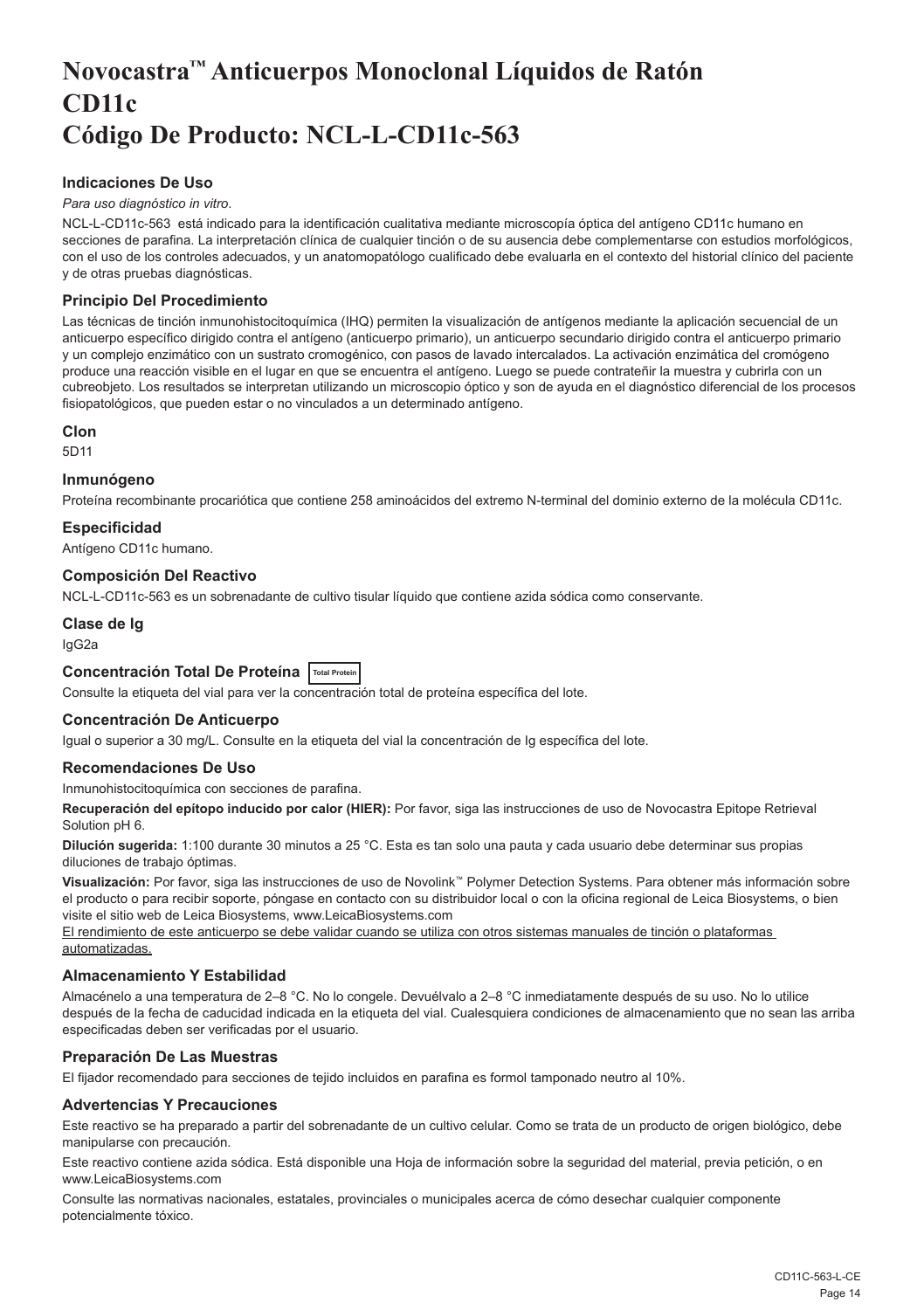Las muestras, antes y después de ser fijadas, así como todos los materiales expuestos a ellas, deben manipularse como susceptibles de transmitir una infección, y se deben desechar tomando las precauciones adecuadas.<sup>1</sup> No pipetee nunca los reactivos con la boca, y evite el contacto de la piel y de las membranas mucosas con los reactivos y las muestras. Si los reactivos o las muestras entran en contacto con zonas delicadas, lave éstas con abundante agua. Acuda inmediatamente al médico.

Reduzca al mínimo la contaminación microbiana de los reactivos; de lo contrario, podría producirse un aumento de la tinción no específica.

Cualquier tiempo o temperatura de incubación que no sean los aquí especificados pueden conducir a resultados erróneos. Cualquier cambio de tal naturaleza debe ser validado por el usuario.

#### **Control De Calidad**

Las diferencias en el procesamiento de los tejidos y en los procedimientos técnicos del laboratorio del usuario pueden producir una variabilidad significativa en los resultados; por ello, es necesario que éste lleve a cabo regularmente los controles de su propio laboratorio, además de los siguientes procedimientos.

Los controles deben ser muestras frescas de autopsia, biopsia o quirúrgicas fijadas en formol, procesadas e incluidas en parafina, lo antes posible, de manera idéntica a la utilizada para la muestra o muestras del paciente o pacientes.

#### **Control Tisular Positivo**

Se utiliza para indicar la preparación correcta de los tejidos y las técnicas de tinción adecuadas.

Debe incluirse un control tisular positivo por cada conjunto de condiciones de ensayo en cada tinción o serie de tinciones realizada.

Un tejido con una tinción positiva débil es más adecuado que un tejido con una tinción positiva intensa para lograr un control de calidad óptimo y para detectar niveles bajos de degradación del reactivo.<sup>2</sup>

El tejido de control positivo recomendado es el de las amígdalas.

Si el tejido de control positivo no muestra tinción positiva, los resultados de las muestras analizadas deben considerarse no válidos.

#### **Control Tisular Negativo**

Debe examinarse después del control de tejido positivo, a fin de verificar la especificidad del marcado del antígeno diana por el anticuerpo primario.

El tejido de control negativo recomendado es el del músculo esquelético.

O bien, la variedad de diferentes tipos de células presentes en la mayoría de los cortes de tejido ofrece con frecuencia lugares de control negativo, pero esto debe ser verificado por el usuario.

Si aparece una tinción no específica, ésta tiene generalmente aspecto difuso. En cortes de tejido fijados excesivamente con formol puede observarse también una tinción esporádica del tejido conectivo. Utilice células intactas para la interpretación de los resultados de la tinción. A menudo, las células necróticas o degeneradas quedan teñidas de forma no específica.<sup>3</sup> También pueden observarse falsos positivos causados por la unión no inmunológica a proteínas o a productos de reacción del sustrato. Estos falsos positivos pueden estar causados también por enzimas endógenas tales como la pseudoperoxidasa (eritrocitos), la peroxidasa endógena (citocromo C), o la biotina endógena (por ejemplo, de hígado, mama, cerebro, riñón), en función del tipo de inmunotinción utilizada. Para diferenciar la actividad de las enzimas endógenas o los enlaces no específicos de las enzimas de la inmunorreactividad específica, pueden teñirse otros tejidos del paciente exclusivamente con cromógeno sustrato o con complejos enzimáticos (avidina-biotina, estreptavidina, polímeros marcados) y cromógeno sustrato respectivamente. Si se produce una tinción específica del control tisular negativo, los resultados de las muestras de los pacientes deben considerarse no válidos.

# **Control De Reactivo Negativo**

Utilice un control de reactivo negativo no específico en lugar del anticuerpo primario con un corte de cada muestra del paciente a fin de evaluar la tinción no específica y obtener una mejor interpretación de la tinción específica en el lugar en que se encuentra el antígeno.

#### **Tejido Del Paciente**

Examine las muestras del paciente o pacientes teñidas con NCL-L-CD11c-563 al final. La intensidad de la tinción positiva debe valorarse en el contexto de cualquier tinción de fondo no específica del control de reactivo negativo. Como con cualquier prueba inmunohistocitoquímica, un resultado negativo significa que no se ha detectado antígeno, y no que el antígeno esté ausente en las células o tejido probados. Si es necesario, use un panel de anticuerpos para identificar falsas reacciones negativas.

#### **Resultados esperados**

#### Tejidos normales

El clon 5D11 detecta el antígeno CD11c de la membrana de histiocitos y células dendríticas (Número total de casos normales evaluados  $= 45$ ).

#### Anormal del tejido

El clon 5D11 tiñó 20/20 leucemias de células pilosas, 12/17 leucemias mieloides agudas, 8/8 neoplasmas histiocítico/dendríticos, y 2/3 mastocitosis sistémicas. Se observó una tinción citoplásmica débil en 4/6 linfomas de Hodgkin predominantes nodulares de linfocitos. No se observó tinción en los linfomas difusos de linfocitos B grandes (0/120), enfermedad de Hodgkin clásica (0/25), linfomas foliculares (0/20), linfomas de las células del manto (0/13), linfomas linfocíticos crónicos (0/12), linfomas anaplásicos de células grandes (0/10), linfomas periféricos de linfocitos T (0/9), linfomas linfoblásticos agudos (0/8), linfomas linfocíticos pequeños (0/8), linfomas de linfocitos NK/T (0/5), linfomas MALT (0/4), linfomas angioinmunoblásticos de linfocitos T (0/4), enfermedad de Hodgkin de celularidad mixta (0/2), enfermedad de Hodgkin con reducción linfocítica (0/1), enfermedad de Hodgkin con esclerosis nodular (0/1), linfoma linfoblástico agudo de célula B (0/1), un linfoma linfoblástico primitivo agudo de linfocitos B/T (0/1), linfoma de linfocitos T (0/1), linfoma de las zonas marginales (0/1), linfoma Burkitt (0/1), tumores de pulmón (0/4), tumores hepáticos (0/4), tumores ováricos (0/4), tumores tiroideos (0/4), tumores cerebrales (0/2), tumores del esófago (0/2), tumores de mama (0/2), tumores gástricos (0/2), tumores de los tejidos blandos (0/2), tumores de la lengua (0/2), tumores mestastásicos de origen desconocido (0/2), tumores hepáticos (0/2), tumores cervicales (0/2), tumores testiculares (0/2), tumores del colon (0/2), tumores rectales (0/2), tumores de piel (0/2), tumor de la laringe (0/1) o un tumor del timo (0/1). (Número total de casos anómalos evaluados = 345).

**El NCL-L-CD11c-563 está recomendado para la detección de la proteína CD11c humana en tejidos normales y neoplásicos, como complemento de la histopatología tradicional con tinciones histoquímicas no inmunológicas.**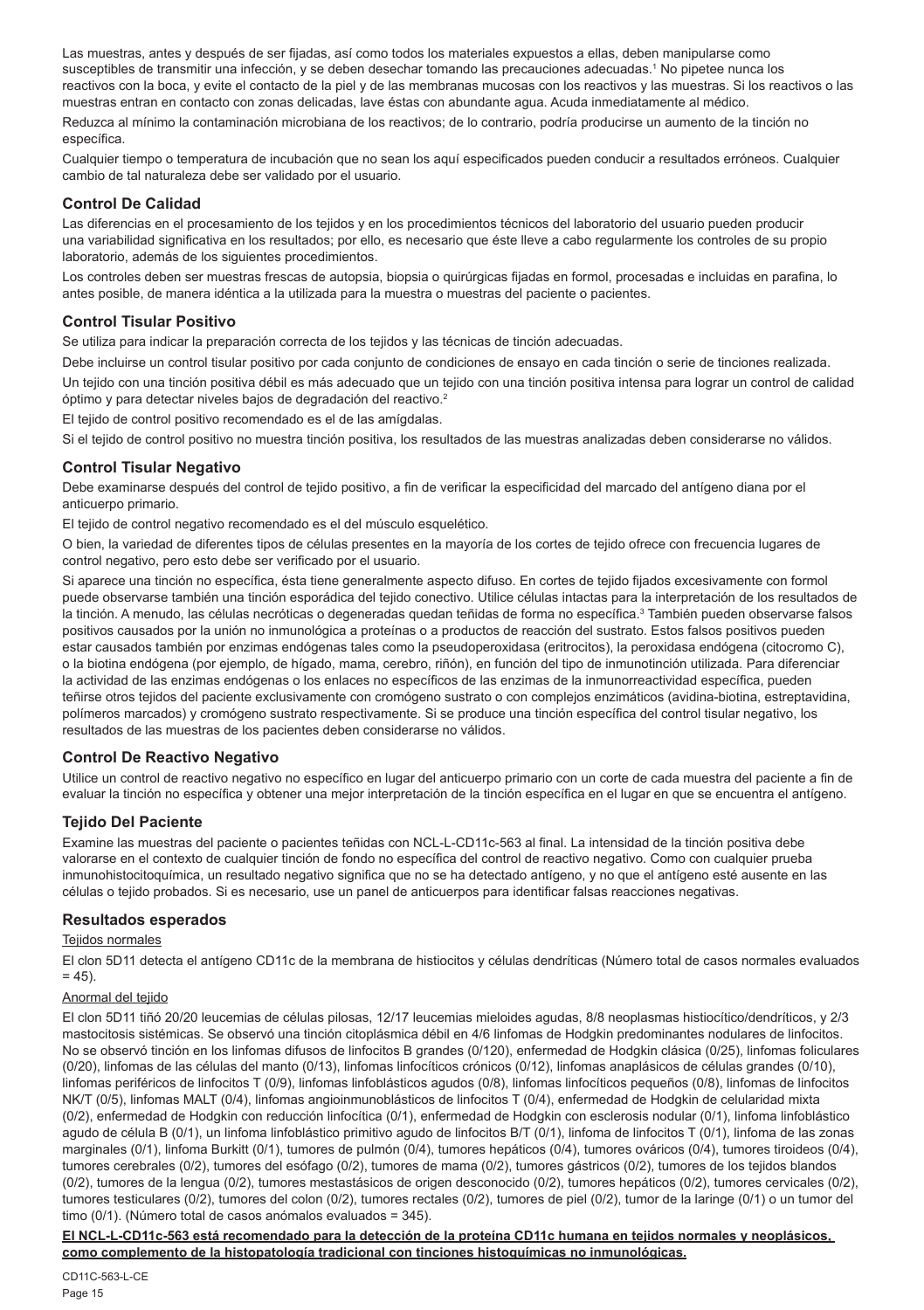# **Limitaciones Generales**

La inmunohistocitoquímica es un proceso de diagnóstico en varias fases que abarca: la formación especializada en la selección de los reactivos apropiados, la selección, fijación y procesamiento de tejidos, la preparación del portaobjeto para IHQ, y la interpretación de los resultados de la tinción.

La tinción de los tejidos depende de la manipulación y el procesamiento del tejido previos a la tinción. Una fijación, congelación, descongelación, lavado, secado, calentamiento o seccionamiento incorrectos, o la contaminación con otros tejidos o líquidos pueden generar artefactos, atrapamiento del anticuerpo o falsos negativos. La aparición de resultados incoherentes puede deberse a variaciones en los métodos de fijación y de inclusión, o a irregularidades inherentes al tejido.<sup>4</sup>

Una contratinción excesiva o incompleta puede poner en peligro la interpretación correcta de los resultados.

La interpretación clínica de cualquier tinción o de su ausencia debe complementarse con estudios morfológicos, con el uso de los controles adecuados, y un anatomopatólogo cualificado debe evaluarla en el contexto del historial clínico del paciente y de otras pruebas diagnósticas.

Los anticuerpos de Leica Biosystems Newcastle Ltd son para utilizarlos, según se indique, con secciones congeladas o incluidas en parafina, con requisitos de fijación específicos. Puede producirse una expresión inesperada del antígeno, especialmente en las neoplasias. La interpretación clínica de cualquier sección de tejido teñida debe incluir un análisis morfológico y la evaluación de los controles apropiados.

#### **Bibliografía - General**

- 1. National Committee for Clinical Laboratory Standards (NCCLS). Protection of laboratory workers from infectious diseases transmitted by blood and tissue; proposed guideline. Villanova, P.A. 1991; 7(9). Order code M29-P.
- 2. Battifora H. Diagnostic uses of antibodies to keratins: a review and immunohistochemical comparison of seven monoclonal and three polyclonal antibodies. Progress in Surgical Pathology. 6:1–15. eds. Fenoglio-Preiser C, Wolff CM, Rilke F. Field & Wood, Inc., Philadelphia.
- 3. Nadji M, Morales AR. Immunoperoxidase, part I: the techniques and pitfalls. Laboratory Medicine. 1983; 14:767.
- 4. Omata M, Liew CT, Ashcavai M, Peters RL. Nonimmunologic binding of horseradish peroxidase to hepatitis B surface antigen: a possible source of error in immunohistochemistry. American Journal of Clinical Pathology. 1980; 73:626.
- 5. Barth TFE, Barth CA, Kestler HA, et al. Transcriptional profiling suggests that secondary and primary large B-cell lymphomas of the gastrointestinal (GI) tract are blastic variants of GI marginal zone lymphoma. Journal of Pathology. 2007; 211:305-313.
- 6. Venkatraman L, McDonald KA, Bagdi E, et al. Characterisation of a new monoclonal antibody recognising CD11c in paraffinembedded tissue. Modern Pathology. 2005; 18: 255A-256A 1183 Supplement 1.

# **Correcciones A La Publicación Anterior**

Composición del reactivo, Concentración de proteína total, Recomendaciones de uso, Advertencias y precauciones, Resultados esperados.

# **Fecha De Publicación**

17 de octubre de 2018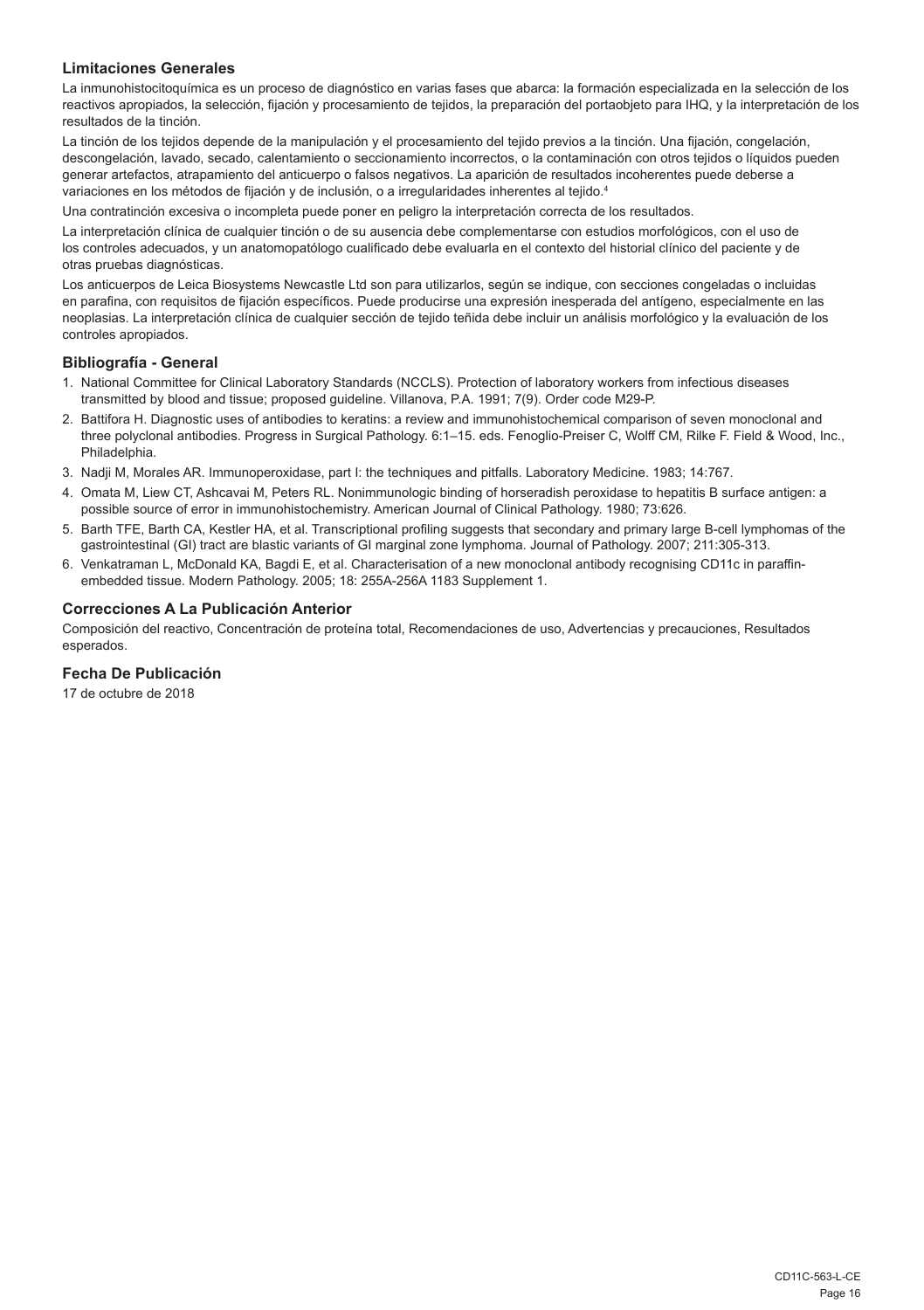# <span id="page-17-0"></span>**Novocastra™ Anticorpo Monoclonal Líquido de Ratinho CD11c Código Do Produto: NCL-L-CD11c-563**

# **Utilização prevista**

#### *Para utilização em diagnósticos in vitro*.

NCL-L-CD11c-563 foi concebido para efetuar a identificação qualitativa do antígeno CD11c humano por microscopia ótica em cortes de parafina. A interpretação clínica de qualquer coloração ou da sua ausência deve ser complementada por estudos morfológicos empregando os devidos controlos e deve ser avaliada por um patologista qualificado, dentro do contexto do historial clínico do doente e de outros testes de diagnóstico.

# **Princípio Do Procedimento**

As técnicas de coloração imunohistoquímica (IHC) permitem que se faça a visualização de antígenos por meio da aplicação sequencial de um anticorpo específico do antígeno (o anticorpo primário), de um anticorpo secundário ao anticorpo primário, e de um complexo enzimático com um substrato cromogénico e etapas de lavagem de permeio. A activação enzimática do cromogénio resulta num produto de reacção visível no local do antígeno. A amostra pode então ser contrastada e coberta com uma lamela. Os resultados são interpretados por meio de um microscópio óptico, e ajudam a formular o diagnóstico diferencial dos processos fisiopatológicos, os quais podem ou não estar associados a antígenos específicos.

#### **Clone**

5D11

#### **Imunogénio**

Proteína recombinante procariótica contendo 258 aminoácidos do terminal N do domínio externo da molécula CD11c.

# **Especificidade**

Antígeno CD11c humano.

#### **Composição Do Reagente**

NCL-L-CD11c-563 é o sobrenadante líquido da cultura de um tecido contendo de azida de sódio como produto conservante.

# **Classe De Ig**

IgG2a

# **Concentração Total De Proteína Total Protein**

Consultar a etiqueta da ampola para determinar a concentração total de proteína do lote específico.

# **Concentração De Anticorpo**

Maior que ou igual a 30 mg/L. Consultar a etiqueta da ampola para determinar a concentração de Ig do lote específico.

# **Recomendações Sobre A Utilização**

Imunohistoquímica em cortes de inclusões em parafina.

**Recuperação de epítopos induzida pelo calor (HIER):** Por favor, siga as instruções de utilização da Novocastra Epitope Retrieval Solution pH 6.

**Diluição sugerida:** 1:100 durante 30 minutos a 25 °C. Esta recomendação serve apenas de orientação e os utilizadores devem determinar as suas diluições óptimas de trabalho.

**Visualização:** Queira seguir as instruções de utilização de Novolink™ Polymer Detection Systems. Para informação adicional do produto ou assistência, contactar o seu distribuidor local ou escritório regional de Leica Biosystems ou, alternativamente, visitar o sitio web de Leica Biosystems, www.LeicaBiosystems.com

O desempenho deste anticorpo deve ser validado quando utilizado com outros sistemas manuais de coloração ou plataformas automáticas.

# **Armazenamento E Estabilidade**

Armazenar a 2–8 °C. Não congelar. Retornar à temperatura de 2–8 °C imediatamente após a utilização. Não utilizar após o prazo de validade indicado no rótulo do recipiente. As condições de armazenamento que diferirem das que se encontram especificadas acima devem ser verificadas pelo utilizador.

# **Preparação Das Amostras**

O fixador recomendado é formol tamponado neutro a 10% para secções de tecido envolvidas em parafina.

# **Avisos E Precauções**

Este reagente foi preparado a partir do sobrenadante de cultura celular. Visto ser um produto biológico, deve ser manuseado com o devido cuidado.

Este reagente contém azida sódica. Encontra-se disponível uma Ficha de Dados de Segurança do Material, mediante pedido ou através do site www.LeicaBiosystems.com

Consultar a legislação aplicável em relação ao descarte de quaisquer componentes potencialmente tóxicos.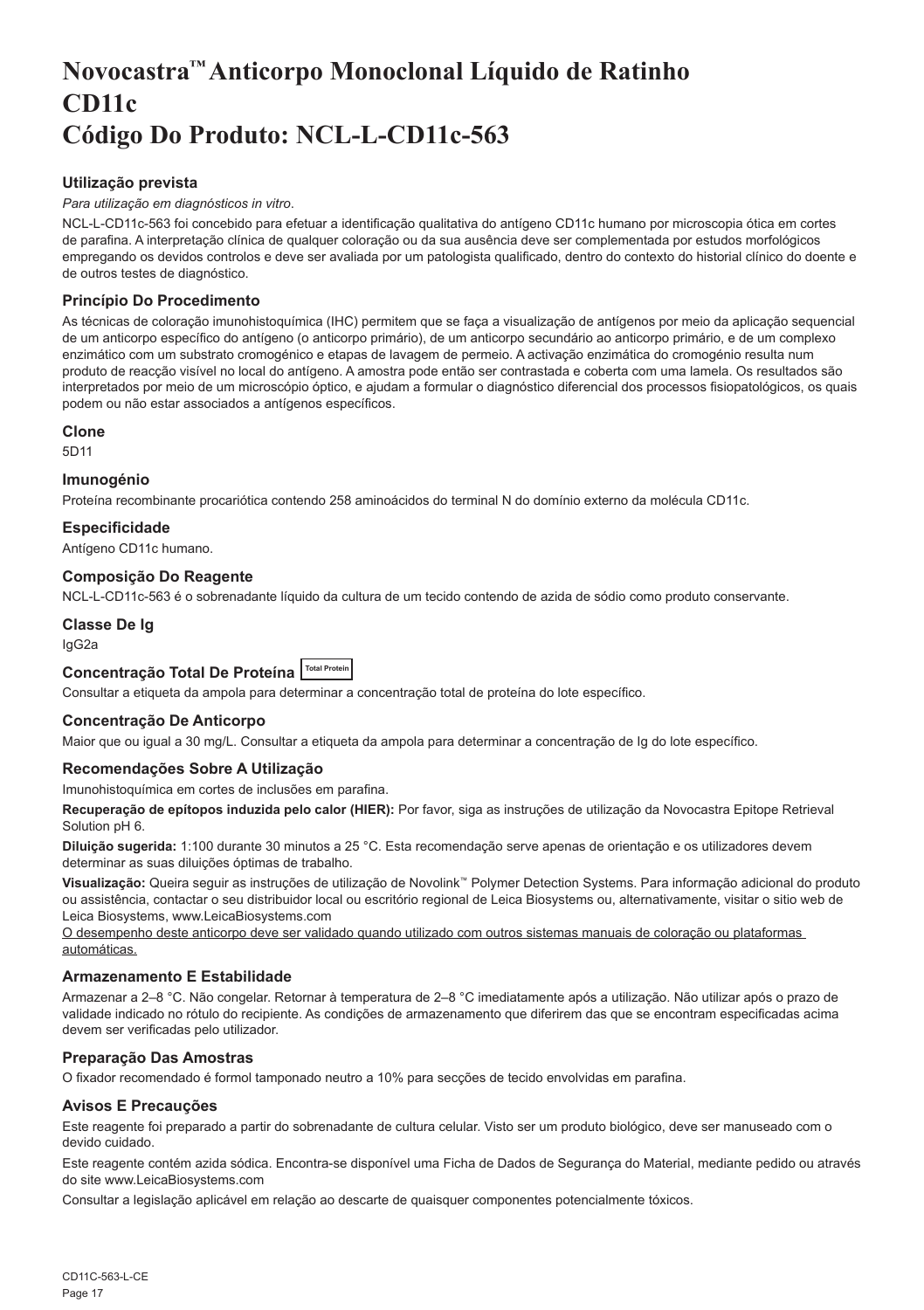As amostras, antes e depois da sua fixação, bem como todos os materiais expostos às mesmas, devem ser manipulados como se tivessem a capacidade de transmitir infecções e devem ser descartados com as devidas precauções.<sup>1</sup> Não pipetar nunca os reagentes com a boca e evitar o contacto entre a pele e membranas mucosas e os reagentes e amostras. Caso os reagentes ou amostras entrem em contacto com áreas sensíveis, lavar com grandes quantidades de água. Consultar um médico.

Minimizar a contaminação microbiana dos reagentes para evitar a possibilidade do aumento da coloração não específica. Os períodos de incubação ou temperaturas diferentes dos que foram especificados poderão dar azo a resultados errados. Todas as alterações desse tipo devem ser validadas pelo utilizador.

# **Controlo Da Qualidade**

As diferenças entre os diferentes métodos e técnicas de processamento de tecidos no laboratório do utilizador podem causar uma grande variabilidade de resultados, requerendo a realização frequente de controlos internos suplementares aos procedimentos que se seguem.

Os controlos devem ser amostras de autópsia/biopsia/cirurgia frescas, fixadas em formol, processadas e envolvidas em cera parafínica logo que possível, da mesma maneira que a(s) amostra(s) do(s) doente(s).

# **Controlo De Tecido Positivo**

Usado para assinalar os tecidos correctamente preparados e as técnicas de coloração indicadas.

Cada conjunto de condições de testes, em cada processo de coloração, deve incluir um controlo de tecido positivo.

Os tecidos com uma coloração positiva fraca são mais indicados do que os têm uma coloração positiva forte para proporcionarem um controlo de qualidade óptimo, bem como para detectar níveis reduzidos de degradação dos reagentes.<sup>2</sup>

O tecido de controlo positivo recomendado é o tecido da amígdala.

Se o controlo de tecido positivo não demonstrar uma coloração positiva, os resultados obtidos com as amostras de testes devem ser considerados inválidos.

# **Controlo De Tecido Negativo**

Este deve ser examinado depois do controlo de tecido positivo para verificar a especificidade da marcação do antígeno objectivado pelo anticorpo primário.

O tecido de controlo negativo recomendado é o músculo esquelético.

Alternativamente, a variedade de diferentes tipos de células presentes na maioria das secções de tecidos oferece muitas vezes locais de controlo negativo, mas isto deve ser verificado pelo utilizador.

A coloração não específica, caso ocorra, tem geralmente um aspecto difuso. A coloração esporádica do tecido conjuntivo pode também ter lugar em secções de tecido excessivamente fixado em formol. Devem utilizar-se células intactas para a interpretação dos resultados da coloração. As células necróticas ou degeneradas causam muitas vezes uma coloração não específica.<sup>3</sup> Podem verificar-se resultados positivos falsos devido à ligação não imunológica de proteínas ou de produtos da reacção do substrato. Esses resultados podem também ser causados por enzimas endógenas tais como a pseudoperoxidase (eritrócitos), a peroxidase endógena (citocromo C), ou a biotina endógena (ex. no fígado, mama, cérebro ou rim) dependendo do tipo de imunocoloração utilizado. Para diferenciar entre a actividade das enzimas endógenas e as ligações não específicas de enzimas de imunoreactividade específica, podem colorir-se tecidos adicionais dos doentes exclusivamente com substrato cromogénio ou com complexos de enzimas (avidina-biotina, estreptavidina, polímero marcado) e substrato-cromogénio, respectivamente. Se ocorrer a coloração específica no controlo de tecido negativo, os resultados dos testes feitos com as amostras do doente devem ser considerados inválidos.

# **Controlo De Reagente Negativo**

Utilizar um controlo de reagente negativo não específico em vez do anticorpo primário com uma secção de cada amostra de doente para avaliar a coloração não específica e permitir uma melhor interpretação da coloração específica no local do antígeno.

# **Tecido Do Doente**

Examinar as amostras do doente coloridas com NCL-L-CD11c-563 em último lugar. A intensidade da coloração positiva deve ser avaliada dentro do contexto de qualquer coloração não específica de fundo do controlo de reagente negativo. Tal como com qualquer teste imunohistoquímico, um resultado negativo significa que o antígeno não foi detectado, e não que o antígeno se encontrava ausente das células ou tecido analisados. Se necessário, deve utilizar-se um painel de anticorpos para identificar reacções falso-negativas.

# **Resultados Previstos**

# Tecidos normais

O clone 5D11 deteta o antígeno CD11c na membrana de histiócitos e células dendríticas (número total de casos normais avaliados = 45).

#### Tecidos anormal

O clone 5D11 corou 20/20 tricoleucemias, 12/17 leucemias mieloides agudas, 8/8 neoplasmas histiocíticos/dendríticos e 2/3 mastocitoses sistémicas. Foi notada uma fraca coloração citoplásmica em 4/6 linfomas de Hodgkin com predominância linfocitária nodular. Não foi detetada coloração em linfomas de células B grandes difusas (0/120), doença de Hodgkin clássica (0/25), linfomas foliculares (0/20), linfomas das células do manto (0/13), linfomas linfocíticos crónicos (0/12), linfomas anaplásicos de células grandes (0/10), linfomas das células T periféricas (0/9), linfomas linfoblásticos agudos (0/8), linfomas linfocíticos pequenos (0/8), linfomas de células NK/T (0/5), linfomas MALT (0/4), linfomas angioimunoblásticos de células T (0/4), linfoma de Hodgkin de celularidade mista (0/2), doença de Hodgkin de depleção linfocitária (0/1), doença de Hodgkin de tipo esclerosante nodular (0/1), um linfoma linfoblástico agudo de células B (0/1), um linfoma linfoblástico agudo de células B/T primitivas (0/1), um linfoma das células T (0/1), um linfoma da zona marginal (0/1), um linfoma de Burkitt (0/1), tumores pulmonares (0/4), tumores hepáticos (0/4), tumores ováricos (0/4), tumores da tiroide (0/4), tumores cerebrais (0/2), tumores do esófago (0/2), tumores mamários (0/2), tumores do estômago (0/2), tumores dos tecidos moles (0/2), tumores da língua (0/2), tumores metastáticos de origem desconhecida (0/2), tumores renais (0/2), tumores do colo do útero (0/2), tumores testiculares (0/2), tumores do cólon (0/2), tumores do reto (0/2), tumores da pele (0/2), um tumor da laringe (0/1) ou um tumor do timo (0/1). (Número total de casos anormais avaliados = 345).

**O NCL-L-CD11c-563 é recomendado para a deteção da proteína CD11c humana em tecidos normais e neoplásicos, como auxiliar da histopatologia convencional, através da utilização de corantes histoquímicos não imunológicos.**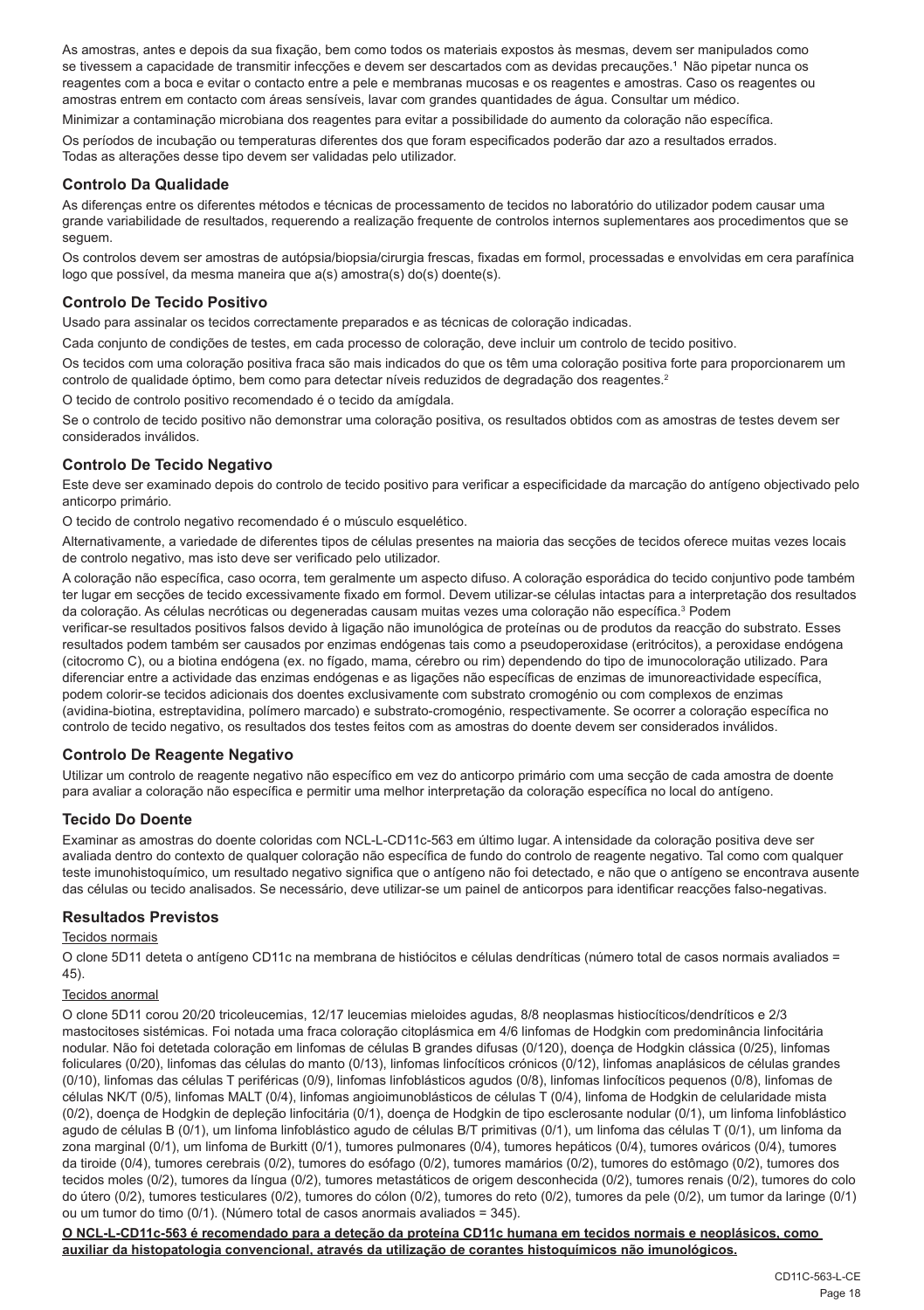# **Limitações Gerais**

A imunohistoquímica é um processo diagnóstico em múltiplas etapas que consta de: uma formação especializada na selecção dos reagentes apropriados, selecção, fixação e processamento de tecidos, preparação das lâminas de IHQ e interpretação dos resultados das colorações.

A coloração de tecidos depende do seu manuseamento e processamento antes da sua coloração. A fixação, congelação, descongelação, lavagem, secagem, aquecimento ou corte incorrectos das amostras, ou a sua contaminação com outros tecidos ou fluidos, podem produzir artefactos, retenção de anticorpos, ou resultados falso-negativos. Os resultados inconsistentes podem dever-se a variações nos métodos de fixação e envolvimento ou a irregularidades inerentes ao tecido.4

Uma contrastação excessiva ou incompleta pode comprometer a correcta interpretação dos resultados.

A interpretação clínica de qualquer coloração ou da sua ausência deve ser complementada por estudos morfológicos empregando os devidos controlos e deve ser avaliada por um patologista qualificado, dentro do contexto do historial clínico do doente e de outros testes de diagnóstico.

Os anticorpos da Leica Biosystems Newcastle Ltd destinam-se a serem utilizados, conforme indicado, em secções de tecido ou congeladas ou envolvidas em parafina, com requisitos de fixação específicos. Pode ocorrer uma expressão inesperada de antígeno, especialmente em neoplasmas. A interpretação clínica de qualquer secção de tecido colorido deverá incluir a análise morfológica e a avaliação de controlos apropriados.

#### **Bibliografia - Geral**

- 1. National Committee for Clinical Laboratory Standards (NCCLS). Protection of laboratory workers from infectious diseases transmitted by blood and tissue; proposed guideline. Villanova, P.A. 1991; 7(9). Order code M29-P.
- 2. Battifora H. Diagnostic uses of antibodies to keratins: a review and immunohistochemical comparison of seven monoclonal and three polyclonal antibodies. Progress in Surgical Pathology. 6:1–15. eds. Fenoglio-Preiser C, Wolff CM, Rilke F. Field & Wood, Inc., Philadelphia.
- 3. Nadji M, Morales AR. Immunoperoxidase, part I: the techniques and pitfalls. Laboratory Medicine. 1983; 14:767.
- 4. Omata M, Liew CT, Ashcavai M, Peters RL. Nonimmunologic binding of horseradish peroxidase to hepatitis B surface antigen: a possible source of error in immunohistochemistry. American Journal of Clinical Pathology. 1980; 73:626.
- 5. Barth TFE, Barth CA, Kestler HA, et al. Transcriptional profiling suggests that secondary and primary large B-cell lymphomas of the gastrointestinal (GI) tract are blastic variants of GI marginal zone lymphoma. Journal of Pathology. 2007; 211:305-313.
- 6. Venkatraman L, McDonald KA, Bagdi E, et al. Characterisation of a new monoclonal antibody recognising CD11c in paraffinembedded tissue. Modern Pathology. 2005; 18: 255A-256A 1183 Supplement 1.

# **Emendas Da Edição Anterior**

Composição do Reagente, Concentração Total de Proteína, Recomendações Sobre a Utilização, Avisos e Precauções, Resultados Previstos.

# **Data De Emissão**

17 de Outubro de 2018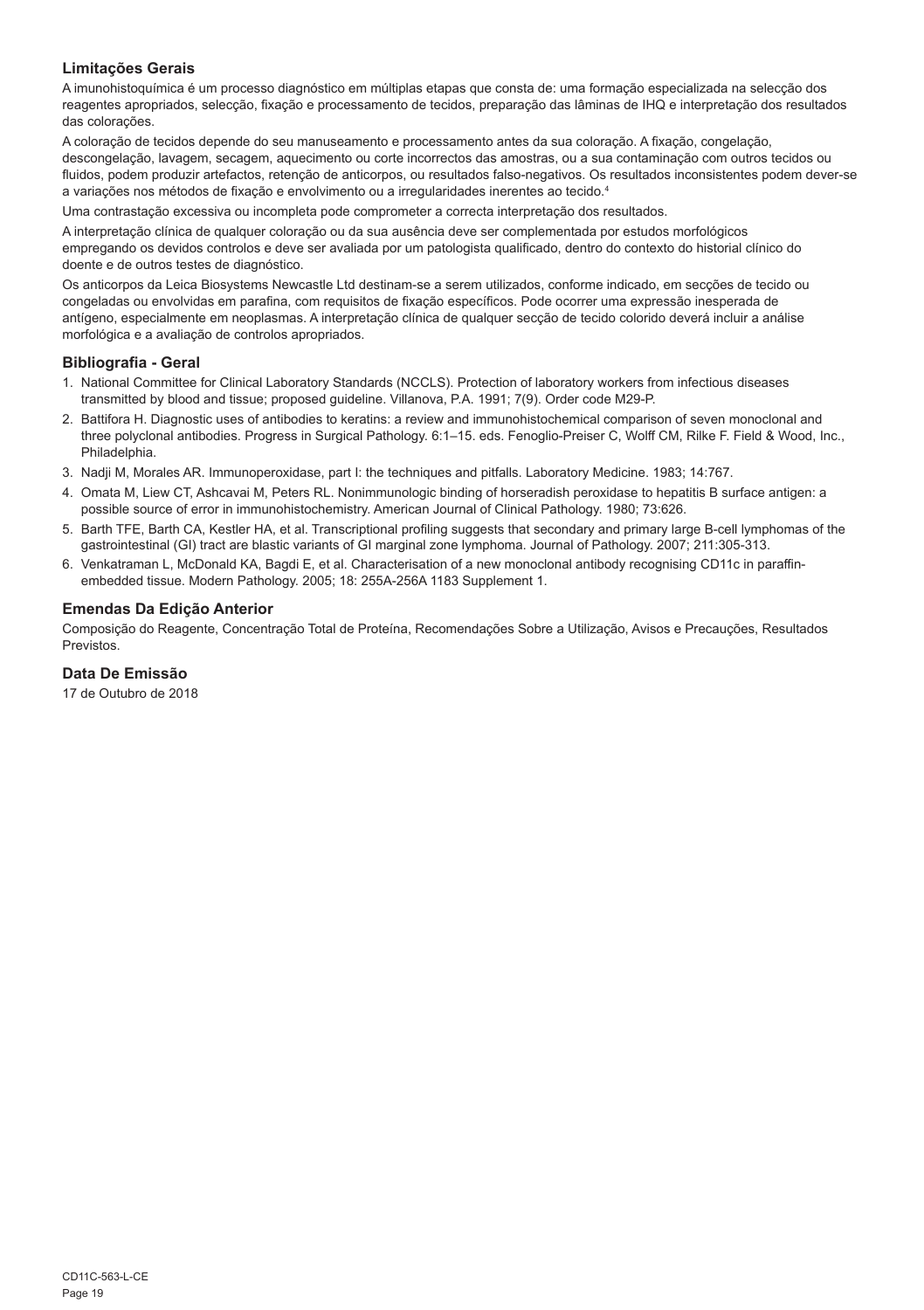# <span id="page-20-0"></span>**Novocastra™ Flytande Monoklonal Musantikropp CD11c Produktkod: NCL-L-CD11c-563**

# **Avsedd Användning**

# *För in vitro diagnostisk användning*.

NCL-L-CD11c-563 är avsedd för kvalitativ identifiering genom ljusmikroskopi av humant CD11c-antigen i paraffinsnitt. Den kliniska tolkningen av all färgning eller dess frånvaro bör kompletteras med morfologiska undersökningar som använder korrekta kontroller och utvärderas av kvalificerad patolog inom ramen för patientens kliniska anamnes och andra diagnostiska tester.

# **Metodens Princip**

Immunhistokemiska (IHC) färgningstekniker tillåter visualisering av antigener genom sekvenstillämpning av en specifik antikropp till antigenet (primär antikropp), en sekundär antikropp till den primära antikroppen och ett enzymkomplex med ett kromogent substrat med inlagda tvättsteg. Den enzymatiska aktiveringen av kromogenet resulterar i en synlig reaktionsprodukt på antigenområdet. Proverna kan då kontrastfärgas och förses med täckglas. Resultaten tolkas med ljusmikroskop och bidrar till differentialdiagnosen av patofysiologiska processer som eventuellt kan associeras till ett särskilt antigen.

# **Klon**

5D11

# **Immunogen**

Prokaryotiskt rekombinant protein som innehåller 258 aminosyror från N-terminalen av CD11c-molekylens externa domän.

# **Specificitet**

Humant CD11c-antigen.

# **Reagensinnehåll**

NCL-L-CD11c-563 är en flytande supernatant från vävnadsodling som innehåller natriumazid som konserveringsmedel.

#### **Ig-klass**

IgG2a

# **Total Proteinkoncentration Total Protein**

Se flaskans etikett för total specifik proteinkoncentration för satsen.

#### **Antikroppskoncentration**

Större än eller lika med 30 mg/L. Se flaskans etikett för specifik Ig-koncentration för satsen.

#### **Rekommendationer Vid Användning**

Immunhistokemi på paraffinsnitt.

**Värmeinducerad epitopåtervinning (HIER):** Följ bruksanvisningen på Novocastra Epitope Retrieval Solution pH 6.

**Föreslagen spädning:** 1:100 i 30 minuter vid 25 °C. Detta är endast en riktlinje och användare bör själva fastställa den optimala bruksspädningen.

**Visualisering:** Vänligen följ instruktionerna för användning i Novolink™ Polymer Detection Systems. Om ytterligare produktinformation eller stöd behövs, kontakta då din lokala distributör eller Leica Biosystems regionalkontor, alternativt in på Leica Biosystems webbplats, www.LeicaBiosystems.com

Denna antikropps prestanda ska valideras när den används med andra manuella infärgningssystem eller automatiserade plattformar.

# **Förvaring Och Stabilitet**

Förvara vid 2–8 °C. Frys ej. Återgå till 2–8 °C direkt efter användning. Använd ej efter det utgångsdatum som anges på flaskans etikett. Förvaringsförhållanden som skiljer sig från de ovannämnda måste kontrolleras av användaren.

# **Preparation Av Prov**

Rekommenderat fixeringsmedel för paraffininbäddade vävnadssnitt är 10% neutralbuffrat formalin.

# **Varningar Och Försiktighetsåtgärder**

Reagenset har förberetts från supernatanten av vävnadsodlingar. Eftersom det är en biologisk produkt bör skälig försiktighet iakttas vid hantering.

Detta reagens innehåller natriumazid. Materialsäkerhetsdatablad finns att få på begäran eller från www.LeicaBiosystems.com

För kassering av potentiellt toxiska komponenter hänvisas till nationella eller lokala bestämmelser.

Före och efter fixering bör prover och alla material som har varit utsatta för dem hanteras som om det finns risk för att de kan överföra infektioner och kasseras med iakttagande av försiktighet.<sup>1</sup> Pipettera aldrig reagenser med munnen och se till att huden och slemhinnorna inte kommer i kontakt med reagens och prover. Om reagens eller prover kommer i kontakt med känsliga områden, tvätta med rikliga mängder vatten. Rådgör med läkare.

Minimera mikrobisk kontaminering av reagens annars kan en ökning av ospecifik färgning ske.

Inkubationstider eller temperaturer som skiljer sig från dem som specificeras kan ge felaktiga resultat. Alla sådana förändringar måste kontrolleras av användaren.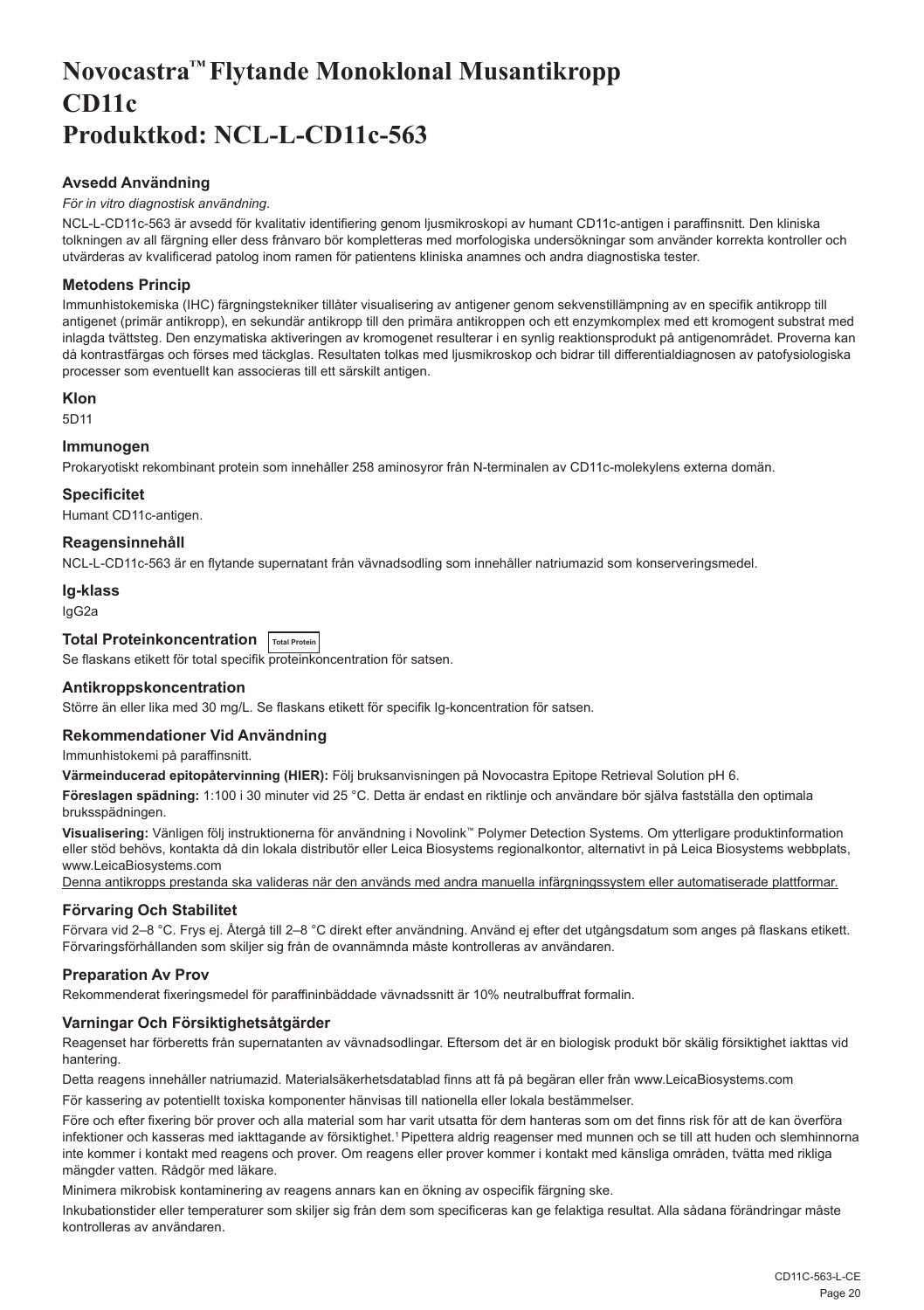# **Kvalitetskontroll**

Skillnader i vävnadsbehandling och tekniska metoder i användarens laboratorium kan ge stor variation i resultaten vilket kan göra det nödvändigt att genomföra regelbundna interna kontroller utöver följande metoder.

Kontroller bör vara färska obduktions-/biopsi-/kirurgiprover som snarast möjligt formalinfixeras, bearbetas och paraffininbäddas på samma sätt som patientprover.

# **Positiv Vävnadskontroll**

Används för att ange korrekt förberedda vävnader och rätt färgningstekniker.

En positiv vävnadskontroll bör ingå i varje uppsättning av testförhållanden vid varje färgningskörning.

En vävnad med svag positiv färgning är mer lämplig för optimal kvalitetskontroll och för att upptäcka låga nivåer av reagensdegradering än en vävnad med stark positiv färgning.<sup>2</sup>

Rekommenderad positiv kontrollvävnad är tonsill.

Om den positiva vävnadskontrollen inte uppvisar positiv färgning bör resultat med testproverna anses vara ogiltiga.

#### **Negativ Vävnadskontroll**

Bör undersökas efter den positiva vävnadskontrollen för att fastställa specificiteten för märkningen av målantigenet med den primära antikroppen.

Rekommenderad negativ kontrollvävnad är skelettmuskel.

Alternativt ger ofta en mängd olika celltyper som finns i de flesta vävnadssnitt negativa kontrollområden men detta bör kontrolleras av användaren.

Ospecifik färgning, om det förekommer, har ofta ett diffust utseende. Sporadisk färgning av bindväv kan också observeras i snitt från överflödigt formalinfixerade vävnader. Använd intakta celler för tolkning av färgningsresultat. Nekrotiska eller degenererade celler färgar ofta ospecifikt.<sup>3</sup> Falskt positiva resultat kan uppstå p.g.a. icke-immunologisk bindning av proteiner eller substratreaktionsprodukter. De kan också orsakas av endogena enzymer som pseudoperoxidas (erytrocyter), endogent peroxidas (cytokrom C) eller endogent biotin (t.ex. lever, bröst, hjärna, njure) beroende på typ av immunfärgning som används. För att skilja endogen enzymaktivitet eller ospecifik enzymbindning från specifik immunreaktivitet kan ytterligare patientvävnader färgas exklusivt med respektive substratkromogen eller enzymkomplex (avidin-biotin, streptavidin, märkt polymer) och substrat-kromogen. Om specifik färgning sker i den negativa vävnadskontrollen bör resultat med patientprover anses vara ogiltiga.

#### **Negativ Reagenskontroll**

Använd en ospecifik negativ reagenskontroll istället för den primära antikroppen med ett snitt från varje patientprov för att utvärdera ospecifik färgning och tillåta bättre tolkning av specifik färgning på antigenområdet.

#### **Patientvävnad**

Undersök patientprover färgade med NCL-L-CD11c-563 sist. Positiv färgningsintensitet bör utvärderas inom ramen för all ospecifik bakgrundsfärgning av den negativa reagenskontrollen. Som vid alla immunhistokemiska tester betyder ett negativt resultat att antigenet inte upptäcktes och inte att det inte förekom i de analyserade cellerna/vävnaderna. Använd vid behov en antikroppspanel för att identifiera falskt negativa reaktioner.

#### **Förväntade Resultat**

#### Normal vävnad

Klon 5D11 detekterar CD11c-antigenen på membranet till makrofager och dendritiska celler (totalt antal utvärderade normala fall = 45). Onormal vävnad

Klon 5D11 färgade 20/20 hårcellsleukemier, 12/17 akuta myeloidleukemier, 8/8 histiocytära/dendritiska neoplasmer och 2/3 systemiska mastocytoser. Svag cytoplasmisk färgning noterades i 4/6 nodulära lymfocyt-dominerande Hodgkins lymfom. Ingen färgning observerades i diffusa stora B-cellslymfom (0/120), klassisk Hodgkins sjukdom (0/25), follikulära lymfom (0/20), mantelcellslymfom (0/13), kroniska lymfocytära lymfom (0/12), anaplastiska storcellslymfom (0/10), perifera T-cellslymfom (0/9), akuta lymfoblastiska lymfom (0/8), små lymfocytära lymfom (0/8), NK/T-cellslymfom (0/5), MALT-lymfom (0/4), angioimmunoblastiska T-cellslymfom (0/4) Hodgkins sjukdom med blandad celluläritet (0/2), Hodgkins sjukdom med lymfocytär utarmning (0/1) nodulär skleroserande Hodgkins sjukdom (0/1), ett akut lymfoblastiskt B-cellslymfom (0/1), ett primitivt akut lymfoblastiskt B/T-cellslymfom (0/1), ett T-cellslymfom (0/1), ett marginalzonslymfom (0/1), ett Burkittlymfom (0/1), lungtumörer (0/4), levertumörer (0/4), äggstockstumörer (0/4), sköldkörtelstumörer (0/4), hjärntumörer (0/2), esofagealtumörer (0/2), brösttumörer (0/2), magsäckstumörer (0/2), mjukvävnadstumörer (0/2), tumörer på tunga (0/2), metastatiska tumörer av okänt ursprung (0/2), njurtumörer (0/2), livmoderhalstumörer (0/2), testikeltumörer (0/2), tumörer på kolon (0/2), tumörer i rektum (0/2), hudtumörer (0/2), en tumör på struphuvud (0/1) eller en tumör i bräss (0/1). (Totalt antal utvärderade onormala fall = 345).

#### **NCL-L-CD11c-563 rekommenderas för detektering av humant CD11c protein i normal eller neoplastisk vävnad, som tillägg till konventionell histopatologi med användande av icke-immunologiska histokemiska färgstoffer.**

#### **Allmänna Begränsningar**

Immunhistokemi är en diagnostisk process i flera steg som kräver specialiserad utbildning i urvalet av lämpliga reagens, val av vävnad, fixering och bearbetning, förberedelse av IHC-objektglaset samt tolkning av färgningsresultaten.

Vävnadsfärgning påverkas av hantering och bearbetning av vävnaden före färgningen. Felaktig fixering, nedfrysning, upptining, tvättning, torkning, uppvärmning, snittning eller kontaminering av andra vävnader eller vätskor kan framställa artefakter, infångande av antikroppar eller falskt negativa resultat. Motsägelsefulla resultat kan bero på variationer av fixerings- och inbäddningsmetoder eller på naturliga oregelbundenheter i vävnaden.4

Överflödig eller ofullständig kontrastfägning kan försvåra en korrekt tolkning av resultatet.

Den kliniska tolkningen av all färgning eller dess frånvaro bör kompletteras med morfologiska undersökningar som använder korrekta kontroller och utvärderas av kvalificerad patolog inom ramen för patientens kliniska anamnes och andra diagnostiska tester.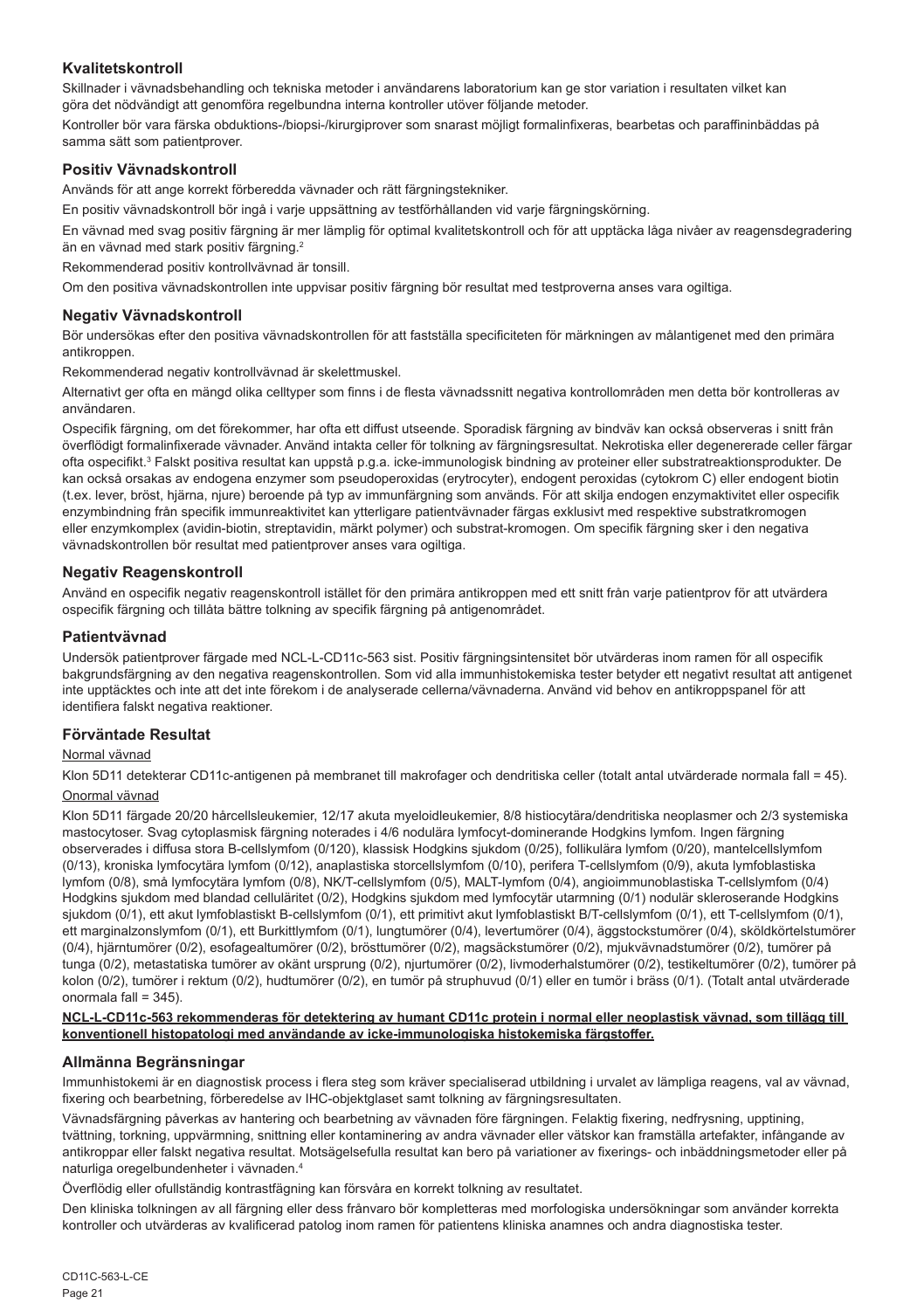Antikroppar från Leica Biosystems Newcastle Ltd är till för användning så som anges på antingen frysta eller paraffininbäddade snitt med specifika fixeringskrav. Oväntat antigenuttryck kan ske, speciellt i neoplasmer. Morfologisk analys och utvärdering av lämpliga kontroller måste ingå i den kliniska tolkningen av alla färgade vävnadssnitt.

# **Bibliografi - Allmän**

- 1. National Committee for Clinical Laboratory Standards (NCCLS). Protection of laboratory workers from infectious diseases transmitted by blood and tissue; proposed guideline. Villanova, P.A. 1991; 7(9). Order code M29-P.
- 2. Battifora H. Diagnostic uses of antibodies to keratins: a review and immunohistochemical comparison of seven monoclonal and three polyclonal antibodies. Progress in Surgical Pathology. 6:1–15. eds. Fenoglio-Preiser C, Wolff CM, Rilke F. Field & Wood, Inc., Philadelphia.
- 3. Nadji M, Morales AR. Immunoperoxidase, part I: the techniques and pitfalls. Laboratory Medicine. 1983; 14:767.
- 4. Omata M, Liew CT, Ashcavai M, Peters RL. Nonimmunologic binding of horseradish peroxidase to hepatitis B surface antigen: a possible source of error in immunohistochemistry. American Journal of Clinical Pathology. 1980; 73:626.
- 5. Barth TFE, Barth CA, Kestler HA, et al. Transcriptional profiling suggests that secondary and primary large B-cell lymphomas of the gastrointestinal (GI) tract are blastic variants of GI marginal zone lymphoma. Journal of Pathology. 2007; 211:305-313.
- 6. Venkatraman L, McDonald KA, Bagdi E, et al. Characterisation of a new monoclonal antibody recognising CD11c in paraffinembedded tissue. Modern Pathology. 2005; 18: 255A-256A 1183 Supplement 1.

# **Rättelser Av Tidigare Utgivning**

Reagenskomposition, total proteinkoncentration, rekommendationer om användning, varningar och försiktighetsåtgärder, förväntade resultat.

# **Utgivningsdatum**

17 oktober 2018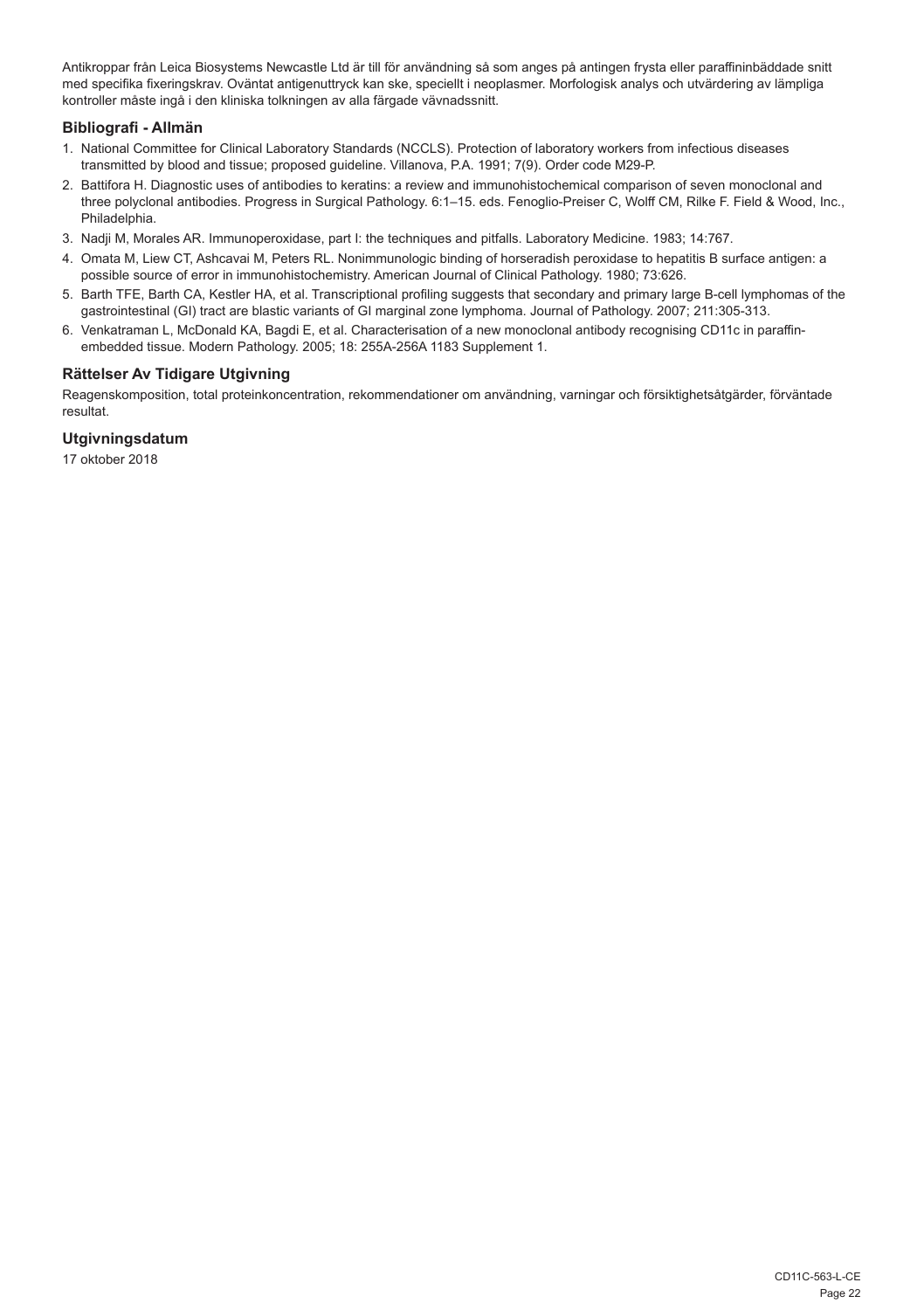# <span id="page-23-0"></span>**Novocastra™ Υγρό Μονοκλωνικό Αντίσωμα Ποντικού CD11c Κωδικός είδους: NCL-L-CD11c-563**

# **Χρήση Για Την Οποία Προορίζεται**

#### *Για in vitro διαγνωστική χρήση*.

Το NCL-L-CD11c-563 προορίζεται για την ποιοτική ταυτοποίηση με μικροσκοπία φωτός του ανθρώπινου αντιγόνου CD11c σε τομές παραφίνης. Η κλινική ερμηνεία οποιασδήποτε χρώσης ή της απουσίας της θα πρέπει να συμπληρώνεται με μορφολογικές μελέτες που χρησιμοποιούν σωστούς μάρτυρες και θα πρέπει να αξιολογείται στα πλαίσια του κλινικού ιστορικού του ασθενούς και άλλων διαγνωστικών εξετάσεων από ειδικευμένο παθολογοανατόμο.

# **Αρχή Της Διαδικασίας**

Οι τεχνικές ανοσοϊστοχημικής (IHC) χρώσης επιτρέπουν την οπτικοποίηση των αντιγόνων μέσω της διαδοχικής εφαρμογής ενός ειδικού αντισώματος στο αντιγόνο (πρωτοταγές αντίσωμα), ενός δευτεροταγούς αντισώματος στο πρωτοταγές αντίσωμα και ενός ενζυμικού συμπλόκου με χρωμογόνο υπόστρωμα με παρεμβαλλόμενα βήματα πλύσης. Η ενζυμική ενεργοποίηση του χρωμογόνου έχει ως αποτέλεσμα το σχηματισμό ενός ορατού προϊόντος αντίδρασης στη θέση του αντιγόνου. Το δείγμα μπορεί κατόπιν να υποβληθεί σε αντίχρωση και να καλυφθεί με καλυπτρίδα. Τα αποτελέσματα ερμηνεύονται με χρήση μικροσκοπίου φωτός και βοηθούν στη διαφορική διάγνωση παθοφυσιολογικών εξεργασιών, οι οποίες ενδέχεται ή όχι να σχετίζονται με ένα συγκεκριμένο αντιγόνο.

#### **Κλώνος**

5D11

#### **Ανοσογόνο**

Προκαρυωτική ανασυνδυασμένη πρωτεϊνη που περιέχει 258 αμινοξέα από το Ν-τελικό άκρο της εξωτερικής περιοχής του μορίου CD11c.

#### **Ειδικότητα**

Ανθρώπινο αντιγόνο CD11c.

# **Σύνθεση Αντιδραστηρίου**

Το NCL-L-CD11c-563 είναι ένα υγρό υπερκείμενο ιστοκαλλιέργειας που περιέχει αζίδιο του νατρίου ως συντηρητικό.

# **Τάξη Ig**

IgG2a

# **Ολική Συγκέντρωση Πρωτεΐνης Total Protein**

Για την ολική συγκέντρωση πρωτεΐνης που είναι ειδική για την εκάστοτε παρτίδα, ανατρέξτε στην ετικέτα του φιαλιδίου.

# **Συγκέντρωση Αντισώματος**

Μεγαλύτερη ή ίση με 30 mg/L. Για τη συγκέντρωση Ig που είναι ειδική για την εκάστοτε παρτίδα, ανατρέξτε στην ετικέτα του φιαλιδίου.

# **Συστάσεις Για Τη Χρήση**

Ανοσοϊστοχημεία σε παρασκευάσματα παραφίνης.

**Επίτοπος Ανάκτηση μέσω Θερμικής Επαγωγής (HIER):** Παρακαλούμε ακολουθήστε τις οδηγίες χρήσης στο Novocastra Epitope Retrieval Solution pH 6.

**Προτεινόμενη διάλυση:** 1:100 επί 30 λεπτά σε 25 °C. Παρέχεται ως οδηγός και οι χρήστε θα πρέπει να καθορίζουν τις δικές τους διαλύσεις εργασίας.

**Απεικόνιση:** Παρακαλούμε ακολουθήστε τις οδηγίες χρήσης στο Novolink™ Polymer Detection Systems. Για περισσότερες πληροφορίες για το προϊόν ή για υποστήριξη, επικοινωνήστε με τον τοπικό διανομέα ή το περιφερειακό γραφείο της Leica Biosystems ή εναλλακτικά επισκεφθείτε τον ιστότοπο της Leica Biosystems, www.LeicaBiosystems.com

Η απόδοση του συγκεκριμένου αντισώματος θα πρέπει να επικυρωθεί όταν χρησιμοποιηθεί μαζί με άλλα μη αυτόματα συστήματα χρώσης ή αυτοματοποιημένες πλατφόρμες.

# **Φύλαξη Και Σταθερότητα**

Φυλάσσετε στους 2–8 °C. Μην καταψύχετε. Επαναφέρετε στους 2–8 °C αμέσως μετά τη χρήση. Μη χρησιμοποιείτε μετά την ημερομηνία λήξης που αναγράφεται στην ετικέτα του φιαλιδίου. Τυχόν συνθήκες φύλαξης διαφορετικές από εκείνες που καθορίζονται παραπάνω πρέπει να επαληθεύονται από το χρήστη.

#### **Παρασκευή Δείγματος**

Το συνιστώμενο μονιμοποιητικό είναι ουδέτερο ρυθμιστικό διάλυμα φορμόλης 10% για τομές ιστού εγκλεισμένες σε παραφίνη.

# **Προειδοποιήσεις Και Προφυλάξεις**

Το αντιδραστήριο αυτό έχει παρασκευαστεί από το υπερκείμενο κυτταροκαλλιέργειας. Επειδή είναι βιολογικό προϊόν, θα πρέπει να δίνεται εύλογη προσοχή κατά το χειρισμό του.

Αυτό το αντιδραστήριο περιέχει αζίδιο του νατρίου. Δελτίο δεδομένων ασφαλείας υλικού διατίθεται κατόπιν αιτήματος ή από τη διεύθυνση www.LeicaBiosystems.com

Συμβουλευτείτε τους ομοσπονδιακούς, πολιτειακούς ή τοπικούς κανονισμούς για απόρριψη τυχόν δυνητικώς τοξικών συστατικών.

Ο χειρισμός δειγμάτων, πριν και μετά τη μονιμοποίηση, καθώς και όλων των υλικών που έχουν εκτεθεί σε αυτά, θα πρέπει να γίνεται ως εάν ήταν δυνητικά μετάδοσης λοίμωξης και η απόρριψή τους να πραγματοποιείται λαμβάνοντας τις σωστές προφυλάξεις.<sup>1</sup>Μην αναρροφάτε ποτέ με πιπέτα αντιδραστήρια με το στόμα και αποφύγετε την επαφή του δέρματος και των βλεννογόνων με αντιδραστήρια και δείγματα. Εάν τα αντιδραστήρια ή τα δείγματα έλθουν σε επαφή με ευαίσθητες περιοχές, πλύνετε με άφθονες ποσότητες νερού. Ζητήστε τη συμβουλή ιατρού.

Ελαχιστοποιήστε τη μικροβιακή μόλυνση των αντιδραστηρίων, διότι ενδέχεται να συμβεί αύξηση μη ειδικής χρώσης.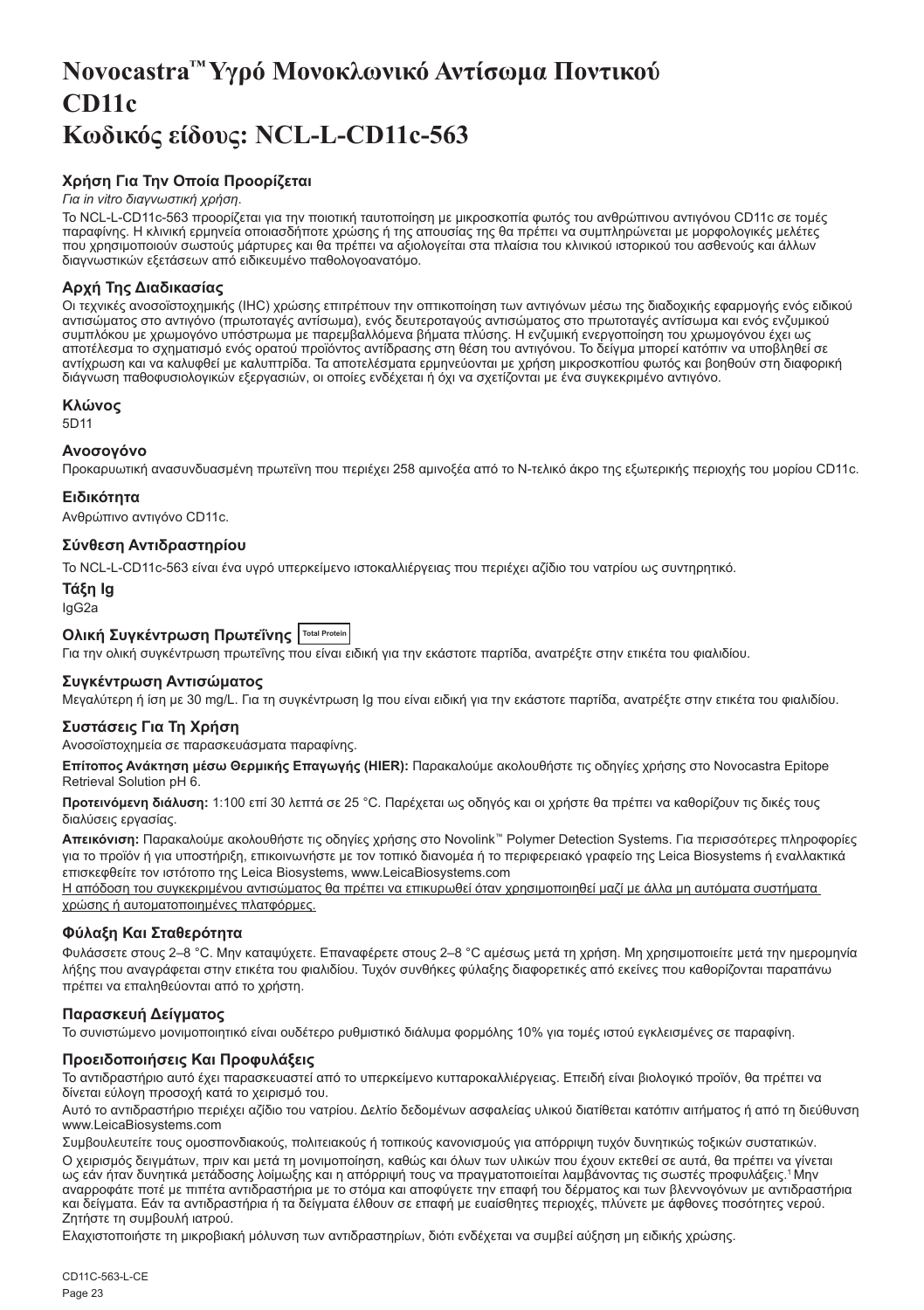Χρόνοι ή θερμοκρασίες επώασης διαφορετικές από εκείνες που καθορίζονται ενδέχεται να δώσουν εσφαλμένα αποτελέσματα. Τυχόν τέτοιες μεταβολές πρέπει να επικυρώνονται από το χρήστη.

# **Ποιοτικός Έλεγχος**

Τυχόν διαφορές στην επεξεργασία των ιστών και τις τεχνικές διαδικασίες στο εργαστήριο του χρήστη ενδέχεται να προκαλέσουν σημαντική μεταβλητότητα στα αποτελέσματα, καθιστώντας αναγκαία την τακτική εκτέλεση εσωτερικών ελέγχων επιπλέον των ακόλουθων διαδικασιών.

Οι μάρτυρες θα πρέπει να είναι φρέσκα δείγματα νεκροψίας/βιοψίας/χειρουργικά δείγματα, τα οποία είναι μονιμοποιημένα σε φορμόλη, επεξεργασμένα και εγκλεισμένα σε κηρό παραφίνης, το συντομότερο δυνατό με τον ίδιο τρόπο με το(α) δείγμα(τα) του ασθενούς.

#### **Θετικός Μάρτυρας Ιστού**

Χρησιμοποιείται για να υποδεικνύει σωστά παρασκευασμένους ιστούς και σωστές τεχνικές χρώσης.

Θα πρέπει να περιλαμβάνεται ένας θετικός μάρτυρας ιστού για κάθε σύνολο συνθηκών εξέτασης σε κάθε εκτέλεση χρώσης.

Ένας ιστός με ασθενή θετική χρώση είναι πιο κατάλληλος από έναν ιστό με ισχυρή θετική χρώση για βέλτιστο έλεγχο ποιότητας και για την ανίχνευση πολύ μικρών επιπέδων τυχόν αποδόμησης των αντιδραστηρίων.<sup>2</sup>

Συνιστώμενος ιστός θετικού μάρτυρα είναι η αμυγδαλή.

Εάν ο θετικός μάρτυρας ιστού δεν παρουσιάζει θετική χρώση, τα αποτελέσματα με τα δείγματα της εξέτασης θα πρέπει να θεωρούνται άκυρα.

# **Αρνητικός Μάρτυρας Ιστού**

Θα πρέπει να εξετάζεται μετά τον θετικό μάρτυρα ιστού για την επαλήθευση της ειδικότητας της επισήμανσης του αντιγόνου-στόχου από το πρωτοταγές αντίσωμα.

Συνιστώμενος ιστός αρνητικού μάρτυρα είναι ο σκελετικός μυς.

Εναλλακτικά, η ποικιλία διαφόρων κυτταρικών τύπων που υπάρχουν στις περισσότερες τομές ιστών παρέχει συχνά θέσεις αρνητικού μάρτυρα, αλλά αυτό πρέπει να επαληθεύεται από το χρήστη.

Μη ειδική χρώση, εάν υπάρχει, έχει συνήθως διάχυτη εμφάνιση. Ενδέχεται επίσης να παρατηρηθεί σποραδική χρώση του συνδετικού ιστού σε τομές από ιστούς που έχουν μονιμοποιηθεί με υπερβολική ποσότητα φορμόλης. Χρησιμοποιείτε άθικτα κύτταρα για την<br>ερμηνεία των αποτελεσμάτων της χρώσης. Νεκρωτικά ή εκφυλισμένα κύτταρα παρουσιάζουν συχνά μη ειδική παρατηρηθούν ψευδώς θετικά αποτελέσματα λόγω μη ανοσολογικής δέσμευσης των πρωτεϊνών ή των προϊόντων αντίδρασης του υποστρώματος. Ενδέχεται επίσης να προκληθούν από ενδογενή ένζυμα, όπως η ψευδοϋπεροξειδάση (ερυθροκύτταρα), η ενδογενής<br>υπεροξειδάση (κυτόχρωμα C) ή η ενδογενής βιοτίνη (π.χ. ήπαρ, μαστός, εγκέφαλος, νεφρός) ανάλογα με το χρησιμοποιείται. Για τη διαφοροποίηση της ενδογενούς ενζυμικής δραστικότητας ή της μη ειδικής δέσμευσης των ενζύμων από ειδική ανοσοαντιδραστικότητα, είναι δυνατό να χρωματιστούν αποκλειστικά επιπλέον ιστοί ασθενών με χρωμογόνο υποστρώματος ή ενζυμικά σύμπλοκα (αβιδίνη-βιοτίνη, στρεπταβιδίνη, σημασμένο πολυμερές) και υπόστρωμα-χρωμογόνο, αντίστοιχα. Εάν παρουσιαστεί ειδική χρώση στον αρνητικό μάρτυρα ιστού, τα αποτελέσματα με τα δείγματα ασθενούς θα πρέπει να θεωρούνται άκυρα.

# **Αρνητικός Μάρτυρας Αντιδραστηρίου**

Χρησιμοποιείτε έναν μη ειδικό αρνητικό μάρτυρα αντιδραστηρίου αντί του πρωτοταγούς αντισώματος με μια τομή κάθε δείγματος ασθενούς για την αξιολόγηση μη ειδικής χρώσης και για να επιτρέπεται καλύτερη ερμηνεία της ειδικής χρώσης στη θέση του αντιγόνου.

# **Ιστός Ασθενούς**

Εξετάστε τελευταία τα δείγματα ασθενούς που έχουν χρωματιστεί με το NCL-L-CD11c-563. Η ένταση της θετικής χρώσης θα πρέπει να εκτιμάται στα πλαίσια τυχόν μη ειδικής χρώσης υποβάθρου του αρνητικού μάρτυρα αντιδραστηρίου. Όπως συμβαίνει με οποιαδήποτε ανοσοϊστοχημική εξέταση, ένα αρνητικό αποτέλεσμα σημαίνει ότι το αντιγόνο δεν ανιχνεύτηκε, όχι ότι το αντιγόνο δεν υπήρχε στα κύτταρα/στον ιστό που εξετάστηκε. Εάν είναι απαραίτητο, χρησιμοποιήστε μια σειρά αντισωμάτων για την αναγνώριση ψευδώς αρνητικών αντιδράσεων.

# **Αναμενόμενα Αποτελέσματα**

#### Φυσιολογικοί ιστοί

Ο κλώνος 5D11 ανιχνεύει το αντιγόνο CD11c στη μεμβράνη των ιστιοκυττάρων και των δενδριτικών κυττάρων (Συνολικός αριθμός φυσιολογικών περιστατικών που αξιολογήθηκαν = 45).

#### Ανώμαλη ιστού

Με τον κλώνο 5D11 χρωματίστηκαν 20/20 λευχαιμίες εκ τριχωτών κυττάρων, 12/17 οξείες μυελοειδείς λευχαιμίες, 8/8 ιστιοκυτταρικά/ δενδριτικά νεοπλάσματα και 2/3 συστημικές μαστοκυτταρώσεις. Ασθενής κυτταροπλασματική χρώση παρατηρήθηκε σε 4/6 λεμφώματα Hodgkin με οζώδη λεμφοκυτταρική επικράτηση. Δεν παρατηρήθηκε χρώση σε διάχυτα μεγαλοκυτταρικά λεμφώματα B-κυττάρων<br>(0/120), κλασική νόσο του Hodgkin's (0/25), θυλακιώδη λεμφώματα (0/20), λεμφώματα από το κύτταρο του μανδύ λεμφοκυτταρικά λεμφώματα (0/12), αναπλαστικά μεγαλοκυτταρικά λεμφώματα Τ κυττάρων (0/10), Τ-περιφερικά λεμφώματα (0/9), οξεία λεμφοβλαστικά λεμφώματα (0/8), μικρά λεμφοκυτταρικά λεμφώματα (0/8), λεμφώματα Τ/ΝΚ κυττάρων (0/5), λεμφώματα MALT (0/4), αγγειοανοσοβλαστικά λεμφώματα Τ κυττάρων (0/4), νόσο του Hodgkin's μικτής κυτταρικότητας (0/2), νόσο του Hodgkin's με εξάντληση λεμφοκυττάρων (0/1), νόσο του Hodgkin's με οζώδη σκλήρυνση (0/1), ένα οξύ λεμφοβλαστικό λέμφωμα Β κυττάρων (0/1), ένα πρωτοπαθές οξύ λεμφοβλαστικό λέμφωμα Β/Τ κυττάρων (0/1), ένα λέμφωμα Τ κυττάρων (0/1), ένα λέμφωμα περιθωριακής ζώνης (0/1), ένα λέμφωμα Burkitt (0/1), όγκους του πνεύμονα (0/4), όγκους του ήπατος (0/4), όγκους των ωοθηκών (0/4), όγκους του θυρεοειδούς (0/4), όγκους του εγκεφάλου (0/2), όγκους του οισοφάγου (0/2), όγκους του μαστού (0/2), όγκους του στομάχου (0/2), όγκους μαλακών μορίων (0/2), όγκους της γλώσσας (0/2), μεταστατικούς όγκους αγνώστου προέλευσης (0/2), όγκους των νεφρών (0/2), όγκους του<br>τραχήλου (0/2), όγκους των όρχεων (0/2), όγκους του κόλου (0/2), όγκους του ορθού (0/2), όγκους τ λάρυγγα (0/1) ή έναν όγκο του θύμου αδένα (0/1). (Συνολικός αριθμός μη φυσιολογικών περιστατικών που αξιολογήθηκαν = 345). **Το NCL-L-CD11c-563 συνιστάται για την ανίχνευση της ανθρώπινης πρωτεΐνης CD11c σε φυσιολογικούς και νεοπλασματικούς** 

**ιστούς, ως συμπλήρωμα της συμβατικής ιστοπαθολογίας χρησιμοποιώντας μη ανοσολογικές ιστοχημικές χρώσεις.**

# **Γενικοί Περιορισμοί**

Η ανοσοϊστοχημεία είναι μια διαγνωστική διεργασία πολλαπλών βημάτων, η οποία αποτελείται από ειδικευμένη εκπαίδευση στην επιλογή των κατάλληλων αντιδραστηρίων, επιλογή ιστού, μονιμοποίηση και επεξεργασία, προετοιμασία της πλάκας IHC και ερμηνεία των αποτελεσμάτων της χρώσης.

Η χρώση του ιστού εξαρτάται από το χειρισμό και την επεξεργασία του ιστού πριν από τη χρώση. Τυχόν εσφαλμένη μονιμοποίηση, κατάψυξη, απόψυξη, πλύση, στέγνωμα, θέρμανση, τομή ή μόλυνση με άλλους ιστούς ή υγρά ενδέχεται να παράγει μορφώματα, παγίδευση αντισώματος ή ψευδώς αρνητικά αποτελέσματα. Τυχόν ασυνεπή αποτελέσματα ενδέχεται να οφείλονται σε παραλλαγές των μεθόδων μονιμοποίησης και εγκλεισμού ή σε εγγενείς ανωμαλίες εντός του ιστού.4

Τυχόν υπερβολική ή ατελής αντίχρωση ενδέχεται να διακυβεύσει τη σωστή ερμηνεία των αποτελεσμάτων.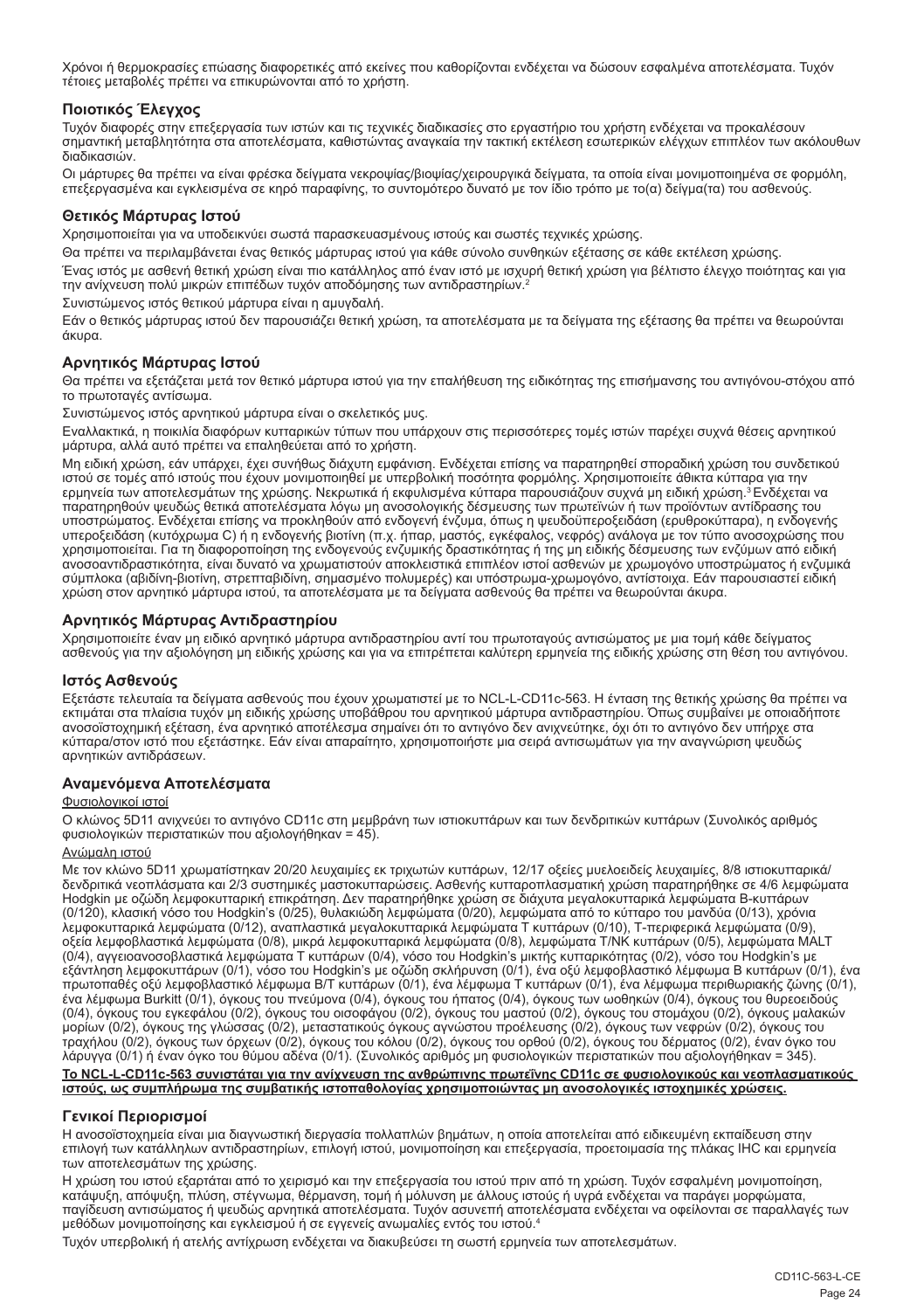Η κλινική ερμηνεία οποιασδήποτε χρώσης ή της απουσίας της θα πρέπει να συμπληρώνεται με μορφολογικές μελέτες που χρησιμοποιούν σωστούς μάρτυρες και θα πρέπει να αξιολογείται στα πλαίσια του κλινικού ιστορικού του ασθενούς και άλλων διαγνωστικών εξετάσεων από ειδικευμένο παθολογοανατόμο.

Τα αντισώματα που παρέχονται από την Leica Biosystems Newcastle Ltd προορίζονται για χρήση, όπως υποδεικνύεται, είτε σε κατεψυγμένες είτε σε εγκλεισμένες σε παραφίνη τομές, με ειδικές απαιτήσεις μονιμοποίησης. Ενδέχεται να παρουσιαστεί μη<br>αναμενόμενη έκφραση αντιγόνου, ειδικά σε νεοπλάσματα. Η κλινική ερμηνεία οποιασδήποτε χρωματισμένης περιλαμβάνει μορφολογική ανάλυση και την αξιολόγηση των κατάλληλων μαρτύρων.

# **Βιβλιογραφία - Γενική**

- 1. National Committee for Clinical Laboratory Standards (NCCLS). Protection of laboratory workers from infectious diseases transmitted by blood and tissue; proposed guideline. Villanova, P.A. 1991; 7(9). Order code M29-P.
- 2. Battifora H. Diagnostic uses of antibodies to keratins: a review and immunohistochemical comparison of seven monoclonal and three polyclonal antibodies. Progress in Surgical Pathology. 6:1–15. eds. Fenoglio-Preiser C, Wolff CM, Rilke F. Field & Wood, Inc., Philadelphia.
- 3. Nadji M, Morales AR. Immunoperoxidase, part I: the techniques and pitfalls. Laboratory Medicine. 1983; 14:767.
- 4. Omata M, Liew CT, Ashcavai M, Peters RL. Nonimmunologic binding of horseradish peroxidase to hepatitis B surface antigen: a possible source of error in immunohistochemistry. American Journal of Clinical Pathology. 1980; 73:626.
- 5. Barth TFE, Barth CA, Kestler HA, et al. Transcriptional profiling suggests that secondary and primary large B-cell lymphomas of the gastrointestinal (GI) tract are blastic variants of GI marginal zone lymphoma. Journal of Pathology. 2007; 211:305-313.
- 6. Venkatraman L, McDonald KA, Bagdi E, et al. Characterisation of a new monoclonal antibody recognising CD11c in paraffinembedded tissue. Modern Pathology. 2005; 18: 255A-256A 1183 Supplement 1.

#### **Τροποποιήσεις Στην Προηγούμενη Έκδοση**

Σύνθεση αντιδραστηρίου, ολική συγκέντρωση πρωτεϊνης, συστάσεις για τη χρήση, προειδοποιήσεις και προφυλάξεις, αναμενόμενα αποτελέσματα.

#### **Ημερομηνία Έκδοσης**

17 Οκτωβρίου 2018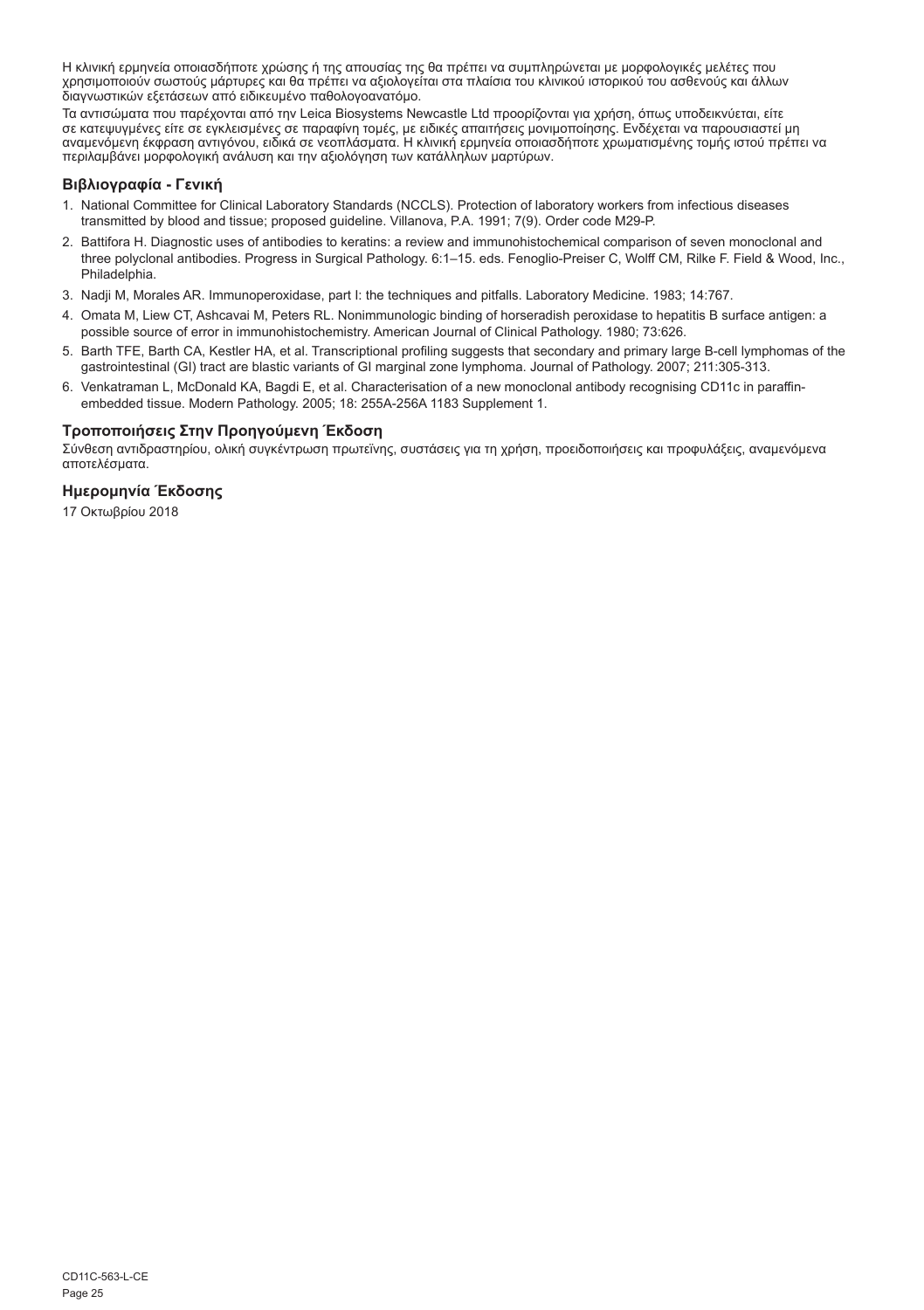# <span id="page-26-0"></span>**Novocastra™ Væskeformigt Monoklonalt Museantistof CD11c Produktkode: NCL-L-CD11c-563**

# **Tilsigtet Anvendelse**

# *Til in vitro diagnostisk anvendelse*.

NCL-L-CD11c-563 er beregnet til kvalitativ identifikation af humant CD11c-antigen i paraffinsnit ved lysmikroskopi. Klinisk fortolkning af farvning eller mangel derpå skal suppleres med morfologiske undersøgelser under anvendelse af passende kontroller og bør evalueres i sammenhæng med patientens kliniske historie og andre diagnostiske tests af en kvalificeret patolog.

# **Procedureprincip**

Immunhistokemiske (IHC) farvningsteknikker muliggør visualisering af antigener via sekventiel tilsætning af et specifikt antistof mod antigenet (primært antistof), et sekundært antistof mod det primære antistof og et enzym kompleksbundet til et kromogent substrat med indskudte vasketrin. Den enzymatiske aktivering af kromogenet resulterer i et synligt reaktionsprodukt på antigenstedet. Prøven kan derefter kontrastfarves og dækkes med et dækglas. Resultaterne fortolkes ved anvendelse af et lysmikroskop og medvirker til differentiel diagnose af patofysiologiske processer, som muligvis kan være associeret med et bestemt antigen.

#### **Klon**

5D11

# **Immunogen**

Prokaryot rekombinant protein indeholdende 258 aminosyrer fra N-terminalen af CD11c-molekylets eksterne domæne.

#### **Specificitet**

Humant CD11c-antigen.

#### **Reagenssammensætning**

NCL-L-CD11c-563 er en flydende vævskultursupernatant indeholdende natriumazid som konserveringsmiddel.

#### **Ig-klasse**

IgG2a

# **Totalproteinkoncentration Total Protein**

Se etiketten på hætteflasken for lotspecifik totalproteinkoncentration.

# **Antistofkoncentration**

Større end eller lig med 30 mg/L. Se etiketten på hætteflasken for lotspecifik Ig-koncentration.

# **Anbefalinger Vedrørende Anvendelse**

Immunhistokemi på paraffinsnit.

**Varmeinduceret epitopgenfinding (HIER):** Følg brugsanvisningen for Novocastra Epitope Retrieval Solution pH 6.

**Foreslået fortynding:** 1:100 ved 30 minutter ved 25 °C. Disse retningslinjer er vejledende, og brugeren bør selv bestemme egne optimale brugsopløsninger.

**Visualisering:** Følg venligst vejledningen i Novolink™ Polymer Detection Systems. Yderligere produktinformation og support fås ved henvendelse til lokal forhandler eller Leica Biosystems regionskontor - samt på vores hjemmeside: www.LeicaBiosystems.com Dette antistofs funktion bør valideres, når det anvendes med andre manuelle farvningssystemer eller automatiserede platforme.

# **Opbevaring Og Holdbarhed**

Opbevares ved 2–8 °C. Må ikke fryses. Sættes tilbage til 2–8 °C umiddelbart efter brug. Må ikke anvendes efter udløbsdatoen angivet på hætteflaskens etikette. Andre opbevaringsbetingelser end de ovenfor angivne skal verificeres af brugeren.

# **Prøveklargøring**

Det anbefalede fiksativ er 10% neutralbufferjusteret formalin til paraffinindstøbte vævssnit.

# **Advarsler Og Forholdsregler**

Dette reagens er fremstillet ud fra supernatanten af en cellekultur. Da det er et biologisk produkt, skal der tages fornuftige sikkerhedsforanstaltninger ved dets håndtering.

Denne reagens indeholder natriumazid. Et datablad for materialesikkerhed kan fås efter anmodning eller er tilgængeligt på www.LeicaBiosystems.com

Konsulter landsdækkende og lokale love og regler vedrørende bortskaffelse af alle potentielt toksiske komponenter.

Prøver skal før og efter fiksering, lige som alle materialer eksponeret mod prøverne, håndteres som potentielt smittefarlige og bortskaffes under iagttagelse af passende forholdsregler<sup>ı</sup>. Pipetter aldrig reagenser med munden og undgå, at reagenser og prøver kommer i kontakt med huden eller slimhinder. Hvis reagenser eller prøver kommer i kontakt med følsomme områder, skal der skylles efter med rigelige mængder vand. Søg læge.

Minimer mikrobiel kontaminering af reagenserne, da der ellers kan forekomme øget uspecifik farvning.

Inkubationstider eller -temperaturer andre end de specificerede kan give fejlagtige resultater. Alle sådanne ændringer skal valideres af brugeren.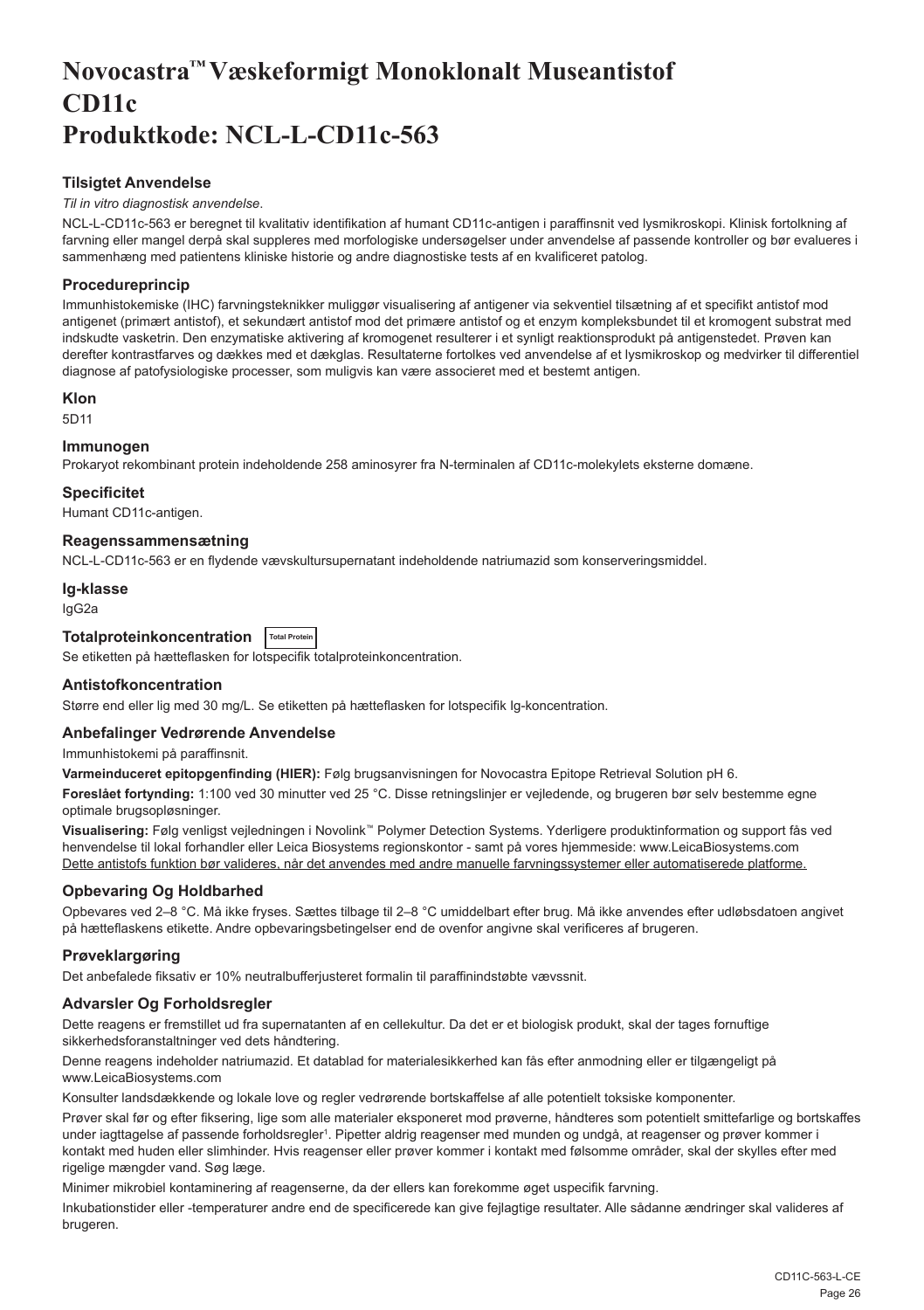# **Kvalitetskontrol**

Forskelle i behandlingen af væv og forskelle i tekniske procedurer i brugerens laboratorium kan frembringe betydeligt varierende resultater og nødvendiggøre regelmæssig udførelse af kontroller på stedet ud over nedenstående procedurer. Kontrollerne skal være friske autopsier/biopsier/kirurgiske prøver fikseret i formalin og behandlet og indstøbt i paraffin så hurtigt som muligt på samme måde som patientprøver.

# **Positiv Vævskontrol**

Anvendes til påvisning af, at vævet er fremstillet korrekt, og at der er anvendt korrekte farvningsteknikker.

Der bør inkluderes en positiv vævskontrol for hvert sæt testbetingelser i hver farvekørsel.

Svagt positivt farvet væv er mere egnet end kraftigt positivt farvet væv til optimal kvalitetskontrol og påvisning af små niveauer af reagensnedbrydning.<sup>2</sup>

Anbefalet positivt kontrolvæv er tonsil.

Hvis den positive vævskontrol ikke udviser positiv farvning, skal resultater af testprøverne kasseres.

# **Negativ Vævskontrol**

Skal undersøges efter den positive vævskontrol for at sikre, at det primære antistof mærker målantigenet specifikt.

Anbefalet negativt kontrolvæv er skeletmuskel.

Alternativt frembyder de mange forskellige celletyper, der er til stede i de fleste vævssnit, ofte negative kontrolsteder, men dette skal verificeres af brugeren.

Uspecifik farvning har, hvis til stede, ofte et diffust udseende. Sporadisk farvning af bindevæv kan ligeledes observeres i vævssnit af væv, der er fikseret for kraftigt i formalin. Anvend intakte celler til fortolkning af farvningsresultaterne. Nekrotiske eller degenererede celler farves ofte mere uspecifikt.<sup>3</sup> Der kan eventuelt ses falske positive resultater, der skyldes non-immunologisk binding af proteiner eller substratreaktionsprodukter. Dette kan ligeledes skyldes endogene enzymer, såsom pseudoperoxidase (erytrocytter), endogen peroxidase (cytochrom C) eller endogent biotin (f.eks. lever, bryst, hjerne, nyre) afhængigt af den anvendte type immunfarve. For at differentiere mellem endogen enzymaktivitet eller uspecifik enzymbinding og specifik immunreaktivitet kan yderligere patientvæv eventuelt farves udelukkende med henholdsvis substratkromogen eller enzymkomplekser (avidin-biotin, streptavidin, mærket polymer) og substratkromogen. Hvis der optræder specifik farvning i den negative vævskontrol, skal resultaterne af patientprøverne kasseres.

# **Negativ Reagenskontrol**

Anvend en uspecifik negativ reagenskontrol i stedet for det primære antistof på et vævssnit af hver patientprøve for at vurdere uspecifik farvning og muliggøre bedre fortolkning af specifik farvning på antigenstedet.

# **Patientvæv**

Eksaminer patientprøver farvet med NCL-L-CD11c-563 sidst. Intensiteten af positiv farvning bør vurderes i sammenhæng med eventuel uspecifik baggrundsfarvning af den negative reagenskontrol. Som med alle immunhistokemiske tests betyder et negativt resultat, at antigenet ikke blev påvist. Ikke at antigenet var fraværende i de analyserede celler eller det analyserede væv. Om nødvendigt anvendes et panel af antistoffer til identifikation af falske negative reaktioner.

# **Forventede Resultater**

# Normalt væv

Klon 5D11 detekterer CD11c-antigenet på membranen af histiocytter og dendritceller (samlet antal evaluerede normale tilfælde = 45).

# Abnormt væv

Klon 5D11 farvede 20/20 hårcelleleukæmier, 12/17 akutte myeloide leukæmier, 8/8 histiocyt-/dendritneoplasmer og 2/3 systemiske mastocytoser. Svag cytoplasmafarvning blev bemærket i 4/6 nodulære lymfocytdominerede Hodgkins lymfomer. Der sås ingen farvning i diffuse storcellede B-celle-lymfomer (0/120), klassisk Hodgkins sygdom (0/25), follikulære lymfomer (0/20), mantle-celle-lymfomer (0/13), kroniske lymfocytiske lymfomer (0/12), anaplastiske storcellede lymfomer (0/10), perifere T-celle-lymfomer (0/9), akutte lymfoblastiske<br>lymfomer (0/8), små lymfocytiske lymfomer (0/8), NK/T-celle-lymfomer (0/5), MALT-lymfo lymfomer (0/4), Hodgkins sygdom med blandet cellebillede (0/2), lymfocytfattig Hodgkins sygdom (0/1), Hodgkins sygdom med nodulær sklerose (0/1), et akut lymfoblastisk B-celle-lymfom (0/1), et primitivt akut lymfoblastisk B/T-celle-lymfom (0/1), et T-celle-lymfom (0/1), et marginalzone-lymfom (0/1), et Burkitts lymfom (0/1), lungetumorer (0/4), levertumorer (0/4), ovarietumorer (0/4), thyreoideatumorer (0/4), hjernetumorer (0/2), tumorer i oesophagus (0/2), brysttumorer (0/2), mavetumorer (0/2), bløddelstumorer (0/2), tumorer i tungen (0/2), metastaserende tumorer af ukendt oprindelse (0/2), nyretumorer (0/2), tumorer i cervix (0/2), testistumorer (0/2), tumorer i colon (0/2), tumorer i rectum (0/2), hudtumorer (0/2), en tumor i larynx (0/1) eller en tumor i thymus (0/1). (Samlet antal evaluerede, abnorme tilfælde  $= 345$ ).

**NCL-L-CD11c-563 anbefales til påvisning af CD11c protein i normale og neoplastiske væv, som et hjælpemiddel til traditionel histopatologi ved brug af ikke-immunologiske histokemiske farvninger.**

# **Generelle Begrænsninger**

Immunhistokemi er en diagnostisk proces bestående af mange trin, der omfatter specialiseret uddannelse i valg af passende reagenser, vævsselektion, -fiksering og -behandling samt fremstilling af IHC-objektglas og fortolkning af farvningsresultaterne.

Vævsfarvning er afhængig af håndteringen og behandlingen af vævet inden farvning. Forkert fiksering, frysning, optøning, vask, tørring, opvarmning, sektionering eller kontaminering med andet væv eller andre væsker kan frembringe artefakter, indfangning af antistof eller falske negative resultater. Inkonsistente resultater kan skyldes variationer i fikserings- og indstøbningsmetoder eller irregulariteter indeholdt i vævet.

For kraftig eller ukomplet kontrastfarvning kan gøre korrekt fortolkning af resultaterne vanskelig.

Klinisk fortolkning af farvning eller mangel derpå skal suppleres med morfologiske undersøgelser under anvendelse af passende kontroller og bør evalueres i sammenhæng med patientens kliniske historie og andre diagnostiske tests af en kvalificeret patolog.

Antistoffer fra Leica Biosystems Newcastle Ltd er som angivet beregnet til anvendelse på enten frosne eller paraffinindstøbte vævssnit med specifikke krav til fiksering. Der kan forekomme uventet antigenekspression, navnlig i neoplasmer. Den kliniske fortolkning af alle farvede vævssnit skal indbefatte morfologisk analyse og evaluering af passende kontroller.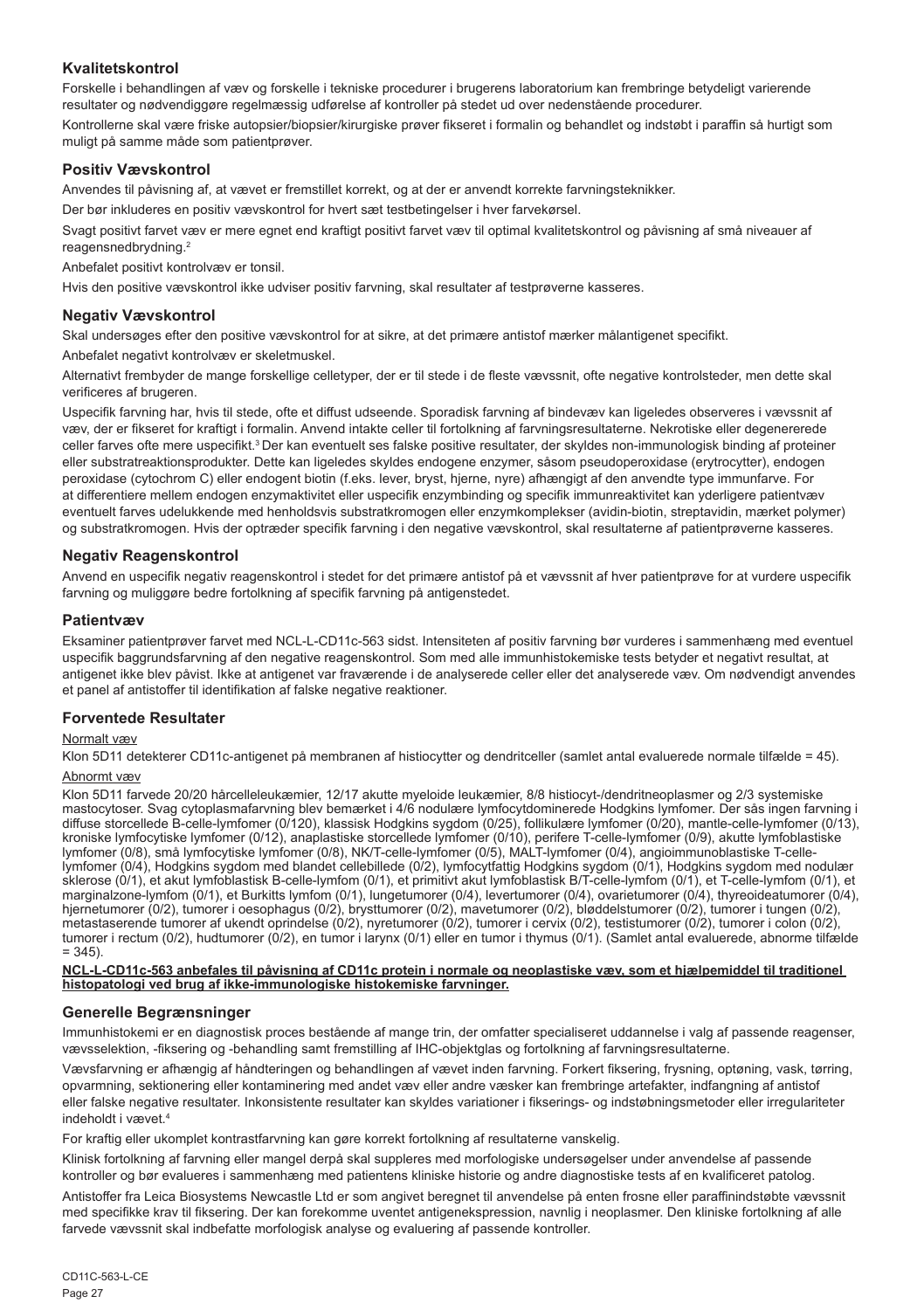# **Bibliografi - Generelt**

- 1. National Committee for Clinical Laboratory Standards (NCCLS). Protection of laboratory workers from infectious diseases transmitted by blood and tissue; proposed guideline. Villanova, P.A. 1991; 7(9). Order code M29-P.
- 2. Battifora H. Diagnostic uses of antibodies to keratins: a review and immunohistochemical comparison of seven monoclonal and three polyclonal antibodies. Progress in Surgical Pathology. 6:1–15. eds. Fenoglio-Preiser C, Wolff CM, Rilke F. Field & Wood, Inc., Philadelphia.
- 3. Nadji M, Morales AR. Immunoperoxidase, part I: the techniques and pitfalls. Laboratory Medicine. 1983; 14:767.
- 4. Omata M, Liew CT, Ashcavai M, Peters RL. Nonimmunologic binding of horseradish peroxidase to hepatitis B surface antigen: a possible source of error in immunohistochemistry. American Journal of Clinical Pathology. 1980; 73:626.
- 5. Barth TFE, Barth CA, Kestler HA, et al. Transcriptional profiling suggests that secondary and primary large B-cell lymphomas of the gastrointestinal (GI) tract are blastic variants of GI marginal zone lymphoma. Journal of Pathology. 2007; 211:305-313.
- 6. Venkatraman L, McDonald KA, Bagdi E, et al. Characterisation of a new monoclonal antibody recognising CD11c in paraffinembedded tissue. Modern Pathology. 2005; 18: 255A-256A 1183 Supplement 1.

# **Rettelser Til Tidligere Udgave**

Reagenssammensætning, Total proteinkoncentration, Anbefalinger vedrørende anvendelse, Advarsler og forholdsregler, Forventede resultater.

# **Udgivelsesdato**

17 oktober 2018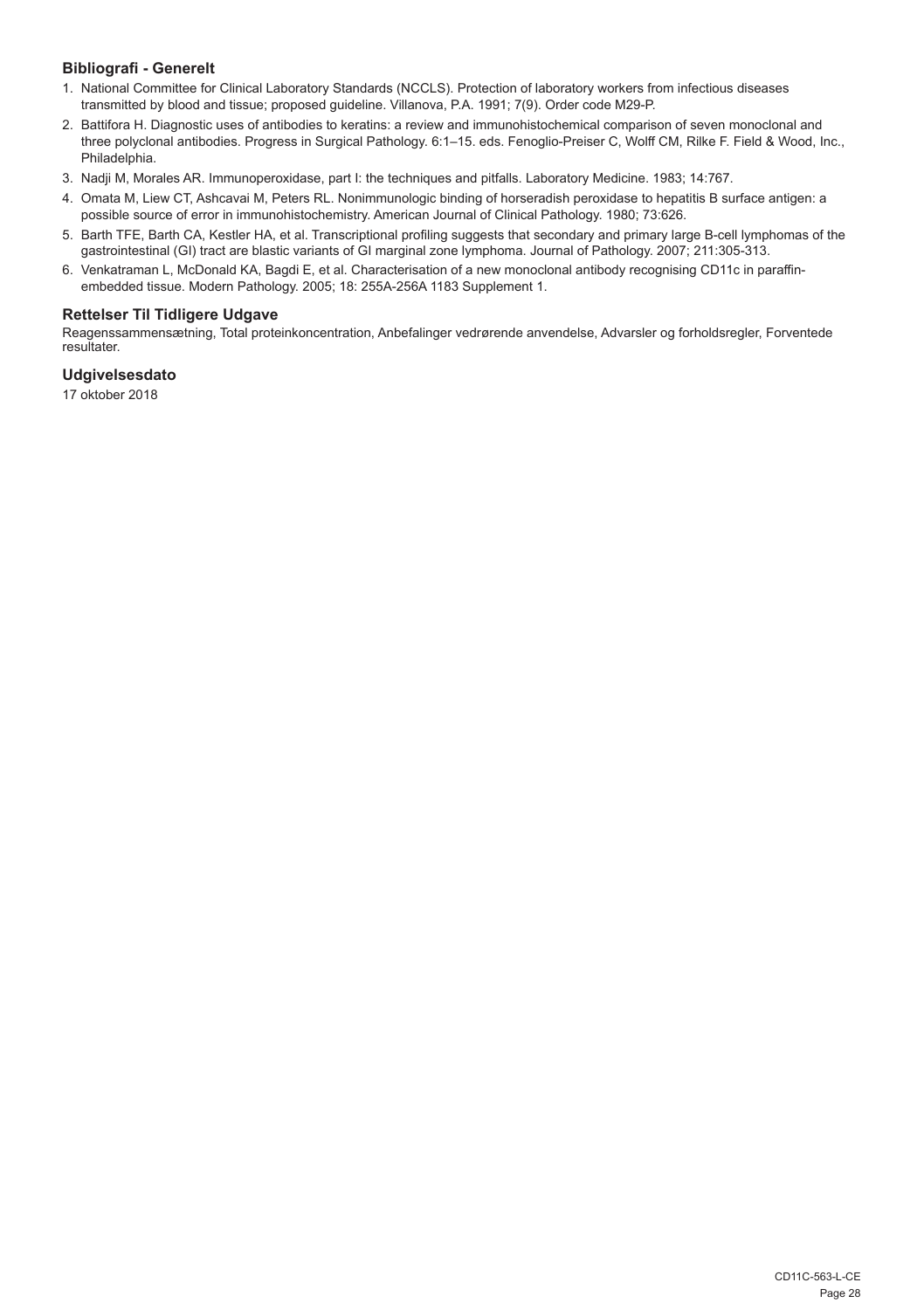# <span id="page-29-0"></span>**Novocastra™ Vloeistof Muis Monoklonaal Antilichaam CD11c**

# **Productcode: NCL-L-CD11c-563**

# **Beoogd Gebruik**

#### *Voor gebruik bij in-vitro-diagnostiek.*

NCL-L-CD11c-563 is bedoeld voor de kwalitatieve identificatie, door middel van lichtmicroscopie, van menselijk CD11-antigeen in paraffinecoupes. De klinische interpretatie van iedere kleuring of de afwezigheid ervan moet worden aangevuld met morfologisch onderzoek en goede controles. De interpretatie moet worden geëvalueerd door een vakkundige patholoog binnen de context van de klinische geschiedenis van de patiënt en eventueel ander diagnostisch onderzoek.

#### **Beginsel van de Procedure**

Immunohistochemische (IHC) kleuringstechnieken maken de visualisatie van antigenen mogelijk via de sequentiële toepassing van een specifiek antilichaam naar het antigen (primaire antilichaam), het secundaire antilichaam naar het primaire antilichaam en een enzymcomplex met een chromogeen substraat met ingevoegde wasstappen. De enzymatische activering van de chromogeenresultaten in een zichtbaar reactieproduct op de antigene plaats. De monsters kunnen dan tegengekleurd en afgedekt zijn. De resultaten worden geïnterpreteerd met een lichtmicroscoop en hulpmiddelen in de differentiële diagnose van pathofysiologische processen, die wel of niet met een specifiek antigen geassocieerd kunnen worden.

#### **Kloon**

5D11

# **Immunogeen**

Prokaryoot recombinant eiwit met 258 aminozuren van de N-terminus van het externe domein van het CD11c-molecuul.

# **Specificiteit**

Menselijk CD11c-antigeen.

#### **Reagentiasamenstelling**

NCL-L-CD11c-563 is een supernatant van de vloeibare weefselkweek die natriumazide bevat als conserveringsmiddel.

# **Ig-klasse**

IgG2a

# **Totale Proteïneconcentratie Total Protein**

Raadpleeg het etiket op de flacon voor de specifieke totale proteïneconcenstratie.

# **Antilichaamconcentratie**

Groter of gelijk aan 30 mg/L. Raadpleeg het etiket op de flacon voor de specifieke lg-concenstratie.

# **Aanbevelingen over het Gebruik**

Immunochemisch op paraffine coupes.

**Door hitte geïnduceerde epitoopversterking (HIER):** Volg de aanwijzingen voor gebruik in Novocastra Epitope Retrieval Solution pH 6.

**Aangeranden verdunning:** 1:100 voor 30 minuten bij 25 °C. Dit wordt gezien als een richtlijn en gebruikers dienen hun eigen optimale werkverdunningen te bepalen.

**Visualisatie:** Volg a.u.b. de gebruiksinstructies in de Novolink™ Polymer Detection Systems. Voor meer productinformatie of ondersteuning dient u contact op te nemen uw lokale distributeur of het regionale kantoor van Leica Biosystems, of de website van Leica Biosystems te bezoeken, www.LeicaBiosystems.com

De prestatie van dit antilichaam dient gevalideerd te worden als het wordt gebruikt met andere handmatige kleuringssystemen of automatische platformen.

# **Opslag en Stabiliteit**

Opslaan bij temperaturen van 2–8 °C. Niet bevriezen. Laat het systeem direct na gebruik terugkeren naar een temperatuur van 2–8 °C. Gebruik het product niet meer na de expiratiedatum die op de flacon staat. Opslagcondities andere dan degene die hierboven gespecificeerd zijn, dienen door de gebruiker geverifieerd te.

# **Voorbereiding van Monsters**

De aanbevolen fixeerstof is 10% neutraal gebufferde formaline voor paraffine ingebedde weefselcoupes.

#### **Waarschuwingen en Voorzorgsmaatregelen**

Deze reagens is voorbereid van het supernatant van de celkweek. Aangezien het biologisch product is, dient u bij het gebruik ervan voorzichtig te werk te gaan.

Deze reagens bevat natriumazide. Een materiaalveiligheidsblad is op verzoek verkrijgbaar bij www.LeicaBiosystems.com

Raadpleeg de richtlijnen van de lokale of nationale overheid voor het afdanken van potentieel giftige componenten.

Monsters moeten voor en na fixatie worden behandeld als potentiële overdragers van infecties en volgens de juiste voorzorgsmaatregelen worden afgedankt. Dit geldt tevens voor alle materialen die aan de monsters zijn blootgesteld.<sup>1</sup>

Reagentia mogen nooit met de mond worden gepipetteerd. Daarnaast moet contact tussen de huid en het slijmvlies met reagentia en monsters worden vermeden.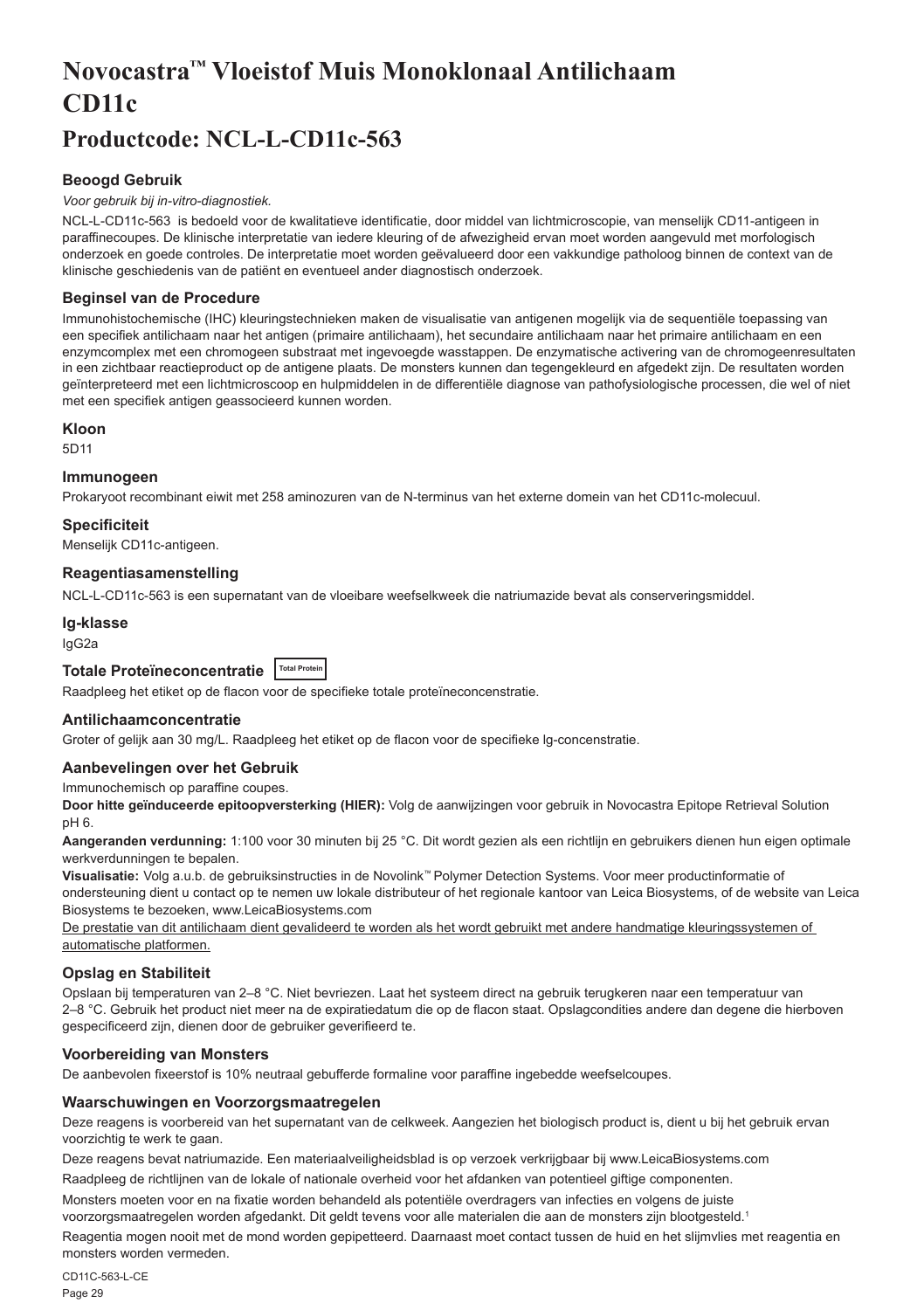Als reagentia of monsters in contact komen met gevoelige gebieden, moet u deze gebieden wassen met een ruime hoeveelheid water. Neem contact op met een arts.

Minimaliseer de kans van microbacteriële contaminatie van reagentia. Als u dit niet doet, kan er een toename van niet-specifieke kleuring optreden.

Incubatietijden of temperaturen die afwijken van degenen die gespecificeerd zijn, kunnen tot onjuiste resultaten leiden. Iedere dergelijke verandering moet door de gebruiker gevalideerd worden.

# **Kwaliteitscontrole**

Verschillen in het verwerken van weefsel en technische procedures in het laboratorium van de gebruiker kunnen zorgen voor een aanzienlijke variabiliteit van de resultaten. Dit vereist een regulier gebruik van bedrijfseigen controles naast de volgende procedures. De controles moeten verse autopsie-, biopsie-, of chirurgische monsters omvatten, en zo snel mogelijk formaline gefixeerd en in paraffinewax ingebed worden, op dezelfde manier als de patiëntmonster(s).

# **Positieve Weefselcontrole**

Wordt gebruikt om correct voorbereide weefsels en goede kleuringstechnieken aan te duiden.

Er dient een positieve weefselcontrole opgenomen te worden voor iedere set testcondities in iedere kleuringsrun.

Voor een optimale kwaliteitscontrole en voor het detecteren van geringe niveaus van reagensdegredatie, is weefsel met zwakke positieve kleuring beter geschikt dan weefsel met sterke positieve kleuring.<sup>2</sup>

Aanbevolen positief controleweefsel is amandel.

Als de positieve weefselcontrole geen positieve kleuring vertoont, moeten de resultaten met de testmonsters als ongeldig worden beschouwd.

# **Negatieve Weefselcontrole**

Dient onderzocht te worden na de positieve weefselcontrole om de specificiteit te verifiëren van de labeling van het doelantigen door het primaire antilichaam.

Aanbevolen negatief controleweefsel is skeletspier.

Daarnaast leveren de verscheidenheid aan celtypen, die in de meeste weefselcoupes aanwezig zijn, regelmatig negatieve controlelocaties op, maar dit dient door de gebruiker geverifieerd te worden. Niet-specifieke kleuring, indien aanwezig, heeft meestal een diffuus uiterlijk.

Daarnaast kan in coupes sporadische kleuring van bindweefsel worden geobserveerd. Dit treedt op als gevolg van overdadig fixeren van weefsel met formaline. Maak voor de interpretatie van kleuringsresultaten gebruik van intacte cellen. Necrotische of gedegenereerde cellen kunnen vaak een niet-specifieke kleuring vertonen.<sup>3</sup>

Er kan sprake zijn van fout-positieven als gevolg van niet-immunologische binding van eiwitten of substraatreactieproducten. Zij kunnen ook veroorzaakt worden door endogene enzymen zoals pseudoperoxidase (erythrocyten), endogene peroxidase (cytochroom C), of endogene biotine (bijv. lever, borst, hersenen, nieren), afhankelijk van het type immunokleuring dat gebruikt wordt.

Om endogene enzymen of niet-specifieke binding van enzymen van specifieke immunoreactiviteit te differentiëren, kan het zijn dat extra patiëntweefsels exclusief gekleurd wordt met substraat chromogeen of enzymcomplexen (avidine-biotine, streptavidine, gelabeld polymeer) en respectievelijk substraat-chromogeen. Indien specifieke kleuring binnen het interne negatieve controleweefsel optreedt, moeten de resultaten die met de patiëntmonsters zijn verkregen als ongeldig worden beschouwd.

# **Negatieve Reagenscontrole**

Gebruik een niet-specifieke negatieve reagenscontrole in plaats van het primaire antilichaam met een coupe van ieder patiëntmonster, om een niet-specifieke kleuring te evalueren en een betere interpretatie te krijgen van de specifieke kleuring op de antigene plaats.

# **Patiëntweefsel**

Onderzoek de gekleurde patiëntmonsters met NCL-L-CD11c-563. De positieve kleuringsintensiteit moet worden geëvalueerd binnen de context van iedere niet-specifieke achtergrondkleuring van de negatieve reagenscontrole. Net zoals bij elke immunohistochemische test betekent een negatief resultaat dat het antigeen niet is gedetecteerd. Het betekent dus niet dat het antigeen afwezig was in de geanalyseerde cellen/het geanalyseerde weefsel. Gebruik een panel van antilichamen om de verkeerd-negatieve reacties te identificeren.

# **Verwachte Resultaten**

#### Normale weefsels

Kloon 5D11 detecteert het CD11c-antigeen op het membraan van histiocyten en dendritische cellen (totaal aantal beoordeelde normale  $qe$ vallen = 45).

# Abnormale weefsels

Kloon 5D11 kleurde 20/20 haarcelleukemieën, 12/17 acute myeloïde leukemieën, 8/8 histiocytische/dendritische neoplasma's and 2/3 systemische mastocytosen. Zwakke cytoplasmatische kleuring werd gezien in 4/6 nodulair lymfocytenrijke hodgkinlymfomen (NLPHL). Er werd geen kleuring waargenomen in diffuse grootcellige B-cellymfomen (0/120), klassieke ziekte van Hodgkin (0/25), folliculair lymfomen (0/20), mantelcellymfomen (0/13), chronische lymfocytaire lymfomen (0/12), grootcellige anaplastisch lymfomen (0/10), perifere T-cellymfomen (0/9), acute lymfoblastaire lymfomen (0/8), kleine lymfocitaire lymfomen (0/8), NK-/T-cellymfomen (0/5), MALT-lymfomen (0/4), angio-immunoblastaire T-cellymfomen (0/4), ziekte van Hodgkin van gemengde cellulariteit (0/2), ziekte van Hodgkin met lymfocytendepletie (0/1), ziekte van Hodgkin met nodulaire sclerose (0/1), een B-cel acuut lymfoblastair lymfoom (0/1), een voorloper B-/T-cel acuut lymfoblastair lymfoom (0/1), een T-cellymfoom (0/1), een marginale-zonelymfoom (0/1), een Burkittlymfoom (0/1), longtumoren (0/4), levertumoren (0/4), ovariumtumoren (0/4), schildkliertumoren (0/4), hersentumoren (0/2), tumoren van de slokdarm (0/2), borsttumoren (0/2), maagtumoren (0/2), wekedelentumoren (0/2), tumoren van de tong (0/2), gemetastaseerde tumoren van onbekende oorsprong (0/2), niertumoren (0/2), baarmoederhalstumoren (0/2), testistumoren (0/2), colontumoren (0/2), rectumtumoren (0/2), huidtumoren (0/2), een tumor van de larynx (0/1) of een tumor van de thymus (0/1). (Totaal aantal beoordeelde afwijkende gevallen = 345).

**NCL-L-CD11c-563 wordt aanbevolen voor het detecteren van humaan CD11c eiwit in normale en neoplastische weefsels, als aanvulling op conventionele histopathologie waarbij niet-immunologische histochemische kleuringen worden gebruikt.**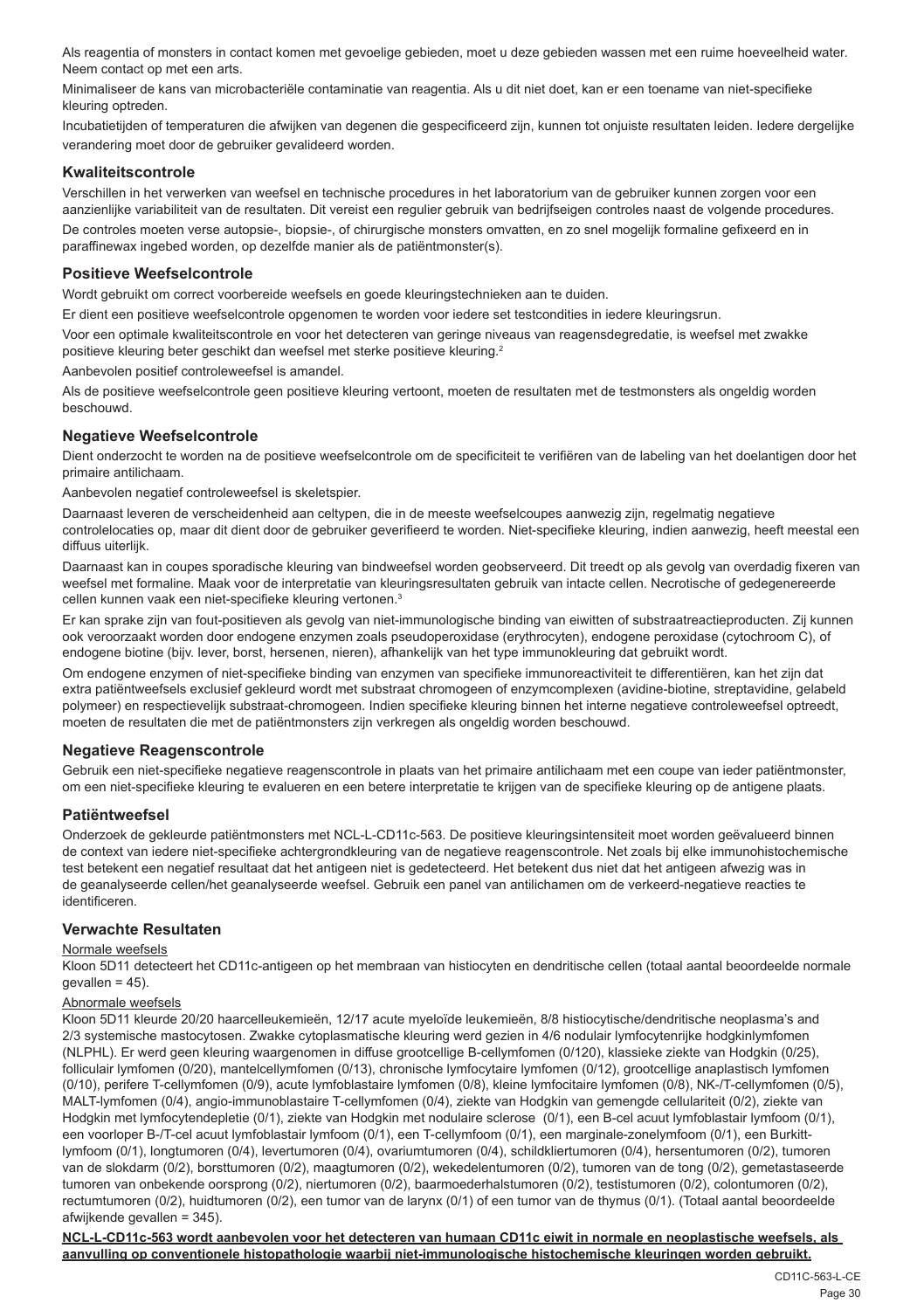# **Algemene Beperkingen**

Immunohistochemie is een diagnoseproces van meerdere stappen dat uit een gespecialiseerde training bestaat in het selecteren van de desbetreffende reagentia; weefselselectie, fixatie en verwerking; voorbereiding van de IHC-objectglaasjes; en de interpretatie van de kleuringsresultaten. Weefselkleuring is afhankelijk van het gebruik en de verwerking van het weefsel vóór het aanbrengen van de kleuring. Een onjuiste manier van fixeren, invriezen, ontdooien, wassen, drogen, verwarmen en opdelen of contaminatie met andere weefsels of vloeistoffen kunnen leiden tot artefacten, het vastzitten van antilichamen of fout-negatieven. Inconsistente resultaten kunnen het gevolg zijn variaties in de methoden die voor het fixeren en inbedden worden gebruikt of van inherente onregelmatigheden binnen het weefsel.4

Overmatige of onvolledige tegenkleuring kan een correcte interpretatie van de resultaten in te weg zitten.

De klinische interpretatie van iedere kleuring of de afwezigheid ervan moet worden aangevuld met morfologisch onderzoek en goede controles. De interpretatie moet worden geëvalueerd door een vakkundige patholoog binnen de context van de klinische geschiedenis van de patiënt en eventueel ander diagnostisch onderzoek.

Antilichamen van Leica Biosystems Newcastle Ltd zijn bedoeld voor gebruik, zoals aangegeven, op bevroren of paraffine ingebedde coupes met specifieke fixatie-eisen. Er kan een onverwachte antigenexpressie optreden, met name in neoplasma's. De klinische interpretatie van ieder gekleurde weefselcoupe moet morfologische analyses bevatten en de evaluatie van de juiste controles.

# **Algemene Literatuurlijst**

- 1. National Committee for Clinical Laboratory Standards (NCCLS). Protection of laboratory workers from infectious diseases transmitted by blood and tissue; proposed guideline. Villanova, P.A. 1991; 7(9). Order code M29-P.
- 2. Battifora H. Diagnostic uses of antibodies to keratins: a review and immunohistochemical comparison of seven monoclonal and three polyclonal antibodies. Progress in Surgical Pathology. 6:1–15. eds. Fenoglio-Preiser C, Wolff CM, Rilke F. Field & Wood, Inc., **Philadelphia**
- 3. Nadji M, Morales AR. Immunoperoxidase, part I: the techniques and pitfalls. Laboratory Medicine. 1983; 14:767.
- 4. Omata M, Liew CT, Ashcavai M, Peters RL. Nonimmunologic binding of horseradish peroxidase to hepatitis B surface antigen: a possible source of error in immunohistochemistry. American Journal of Clinical Pathology. 1980; 73:626.
- 5. Barth TFE, Barth CA, Kestler HA, et al. Transcriptional profiling suggests that secondary and primary large B-cell lymphomas of the gastrointestinal (GI) tract are blastic variants of GI marginal zone lymphoma. Journal of Pathology. 2007; 211:305-313.
- 6. Venkatraman L, McDonald KA, Bagdi E, et al. Characterisation of a new monoclonal antibody recognising CD11c in paraffinembedded tissue. Modern Pathology. 2005; 18: 255A-256A 1183 Supplement 1.

# **Aanpassingen ten opzichte van Vorige Editie**

Samenstelling van het reagens, Totale eiwitconcentratie, Aanbevelingen voor gebruik, Waarschuwingen en voorzorgsmaatregelen, Verwachte resultaten.

# **Publicatiedatum**

17 oktober 2018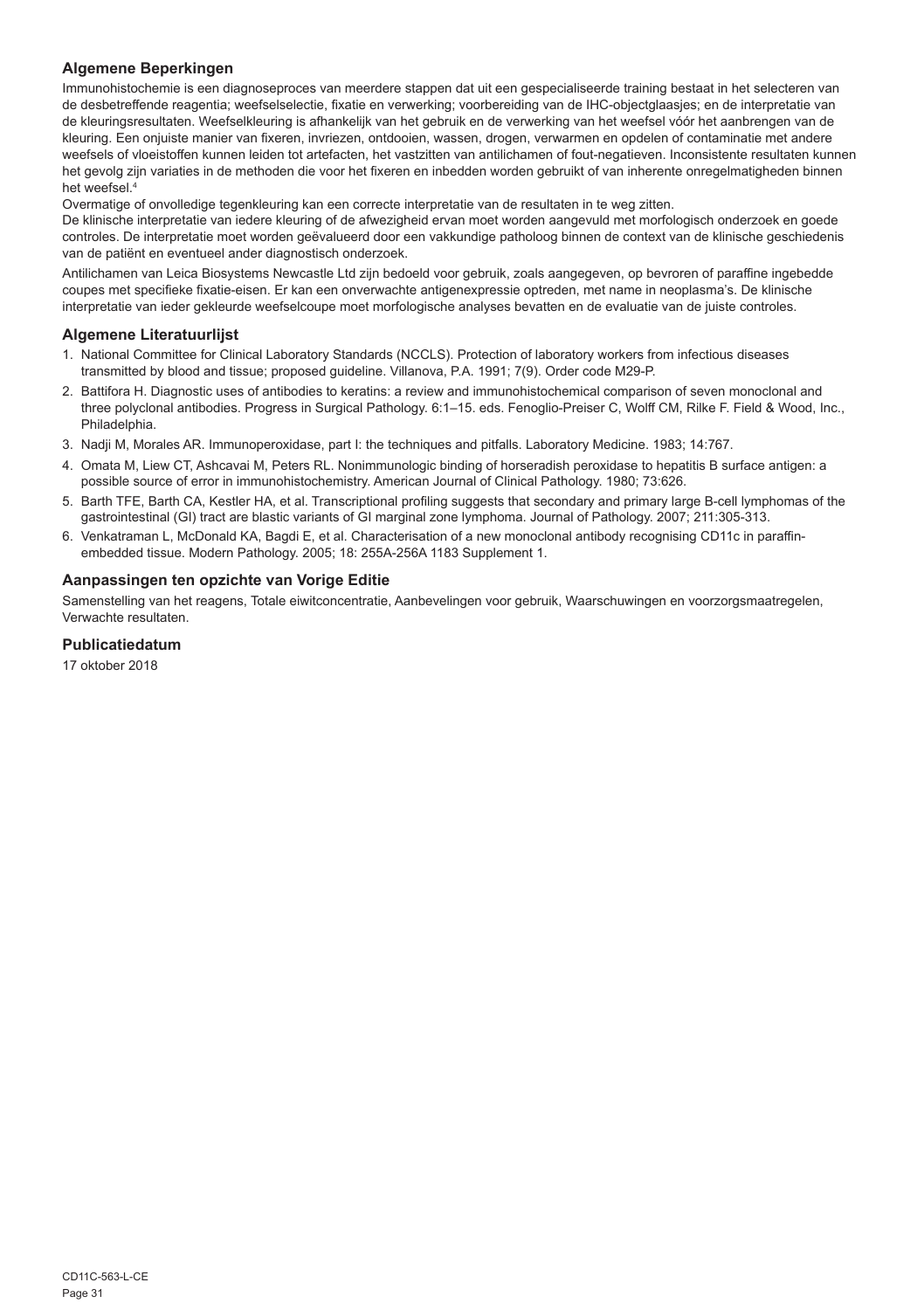# <span id="page-32-0"></span>**Novocastra™ Flytende Monoklonalt Antistoff Fra Mus CD11c**

# **Produktkode: NCL-L-CD11c-563**

# **Tiltenkt bruk**

#### *Til in vitro-diagnostisk bruk.*

NCL-L-CD11c-563 er beregnet til kvalitativ identifikasjon av humant CD11c-antigen i parafinsnitt ved lysmikroskopi. Den kliniske tolkningen av farge eller manglende farge skal suppleres med morfologiske undersøkelser og bruk av egnede kontroller, og bør evalueres av en kvalifisert patolog i lys av pasientens kliniske historie og eventuelle andre diagnostiske tester.

# **Prosedyreprinsipp**

Immunhistokjemiske (IHC) fargingsteknikker gjør det mulig å se antigener via en sekvensiell tilsetning av et bestemt antistoff mot antigenet (primært antistoff), et sekundært antistoff mot det primære antistoffet og et enzymkompleks med et kromogent substrat med innskutte vasketrinn. Den enzymatiske aktiveringen av kromogenet gir et synlig reaksjonsprodukt på antigenstedet. Prøven kan deretter kontrastfarges og dekkes med et dekkglass. Resultatene fortolkes ved hjelp av et lysmikroskop og medvirker til differensialdiagnose av patofysiologiske prosesser som muligens kan være assosiert med et bestemt antigen.

#### **Klon**

5D11

# **Immunogen**

Prokaryotisk rekombinant protein som inneholder 258 aminosyrer fra N-terminalen på det eksterne domenet i CD11c-molekylet.

#### **Spesifisitet**

Humant CD11c-antigen.

#### **Reagenssammensetning**

NCL-L-CD11c-563 er en flytende vevskultursupernatant som inneholder natriumazid som konserveringsmiddel.

#### **Ig-klasse**

IgG2a

#### **Totalproteinkonsentrasjon Total Protein**

Se etiketten på hetteglasset for lotspesifikk totalproteinkonsentrasjon.

#### **Antistoffkonsentrasjon**

Større enn eller tilsvarende 30 mg/l. Se etiketten på hetteglasset for lotspesifikk Ig-konsentrasjon.

#### **Anbefalinger for Bruk**

Immunhistokjemi på parafinsnitt.

**Varmeindusert epitopgjenvinning (HIER):** Følg bruksanvisningen for Novocastra Epitope Retrieval Solution pH 6.

**Foreslått fortynning:** 1:100 i 30 minutter ved 25 °C. Disse retningslinjene er veiledende, og brukeren bør selv bestemme egne optimale bruksfortynninger.

**Visualisering:** Følg bruksanvisningen for Novolink™ Polymer Detection Systems. Ønsker du ytterligere produktinformasjon eller -støtte, kan du ta kontakt med den lokale forhandleren eller regionkontoret til Leica Biosystems, eller på nettsidene til Leica Biosystems, www.LeicaBiosystems.com

Ytelsen til dette antistoffet bør valideres ved bruk av andre manuelle fargingssystemer eller automatiske systemer.

# **Oppbevaring og Stabilitet**

Oppbevares ved 2–8 °C. Må ikke fryses. Returneres til 2–8 °C umiddelbart etter bruk. Må ikke brukes etter utløpsdatoen angitt på produktetiketten. Andre oppbevaringsbetingelser må valideres av brukeren.

#### **Klargjøring av Prøver**

Anbefalt fiksativ er 10 % nøytralbufret formalin for parafinlagrede vevssnitt.

# **Advarsler og Forholdsregler**

Denne reagensen er laget av supernatanten fra en cellekultur. Dette er et biologisk produkt som må behandles deretter. Denne reagensen inneholder natriumazid. Dataark om materialsikkerhet (MSDS) er tilgjengelig på forespørsel eller kan lastes ned fra www.LeicaBiosystems.com

Følg nasjonale og lokale forskrifter for avhending av komponenter som kan være giftige.

Prøver (før og etter fiksering) og alt materiale som eksponeres for dem, skal behandles som potensielt smittefarlig og kasseres i samsvar med gjeldende forholdsregler.<sup>1</sup>

Hold aldri pipetter med reagens i munnen, og unngå at hud og slimhinner kommer i kontakt med reagenser og prøver.

Hvis reagenser eller prøver kommer i kontakt med følsomme områder, skal de skylles med rikelig vann. Kontakt lege.

Reduser mikrobiell kontaminering av reagensene til et minimum, ellers kan det forekomme økt uspesifisert farging.

Inkubasjonstider eller temperaturer som er annerledes enn det som er angitt, kan gi unøyaktige resultater. Slike endringer må valideres av brukeren.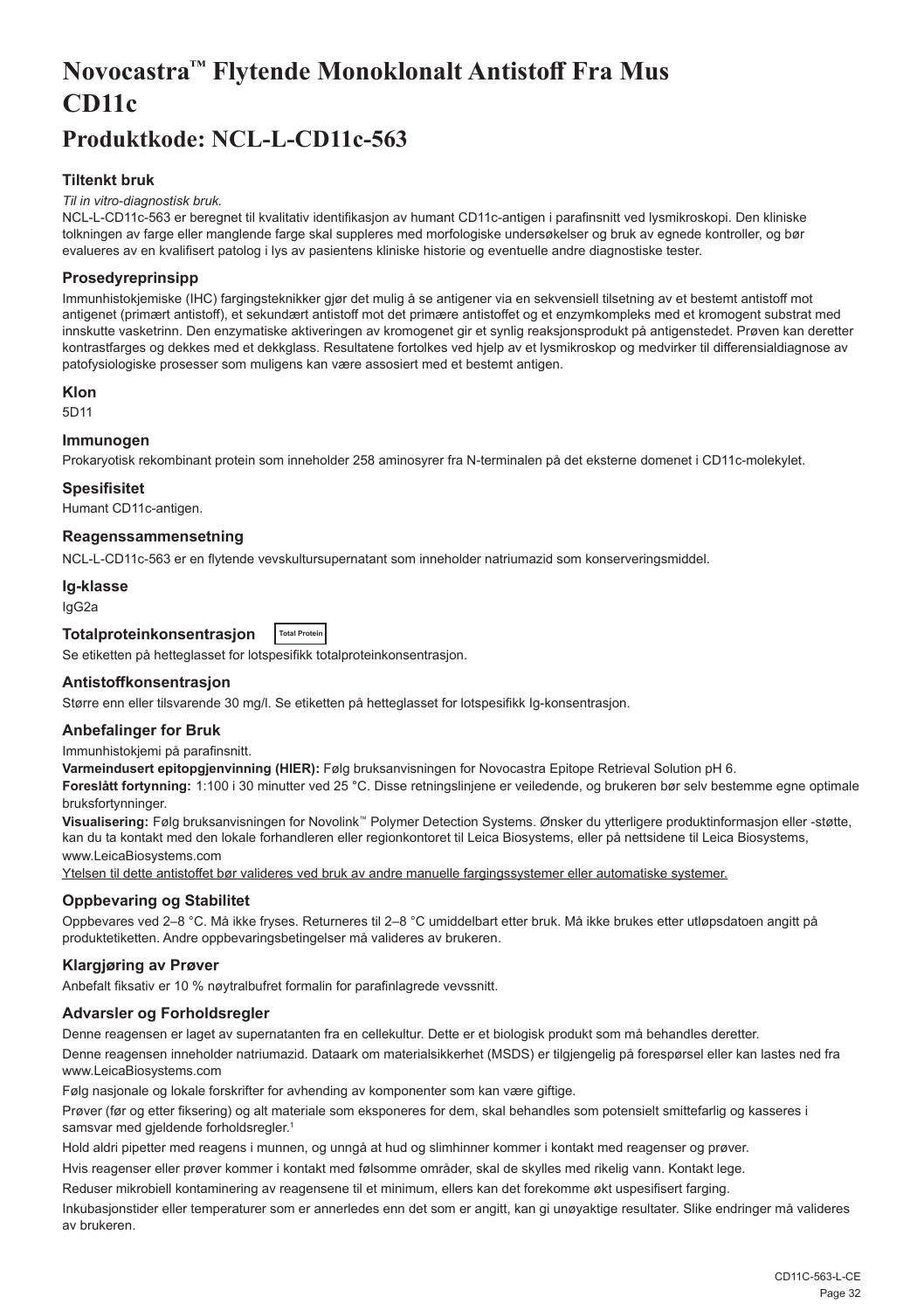# **Kvalitetskontroll**

Forskjeller i behandlingen av vev og forskjeller i tekniske prosedyrer i brukerens laboratorium kan gi signifikant varierte resultater, og det kan være nødvendig å foreta kontroller på stedet i tillegg til prosedyrene angitt nedenfor.

Kontrollene skal være nye autopsi-/biopsi-/kirurgiske prøver, formalinfikserte, behandlede og parafinlagrede så snart som mulig, på samme måte som pasientprøver.

# **Positiv Vevskontroll**

Brukes for å påvise korrekt vevspreparering og fargeteknikker.

Én positiv vevskontroll bør inkluderes for hvert sett med testbetingelser i hver fargerunde.

Svakt positivt farget vev er mer egnet enn kraftig positivt farget vev til optimal kvalitetskontroll og påvisning av små nivåer reagensnedbrytning.<sup>2</sup>

Anbefalt positivt kontrollvev er tonsill.

Hvis den positive vevskontrollen ikke viser positiv farging, skal resultatene til testprøvene anses som ugyldige.

# **Negativ Vevskontroll**

Skal undersøkes etter den positive vevskontrollen for å sikre at det primære antistoffet merker målantigenet spesifikt.

Anbefalt negativt kontrollvev er skjelettmuskel.

Alternativt har de mange ulike celletypene som finnes i de fleste vevssnittene ofte negative kontrollsteder, men dette må verifiseres av brukeren. Uspesifikk farging, hvis dette er aktuelt, har ofte et diffust utseende.

Sporadisk farging av bindevev kan på samme måte observeres i snitt fra vev som er fiksert for kraftig i formalin. Bruk intakte celler for å tolke fargeresultatene. Nekrotiske eller degenererte celler kan ofte farges uspesifikt.<sup>3</sup>

Falske positive resultater kan skyldes ikke-immunologisk binding av proteiner eller substratreaksjonsprodukter. Dette kan også skyldes endogene enzymer som pseudoperoksidase (erytrocytter), endogen peroksidase (cytokrom C) eller endogent biotin (f.eks. lever, bryst, hjerne, nyre), avhengig av anvendt type immunfarge.

For å differensiere endogen enzymaktivitet eller uspesifikk enzymbinding og spesifikk immunreaktivitet kan ytterligere pasientvev eventuelt farges kun med henholdsvis substratkromogen eller enzymkomplekser (avidin-biotin, streptavidin, merket polymer) og substratkromogen. Hvis det skjer spesifikk farging i den negative vevskontrollen, må resultatene for pasientprøvene anses som ugyldige.

# **Negativ reagenskontroll**

Bruk en uspesifikk negativ reagenskontroll i stedet for det primære antistoffet på et snitt av hver pasientprøve for å vurdere uspesifikk farging og for å muliggjøre bedre fortolkning av spesifikk farging på antigenstedet.

#### **Pasientvev**

Undersøk pasientprøver farget med NCL-L-CD11c-563 sist. Intensiteten av positiv farging bør vurderes i sammenheng med eventuell uspesifikk bakgrunnsfarging av den negative reagenskontrollen. Som med alle immunhistokjemiske tester, betyr et negativt resultat at antigenet ikke ble påvist, ikke at antigenet var fraværende i de analyserte cellene/vevet. Om nødvendig kan man bruke et panel av antistoffer for å identifisere falske negative reaksjoner.

# **Forventede Resultater**

#### Normalt Vev

Klon 5D11 detekterer CD11c-antigenet på membranen i histiocytter og dentrittiske celler (totalt antall evaluerte normale tilfeller = 45).

# Abnormalt Vev

Klon 5D11 farget 20/20 hårcelleleukemier, 12/17 akutte myeloide leukemier, 8/8 histiocytære/dendrittiske neoplasier og 2/3 systemiske mastocytoser. Svak farging i cytoplasma ble observert ved 4/6 Hodgkins lymfomer av nodulær lymfocyttrik type. Ingen farging ble observert ved diffuse storcellede B-cellelymfomer (0/120), klassisk Hodgkins sykdom (0/25), follikulære lymfomer (0/20), mantelcellelymfomer (0/13), kroniske lymfocytære lymfomer (0/12), anaplastiske storcellede lymfomer (0/10), perifere T-cellelymfomer (0/9), akutte lymfoblastiske lymfomer (0/8), små lymfocytære lymfomer (0/8), NK/T-cellelymfomer (0/5), MALT-lymfomer (0/4), angioimmunoblastiske T-cellelymfomer (0/4), Hodgkins sykdom, blandet celletype (0/2), Hodgkins sykdom, lymfocyttfattig type (0/1), Hodgkins sykdom, nodulær sklerose (0/1), et akutt B-lymfoblastisk lymfom (0/1), et primitivt akutt B/T-lymfoblastisk lymfom (0/1), et T-cellelymfom (0/1), et marginalsonelymfom (0/1), et Burkitt-lymfom (0/1), lungetumorer (0/4), levertumorer (0/4), ovarietumorer (0/4), thyreoideatumorer (0/4), hjernetumorer (0/2), tumorer i spiserør (0/2), brysttumorer (0/2), magetumorer (0/2), bløtvevstumorer (0/2), tumorer i tunge (0/2), metastatiske tumorer av ukjent opprinnelse (0/2), nyretumorer (0/2), tumorer i livmorhals (0/2), testikkeltumorer (0/2), tumorer i kolon (0/2), tumorer i rektum (0/2), hudtumorer (0/2), en tumor i larynx (0/1) eller en tumor i thymus (0/1). (Totalt antall evaluerte unormale tilfeller = 345).

#### **NCL-L-CD11c-563 anbefales for deteksjon av humant CD11c protein i normalt og neoplastisk vev, i tillegg til konvensjonell histopatologi med bruk av ikke-immunologiske histokjemiske farger.**

# **Generelle Begrensninger**

Immunhistokjemi er en diagnostisk prosess i flere trinn som omfatter spesialutdanning i valg av egnede reagenser, vevsseleksjon, -fiksering og -behandling samt preparering av IHC-objektglass og tolking av fargeresultater.Vevsfarging avhenger av håndteringen og behandlingen av vevet før fargingen. Feil fiksering, frysing, tining, vasking, tørking, oppvarming, snitting eller kontaminering med annet vev eller væsker kan gi artefakter, innfanging av antistoffer eller falske negative resultater. Inkonsekvente resultater kan skyldes variasjoner ved fiksering eller innstøpningsmetoder eller iboende uregelmessigheter i vevet.4

Overdreven eller ufullstendig motfarging kan også gjøre det vanskelig å tolke resultatene riktig.

Den kliniske tolkningen av farge eller manglende farge skal suppleres med morfologiske undersøkelser og bruk av egnede kontroller, og bør evalueres av en kvalifisert patolog i lys av pasientens kliniske historie og eventuelle andre diagnostiske tester.

Antistoffer fra Leica Biosystems Newcastle Ltd skal brukes, som angitt, på enten frosne eller parafinlagrede snitt med spesifikke krav til fiksering. Uventet antigenekspresjon kan forekomme, spesielt i neoplasma. Den kliniske tolkningen av fargede vevssnitt må omfatte morfologiske analyser og evaluering av egnede kontroller.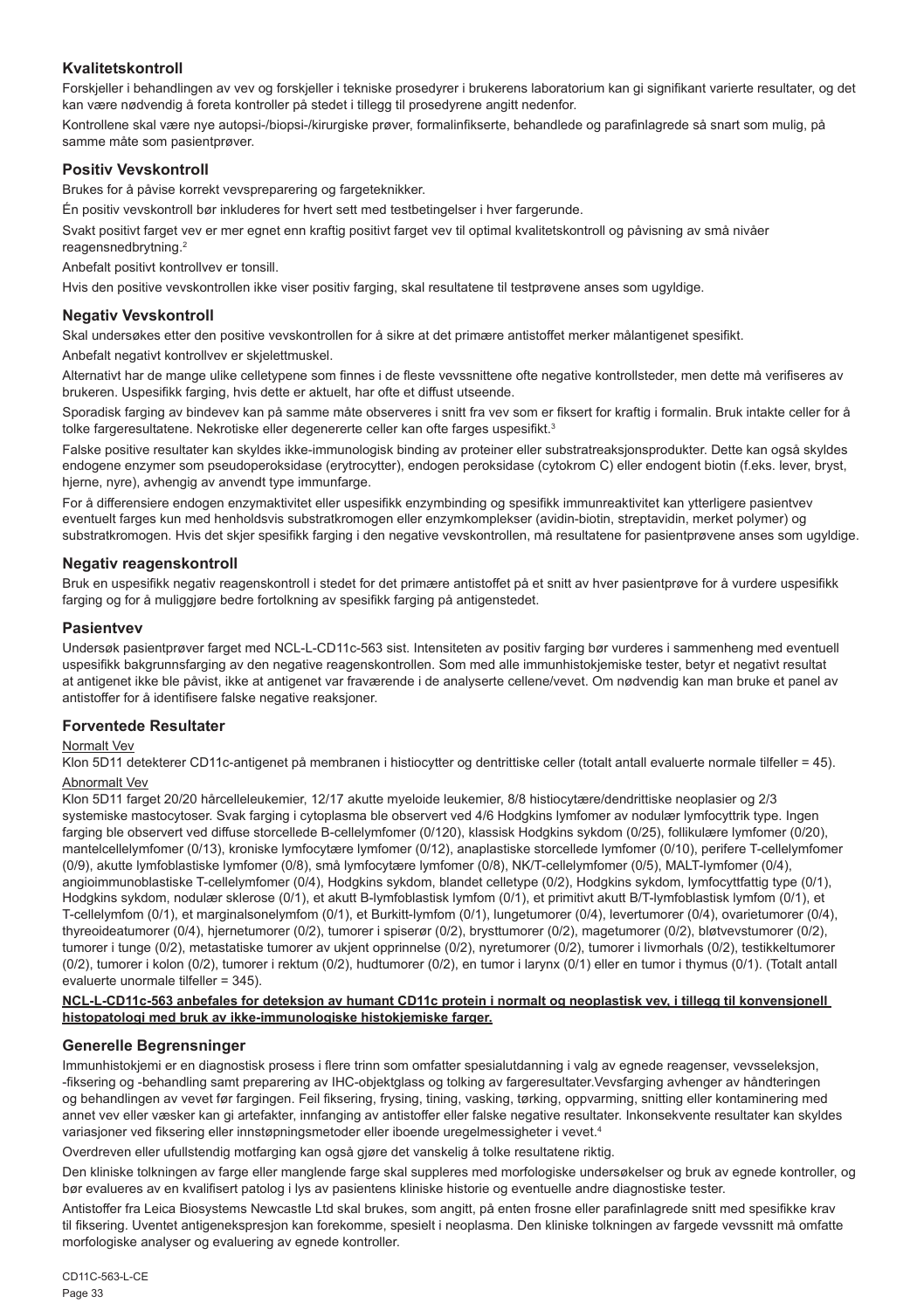# **Bibliografi – Generelt**

- 1. National Committee for Clinical Laboratory Standards (NCCLS). Protection of laboratory workers from infectious diseases transmitted by blood and tissue; proposed guideline. Villanova, P.A. 1991; 7(9). Order code M29-P.
- 2. Battifora H. Diagnostic uses of antibodies to keratins: a review and immunohistochemical comparison of seven monoclonal and three polyclonal antibodies. Progress in Surgical Pathology. 6:1–15. eds. Fenoglio-Preiser C, Wolff CM, Rilke F. Field & Wood, Inc., Philadelphia.
- 3. Nadji M, Morales AR. Immunoperoxidase, part I: the techniques and pitfalls. Laboratory Medicine. 1983; 14:767.
- 4. Omata M, Liew CT, Ashcavai M, Peters RL. Nonimmunologic binding of horseradish peroxidase to hepatitis B surface antigen: a possible source of error in immunohistochemistry. American Journal of Clinical Pathology. 1980; 73:626.
- 5. Barth TFE, Barth CA, Kestler HA, et al. Transcriptional profiling suggests that secondary and primary large B-cell lymphomas of the gastrointestinal (GI) tract are blastic variants of GI marginal zone lymphoma. Journal of Pathology. 2007; 211:305-313.
- 6. Venkatraman L, McDonald KA, Bagdi E, et al. Characterisation of a new monoclonal antibody recognising CD11c in paraffinembedded tissue. Modern Pathology. 2005; 18: 255A-256A 1183 Supplement 1.

# **Endringer i forhold til Forrige Utgave**

Reagenssammensetning, Total proteinkonsentrasjon, Anbefalinger for bruk, Advarsler og forsiktighetsregler, Forventede resultater.

# **Utgivelsesdato**

17 oktober 2018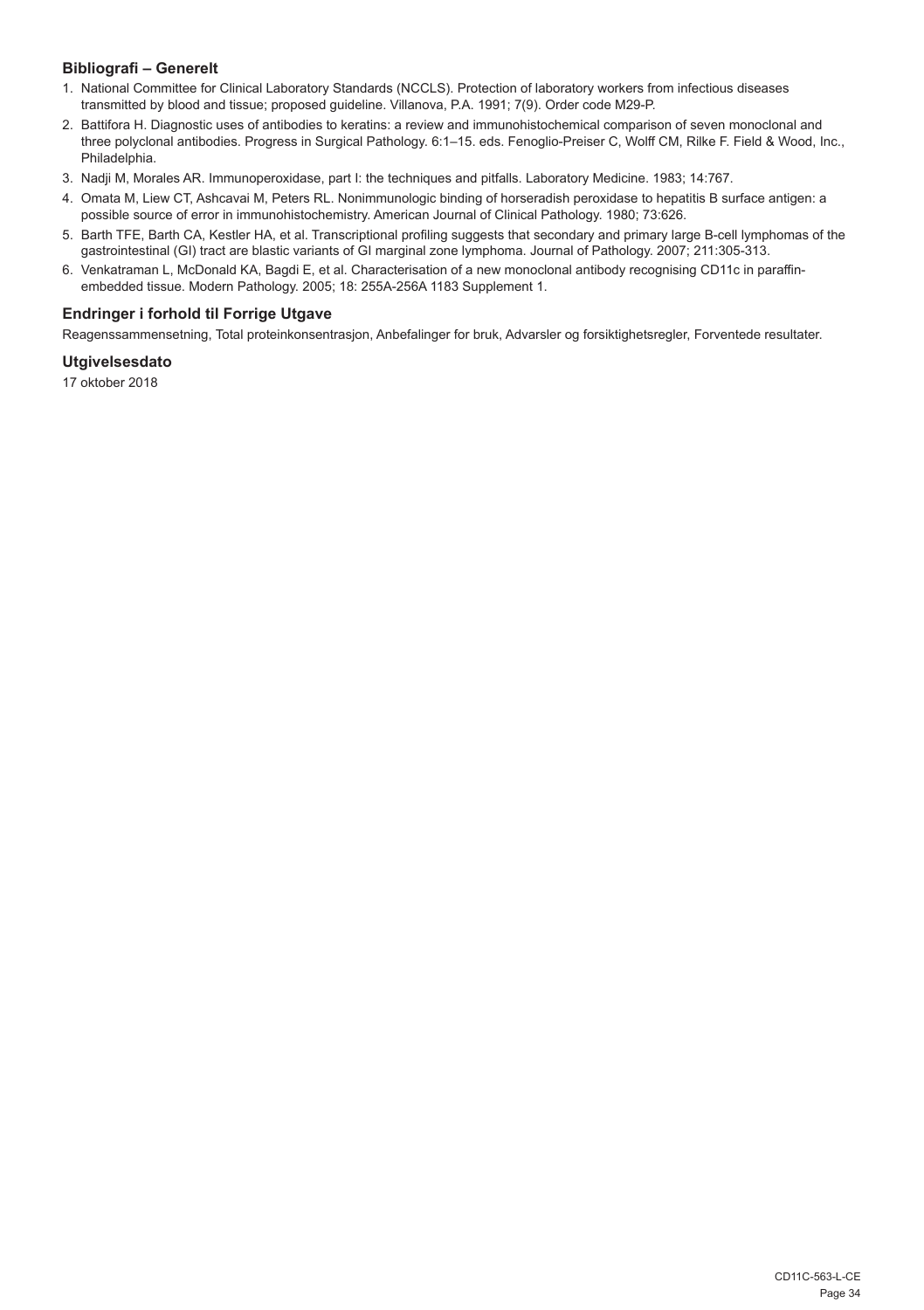# <span id="page-35-0"></span>**Novocastra™ Likit Monoklonal Fare Antikor CD11c Ürün Kodu: NCL-L-CD11c-563**

# **Kullanım Amacı**

#### *In vitro diagnostik kullanımı için.*

NCL-L-CD11c-563 parafin bölümlerindeki insan CD11c'sinin ışık mikroskopisi ile nitel tanımlanması için tasarlanmıştır. Herhangi bir boyamanın mevcut olması veya olmaması ile ilgili klinik yorumlama, uygun kontroller kullanılarak morfolojik çalışmalarla tamamlanmalıdır ve hastanın klinik geçmişi ve diğer diagnostik testler kapsamında kalifiye bir patolojist tarafından değerlendirilmelidir.

#### **Prosedür Prensibi**

İmmünohistokimyasal (IHC) boyama teknikleri, spesifik bir antikorun antijene (primer antikor), ikincil bir antikorun primer antikora ve bir enzim kompleksinin kromojenik bir substrat ile arada yıkama adımları olacak şekilde sekansiyel olarak uygulanmasıyla antijenlerin görselleştirilmesini sağlar. Kromojenin enzimatik aktivasyonu, antijen bölgede görünür bir reaksiyon prodüktü ile sonuçlanır. Numune bu durumda karşıt boyanabilir ve lamellenebilir. Sonuçlar, bir ışık mikroskopu kullanılarak yorumlanır ve özel bir antijenle birleştirilebilen veya birleştirilemeyen patofizyolojik işlemlerin ayırıcı tanısına yardımcı olur.

#### **Clone**

5D11

# **İmmünojen**

CD11c molekülünün harici alanının N-terminusundan 258 amino asidi içeren prokaryotik rekombinant protein.

#### **Spesifite**

İnsan CD11c antijeni.

# **Reagent Kompozisyonu**

NCL-L-CD11c-563, prezervatif olarak sodyum azit içeren supernatant bir likit doku kültürüdür.

#### **Ig Sınıfı**

IgG2a

# **Toplam Protein Konsantrasyonu Total Protein**

Lota özel toplam protein konsantrasyonu için viyal etiketine başvurun.

#### **Antikor Konsantrasyonu**

30 mg/L'ye eşit veya bu değerden yüksek. Lota özel lg konsantrasyonu için viyal etiketine başvurun.

#### **Kullanım Tavsiyeleri**

Parafin seksiyonlarında immünohistokimya.

**Isı İle Endüklenen Epitop Alımı (HIER):** Novocastra Epitope Retrieval Solution pH 6 içinde kullanım için lütfen talimatları takip edin. **Önerilen dilüsyon:** 1:100 25 °C'de 30 dakika için. Bu bir kılavuz olarak verilmiştir; kullanıcılar, kendilerine özel optimal çalışma dilüsyonlarını belirlemelidirler.

**Görselleştirme:** Novolink™ Polymer Detection System kullanım talimatlarına uyun. Ürünle ilgili daha fazla bilgi veya destek için yerel distribütörünüze veya bölgesel Leica Biosystems ofisine başvurun veya alternatif olarak www.LeicaBiosystems.com Leica Biosystems internet sitesini ziyaret edin.

Bu antikorun performansı, diğer manuel boyama sistemleri veya otomatik platformlarla kullanıldığında doğrulanmalıdır.

# **Saklama ve Dayanıklılık**

2–8 °C'de saklayın. Dondurmayın. Kullanımdan hemen sonra 2–8 °C'ye dönün. Viyal etiketinin üzerinde belirtilen son kullanım tarihinden sonra kullanmayın. Yukarıda belirtilenlerin dışındaki saklama koşullarının, kullanıcı tarafından kontrol edilmesi gerekir.

# **Numune Hazırlığı**

Önerilen fiksatif, parafine gömülmüş doku seksiyonları için %10 nötr tamponlu formalindir.

# **Uyarılar ve Önlemler**

Bu reagent, hücre kültürünün supernatantından hazırlanmıştır. Bu bir biyolojik ürün olduğundan işlem yaparken özel dikkat gerektirir. Bu reagent, sodyum azit içerir. Talep üzerine veya www.LeicaBiosystems.com 'dan bir Material Safety Data Sheet (Malzeme Güvenlik Veri Sayfası) elde edilebilir

Potansiyel tüm toksik komponentlerin imhası için federal, ulusal veya lokal düzenlemelere başvurun.

Fikse etme işleminden önce ve sonra numuneler ve bunlara maruz kalan tüm materyaller, enfeksiyon yayabilecek gibi ele alınmalı ve doğru önlemler alınarak atığa çıkartılmalıdır.<sup>1</sup>

Reagent'lar asla ağızla pipetlenmemeli ve cildin ve muköz membranların reagent ve numunelerle temasından kaçınılmalıdır.

Reagent veya numunelerin hassas alanlarla temas etmesi durumunda bu alanları bol su ile yıkayın. Doktora başvurun. Reagent'ların mikrobiyal kontaminasyonunu minimize edin, aksi durumda nonspesifik boyamada bir artış ortaya çıkabilir.

Belirtilenlerin dışında inkübasyon süreleri veya sıcaklıkları, hatalı sonuçlara neden olabilir. Tüm değişiklikler, kullanıcı tarafından doğrulanmalıdır.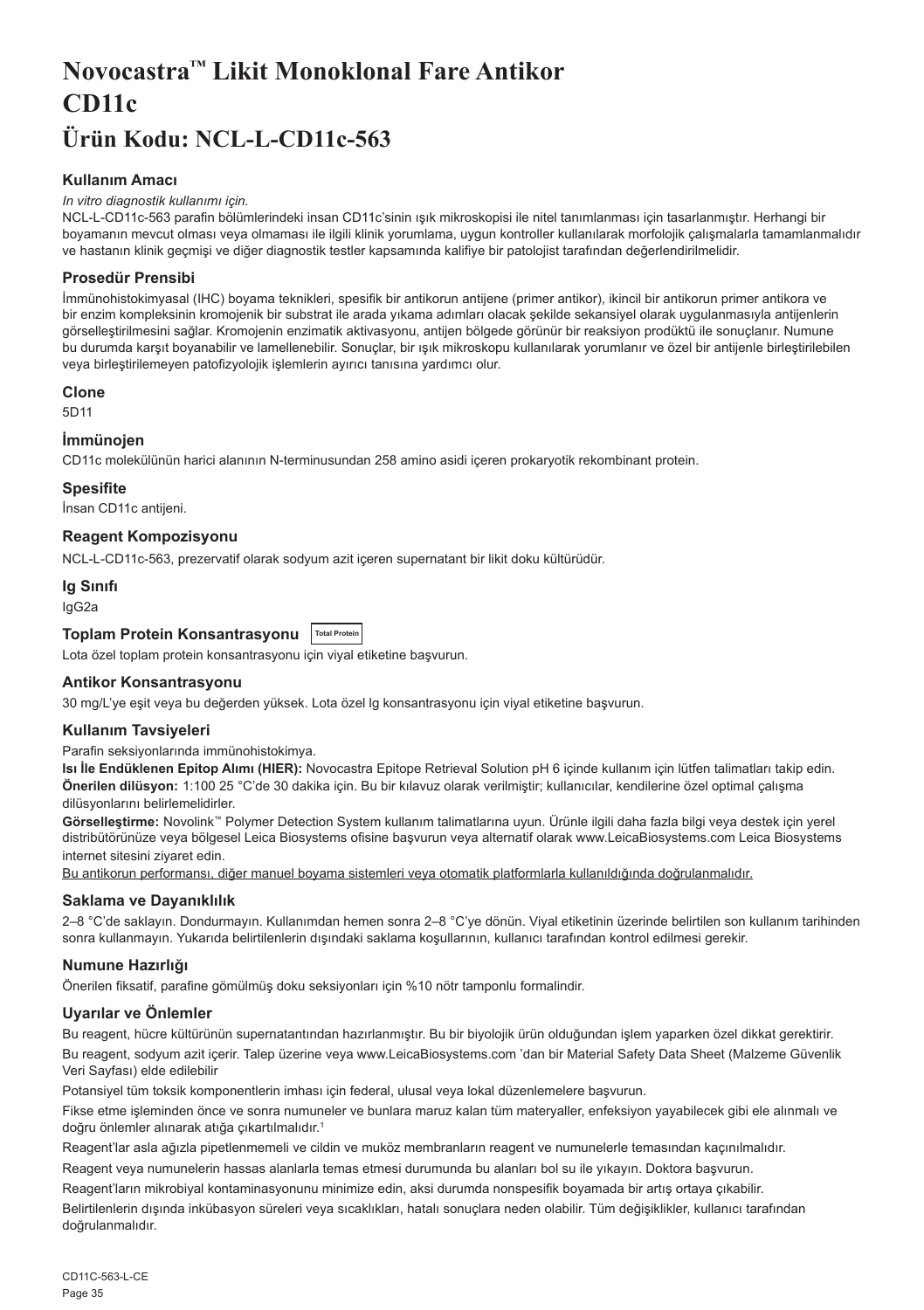# **Kalite Kontrol**

Kullanıcının laboratuvarındaki doku işleme ve teknik prosedürlerdeki değişiklikler, sonuçlarda önemli farklılıklara neden olabilir ve aşağıdaki prosedürlere ek olarak dahili kontrollerin düzenli şekilde yapılmasını gerektirir.

Kontroller, mümkün olan en kısa sürede ve hasta örneği (örnekleri) ile aynı şekilde formalinle fikse edilmiş, işlenmiş ve parafin mumuna gömülmüş taze otopsi/biyopsi/cerrahi numune olmalıdır.

#### **Pozitif Doku Kontrolü**

Doğru hazırlanmış dokuları ve düzgün boyama tekniklerini belirtmek için kullanılır.

Bir pozitif doku kontrolü, her boyama çalıştırmasında test koşullarının her seti için dahil edilmelidir.

Optimal kalite kontrol için ve reagent degradasyonunun minör düzeylerini tespit etmek için zayıf pozitif boyamaya sahip bir doku, güçlü pozitif boyamaya sahip bir dokudan daha uygundur.<sup>2</sup>

Önerilen pozitif kontrol dokusu bademciktir.

Pozitif doku kontrolü, pozitif boyamayı göstermezse test numuneleri ile elde edilen sonuçlar geçersiz olarak ele alınmalıdır.

#### **Negatif Doku Kontrolü**

Pozitif doku kontrolünden sonra hedef antijenin etiketleme spesifitesini primer antikorla kontrol etmek için gerçekleştirilmelidir. Önerilen negatif kontrol dokusu iskelet kasıdır.

Pek çok doku seksiyonunda bulunan farklı hücre tiplerinin çeşitliliği, genelde negatif kontrol bölgeleri sağlar ancak bu, kullanıcı tarafından kontrol edilmelidir. Nonspesifik boyama, mevcutsa genelde difüz bir görünüme sahiptir.

Bağ dokusu sporadik boyama, aşırı formalinle fikse edilmiş dokulardan seksiyonlarda da gözlemlenebilir. Boyama sonuçlarının yorumlanması için intakt hücreler kullanın. Nekrotik veya dejenere hücreler, genelde belirsiz şekilde boyanabilir.<sup>3</sup>

Yanlış pozitif sonuçlar, substrat reaksiyon ürünleri veya proteinlerin immünolojik olmayan protein bağlanması nedeniyle görülebilir. Bunlar, kullanılan immüno boyamanın tipine bağlı olarak psödoperoksidaz (eritrositler), endojen peroksidaz (sitokrom C) veya endojen biotin (örn. karaciğer, meme, beyin, böbrek) gibi endojen enzimler nedeniyle de ortaya çıkabilir.

Endojen enzim aktivitesini veya enzimlerin nonspesifik bağlanmasını, spesifik immünreaktiviteden ayırt etmek için ilave hasta dokuları, sadece sırasıyla substrat kromojen veya enzim kompleksleriyle (avidin biotin, streptavidin, etiketli polimer) ve substrat kromojen ile boyanabilir. Spesifik boyamanın, negatif doku kontrolünde ortaya çıkması durumunda hasta numuneleri ile elde edilen sonuçlar geçersiz olarak ele alınmalıdır.

# **Negatif Reagent Kontrolü**

Antijen bölgede nonspesifik boyamanın değerlendirilmesi ve spesifik boyamanın daha iyi yorumlanmasını sağlamak amacıyla her hasta numunesinin bir seksiyonu ile primer antikorun yerine bir nonspesifik negatif reagent kontrolü kullanın.

#### **Hasta Dokusu**

NCL-L-CD11c-563 ile boyanan son hasta numunelerini inceleyin. Pozitif boyama intensitesi, negatif reagent kontrolünün herhangi bir nonspesifik arka plan boyamasının kapsamında değerlendirilmelidir. Herhangi bir immünohistokimyasal test ile negatif bir sonuç, antijenin tespit edilmediği anlamına gelir; antijenin test edilen hücrelerde/dokuda mevcut olmadığı anlamına gelmez. Gerekiyorsa yanlış negatif reaksiyonları belirlemek için bir antikor paneli kullanın.

# **Öngörülen Sonuçlar**

#### Normal Dokular

Klon 5D11 histiosit ve dendritik hücrelerin membranında CD11c antijenini saptar. (Değerlendirilen toplam normal vaka sayısı = 45). Abnormal Dokular

Klon 5D11 20/20 kıllı hücre lösemilerini, 12/17 akut miyeloid lösemileri, 8/8 histiositik/dendritik neoplazmaları ve 2/3 sistemin mastositozları boyamıştır. 4/6 nodüler predominant Hodgkin's lenfomalarında zayıf sitoplazmik boyama kaydedilmiştir. Difüz B hücreli lenfomalarda (0/120), klasik Hodgkin's hastalığında (0/25), foliküler lenfomalarda (0/20), mantle hücresi lenfomalarında (0/13), kronik lenfosit lenfomalarında (0/12), anaplastik büyük hücreli lenfomalarda (0/10), periferal T-hücreli lenfomalarda (0/9), akut lenfoblastik lenfomalarda (0/8), küçük lenfotik lenfomalarda (0/8), NK/T hücresi lenfomalarında (0/5), MALT lenfomalarında (0/4), anjiyoimmünoblastik T-hücreli lenfomalarda (0/4), karışık selülarite Hodgkin's hastalığında (0/2), lenfotik tükenmeli Hodgkin's hastalığında (0/1), nodüler sertleşmeli Hodgkin's hastalığında (0/1), B hücreli akut lenfoblastik lenfomada (0/1), primitif B/T hücresi akut lenfoblastik lenfomada (0/1), T-hücreli lenfomada (0/1), marjinal zon lenfomasında (0/1), Burkitt lenfomasında (0/1), akciğer tümörlerinde (0/4), karaciğer tümörlerinde (0/4), yumurtalık tümörlerinde (0/4), tiroid tümörlerinde (0/4), beyin tümörlerinde (0/2), özofagus tümörlerinde (0/2), meme tümörlerinde (0/2), mide tümörlerinde (0/2), yumuşak doku tümörlerinde (0/2), dil tümörlerinde (0/2), kökeni bilinmeyen metastatik tümörlerde (0/2), böbrek tümörlerinde (0/2), serviks tümörlerinde (0/2), testiküler tümörlerde (0/2), kolon tümörlerinde (0/2), rektal tümörlerde (0/2), deri tümörlerinde (0/2), larinks tümöründe (0/1) veya timus tümöründe (0/1) boyama gözlemlenmemiştir. (Değerlendirilen toplam anormal vaka sayısı = 345).

#### **NCL-L-CD11c-563 immünolojik olmayan histokimyasal boyamalar kullanılarak yapılan geleneksel histopatolojiye ek olarak normal ve neoplastik dokularda insan CD11c proteininin saptanması için önerilir.**

#### **Genel Sınırlamalar**

İmmünohistokimya uygun reagent'ların seçilmesinde; dokunun seçilmesi, fikse edilmesi ve işlenmesinde; IHC lamının hazırlanmasında ve boyama sonuçlarının yorumlanmasında uzmanlık eğitimi gerektiren çok adımlı bir diagnostik işlemidir. Doku boyama, boyamadan önce dokunun ele alınması ve işlenmesine bağlıdır. Diğer dokularla veya akışkanlarla hatalı fikse etme, dondurma, eritme, yıkama, kurutma, ısıtma, seksiyonlama veya kontaminasyon artefakt, antikor trapping veya yanlış negatif sonuçlar oluşturabilir. Doku içerisinde fikse etme ve gömme yöntemleri veya inherent aksaklıklar nedeniyle tutarsız sonuçlar ortaya çıkabilir. 4

Aşırı veya inkomplet karşıt boya, sonuçların doğru yorumlanmasına engel olabilir.

Herhangi bir boyamanın mevcut olması veya olmaması ile ilgili klinik yorumlama, uygun kontroller kullanılarak morfolojik çalışmalarla tamamlanmalıdır ve hastanın klinik geçmişi ve diğer diagnostik testler kapsamında kalifiye bir patolojist tarafından değerlendirilmelidir.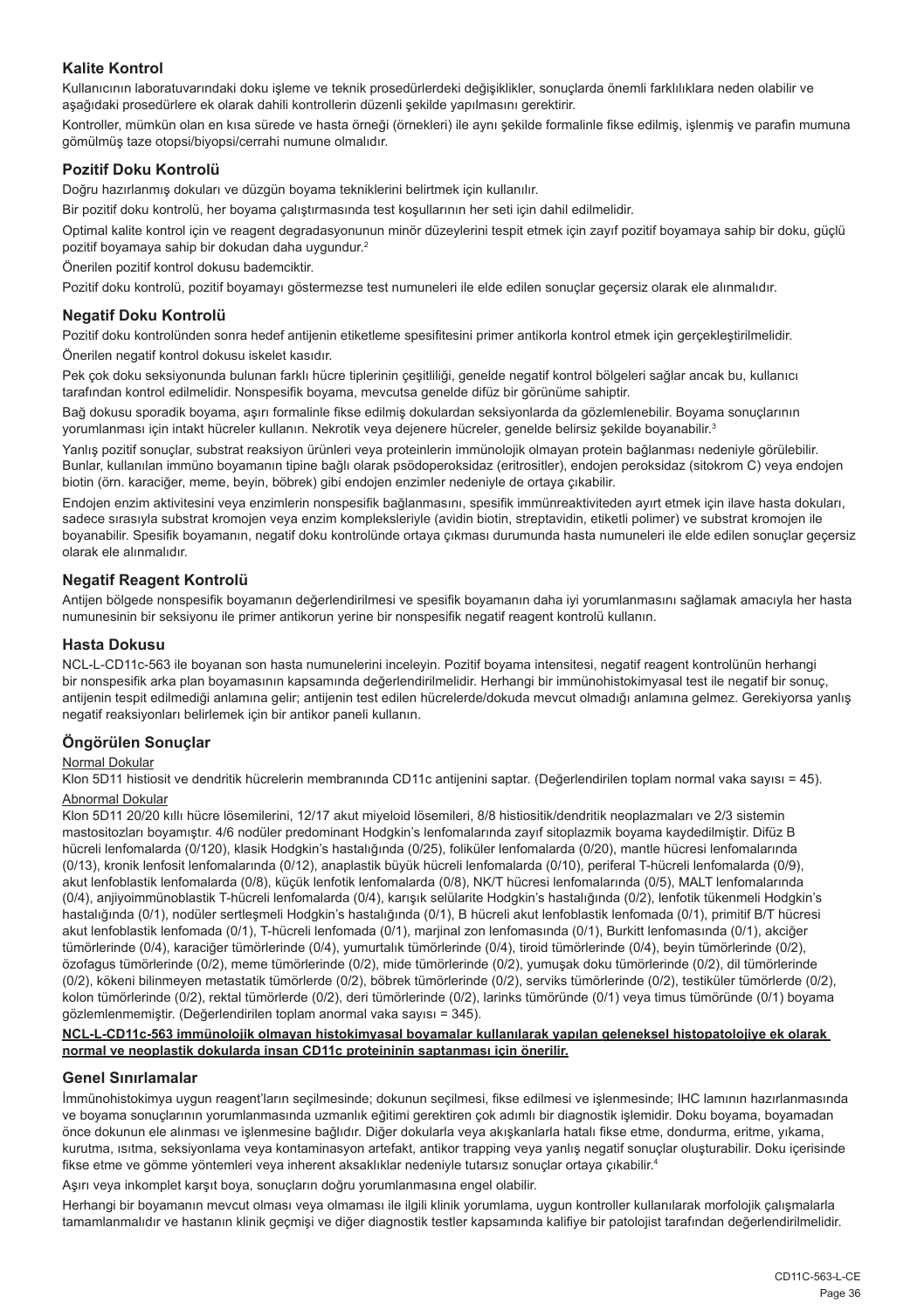Leica Biosystems Newcastle Ltd antikorları, belirtildiği gibi spesifik fikse etme işlemleri gerektiren dondurulmuş veya parafine gömülmüş seksiyonlarda kullanılmak içindir. Özellikle neoplazmalarda beklenmedik antijen ekspresyonu ortaya çıkabilir. Boyanan doku seksiyonunun klinik yorumu, morfolojik analiz ve uygun kontrollerin değerlendirmesini içermelidir.

# **Kaynakça - Genel**

- 1. National Committee for Clinical Laboratory Standards (NCCLS). Protection of laboratory workers from infectious diseases transmitted by blood and tissue; proposed guideline. Villanova, P.A. 1991; 7(9). Order code M29-P.
- 2. Battifora H. Diagnostic uses of antibodies to keratins: a review and immunohistochemical comparison of seven monoclonal and three polyclonal antibodies. Progress in Surgical Pathology. 6:1–15. eds. Fenoglio-Preiser C, Wolff CM, Rilke F. Field & Wood, Inc., Philadelphia.
- 3. Nadji M, Morales AR. Immunoperoxidase, part I: the techniques and pitfalls. Laboratory Medicine. 1983; 14:767.
- 4. Omata M, Liew CT, Ashcavai M, Peters RL. Nonimmunologic binding of horseradish peroxidase to hepatitis B surface antigen: a possible source of error in immunohistochemistry. American Journal of Clinical Pathology. 1980; 73:626.
- 5. Barth TFE, Barth CA, Kestler HA, et al. Transcriptional profiling suggests that secondary and primary large B-cell lymphomas of the gastrointestinal (GI) tract are blastic variants of GI marginal zone lymphoma. Journal of Pathology. 2007; 211:305-313.
- 6. Venkatraman L, McDonald KA, Bagdi E, et al. Characterisation of a new monoclonal antibody recognising CD11c in paraffinembedded tissue. Modern Pathology. 2005; 18: 255A-256A 1183 Supplement 1.

# **Önceki Baskıya Göre Değişiklikler**

Reaktif Bileşimi, Toplam Protein Konsantrasyonu, Kullanım Hakkında Öneriler, Uyarılar ve Önlemler, Beklenen Sonuçlar.

# **Yayım tarihi**

17 Ekim 2018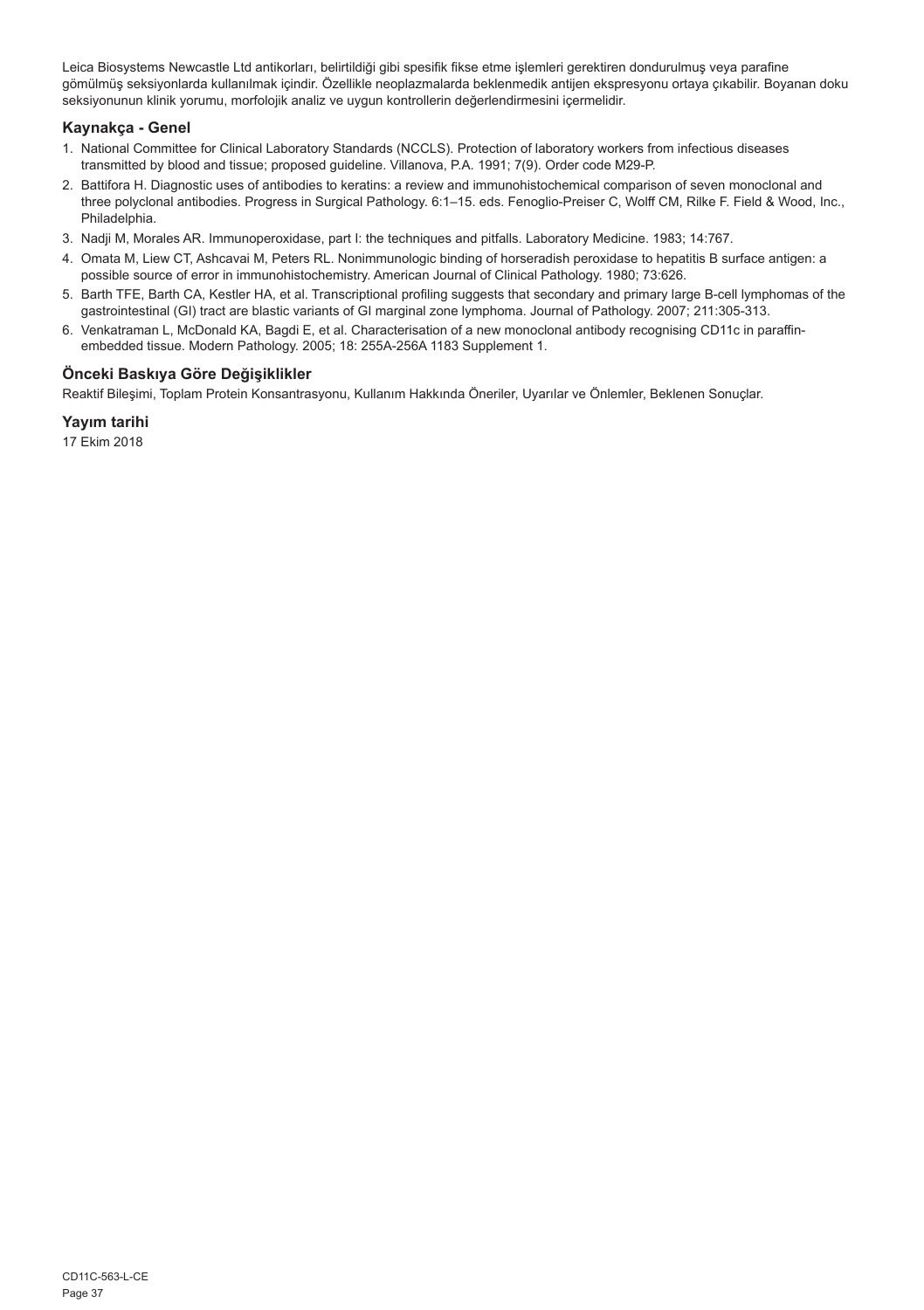# <span id="page-38-0"></span>**Течно мише моноклонално антитяло Novocastra™ CD11c**

# **Код на продукта: NCL-L-CD11c-563**

# **Предназначение**

#### *За употреба при in vitro диагностика.*

Продуктът NCL-L-CD11c-563 е предназначен за качествено идентифициране посредством оптична микроскопия на молекула човешки антиген CD11c в парафинови срези. Клиничната интерпретация на всяко оцветяване или неговата липса следва да бъде допълнена от морфологични проучвания с помощта на подходящи контроли и трябва да се оценява в контекста на клиничната история на пациента и други диагностични изследвания от квалифициран патолог.

#### **Принцип на процедурата**

Техниките на имунохистохимично (IHC) оцветяване позволяват визуализация на антигени чрез последователно приложение на специфично антитяло на антигена (първично антитяло), вторично антитяло на първичното антитяло и ензимен комплекс с хромогенен субстрат, с междинни стъпки на промиване. Ензимното активиране на хромогена води до видим реакционен продукт на мястото на антигена. След това може да се направи контраоцветяване на спесимена и да се постави покривно стъкло. Резултатите се интерпретират с използване на оптичен микроскоп и са в помощ при диференциалната диагностика на патофизиологични процеси, които може да са или да не са свързани с определен антиген.

#### **Клонинг**

5D11

#### **Имуноген**

Прокариотен рекомбинантен протеин, съдържащ 258 аминокиселини от N-края на външния домен на молекулата на CD11c.

# **Специфичност**

Човешки CD11c антиген.

#### **Състав на реагента**

NCL-L-CD11c-563 е течен супернатант от тъканна култура, съдържащ натриев азид като консервант.

#### **Имуноглобулинов клас**

IgG2a

# **Концентрация на общ протеин Total Protein**

Вижте етикета на флакона относно специфичната за партидата концентрация на общ протеин.

#### **Концентрация на антитела**

По-голяма или равна на 30 mg/L. Вижте етикета на флакона за специфичната за партидата концентрация на имуноглобулин.

#### **Препоръки за употреба**

#### Имунохистохимия върху парафинови срези.

**Термично индуцирано извличане на епитоп (Heat Induced Epitope Retrieval, HIER):** Моля, спазвайте инструкциите за употреба, включени в опаковката на Novocastra Epitope Retrieval Solution pH 6.

**Предложение за разреждане:** 1:100 за 30 минути при 25°C. Това е дадено като указание, като потребителите трябва сами да определят техни собствени оптимални работни разреждания.

**Визуализация:** Спазвайте инструкциите за употреба, приложени към Novolink™ Polymer Detection Systems. За допълнителна информация за продукта или помощ се свържете с вашия местен дистрибутор или с регионалния офис на Leica Biosystems, а също така може да посетите уебсайта на Leica Biosystems www.LeicaBiosystems.com

Действието на това антитяло трябва да бъде валидирано при употреба с други мануални системи за оцветяване или автоматизирани платформи.

#### **Съхранение и стабилност**

Да се съхранява при температура 2 – 8°C. Да не се замразява. Да се върне на температура 2 – 8°C веднага след употреба. Да не се използва след срока на годност, отбелязан върху етикета на флакона. Други условия на съхранение, освен посочените по-горе, трябва да бъдат проверени от потребителя.

#### **Подготовка на спесимени**

Препоръчителният фиксиращ разтвор е неутрален буфериран формалин 10% за тъканни срези, вградени в парафин.

#### **Предупреждения и предпазни мерки**

Този реагент е приготвен от супернатант от клетъчна култура. Тъй като е биологичен продукт, необходимо е повишено внимание при работа с него.

Този реагент съдържа натриев азид. Информационният лист за безопасност на материалите е наличен при запитване или от www.LeicaBiosystems.com.

Консултирайте се с федералните, държавните или местните регламенти относно изхвърлянето на потенциално токсични компоненти.

Всички спесимени преди и след фиксация, както и всички материали, изложени на тях, трябва да се третират като възможни преносители на инфекция и да се изхвърлят, като се вземат правилни предпазни мерки.1 Никога не пипетирайте реагенти с уста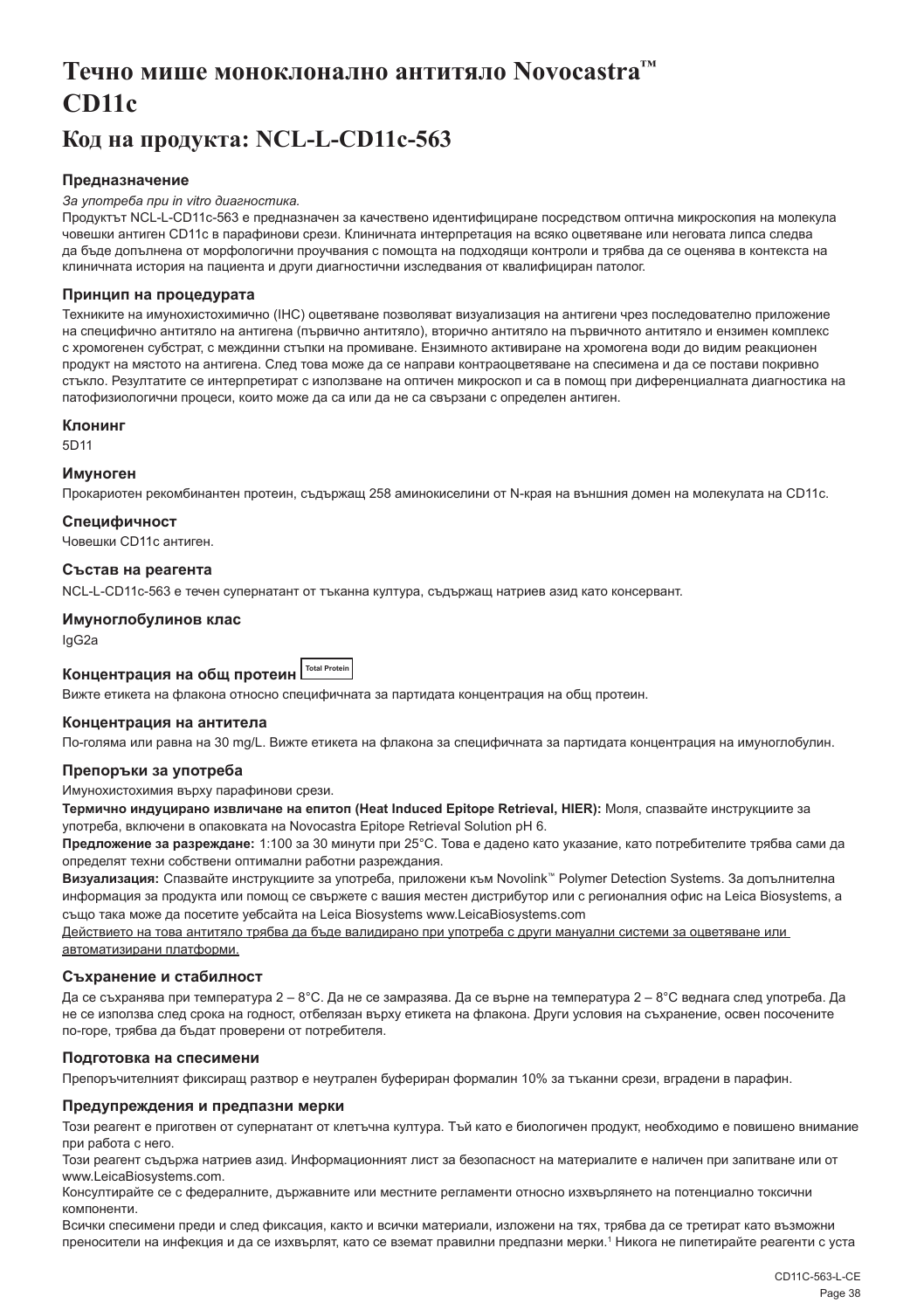и избягвайте контакт на кожата и лигавиците с реагенти и спесимени. При контакт на реагенти или спесимени с чувствителни зони измийте зоните с обилно количество вода. Потърсете медицинска помощ.

Свеждайте до минимум микробната контаминация на реагентите, в противен случай може да се появи увеличаване на неспецифичното оцветяване.

Инкубационни времена или температури, различни от посочените, могат да доведат до грешни резултати. Всички подобни промени трябва да бъдат валидирани от потребителя.

#### **Качествен контрол**

Различията в обработката на тъканите и техническите процедури в лабораторията на потребителя могат да доведат до значително вариране на резултатите, налагащо редовно извършване на вътрешен контрол в допълнение към следните процедури.

Контролите трябва да са свежи спесимени, взети по време на аутопсия/биопсия/операция, фиксирани във формалин, обработени и вградени в парафинов восък, възможно най-бързо, по същия начин като проба(та) на пациента(ите).

#### **Позитивна тъканна контрола**

Използва се, за да се покажат правилно приготвени тъкани и правилни техники на оцветяване.

Една позитивна тъканна контрола трябва да бъде включена за всеки сет с тестови условия при всяка серия проби за оцветяване.

Тъкан със слабо позитивно оцветяване е по-подходяща от тъкан със силно позитивно оцветяване за оптимален качествен контрол и за откриване на по-малки нива на деградация на реагента.<sup>2</sup>

Препоръчителната позитивна тъканна контрола е сливица.

Ако позитивната тъканна контрола не показва позитивно оцветяване, резултатите от спесимените, включени в теста, трябва да се считат за невалидни.

#### **Негативна тъканна контрола**

Трябва да се изследва след позитивната тъканна контрола, за да се провери специфичността на белязването на таргетния антиген от първичното антитяло.

Препоръчителната тъкан за негативна контрола e скелетен мускул.

Алтернативно, разнообразието от различни видове клетки, присъстващи в повечето тъканни срези, често предлага места за негативна контрола, но това трябва да се провери от потребителя.

Неспецифичното оцветяване, ако присъства, обикновено е дифузно на вид. Спорадично оцветяване на съединителна тъкан може да се наблюдава и в части от прекомерно фиксирани във формалин тъкани. Използвайте интактни клетки за интерпретация на резултатите от оцветяването. Некротичните или дегенериралите клетки често се оцветяват неспецифично.<sup>3</sup> Може да се видят неверни позитивни резултати поради неимунологично свързване на протеини или реакционни продукти на субстрата. Те може да са причинени и от ендогенни ензими, като например псевдопероксидаза (еритроцити), ендогенна пероксидаза (цитохром C) или ендогенен биотин (напр. черен дроб, гърда, мозък, бъбрек) в зависимост от типа на използваното имунно оцветяване. За диференциране на ендогенна ензимна активност или неспецифично ензимно свързване от специфична имунна реактивност ексклузивно може да се оцветят допълнителни тъкани от пациента, съответно със субстрат-хромоген или с ензимни комплекси (авидин-биотин, стрептавидин, маркиран полимер) и субстрат-хромоген. Ако се появи специфично оцветяване в негативната тъканна контрола, резултатите от спесимените на пациентите трябва да се считат за невалидни.

#### **Негативна контрола на реагента**

Използвайте неспецифична негативна контрола на реагента, вместо първичното антитяло, със срез от всеки спесимен на пациента, за да се направи оценка на неспецифичното оцветяване и да се даде по-добра интерпретация на специфичното оцветяване на мястото на антигена.

#### **Тъкан от пациента**

Спесимените на пациенти, оцветени с NCL-L-CD11c-563, трябва да се изследват последни. Наситеността на позитивното оцветяване трябва да бъде оценена в контекста на всяко неспецифично фоново оцветяване на негативната контрола на реагента. Както при всеки имунохистохимичен тест, един отрицателен резултат означава, че антигенът не е открит, а не че антигенът отсъства в анализираните клетки/тъкан. Ако се налага, използвайте панел от антитела за идентифициране на фалшиво отрицателни реакции.

#### **Очаквани резултати**

#### Нормални тъкани

Клонинг 5D11 открива антигена CD11c на мембраната на хистиоцитите и дендритните клетки (общ брой на оценените нормални случаи = 45).

#### Туморни тъкани

Клонинг 5D11 оцветява 20/20 космени клетъчни левкемии, 12/17 остри миелоидни левкемии, 8/8 хистиоцитни/дендритни неоплазми и 2/3 системни мастоцитози. Слабо оцветяване на цитоплазмата е забелязано при 4/6 нодуларни лимфоцитопреобладаващи лимфома на Ходжкин. Не се наблюдава оцветяване при дифузни големи B-клетъчни лимфоми (0/120), класическа болест на Ходжкин (0/25), фоликулярни лимфоми (0/20), мантелноклетъчни лимфоми (0/13), хронични лимфоцитни лимфоми (0/12), анапластични едроклетъчни лимфоми (0/10), периферни T-клетъчни лимфоми (0/9), остри лимфобластни лимфоми (0/8), малки лимфоцитни лимфоми (0/8), NK/T-клетъчни лимфоми (0/5), MALT лимфоми (0/4), ангиоимунобластни T-клетъчни лимфоми (0/4), смесеноклетъчна форма на Ходжкин (0/2), болест на Ходжкин с лимфоцитно изчерпване (0/1), нодуларен склерозиращ лимфом на Ходжкин (0/1), B-клетъчен остър лимфобластен лимфом (0/1), примитивен B/T-клетъчен остър лимфобластен лимфом (0/1), T-клетъчен лимфом (0/1), лимфом на маргинална зона (0/1), лимфом на Бъркит (0/1), тумори на белите дробове (0/4), тумори на черния дроб (0/4), тумори на яйчниците (0/4), тумори на щитовидната жлеза (0/4), мозъчни тумори (0/2), тумори на хранопровода (0/2), тумори на гърдата (0/2), тумори на стомаха (0/2), тумори на меките тъкани (0/2), тумори на езика (0/2), метастатични тумори с неизвестен произход (0/2), бъбречни тумори (0/2), тумори на цервикса (0/2), тестикуларни тумори (0/2), тумори на дебелото черво (0/2), тумори на ректума (0/2), кожни тумори (0/2), тумор на ларинкса (0/1) или тумор на тимуса (0/1). (Общ брой на оценените абнормни случаи = 345).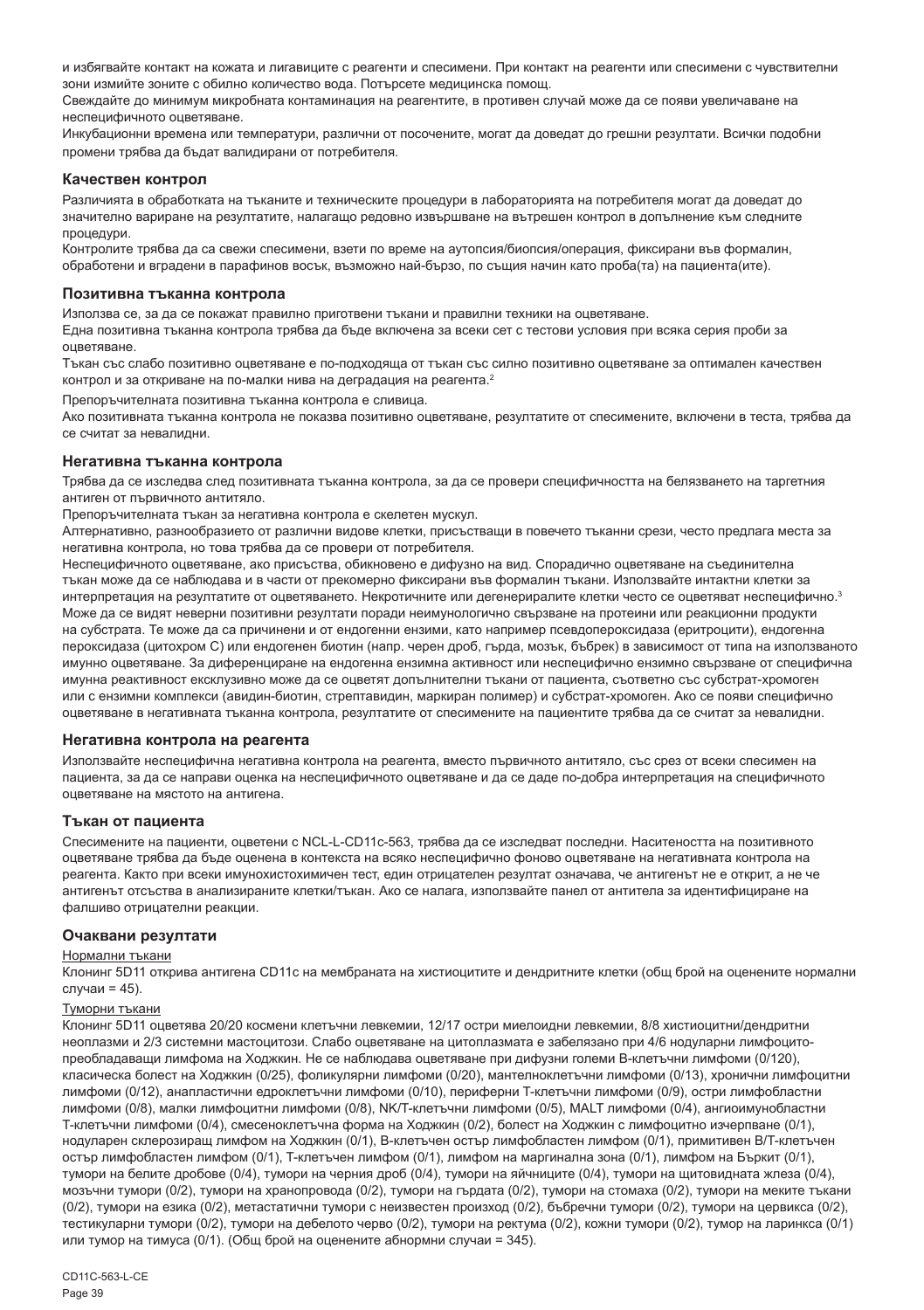#### **Продуктът NCL-L-CD11c-563 се препоръчва за откриване на човешки протеин CD11c в нормални и неопластични тъкани като допълнение към конвенционалната хистопатология с използване на неимунологични хистохимични оцветявания.**

#### **Общи ограничения**

Имунохистохимията е многостъпков диагностичен процес, който се състои от специализирано обучение за избор на подходящи реагенти, избор на тъкани, фиксация и обработка, подготовка на IHC предметно стъкло и интерпретация на резултатите от оцветяването.

Тъканното оцветяване зависи от боравенето с тъканта и нейната обработка преди оцветяването. Неправилната фиксация, замразяване, размразяване, промиване, изсушаване, затопляне, срязване или контаминацията с други тъкани или течности може да причини поява на артефакти, блокиране на антителата или фалшиво отрицателни резултати. Несъответстващите резултати може да се дължат на вариации в методите на фиксация и вграждане или на присъща нерегулярност в тъканта.4 Прекомерното или непълно контраоцветяване може да попречи на правилната интерпретация на резултатите.

Клиничната интерпретация на всяко оцветяване или неговата липса следва да бъде допълнена от морфологични проучвания с помощта на подходящи контроли и трябва да се оценява в контекста на клиничната история на пациента и други диагностични изследвания от квалифициран патолог.

Антителата от Leica Biosystems Newcastle Ltd са предназначени за употреба, както е указано, върху замразени или вградени в парафин срези със специфични изисквания за фиксация. Възможно е да настъпи неочаквана антигенна експресия, особено при неоплазми. Клиничната интерпретация на всеки оцветен тъканен срез трябва да включва морфологичен анализ и оценката на подходящи контроли.

#### **Библиография – основна**

- 1. National Committee for Clinical Laboratory Standards (NCCLS). Protection of laboratory workers from infectious diseases transmitted by blood and tissue; proposed guideline. Villanova, P.A. 1991; 7(9). Order code M29-P.
- 2. Battifora H. Diagnostic uses of antibodies to keratins: a review and immunohistochemical comparison of seven monoclonal and three polyclonal antibodies. Progress in Surgical Pathology. 6:1–15. eds. Fenoglio-Preiser C, Wolff CM, Rilke F. Field & Wood, Inc., Philadelphia.
- 3. Nadji M, Morales AR. Immunoperoxidase, part I: the techniques and pitfalls. Laboratory Medicine. 1983; 14:767.
- 4. Omata M, Liew CT, Ashcavai M, Peters RL. Nonimmunologic binding of horseradish peroxidase to hepatitis B surface antigen: a possible source of error in immunohistochemistry. American Journal of Clinical Pathology. 1980; 73:626.
- 5. Barth TFE, Barth CA, Kestler HA, et al. Transcriptional profiling suggests that secondary and primary large B-cell lymphomas of the gastrointestinal (GI) tract are blastic variants of GI marginal zone lymphoma. Journal of Pathology. 2007; 211:305-313.
- 6. Venkatraman L, McDonald KA, Bagdi E, et al. Characterisation of a new monoclonal antibody recognising CD11c in paraffinembedded tissue. Modern Pathology. 2005; 18: 255A-256A 1183 Supplement 1.

#### **Изменения на предишно издание**

Състав на реагента, Концентрация на общ протеин, Препоръки за употреба, Предупреждения и предпазни мерки, Очаквани резултати.

# **Дата на издаване**

17 Октомври 2018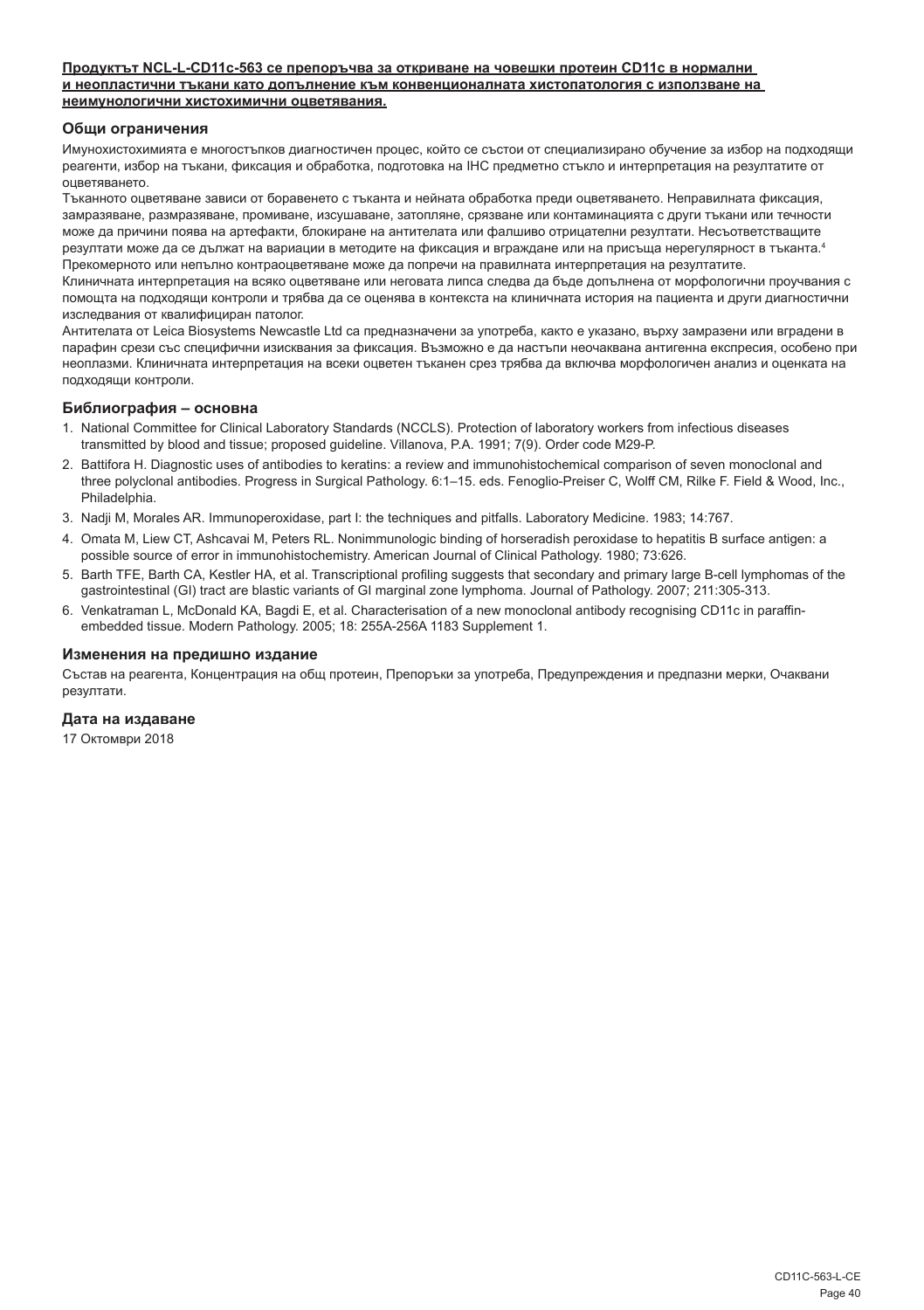# <span id="page-41-0"></span>**Novocastra™ folyékony egér monoklonális antitest CD11c**

# **Termékkód: NCL-L-CD11c-563**

# **Alkalmazási terület**

#### *In vitro diagnosztikai használatra.*

Az NCL-L-CD11c-563 a humán CD11c antigén fénymikroszkóppal végzett kvalitatív azonosítására szolgál paraffinos metszetekben. Minden festődés meglétének vagy hiányának klinikai értelmezését morfológiai vizsgálatokkal és megfelelő kontrollokkal kell kiegészíteni, valamint az értékelést a beteg klinikai kórtörténete és egyéb diagnosztikai vizsgálatok figyelembevételével, képzett patológusnak kell elvégeznie.

# **Az eljárás elve**

Az immunhisztokémiai (immunohistochemical, IHC) megfestési technikák az antigén elleni specifikus antitest (elsődleges antitest), az elsődleges antitest elleni másodlagos antitest és egy enzim kromogén szubsztráttal alkotott komplexének egymás után következő alkalmazásán keresztül, közbeiktatott mosási lépések mellett lehetővé teszik az antigének megjelenítését. A kromogén enzimaktiválása látható reakcióterméket eredményez az antigén helyén. Ezután a minta kontrasztfesthető és lefedhető. Az eredmények fénymikroszkóp használatával értelmezhetők, majd segítségül használhatók a patofiziológiás folyamatok differenciáldiagnózisa során, amely folyamatok az esetek egy részében konkrét antigénhez kapcsolódnak.

# **Klón**

5D11

# **Immunogén**

A CD11c molekula külső doménje N-terminálisának 258 aminosavát tartalmazó prokarióta rekombináns fehérje.

#### **Specificitás**

Humán CD11c antigén.

# **A reagens összetétele**

Az NCL-L-CD11c-563 egy tartósítószerként nátrium-azidot tartalmazó folyékony szövetkultúra felülúszó.

#### **Ig-osztály**

IgG2a

| Összfehérje-koncentráció Motal Protein |  |
|----------------------------------------|--|
|                                        |  |

A sarzsspecifikus összfehérje-koncentrációt lásd az üveg címkéjén.

# **Antitest-koncentráció**

Legalább 30 mg/l. A sarzsspecifikus Ig-koncentrációt lásd az üveg címkéjén.

# **Felhasználási javaslatok**

Immunhisztokémia paraffinos metszeteken.

**Hőindukált epitópfeltárás (heat induced epitope retrieval, HIER):** Kövesse a Novocastra Epitope Retrieval Solution pH 6 termék használati útmutatóját.

**Javasolt hígítás:** 1:100, 30 percen át, 25 °C-on. Az adatok csak útmutatásul szolgálnak, a felhasználóknak kell meghatározniuk saját optimális munkaoldataikat.

**Megjelenítés:** Kövesse a Novolink™ Polymer Detection Systems rendszerek használati útmutatóját. Ha további termékinformációkra vagy támogatásra van szüksége, forduljon a Leica Biosystems helyi forgalmazójához vagy regionális irodájához, vagy keresse fel a Leica Biosystems weboldalát a www.LeicaBiosystems.com címen.

Más manuális festési rendszerekkel vagy automata platformokkal való használat esetén validálni kell az antitest teljesítményét.

#### **Tárolás és stabilitás**

2–8 °C-on tárolandó. Tilos lefagyasztani. Felhasználás után azonnal tegye vissza 2–8 °C közötti hőmérsékletre. Ne használja az üveg címkéjén feltüntetett lejárati dátum után. A fentiekben előírtaktól eltérő tárolási feltételeket a felhasználónak ellenőriznie kell.

# **A minták előkészítése**

A javasolt fixálószer a paraffinba ágyazott szövetmetszeteknél 10%-os, semleges pufferolású formalin.

# **Figyelmeztetések és óvintézkedések**

Ez a reagens a sejtkultúra felülúszójából készült. Mivel biológiai termék, kezelésekor észszerű körültekintéssel kell eljárni. Ez a reagens nátrium-azidot tartalmaz. Az anyagbiztonsági adatlapot igény esetén rendelkezésre bocsátjuk, illetve elérhető a www.LeicaBiosystems.com weboldalon is.

Minden potenciálisan toxikus összetevő ártalmatlanításával kapcsolatban kövesse a szövetségi, állami és helyi előírásokat. A mintákat fixálás előtt és után, valamint a velük érintkező összes anyagot fertőzések terjesztésére képes anyagként kell kezelni, és megfelelő körültekintéssel kell ártalmatlanítani.1 Soha ne pipettázza szájjal a reagenseket, továbbá kerülje a bőr és a nyálkahártyák érintkezését a reagensekkel és a mintákkal. Ha a reagensek vagy minták érzékeny területtel érintkeznek, bő vízzel mossa le az érintett területet. Forduljon orvoshoz.

Minimálisra kell csökkenteni a reagensek mikrobiális szennyeződését, különben megnövekedhet a nem specifikus festődés. A megadottaktól eltérő inkubációs idők és hőmérsékletek hibás eredményekhez vezethetnek. A felhasználónak minden ilyen jellegű változtatást validálnia kell.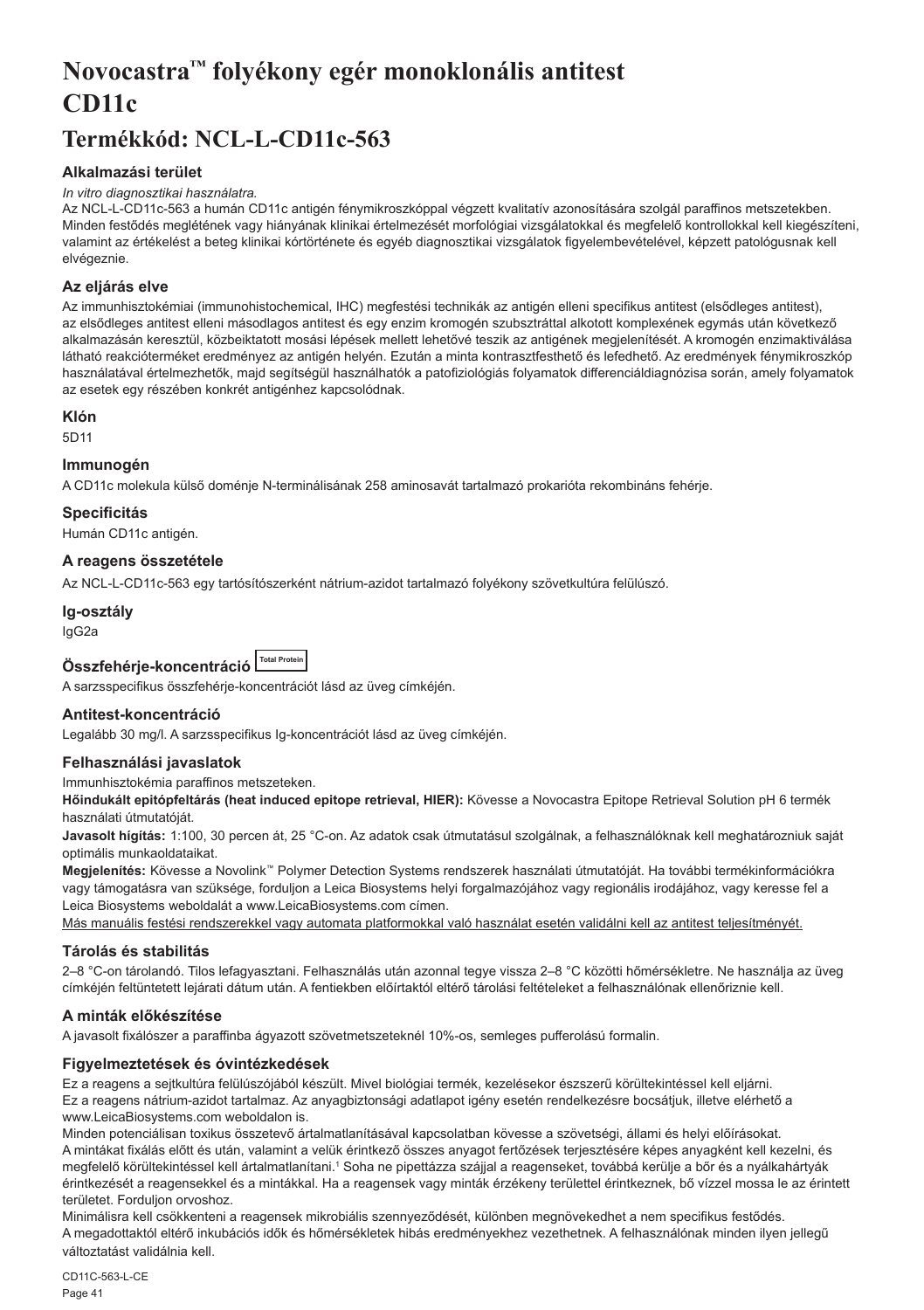# **Minőség-ellenőrzés**

A felhasználó laboratóriumában alkalmazott szövetfeldolgozási és technikai eljárások eltérései jelentős különbséget okozhatnak az eredményekben, ami az alábbi eljárásokon túl belső kontrollok rendszeres futtatását teszi szükségessé. Kontrollként friss boncolási/biopsziás/sebészeti mintákat kell használni, amelyeket a lehető leghamarabb a betegmintákkal megegyező módon kell formalinban fixálni, feldolgozni és paraffinviaszba ágyazni.

# **Pozitív szövetkontroll**

A megfelelő szövet-előkészítés és festési technikák ellenőrzésére használatos.

Minden tesztelési körülményegyüttes esetében és minden megfestési sorozatban kell alkalmazni egy pozitív szövetkontrollt. A gyengén pozitív festődésű szövet alkalmasabb az erősebben pozitív festődésű szövetnél az optimális minőség-ellenőrzéshez, valamint a kismértékű reagensbomlás észleléséhez.<sup>2</sup>

A javasolt pozitív kontrollszövet a tonsilla.

Ha a pozitív szövetkontroll nem mutat pozitív festődést, a vizsgált minták eredményeit érvénytelennek kell tekinteni.

# **Negatív szövetkontroll**

A pozitív szövetkontroll után azért kell megvizsgálni, hogy a vizsgált antigén elsődleges antitest segítségével történő jelölésének specificitását ellenőrizni lehessen.

A javasolt negatív kontrollszövet a vázizom.

Ezenkívül a legtöbb szövetmetszetben jelen lévő különböző sejttípusok gyakran használhatók negatív kontrollként, de ezeket a felhasználónak kell ellenőriznie.

Ha van nem specifikus festődés, az rendszerint diffúz megjelenésű. A formalinban túlfixált szövetekből származó metszeteknél a kötőszövet szórványos festődése is megfigyelhető. A festési eredmények értelmezésére ép sejteket használjon. A nekrotizált vagy degenerálódott sejtek gyakran nem specifikusan festődnek meg.<sup>3</sup> A fehérjék vagy a szubsztrát reakciótermékeinek nem immunológiai kötődése miatt álpozitív eredmények jelentkezhetnek. Okozhatják ezt olyan endogén enzimek is, mint a pszeudoperoxidáz (eritrociták), endogén peroxidáz (citokróm C), illetve endogén biotin (pl. máj, mell, agy, vese), az alkalmazott immunmegfestés típusától függően. Az endogén enzim aktivitásának vagy az enzimek nem specifikus kötődésének a specifikus immunreakciótól való megkülönböztetésére további betegszövetek festhetők kizárólag szubsztrát–kromogén oldattal vagy enzimkomplexekkel (avidin-biotin, sztreptavidin, jelölt polimer) és szubsztrát–kromogénnel. Ha a negatív szövetkontroll specifikus festődést mutat, a betegminták eredményeit érvénytelennek kell tekinteni.

# **Negatív reagenskontroll**

A nem specifikus festődés kiértékeléséhez és az antigén helyén létrejövő specifikus festődés jobb értelmezéséhez minden betegminta esetén egy metszeten alkalmazzon az elsődleges antitest helyett nem specifikus negatív reagenskontrollt.

# **Betegszövet**

Az NCL-L-CD11c-563 reagenssel festett betegmintákat vizsgálja meg utolsóként. A pozitív festődés intenzitását a negatív reagenskontroll esetleges nem specifikus háttérfestődésének viszonylatában értékelje. Mint minden immunhisztokémiai vizsgálatnál, a negatív eredmény azt jelenti, hogy az antigén nem volt kimutatható, nem pedig azt, hogy az antigén nem volt jelen a vizsgált sejtekben/ szövetben. Szükség esetén az álnegatív reakciók azonosítására használjon antitestpanelt.

# **Várható eredmények**

# Normál szövetek

Az 5D11 klón kimutatja a CD11c antigént a hisztiociták és a dendritikus sejtek membránján (Vizsgált normál esetek összesített száma  $= 45$ ).

# Kóros szövetek

Az 5D11 klón megfestett 20/20 hajas sejtes leukémiát, 12/17 akut mieloid leukémiát, 8/8 hisztiocitás/dendritikus daganatot és 2/3 szisztémás masztocitózist. Gyenge citoplazmikus festődés volt megfigyelhető 4/6 noduláris limfocita predomináns típusú Hodgkinlimfómánál. Nem volt megfigyelhető festődés diffúz nagy B-sejtes limfómák (0/120), klasszikus Hodgkin-limfómák (0/25), follikuláris limfómák (0/20), köpenysejtes limfómák (0/13), krónikus limfocitás limfómák (0/12), anaplasztikus nagysejtes limfómák (0/10), perifériás T-sejtes limfómák (0/9), akut limfoblasztos limfómák (0/8), kis limfocitás limfómák (0/8), T/NK-sejtes limfómák (0/5), MALT limfómák (0/4), angioimmunoblasztos T-sejtes limfómák (0/4), vegyes cellularitású Hodgkin-limfómák (0/2), limfocita kimerült Hodgkin-limfóma (0/1), noduláris szklerotizáló Hodgkin-limfóma (0/1), B-sejtes akut limfoblasztos limfóma (0/1), primitív B/T-sejtes akut limfoblasztos limfóma (0/1), T-sejtes limfóma (0/1), margináliszóna-limfóma (0/1), a Burkitt-limfóma (0/1), tüdődaganatok (0/4), májdaganatok (0/4), petefészekdaganatok (0/4), pajzsmirigy-daganatok (0/4), agydaganatok (0/2), nyelőcső-daganatok (0/2), emlődaganatok (0/2), gyomordaganatok (0/2), lágyszövet-daganatok (0/2), nyelvdaganatok (0/2), ismeretlen eredetű áttétes daganatok (0/2), vesedaganatok (0/2), méhnyakdaganatok (0/2), heredaganatok (0/2), vastagbél-daganatok (0/2), végbél-daganatok (0/2), bőrdaganatok (0/2), gégedaganat (0/1), illetve csecsemőmirigy-daganat (0/1) esetén. (Vizsgált kóros esetek összesített száma = 345).

#### **Az NCL-L-CD11c-563 a humán CD11c fehérje detektálására ajánlott egészséges és tumoros szövetekben, a nem immunológiai hisztokémiai festést használó hagyományos kórszövettani eljárások kiegészítéseként.**

# **Általános korlátozások**

Az immunhisztokémia több lépésből álló diagnosztikai folyamat, amely a következőket foglalja magában: speciális képzés alapján a megfelelő reagensek kiválasztása; a szövetek kiválasztása, fixálása és feldolgozása; az IHC tárgylemez előkészítése; és a festési eredmények értelmezése.

A szövet festődése függ a szövet festés előtti kezelésétől és feldolgozásától. A nem megfelelő fixálás, a fagyasztás, olvasztás, mosás, szárítás, melegítés, metszetkészítés, illetve a más szövetekkel vagy folyadékokkal történő szennyezés műtermékeket, az antitestek befogását, illetve álnegatív eredményeket okozhat. Ellentmondó eredményekhez vezethetnek a fixálási vagy beágyazási módszerek eltérései, illetve a szövet eredendő rendellenességei.4

A túlzott vagy hiányos kontrasztfestés ronthatja az eredmények megfelelő értelmezését.

Minden festődés meglétének vagy hiányának klinikai értelmezését morfológiai vizsgálatokkal és megfelelő kontrollokkal kell kiegészíteni, valamint az értékelést a beteg klinikai kórtörténete és egyéb diagnosztikai vizsgálatok figyelembevételével, képzett patológusnak kell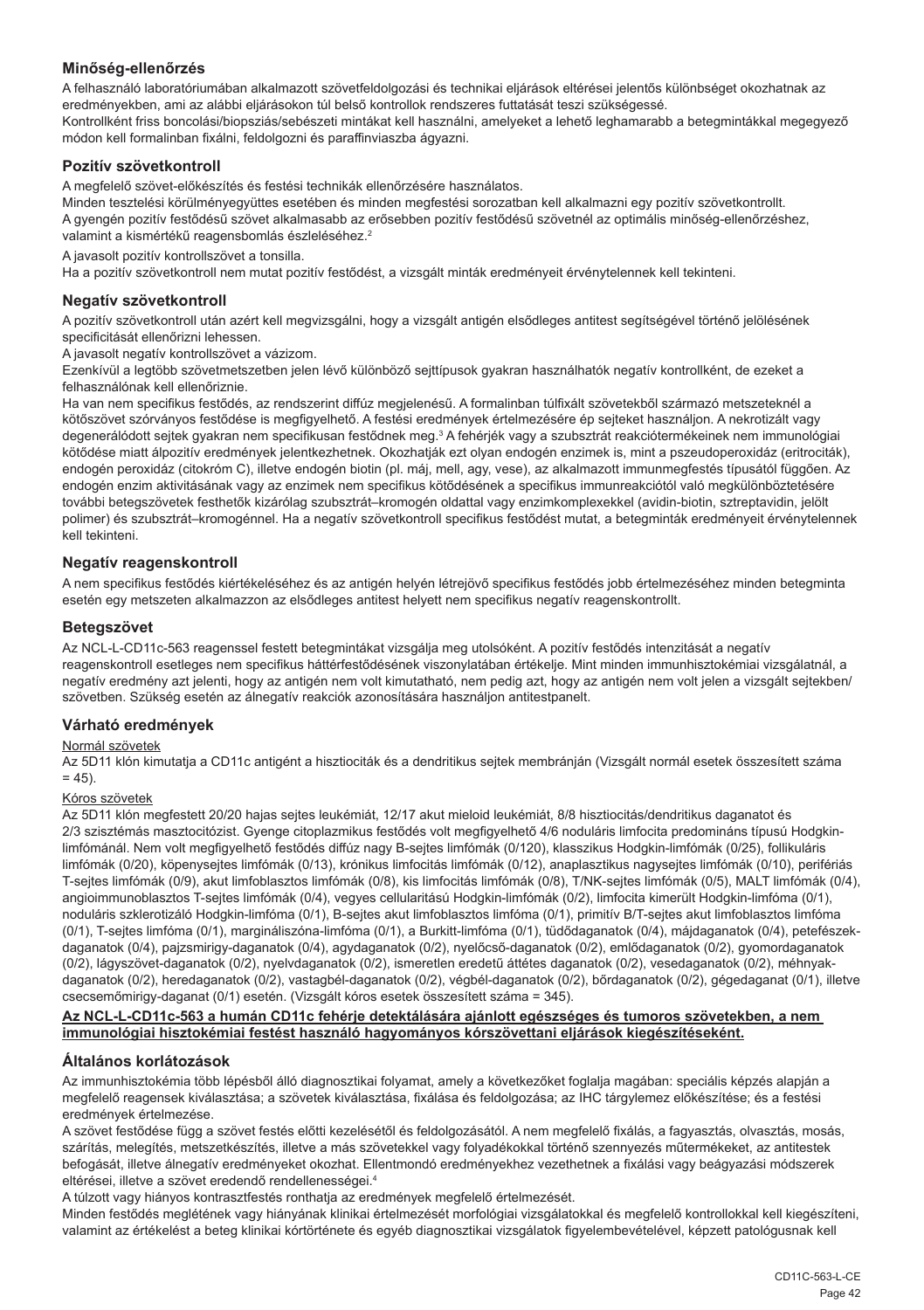elvégeznie.

A Leica Biosystems Newcastle Ltd által biztosított antitestek specifikus fixálási követelmények mellett, az utasításoknak megfelelően fagyasztott vagy paraffinba ágyazott metszeteken történő felhasználásra szolgálnak. Időnként váratlan antigén-expresszió fordulhat elő, különösen daganatok esetében. Bármely festett szövetmetszet klinikai értelmezéséhez morfológiai elemzést is kell végezni, és ki kell értékelni a megfelelő kontrollokat.

# **Bibliográfia – általános**

- 1. National Committee for Clinical Laboratory Standards (NCCLS). Protection of laboratory workers from infectious diseases transmitted by blood and tissue; proposed guideline. Villanova, P.A. 1991; 7(9). Order code M29-P.
- 2. Battifora H. Diagnostic uses of antibodies to keratins: a review and immunohistochemical comparison of seven monoclonal and three polyclonal antibodies. Progress in Surgical Pathology. 6:1–15. eds. Fenoglio-Preiser C, Wolff CM, Rilke F. Field & Wood, Inc., Philadelphia.
- 3. Nadji M, Morales AR. Immunoperoxidase, part I: the techniques and pitfalls. Laboratory Medicine. 1983; 14:767.
- 4. Omata M, Liew CT, Ashcavai M, Peters RL. Nonimmunologic binding of horseradish peroxidase to hepatitis B surface antigen: a possible source of error in immunohistochemistry. American Journal of Clinical Pathology. 1980; 73:626.
- 5. Barth TFE, Barth CA, Kestler HA, et al. Transcriptional profiling suggests that secondary and primary large B-cell lymphomas of the gastrointestinal (GI) tract are blastic variants of GI marginal zone lymphoma. Journal of Pathology. 2007; 211:305-313.
- 6. Venkatraman L, McDonald KA, Bagdi E, et al. Characterisation of a new monoclonal antibody recognising CD11c in paraffinembedded tissue. Modern Pathology. 2005; 18: 255A-256A 1183 Supplement 1.

# **Módosítások az előző változathoz képest**

A reagens összetétele, Összfehérje-koncentráció, Felhasználási javaslatok, Figyelmeztetések és óvintézkedések, Várható eredmények.

# **Kiadás dátuma**

17 október 2018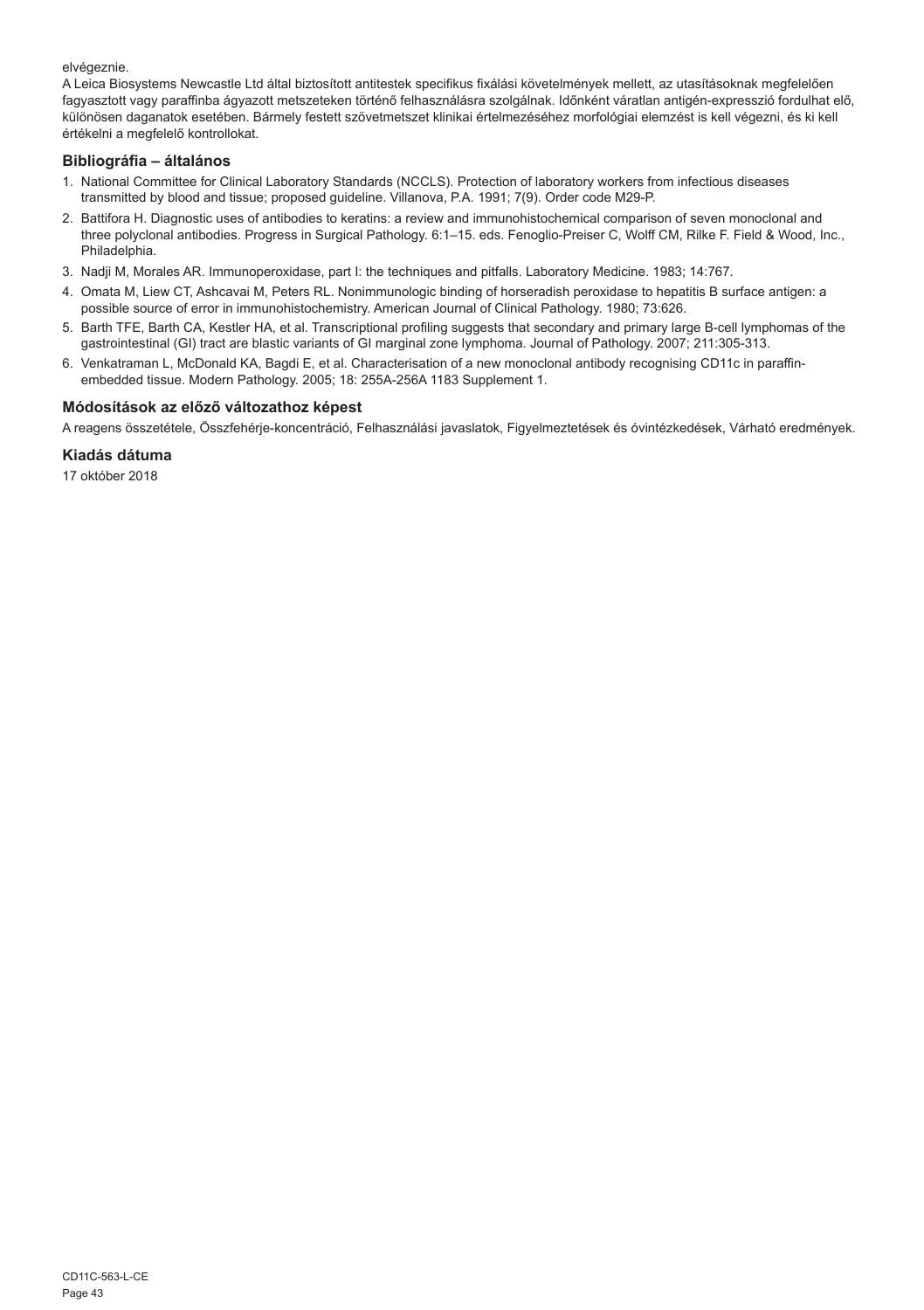# <span id="page-44-0"></span>**NovocastraTM Anticorp monoclonal lichid de șoarece CD11c**

# **Cod produs: NCL-L-CD11c-563**

# **Utilizare prevăzută**

#### *Pentru diagnosticare in vitro.*

NCL-L-CD11c-563 este destinat identificării calitative, prin intermediul microscopiei optice, a antigenului CD11c uman în secțiunile de parafină. Interpretarea clinică a oricărei colorări sau a absenței acesteia trebuie completată cu studii morfologice utilizând controale adecvate și trebuie evaluată în contextul antecedentelor clinice ale pacientului, precum și al altor teste de diagnosticare efectuate de către un patolog calificat.

#### **Principiul de procedură**

Tehnicile de colorare imunohistochimică (IHC) permit vizualizarea antigenilor prin aplicarea secvențială a unui anumit anticorp pe antigen (anticorp primar), a unui anticorp secundar pe anticorpul primar și a unui complex enzimatic cu un substrat cromogen, cu etape de spălare intercalate. Activarea enzimatică a cromogenului duce la un produs de reacție vizibil la locul aplicării antigenului. Specimenul poate fi apoi contracolorat și acoperit cu lamelă. Rezultatele sunt interpretate folosind un microscop optic și ajută la diagnosticul diferențial al proceselor patofiziologice, care pot sau nu să fie asociate cu un anumit antigen.

# **Clonă**

5D11

#### **Imunogen**

Proteină procariotică recombinantă conținând 258 de aminoacizi din N-terminus al domeniului extern al moleculei de CD11c.

#### **Specificitate**

Antigen CD11c uman.

# **Compoziția reactivului**

NCL-L-CD11c-563 este un supernatant de cultură tisulară lichid care conține azidă de sodiu drept conservant.

# **Clasa Ig**

IgG2a

| Concentrație proteină totală Total Protein |  |
|--------------------------------------------|--|
|                                            |  |

Consultați eticheta flaconului pentru concentrația proteinelor totale specifică lotului.

#### **Concentrație anticorpi**

Mai mare decât sau egală cu 30 mg/L. Consultați eticheta flaconului pentru concentrația Ig specifică lotului.

# **Recomandări privind utilizarea**

Imunohistochimie pe secțiuni de parafină.

**Recuperarea indusă de căldură a epitopilor (HIER):** Urmați instrucțiunile de utilizare din Novocastra Epitope Retrieval Solution pH 6. **Diluție sugerată:** 1:100 timp de 30 de minute la 25 °C. Aceste informații sunt furnizate cu rol de îndrumare, iar utilizatorii trebuie să-și stabilească singuri propriile diluții de lucru optime.

**Vizualizare:** Respectați instrucțiunile de utilizare din Novolink™ Polymer Detection Systems. Pentru informații suplimentare despre produs sau asistență, luați legătura cu distribuitorul dvs. local sau cu biroul regional al Leica Biosystems sau, ca alternativă, vizitați siteul web al Leica Biosystems, www.LeicaBiosystems.com

Performanța acestui anticorp trebuie validată atunci când este utilizat cu alte sisteme de colorare manuală sau alte platforme automatizate.

# **Depozitare și stabilitate**

A se depozita la 2–8 °C. A nu se congela. A se returna la 2–8 °C imediat după utilizare. A nu se utiliza după data expirării indicată pe eticheta flaconului. Alte condiții de depozitare decât cele specificate mai sus trebuie verificate de către utilizator.

#### **Pregătirea specimenului**

Mediul de fixare recomandat este formalină tamponată neutru 10% pentru secțiunile de țesut încorporate în parafină.

# **Avertismente și precauții**

Acest reactiv a fost pregătit din supernatantul culturii celulare. Întrucât este un produs biologic, trebuie să se actioneze cu prudentă rezonabilă la manipularea sa.

Acest reactiv conține azidă de sodiu. O Fișă tehnică de securitate a materialului este disponibilă la cerere sau pe site-ul www. LeicaBiosystems.com

Consultați reglementările naționale sau locale pentru informații privind eliminarea tuturor componentelor potențial toxice.

Specimenele, înainte și după fixare, precum și toate materialele expuse la acestea, trebuie manevrate ca și când ar avea potențialul de a transmite infecții și trebuie eliminate luând măsurile de precauție adecvate.1 Nu pipetați niciodată reactivii pe gură și evitați contactul reactivilor și specimenelor cu pielea și mucoasele. Dacă reactivii sau probele vin în contact cu suprafețele sensibile, spălați cu apă din abundență. Solicitați asistență medicală.

Reduceți la minimum contaminarea microbiană a reactivilor, în caz contrar poate apărea o creștere a colorării nespecifice. Timpii sau temperaturile de incubație care diferă de valorile specificate pot genera rezultate eronate. Orice astfel de modificări trebuie validate de către utilizator.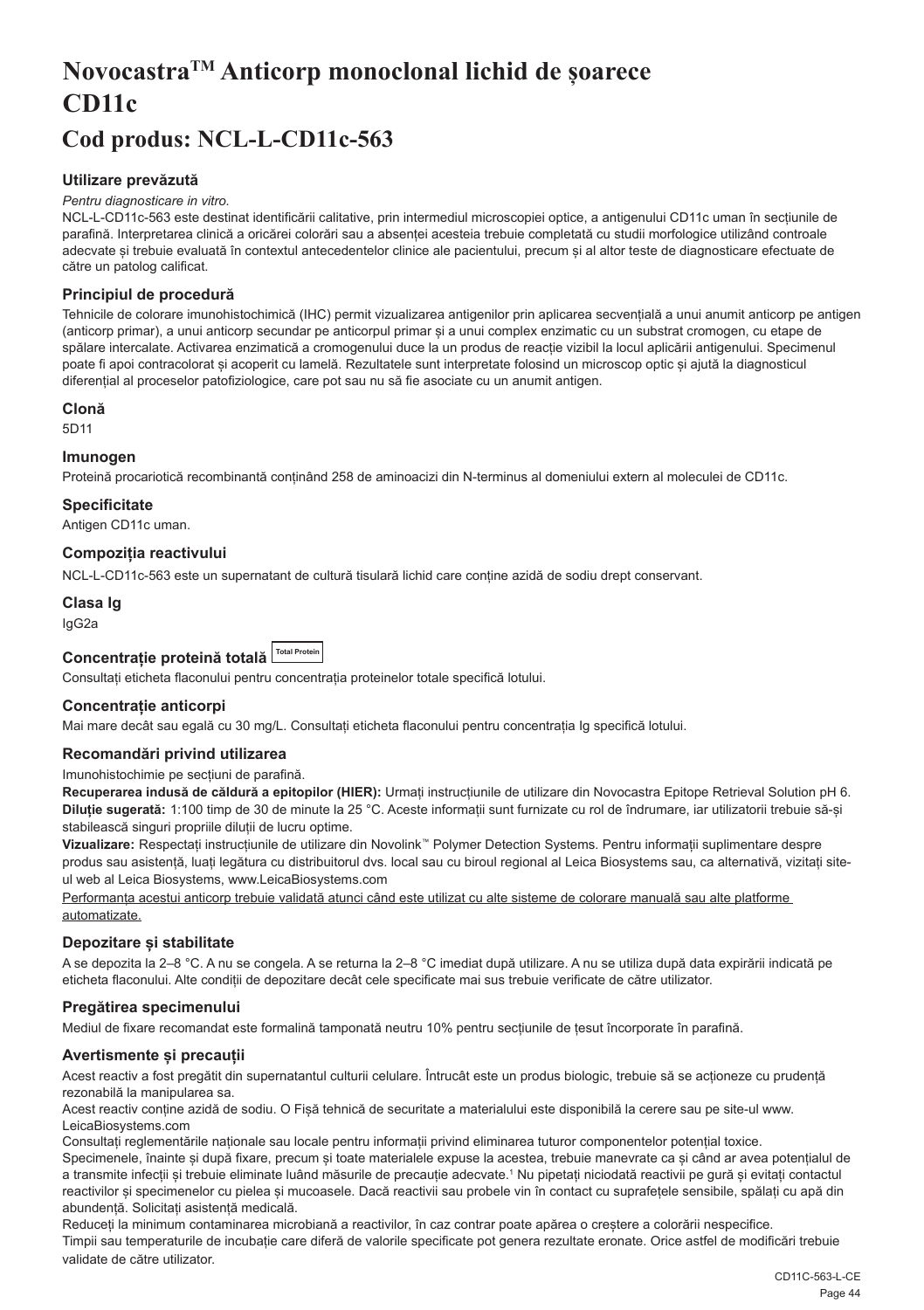# **Controlul calității**

Diferențele în ceea ce privește procesarea țesutului și procedurile tehnice în laboratorul utilizatorului pot cauza o variabilitate semnificativă a rezultatelor, necesitând efectuarea cu regularitate de controale interne, în plus față de următoarele proceduri. Probele de control trebuie să fie probe proaspete de autopsie/biopsie/chirurgicale, fixate în formalină, procesate și încorporate în ceară de parafină cât mai curând posibil și în aceeași manieră ca și probele pacientului.

# **Țesutul de control pozitiv**

Folosit pentru a indica țesuturile pregătite corect și tehnicile de colorare adecvate.

O probă de țesut de control pozitiv trebuie să fie inclusă pentru fiecare set de condiții de testare în fiecare etapă de colorare. Un țesut cu colorare pozitivă slabă este mai adecvat decât un țesut cu colorare pozitivă puternică în vederea unui control optim al calității și pentru a detecta nivelurile minore de degradare a reactivului.<sup>2</sup>

Țesutul de control pozitiv recomandat este de amigdale.

Dacă țesutul de control pozitiv nu demonstrează colorația pozitivă, rezultatele obținute cu acele probe de testare trebuie considerate nevalide.

# **Țesutul de control negativ**

Trebuie examinat după țesutul de control pozitiv pentru a verifica specificitatea informațiilor de etichetare ale antigenului țintă în funcție de anticorpul primar.

Țesutul de control negativ recomandat este mușchiul scheletic.

Ca alternativă, varietatea de tipuri diferite de celule prezente în majoritatea secțiunilor tisulare oferă frecvent locuri de control negativ, dar acest lucru trebuie verificat de către utilizator.

Colorația nespecifică, dacă este prezentă, are, de obicei, un aspect difuz. Colorația sporadică a țesutului conjunctiv poate fi observată, de asemenea, în secțiuni de țesuturi fixate în mod excesiv în formalină. Folosiți celule intacte pentru interpretarea rezultatelor de colorare. Celulele necrotice sau degenerate se colorează deseori într-un mod nespecific.<sup>3</sup> Se pot observa rezultate fals pozitive ca urmare a legării non-imunologice a proteinelor sau produșilor de reacție ai substratului. Acestea pot fi cauzate, de asemenea, de enzimele endogene precum pseudoperoxidaza (eritrocite), peroxidaza endogenă (citocromul C) sau biotina endogenă (de exemplu, ficat, sân, creier, rinichi), în funcție de tipul de imunocolorație folosit. Pentru a diferenția activitatea enzimelor endogene sau legarea nespecifică a enzimelor de imunoreactivitatea specifică, pot fi colorate tesuturi suplimentare de la pacient numai cu substrat-cromogen sau, respectiv, complexe enzimatice (avidină-biotină, streptavidină, polimer etichetat) și substrat-cromogen. În cazul în care colorația specifică are loc în țesutul de control negativ, rezultatele obținute pe probele pacientului trebuie să fie considerate nevalide.

# **Reactivul de control negativ**

Folosiți un reactiv de control negativ non-specific în locul anticorpului primar cu o secțiune din fiecare specimen al pacientului pentru a evalua colorația nespecifică și a permite o mai bună interpretare a colorării specifice la situl antigenului.

# **Țesutul pacientului**

Examinați specimenele pacientului colorate cu NCL-L-CD11c-563 ultimele. Intensitatea colorației pozitive trebuie evaluată în contextul oricărei colorații de fond nespecifice a reactivului de control negativ. La fel ca în cazul oricărui test imunohistochimic, un rezultat negativ înseamnă că antigenul nu a fost detectat, și nu că antigenul a fost absent în celulele/țesuturile analizate. Dacă este necesar, folosiți un panel pentru anticorpi pentru identificarea reacțiilor fals negative.

# **Rezultate așteptate**

# Țesuturi normale

Clona 5D11 detectează proteina CD11c pe membrana histiocitelor și a celulelor dendritice (Număr total al cazurilor normale evaluate = 45).

# Țesuturi tumorale

Clona 5D11 a colorat 20/20 leucemii cu celule păroase, 12/17 leucemii mieloide acute, 8/8 neoplasme histiocitare/dendritice și 2/3 mastocitoze sistemice. S-a observat o slabă colorare citoplasmatică în 4/6 limfoame Hodgkin nodulare predominant limfocitare. Nu s-a observat vreo colorare în limfoame difuze cu celule B mari (0/120), boala lui Hodgkin clasică (0/25), limfoame foliculare (0/20), limfoame cu celule de manta (0/13), limfoame limfocitare cronice (0/12), limfoame anaplastice cu celule mari(0/10), limfoame periferice cu celule T (0/9), limfoame limfoblastice acute (0/8), limfoame limfocitare mici (0/8), limfoame cu celule NK/T (0/5), limfoame MALT (0/4), limfoame angioimunoblastice cu celule T (0/4), boala lui Hodgkin cu celularitate mixtă (0/2), boala lui Hodgkin cu epuizare limfocitară(0/1), boala lui Hodgkin cu sclerozare nodulară (0/1), un limfom limfoblastic acut cu celule B (0/1), un limfom limfoblastic acut cu celule B/T primitive (0/1), un limfom cu celule T (0/1), un limfom de zonă marginală (0/1), un limfom Burkitt (0/1), tumori pulmonare (0/4), tumori hepatice (0/4), tumori ovariene (0/4), tumori tiroidiene (0/4), tumori cerebrale (0/2), tumori ale esofagului (0/2), tumori mamare (0/2), tumori gastrice (0/2), tumori ale țesuturilor moi (0/2), tumori ale limbii (0/2), tumori metastatice de origine necunoscută (0/2), tumori renale (0/2), tumori de col uterin (0/2), tumori testiculare (0/2), tumori de colon (0/2), tumori rectale (0/2), tumori ale pielii (0/2), o tumoare a laringelui (0/1) sau o tumoare a timusului (0/1). (Numărul total al cazurilor anormale evaluate = 345).

#### **NCL-L-CD11c-563 este recomandat pentru detectarea proteinei umane CD11c în țesuturile normale și neoplazice, ca adjuvant al histopatologiei convenționale, utilizând coloranți histochimici non-imunologici.**

# **Limitări generale**

Imunohistochimia este un proces de diagnostic cu mai multe etape, care constă din instruirea specializată în ceea ce privește alegerea reactivilor adecvați; alegerea, fixarea și procesarea țesutului; prepararea lamei IHC; și interpretarea rezultatelor de colorare. Colorarea tisulară depinde de manipularea și procesarea tesutului înainte de colorare. Fixarea, congelarea, dezghetarea, spălarea, uscarea, încălzirea, secționarea necorespunzătoare sau contaminarea cu alte țesuturi ori fluide pot cauza artefacte, captura anticorpilor sau rezultate fals negative. Rezultatele inconsecvente pot fi atribuite diferentelor în ceea ce privește metodele de fixare și încorporare. ori neregularităților inerente ale țesutului.4

Contracolorația excesivă sau incompletă poate compromite interpretarea adecvată a rezultatelor.

Interpretarea clinică a oricărei colorări sau a absenței acesteia trebuie completată cu studii morfologice utilizând controale adecvate și trebuie evaluată în contextul antecedentelor clinice ale pacientului, precum și al altor teste de diagnosticare efectuate de către un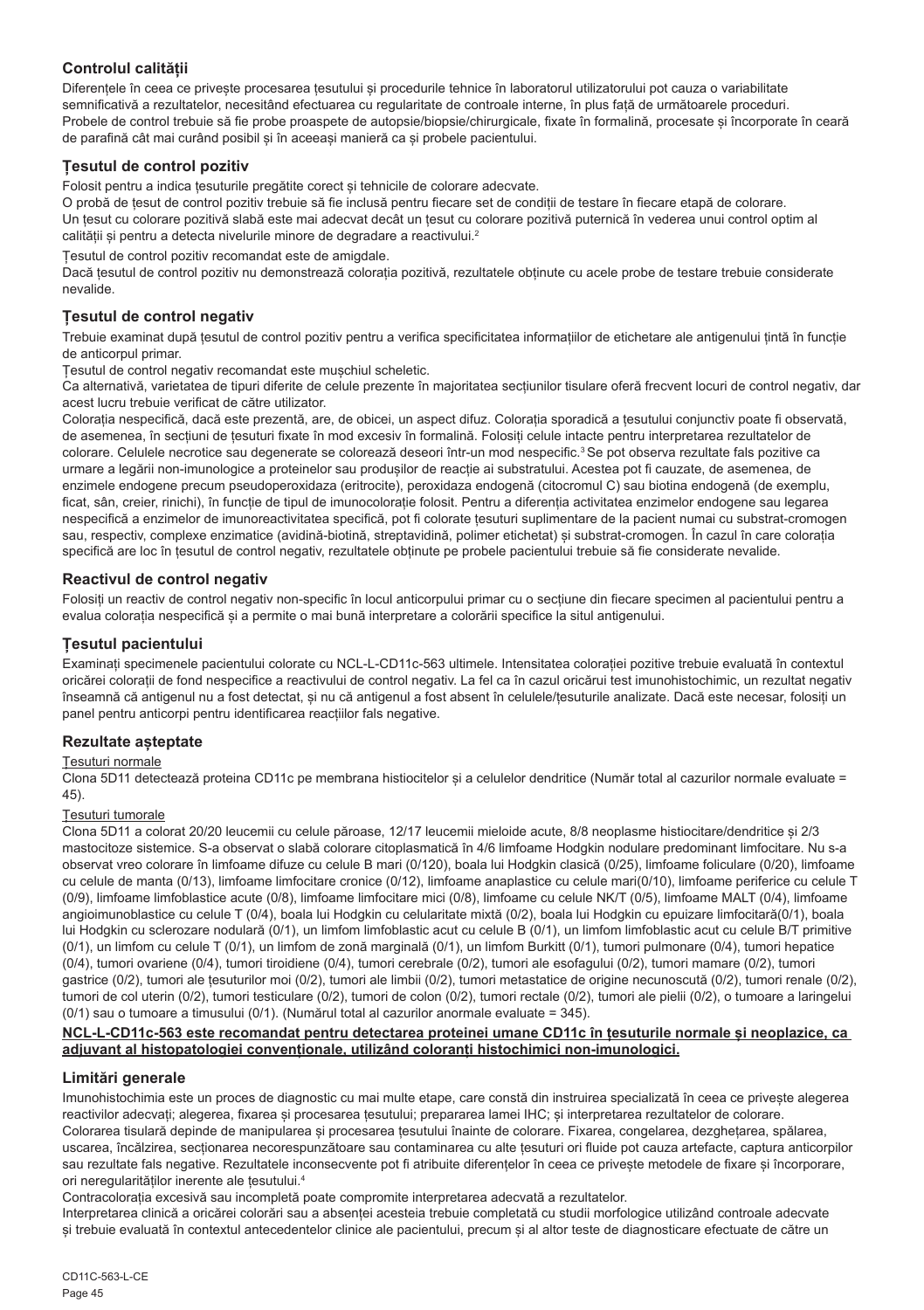patolog calificat.

Anticorpii de la Leica Biosystems Newcastle Ltd sunt destinați utilizării, conform indicațiilor, fie pe secțiuni congelate, fie pe secțiuni încorporate în parafină cu cerințe de fixare specifice. Poate apărea exprimarea neașteptată a antigenului, în special în neoplasme. Interpretarea clinică a oricărei secțiuni tisulare colorate trebuie să includă analiza morfologică și evaluarea probelor de control adecvate.

# **Bibliografie - General**

- 1. National Committee for Clinical Laboratory Standards (NCCLS). Protection of laboratory workers from infectious diseases transmitted by blood and tissue; proposed guideline. Villanova, P.A. 1991; 7(9). Order code M29-P.
- 2. Battifora H. Diagnostic uses of antibodies to keratins: a review and immunohistochemical comparison of seven monoclonal and three polyclonal antibodies. Progress in Surgical Pathology. 6:1–15. eds. Fenoglio-Preiser C, Wolff CM, Rilke F. Field & Wood, Inc., Philadelphia.
- 3. Nadji M, Morales AR. Immunoperoxidase, part I: the techniques and pitfalls. Laboratory Medicine. 1983; 14:767.
- 4. Omata M, Liew CT, Ashcavai M, Peters RL. Nonimmunologic binding of horseradish peroxidase to hepatitis B surface antigen: a possible source of error in immunohistochemistry. American Journal of Clinical Pathology. 1980; 73:626.
- 5. Barth TFE, Barth CA, Kestler HA, et al. Transcriptional profiling suggests that secondary and primary large B-cell lymphomas of the gastrointestinal (GI) tract are blastic variants of GI marginal zone lymphoma. Journal of Pathology. 2007; 211:305-313.
- 6. Venkatraman L, McDonald KA, Bagdi E, et al. Characterisation of a new monoclonal antibody recognising CD11c in paraffinembedded tissue. Modern Pathology. 2005; 18: 255A-256A 1183 Supplement 1.

#### **Amendamente la ediția anterioară**

Compoziția reactivilor, Concentrația totală a proteinelor, Recomandări de utilizare, Avertizări și măsuri de precauție, Rezultate preconizate.

# **Data publicării**

17 octombrie 2018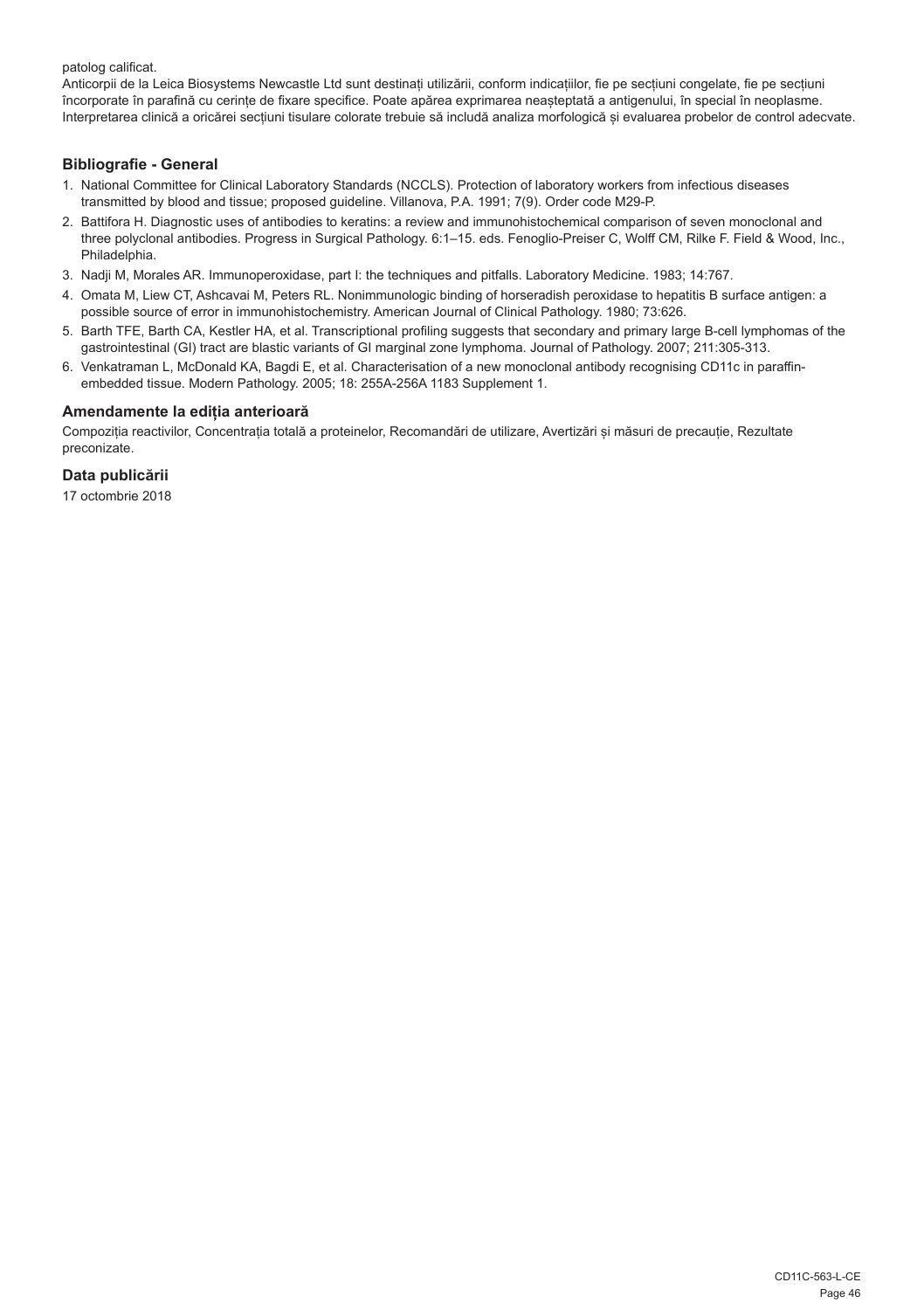# <span id="page-47-0"></span>**Жидкая форма моноклональных антител мыши Novocastra™ CD11c**

# **Код продукта: NCL-L-CD11c-563**

# **Назначение**

#### *Для диагностики in vitro*

Препарат NCL-L-CD11c-563 предназначен для качественного определения антитела CD11c человека в парафиновых срезах методом световой микроскопии. Клиническая интерпретация любого окрашивания или его отсутствия должна быть дополнена морфологическими исследованиями с надлежащими контролями и должна быть оценена квалифицированным патологом с учетом анамнеза пациента и других диагностических тестов.

#### **Принцип метода**

Иммуногистохимические (ИГХ) методы окрашивания позволяют визуализировать антигены путем последовательного связывания специфического антитела с антигеном (первичное антитело), вторичного антитела с первичным антителом и ферментного комплекса с хромогенным субстратом. Между этими этапами выполняется промежуточная промывка. Ферментная активация хромогена приводит к образованию видимого продукта реакции в месте расположения антигена. После этого образцы можно подвергать контрастному окрашиванию и заключить под покровную пленку. Интерпретацию результатов выполняют под световым микроскопом и используют для дифференциальной диагностики патофизиологических процессов, которые могут быть связаны или не связаны с конкретным антигеном.

# **Клон**

5D11

#### **Иммуноген**

Рекомбинантный белок из прокариотических клеток, содержащий 258 аминокислот N-концевой области внешнего домена молекулы CD11c.

#### **Специфичность**

CD11c-антиген человека.

#### **Состав реактива**

NCL-L-CD11c-563 является супернатантом жидкой культуры тканей, содержащим азид натрия в качестве консерванта.

#### **Класс иммуноглобулинов**

IgG2a

# **Общая концентрация белка Total Protein**

Общая концентрация белка в каждой партии указана на этикетке флакона.

#### **Концентрация антитела**

Концентрация выше или эквивалентна 30 мг/л. Общая концентрация иммуноглобулина в каждой партии указана на этикетке флакона.

#### **Рекомендации по применению**

Иммуногистохимическое окрашивание парафиновых срезов.

**Тепловая демаскировка эпитопа (Heat Induced Epitope Retrieval, HIER):** выполняйте инструкцию по применению,

прилагаемую к препарату Novocastra Epitope Retrieval Solution pH 6.

**Рекомендуемое разведение:** 1:100 в течение 30 минут при температуре 25 °C. Данная информация носит рекомендательный характер, и пользователям следует самостоятельно определять оптимальные рабочие разведения.

**Визуализация:** Следуйте инструкциям по применению, которые прилагаются к системам визуализации Novolink™ Polymer Detection Systems. Для получения дополнительной информации о продукции и технической поддержки обратитесь к местному дистрибьютору или в региональный офис компании Leica Biosystems либо, в качестве альтернативы, посетите веб-сайт компании Leica Biosystems,

www.LeicaBiosystems.com

В случае применения этого антитела с другими ручными системами окрашивания или автоматизированными платформами следует выполнять валидацию его рабочих параметров.

#### **Хранение и стабильность**

Хранить при температуре 2–8 °C. Не замораживать. После использования незамедлительно вернуть на хранение при температуре 2–8 °C. Не использовать после указанной на этикетке флакона даты истечения срока годности. Условия хранения, отличающиеся от указанных выше, должны быть проверены пользователем.

#### **Подготовка образцов**

Для приготовления залитых в парафин срезов тканей рекомендуется фиксация в 10 % нейтральном забуференном формалине.

#### **Предупреждения и меры предосторожности**

Этот реактив был изготовлен из супернатанта культуры клеток. При обращении с этим продуктом, как и с другими биологическими продуктами, следует соблюдать разумную осторожность.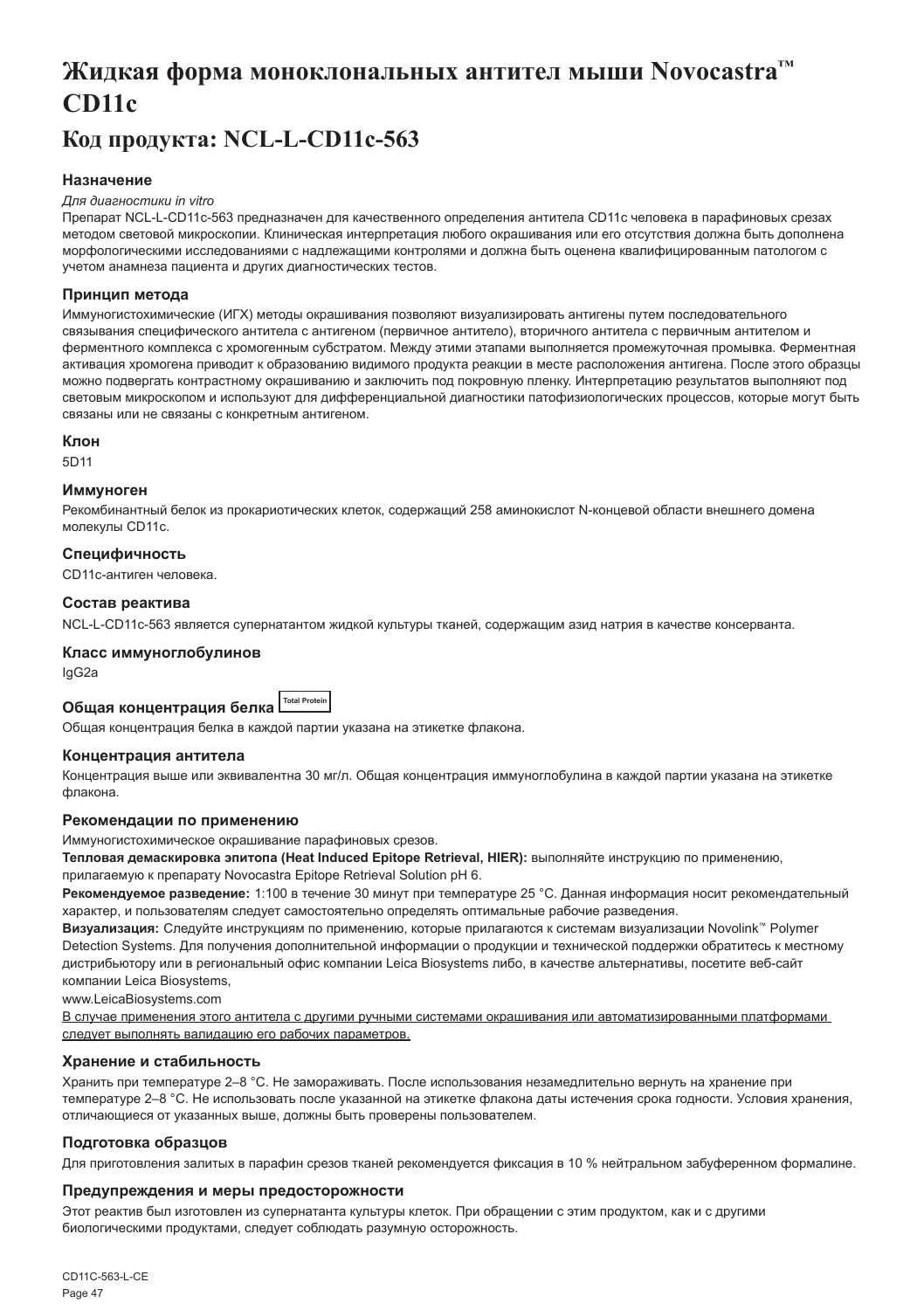Этот реактив содержит азид натрия. Паспорт безопасности химической продукции предоставляется по запросу или доступен на сайте www.LeicaBiosystems.com В отношении утилизации любых потенциально опасных компонентов следуйте требованиям федеральных, региональных и местных нормативных документов.

С образцами (до и после фиксации) и всеми материалами, которые находятся под их воздействием, следует обращаться как со способными к передаче инфекции и утилизировать, соблюдая соответствующие меры предосторожности.<sup>1</sup>Никогда не набирайте реактивы в пипетку ртом и не допускайте контакта реактивов и образцов с кожей и слизистыми оболочками. В случае контакта реактивов или образцов с чувствительными зонами промойте их большим количеством воды. Обратитесь за медицинской помощью.

Сводите к минимуму микробное загрязнение реактивов во избежание усиления неспецифического окрашивания. Инкубация при сроках и температурах, отличных от указанных в инструкции, может дать ошибочные результаты. Любые подобные изменения должны быть валидированы пользователем.

#### **Контроль качества**

Различия в методах обработки тканей и технических процедурах, выполняемых в лаборатории пользователя, могут привести к существенной вариабельности результатов, в связи с чем требуется регулярное выполнение внутрилабораторных контролей в дополнение к указанным ниже процедурам.

В качестве контролей следует использовать свежие образцы, полученные при аутопсии, биопсии или хирургических процедурах, фиксированные в формалине, обработанные и как можно скорее залитые в парафин так же, как были обработаны полученные у пациентов образцы.

#### **Положительный контроль ткани**

Применяется для проверки правильности подготовки тканей и методов окрашивания.

В каждый набор условий теста при каждом цикле окрашивания следует включать один срез ткани для положительного контроля. Для оптимального контроля качества и обнаружения незначительных уровней деградации реактива более подходит ткань со слабым положительным окрашиванием, чем ткань с сильным положительным окрашиванием.<sup>2</sup>

В качестве положительного контроля рекомендуется использовать ткань миндалин.

При отсутствии положительного окрашивания ткани, использующейся в качестве положительного контроля, результаты, полученные с исследуемыми образцами, считаются недействительными.

#### **Отрицательный контроль ткани**

Этот тест необходимо выполнять после положительного контроля ткани для проверки специфичности мечения целевого антигена первичным антителом.

В качестве отрицательного контроля рекомендуется использовать ткани скелетных мышц.

Кроме того, разнообразные типы клеток для отрицательного контроля можно часто найти в большинстве срезов тканей, однако такие препараты должны быть проверены пользователем.

Неспецифическое окрашивание, если оно присутствует, обычно выглядит диффузным. В срезах тканей, избыточно фиксированных формалином, можно также иногда увидеть окрашивание соединительной ткани. Для интерпретации результатов окрашивания используйте интактные клетки. Некротизированные или разрушенные клетки часто окрашиваются неспецифически.<sup>з</sup> Неиммунное связывание белков или продуктов реакции с субстратом может привести к ложноположительным результатам. Такие же результаты могут быть связаны с эндогенными ферментами, например псевдопероксидазой (в эритроцитах), эндогенной пероксидазой (цитохром C) или эндогенным биотином (например, в печени, молочной железе, головном мозге или почке) в зависимости от типа использованного иммунного окрашивания. Чтобы отличить активность эндогенных ферментов или неспецифическое связывание ферментов от специфической иммунореактивности, можно выполнить окрашивание дополнительных тканей пациента исключительно хромогенным субстратом или ферментными комплексами (авидин-биотин, стрептавидин, меченый полимер) и хромогенным субстратом соответственно. При наличии специфического окрашивания в отрицательном контроле ткани результаты исследования полученных у пациентов образцов считаются недействительными.

#### **Отрицательный контроль реактива**

Для оценки неспецифического окрашивания и лучшей интерпретации специфического окрашивания в области связывания антигена, исследуя срезы каждого образца, взятого у пациента, вместо первичных антител используйте реактив, служащий в качестве неспецифического отрицательного контроля.

#### **Ткань, полученная у пациента**

Исследуйте образцы взятой у пациента ткани, которые окрашены с помощью NCL-L-CD11c-563, в последнюю очередь. Интенсивность положительного окрашивания следует оценивать с учетом любого неспецифического фонового окрашивания отрицательного контроля реактива. Как и при любом иммуногистохимическом исследовании, отрицательный результат означает необнаружение антигена, но не его отсутствие в исследованных клетках или ткани. При необходимости следует использовать панель антител для выявления ложноотрицательных реакций.

#### **Ожидаемые результаты**

#### Нормальные ткани

Клон 5D11 обнаружил антиген CD11c на мембране гистиоцитов и дендритных клеток (общее число исследованных нормальных образцов = 45).

# Патологически измененные ткани

Клон 5D11 окрасил 20/20 случаев волосатоклеточного лейкоза, 12/17 случаев острого миелоидного лейкоза, 8/8 случаев новообразований из гистиоцитов/дендритных клеток и 2/3 случаев системного мастоцитоза. Слабое окрашивание цитоплазмы наблюдалось в 4/6 случаев нодулярной лимфомы Ходжкина с лимфоцитарным преобладанием. Окрашивания не наблюдалось при следующих патологических состояниях: диффузная крупноклеточная В-лимфоцитарная лимфома (0/120), классическая болезнь Ходжкина (0/25), фолликулярная лимфома (0/20), лимфома из клеток мантийной зоны (0/13), хроническая лимфоцитарная лимфома (0/12), анапластическая крупноклеточная лимфома (0/10), периферийная T-клеточная лимфома (0/9), острая лимфобластная лимфома (0/8), мелкоклеточная лимфоцитарная лимфома (0/8), NK/T-клеточная лимфома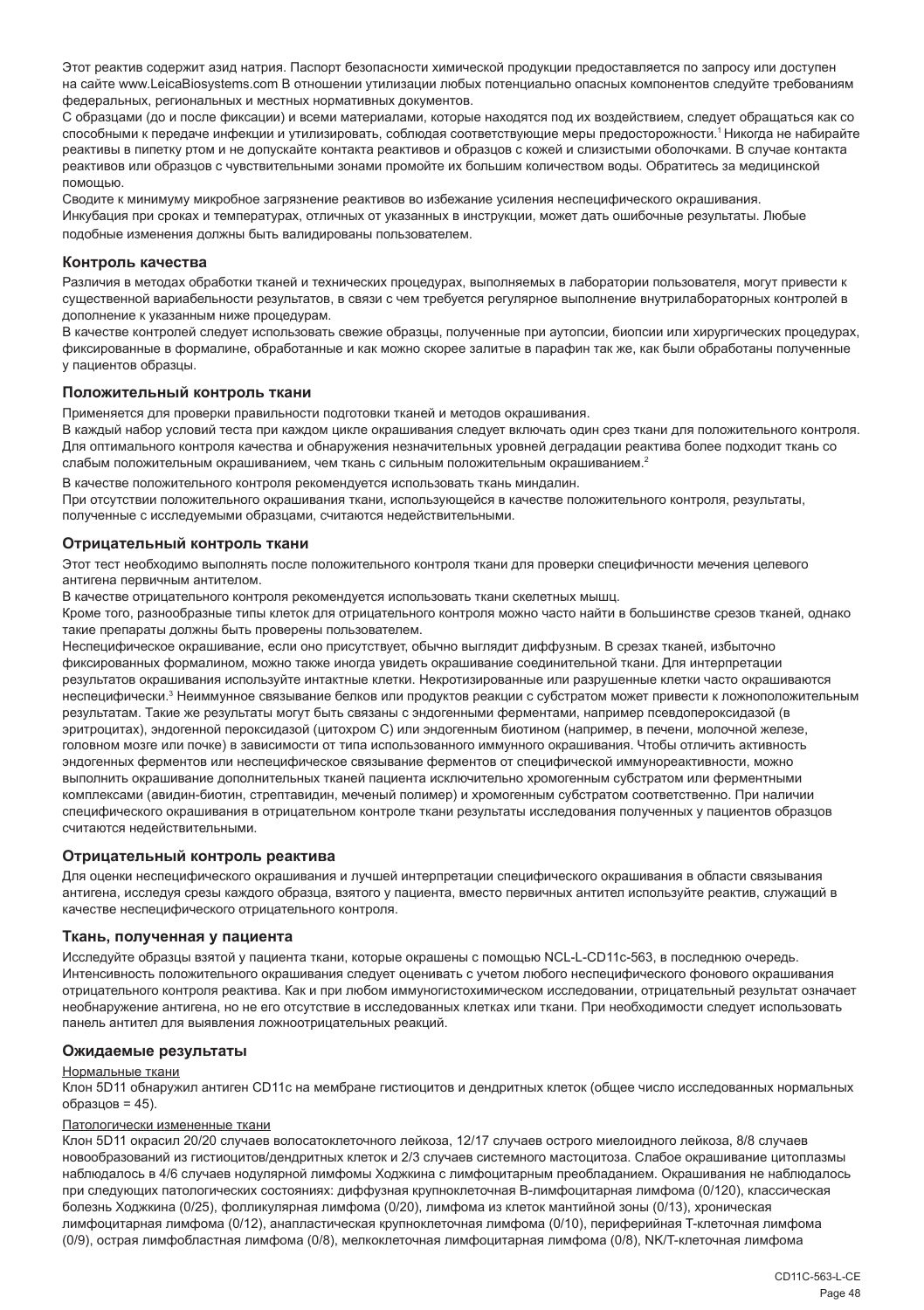(0/5), MALT-лимфома (0/4), ангиоиммунобластная Т-клеточная лимфома (0/4), болезнь Ходжкина смешанного клеточного состава (0/2), болезнь Ходжкина с лимфоцитарной деплецией (0/1), болезнь Ходжкина с нодулярным склерозом (0/1), острая В-лимфоцитарная лимфобластная лимфома (0/1), острая лимфобластная лимфома из примитивных В/Т-лимфоцитов (0/1), T-клеточная лимфома (0/1), лимфома из клеток маргинальной зоны (0/1), лимфома Беркитта (0/1), опухоли легких (0/4), опухоли печени (0/4), опухоли яичников (0/4), опухоли щитовидной железы (0/4), опухоли мозга (0/2), опухоли пищевода (0/2), опухоли молочных желез (0/2), опухоли желудка (0/2), опухоли мягких тканей (0/2), опухоли языка (0/2), метастатические опухоли неизвестного происхождения (0/2), опухоли почек (0/2), опухоли шейки матки (0/2), опухоли яичек (0/2), опухоли толстого кишечника (0/2) и прямой кишки (0/2), опухоли кожи (0/2), опухоль гортани (0/1) и вилочковой железы (0/1). (Общее число исследованных патологически измененных образцов = 345).

#### **NCL-L-CD11c-563 рекомендуется использовать для обнаружения белка CD11c человека в здоровых и пораженных опухолью тканях в качестве дополнения к обычным гистопатологическим исследованиям с неиммунным гистохимическим окрашиванием.**

#### **Общие ограничения**

Иммуногистохимическое исследование является многостадийным диагностическим процессом, требующим специальных навыков в выборе надлежащих реактивов; выборе, фиксации и обработке тканей; приготовлении среза с ИГХ препаратом; интерпретации результатов окрашивания.

Окрашивание тканей зависит от обращения с тканями и их обработкой перед окрашиванием. Неправильные процедуры фиксации, замораживания, оттаивания, промывки, сушки, нагрева, приготовления срезов, а также загрязнение другими тканями или жидкостями могут приводить к артефактам, захвату антител или ложноотрицательным результатам. Противоречивые результаты могут быть обусловлены различиями методов фиксации и заливки препарата или присущей тканям внутренней неравномерностью структуры.4

Чрезмерное или неполное контрастирование может негативно отразиться на точности интерпретации результатов. Клиническая интерпретация любого окрашивания или его отсутствия должна быть дополнена морфологическими исследованиями с надлежащими контролями и должна быть оценена квалифицированным патологом с учетом анамнеза пациента и других диагностических тестов.

Изготовленные компанией Leica Biosystems Newcastle Ltd антитела предназначены, как указано выше, для применения на замороженных или залитых в парафин срезах и требуют выполнения конкретных требований по фиксации. Возможна непредвиденная экспрессия антигена, особенно в опухолях. Клиническая интерпретация любого окрашенного среза ткани должна включать морфологический анализ и оценку соответствующих контролей.

#### **Литература — общая**

- 1. National Committee for Clinical Laboratory Standards (NCCLS). Protection of laboratory workers from infectious diseases transmitted by blood and tissue; proposed guideline. Villanova, P.A. 1991; 7(9). Order code M29-P.
- 2. Battifora H. Diagnostic uses of antibodies to keratins: a review and immunohistochemical comparison of seven monoclonal and three polyclonal antibodies. Progress in Surgical Pathology. 6:1–15. eds. Fenoglio-Preiser C, Wolff CM, Rilke F. Field & Wood, Inc., Philadelphia.
- 3. Nadji M, Morales AR. Immunoperoxidase, part I: the techniques and pitfalls. Laboratory Medicine. 1983; 14:767.
- 4. Omata M, Liew CT, Ashcavai M, Peters RL. Nonimmunologic binding of horseradish peroxidase to hepatitis B surface antigen: a possible source of error in immunohistochemistry. American Journal of Clinical Pathology. 1980; 73:626.
- 5. Barth TFE, Barth CA, Kestler HA, et al. Transcriptional profiling suggests that secondary and primary large B-cell lymphomas of the gastrointestinal (GI) tract are blastic variants of GI marginal zone lymphoma. Journal of Pathology. 2007; 211:305-313.
- 6. Venkatraman L, McDonald KA, Bagdi E, et al. Characterisation of a new monoclonal antibody recognising CD11c in paraffinembedded tissue. Modern Pathology. 2005; 18: 255A-256A 1183 Supplement 1.

# **Дополнения к предыдущему выпуску**

Состав реактивов, Суммарная концентрация белка, Рекомендации по использованию, Предупреждения и меры предосторожности, Предполагаемые результаты.

# **Дата выпуска**

17 Октябрь 2018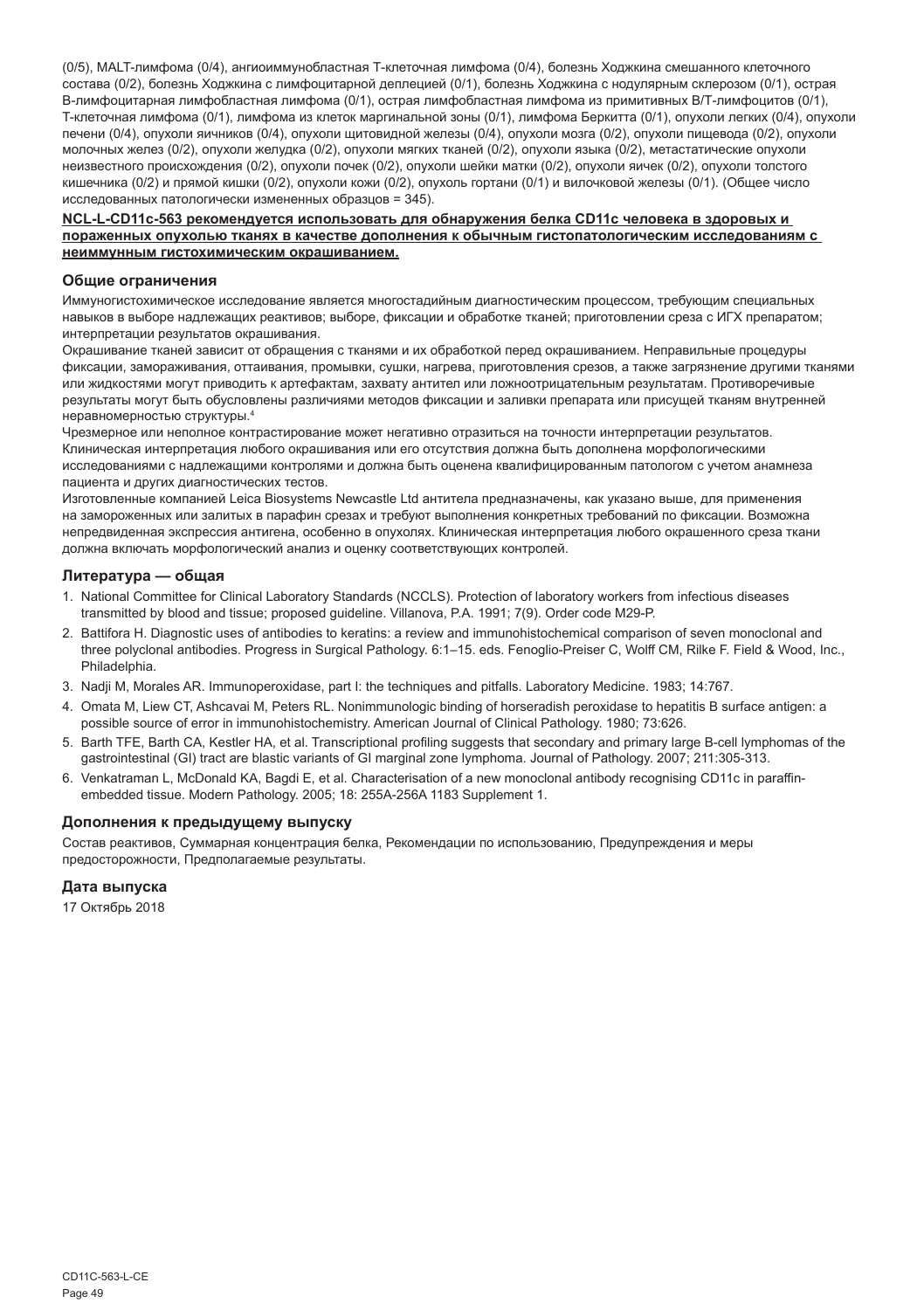# <span id="page-50-0"></span>**Płynne mysie przeciwciało monoklonalne Novocastra™ CD11c**

# **Kod produktu: NCL-L-CD11c-563**

# **Przeznaczenie**

#### *Do diagnostyki in vitro.*

Preparat NCL-L-CD11c-563 jest przeznaczony do identyfikacji jakościowej z zastosowaniem mikroskopii świetlnej ludzkiego antygenu CD11c w skrawkach zatopionych w parafinie . Kliniczną interpretację barwienia lub jego braku należy uzupełnić badaniami morfologicznymi oraz odpowiednimi kontrolami. Ocenę powinien przeprowadzić wykwalifikowany patolog w kontekście historii choroby pacjenta oraz innych badań diagnostycznych.

#### **Zasady postepowania**

Metody barwienia immunohistochemicznego (IHC) umożliwiają wizualizację antygenów dzięki zastosowaniu – po kolei – swoistego przeciwciała przeciwko antygenowi (przeciwciała pierwszorzędowego), przeciwciała drugorzędowego przeciwko przeciwciału pierwszorzędowemu i kompleksu enzymu z substratem chromogennym z etapami przemywania. Aktywacja enzymatyczna chromogenu prowadzi do wytworzenia widocznego produktu reakcji w miejscu antygenu. Następnie można wykonać barwienie kontrastowe próbki i zakryć ją szkiełkiem nakrywkowym. Wyniki są interpretowane przy użyciu mikroskopu świetlnego i pomagają w diagnostyce różnicowej procesów patofizjologicznych, które mogą mieć związek z określonym antygenem.

#### **Klon**

5D11

#### **Immunogen**

Prokariotyczne rekombinowane białko zawierające 258 aminokwasów z N-końca domeny zewnętrznej cząsteczki CD11c.

# **Swoistość**

Ludzki antygen CD11c.

# **Skład odczynnika**

NCL-L-CD11c-563 jest płynnym supernatantem hodowli tkankowej zakonserwowanym azydkiem sodu.

# **Klasa Ig**

IgG2a

| Całkowite steżenia białka Total Protein |  |
|-----------------------------------------|--|

Całkowite stężenie białka w danej serii podano na etykiecie fiolki.

# **Stężenie przeciwciał**

Większe lub równe 30 mg/l. Stężenie lg w danej serii podano na etykiecie fiolki.

# **Zalecenia dotyczące stosowania**

Badanie immunohistochemiczne skrawków zatopionych w parafinie.

**Cieplne odmaskowywanie epitopu (HIER):** Należy postępować zgodnie z instrukcją stosowania załączoną do roztworu Novocastra Epitope Retrieval Solution pH 6.

**Sugerowane rozcieńczenie:** 1:100 przez 30 minut w temperaturze 25°C. Są to jedynie wskazówki i użytkownicy powinni sami określić swoje optymalne rozcieńczenie robocze.

**Wizualizacja:** Należy postępować zgodnie z instrukcją stosowania podaną w produktach Novolink™ Polymer Detection Systems. Aby uzyskać dalsze informacje o produkcie lub wsparcie, należy skontaktować się z lokalnym dystrybutorem lub regionalnym biurem Leica Biosystems, albo też odwiedzić stronę internetową Leica Biosystems, www.LeicaBiosystems.com

Jeżeli przeciwciało jest używane jednocześnie z innymi ręcznymi metodami barwienia lub platformami automatycznymi, należy zweryfikować jego działanie.

#### **Przechowywanie i trwałość**

Przechowywać w temperaturze 2-8 °C. Nie zamrażać. Niezwłocznie po użyciu ponownie umieścić w temperaturze 2–8 °C. Nie używać po upływie daty ważności podanej na etykiecie fiolki. Przechowywanie w warunkach innych od wskazanych powyżej wymaga weryfikacji użytkownika.

# **Przygotowanie próbek**

Zalecanym utrwalaczem jest 10-procentowa obojętna buforowana formalina do zatopionych w parafinie skrawków tkankowych.

# **Ostrzeżenia i środki ostrożności**

Odczynnik został przygotowany z supernatantu hodowli tkankowej. Ponieważ jest to produkt biologiczny, podczas jego używania należy zachować odpowiednie środki ostrożności.

Ten odczynnik zawiera azydek sodu. Karta charakterystyki jest dostępna na żądanie lub dostępna na stronie www.LeicaBiosystems.com Wszelkie potencjalnie toksyczne składniki należy utylizować zgodnie z krajowymi lub lokalnymi przepisami.

Próbki, przed i po utrwaleniu oraz wszystkie materiały mające z nimi kontakt należy traktować jako potencjalnie zakaźne i usuwać przy zachowaniu odpowiednich środków ostrożności.1 Nigdy nie zasysać odczynników ustami podczas pobierania pipetą oraz unikać kontaktu odczynników i próbek badanych ze skórą i błonami śluzowymi. W razie kontaktu odczynników lub próbek ze szczególnie narażonymi miejscami przemyć miejsce kontaktu dużą ilością wody. Należy zasięgnąć porady lekarza.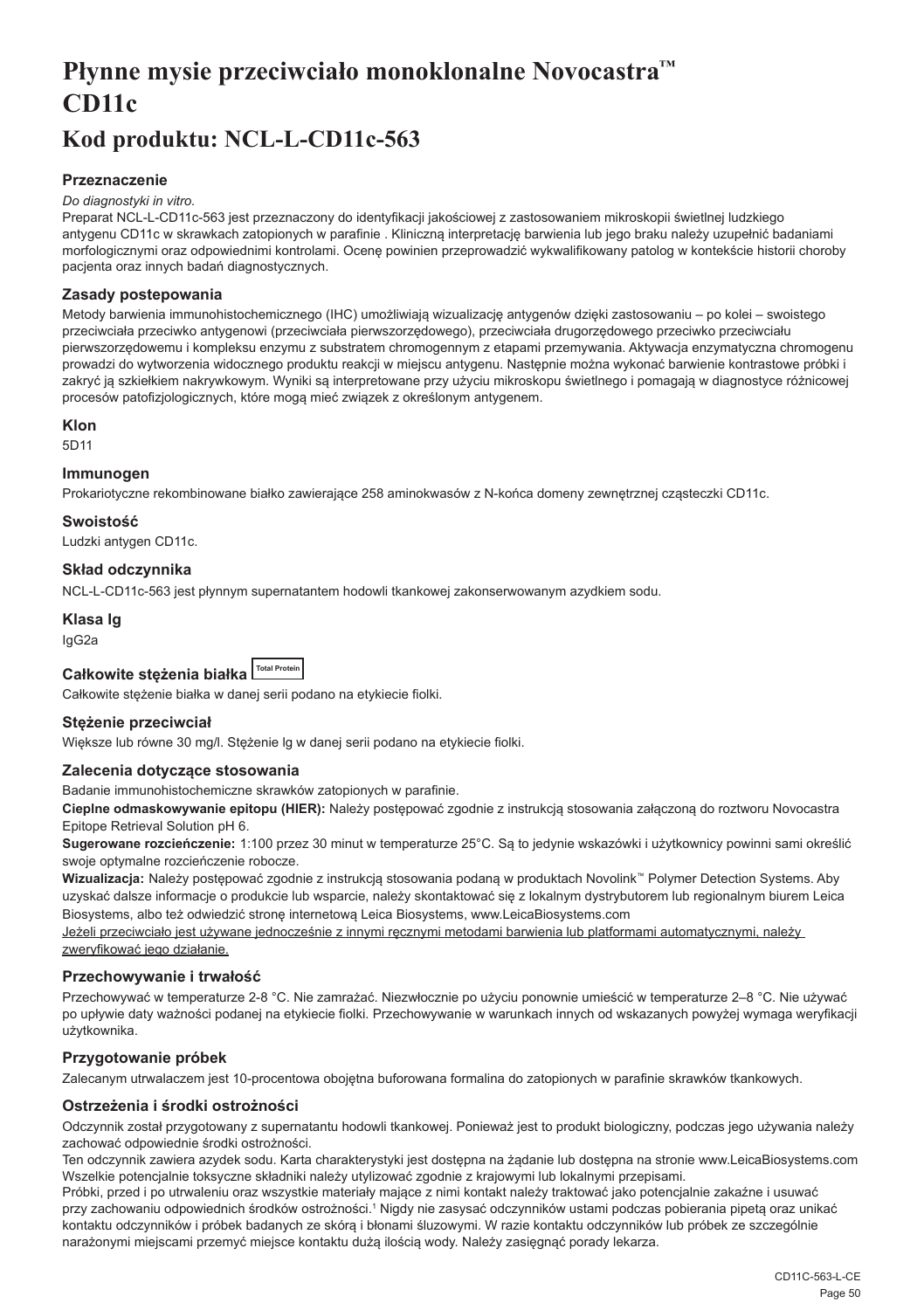Chronić odczynniki przed skażeniem drobnoustrojami, ponieważ może ono doprowadzić do zwiększonego barwienia niespecyficznego. Zastosowanie okresów inkubacji i temperatur innych niż podano w instrukcji może spowodować błędne wyniki. Wszelkie zmiany tego typu muszą zostać zweryfikowane przez użytkownika.

### **Kontrola jakości**

Różnice w przetwarzaniu tkanek i procedurach technicznych w laboratorium użytkownika mogą doprowadzić do znacznej zmienności wyników, co oznacza konieczność dodatkowego przeprowadzania regularnych kontroli wewnętrznych. Kontrole należy przeprowadzać jak najszybciej na świeżych próbkach z autopsji/biopsji/operacji chirurgicznej utrwalonych, przetworzonych i zatopionych w parafinie, taką samą metodą, jaką badane są pobrane tkanki.

#### **Tkankowa kontrola pozytywna**

Stosowana w celu wskazania prawidłowo przygotowanych tkanek i prawidłowych technik barwienia.

W każdej serii barwienia każdy zestaw warunków testowych powinien uwzględniać jedną tkankową kontrolę pozytywną. Do optymalnej kontroli jakości i do wykrywania niewielkich poziomów degradacji odczynników bardziej nadaje się tkanka o słabym barwieniu pozytywnym niż tkanka o silnym barwieniu pozytywnym.<sup>2</sup>

Tkankowa kontrola pozytywna powinna obejmować migdałek.

Jeśli tkankowa kontrola pozytywna nie wykaże odpowiedniego barwienia pozytywnego, wyniki testu przeprowadzonego na próbkach pobranych od pacjenta należy uznać za nieważne.

#### **Tkankowa kontrola negatywna**

Należy ją wykonać po tkankowej kontroli pozytywnej, aby sprawdzić swoistość znakowania docelowego antygenu przez przeciwciało pierwszorzędowe.

Tkankowa kontrola negatywna powinna obejmować mięśnie szkieletowe.

Ewentualnie tkankowa kontrola negatywna może obejmować różne typy komórek obecne w większości skrawków tkankowych, jednak powinno to zostać zweryfikowane przez użytkownika.

Barwienie niespecyficzne, jeżeli jest obecne, zwykle ma charakter rozproszony. Na skrawkach wykonanych z materiału tkankowego nadmiernie utrwalonego w formalinie można również zaobserwować sporadyczne barwienie tkanki łącznej. Do interpretacji wyników barwienia należy używać nieuszkodzonych komórek. Komórki martwicze lub zdegenerowane często powodują barwienie niespecyficzne.<sup>3</sup>Wyniki fałszywie pozytywne mogą pojawić się w następstwie nieimmunologicznego wiązania białek lub występowania produktów reakcji substratów. Mogą być również spowodowane przez endogenne enzymy, takie jak pseudoperoksydaza (erytrocyty), endogenna peroksydaza (cytochrom C) lub endogenna biotyna (np. wątroba, piersi, mózg, nerki), w zależności od zastosowanego barwnika immunohistochemicznego. Aby odróżnić endogenną aktywność enzymatyczną lub niespecyficzne wiązanie enzymów od swoistej immunoreaktywności, dodatkowe tkanki pacjenta mogą być barwione wyłącznie substratem chromogenem lub kompleksem enzymatycznym (awidyna-biotyna, streptawidyna, znakowany polimer) i substratem-chromogenem. Jeśli w trakcie tkankowej kontroli negatywnej nastąpi barwienie specyficzne, wyniki testu przeprowadzonego na próbkach pobranych od pacjenta należy uznać za nieważne.

# **Negatywna kontrola odczynnika**

Aby przeprowadzić ocenę barwienia niespecyficznego oraz umożliwić lepszą interpretację barwienia specyficznego na każdym skrawku z próbki pobranej od pacjenta należy przeprowadzić niespecyficzną kontrolę negatywną odczynnika w miejscu wiązania przeciwciała pierwszorzędowego.

#### **Tkanka pacjenta**

Próbki pacjenta wybarwione testem NCL-L-CD11c-563 należy badać jako ostatnie. Intensywność barwienia pozytywnego należy oceniać w kontekście ewentualnego niespecyficznego barwienia tła podczas negatywnej kontroli odczynnika. Tak jak we wszystkich innych badaniach immunohistochemicznych wynik ujemny oznacza, że antygen nie został wykryty, co jednak nie oznacza, że jest on nieobecny w badanych komórkach/tkankach. W razie konieczności do identyfikacji reakcji fałszywie negatywnych należy wykorzystać panel przeciwciał.

# **Oczekiwane wyniki**

#### Tkanki prawidłowe

Klon 5D11 wykrywa antygen CD11c na błonie komórkowej histiocytów i komórek dendrytycznych (całkowita liczba ocenianych prawidłowych przypadków = 45).

#### Tkanki nieprawidłowe

Klon 5D11 wybarwił 20/20 białaczek włochatokomórkowych, 12/17 ostrych białaczek szpikowych, 8/8 nowotworów z komórek histiocytarnych/dendrytycznych i 2/3 mastocytozy układowe. Słabe barwienie cytoplazmatyczne stwierdzono w 4/6 chłoniakach Hodgkina guzkowych z przewagą limfocytów. Nie zaobserwowano barwienia w rozlanych chłoniakach z dużych limfocytów B (0/120), klasycznej ziarnicy złośliwej (0/25), chłoniakach grudkowych (0/20), chłoniakach z komórek płaszcza (0/13), przewlekłych chłoniakach limfocytowych (0/12), anaplastycznych chłoniakach z dużych limfocytów (0/10), chłoniakach z obwodowych limfocytów T (0/9), ostrych chłoniakach limfoblastycznych (0/8), chłoniakach z małych limfocytów (0/8), chłoniakach z limfocytów NK/T (0/5), chłoniakach MALT (0/4), chłoniakach z limfocytów T angioimmunoblastycznych (0/4), chłoniakach Hodgkina w typie mieszanym (0/2), chłoniakach Hodgkina z zanikiem limfocytów (0/1), stwardnieniu guzkowym (0/1), ostrym chłoniaku limfoblastycznym z limfocytów B (0/1), chłoniaku limfoblastycznym z prymitywnych limfocytów B/T (0/1), chłoniaku z limfocytów T (0/1), chłoniaku strefy brzeżnej (0/1), chłoniaku Burkitta (0/1), guzach płuc (0/4), guzach wątroby (0/4), guzach jajnika (0/4), guzach tarczycy (0/4), guzach mózgu (0/2), guzach przełyku (0/2), guzach sutka (0/2), guzach żołądka (0/2), guzach tkanek miękkich (0/2), guzach języka (0/2), guzach metastatycznych o nieznanym pochodzeniu (0/2), guzach nerki (0/2), rakach szyjki macicy (0/2), guzach jąder (0/2), guzach okrężnicy (0/2), guzach odbytnicy (0/2), guzach skóry (0/2), guzach krtani (0/1) i guzach grasicy (0/1). (Łączna liczba ocenionych nieprawidłowych przypadków = 345).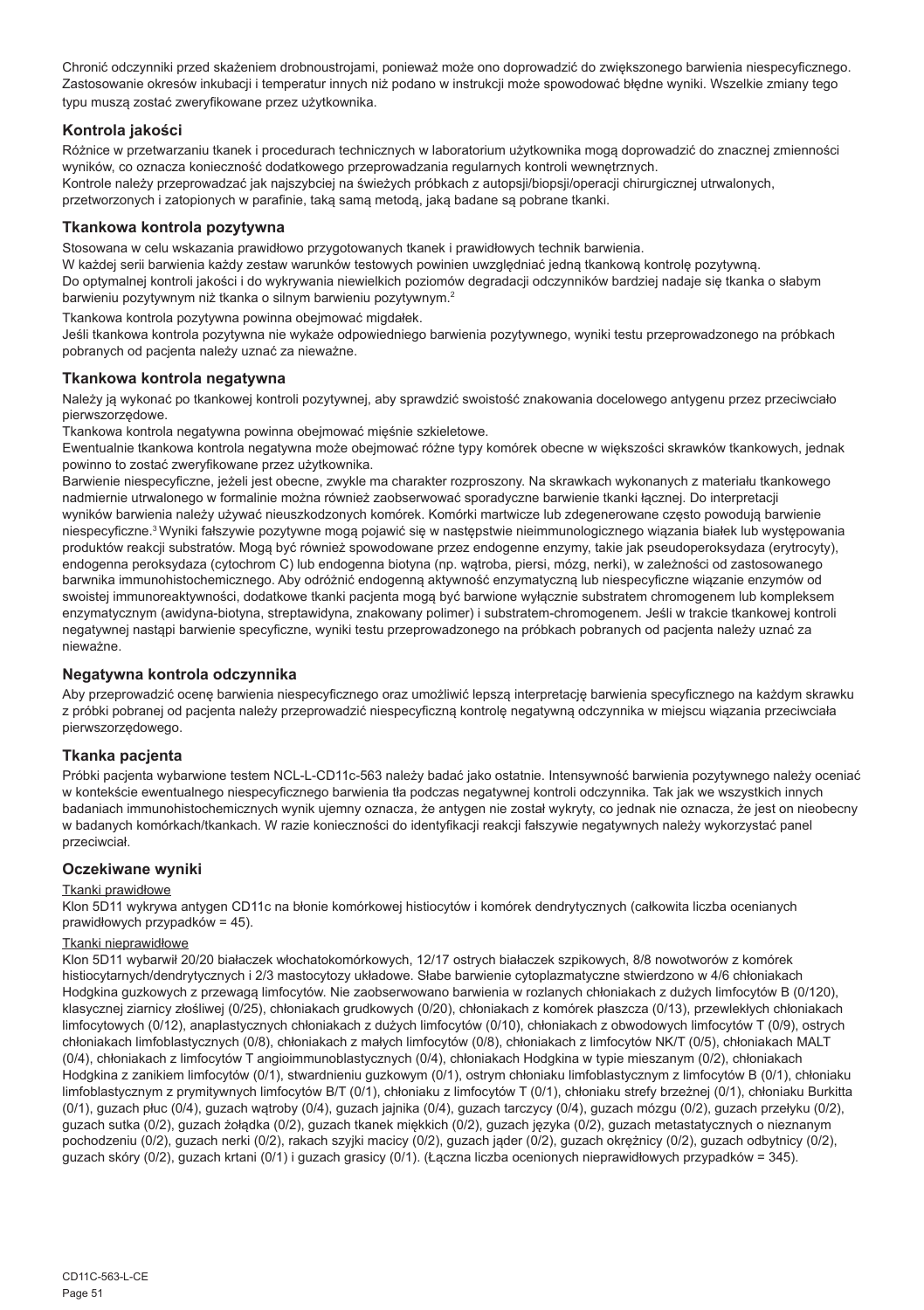#### **Zaleca się stosowanie NCL-L-CD11c-563 do wykrywania ludzkiego białka CD11c w tkankach zdrowych i nowotworowych, jako uzupełnienie konwencjonalnego badania histopatologicznego opartego na nieimmunologicznym barwieniu histologicznym.**

# **Ograniczenia ogólne**

Badanie immunohistochemiczne to wieloetapowy proces diagnostyczny, który wymaga specjalistycznego szkolenia w zakresie doboru odpowiednich odczynników i tkanek, utrwalania i przetwarzania tkanek, przygotowywania preparatów immunohistochemicznych oraz interpretacji wyników barwienia.

Barwienie tkanek zależy od postępowania z tkanką i jej przetwarzania przed barwieniem. Nieprawidłowe utrwalanie, zamrażanie, rozmrażanie, przemywanie, suszenie, podgrzewanie, ścinanie skrawków lub skażenie innymi tkankami lub płynami może powodować artefakty, zatrzymywanie przeciwciał lub wyniki fałszywie negatywne. Niespójne wyniki mogą wynikać z różnic w metodach utrwalania i zatapiania lub nieprawidłowości związanej z tkanką.4

Nadmierne lub niepełne barwienie kontrastowe może negatywnie wpływać na właściwą interpretację wyników. Kliniczną interpretację barwienia lub jego braku należy uzupełnić badaniami morfologicznymi oraz odpowiednimi kontrolami. Ocenę powinien przeprowadzić wykwalifikowany patolog w kontekście historii choroby pacjenta oraz innych badań diagnostycznych. Przeciwciała firmy Leica Biosystems Newcastle Ltd są przeznaczone do badania skrawków zamrożonych lub zatopionych w parafinie, które utrwalono zgodnie z określonymi wymogami. Może wystąpić nieoczekiwana ekspresja antygenu, szczególnie w przypadku nowotworów. Interpretacja kliniczna wybarwionych skrawków musi obejmować analizę morfologiczną oraz ocenę przeprowadzoną w ramach odpowiednich kontroli.

# **Piśmiennictwo - ogólne.**

- 1. National Committee for Clinical Laboratory Standards (NCCLS). Protection of laboratory workers from infectious diseases transmitted by blood and tissue; proposed guideline. Villanova, P.A. 1991; 7(9). Order code M29-P.
- 2. Battifora H. Diagnostic uses of antibodies to keratins: a review and immunohistochemical comparison of seven monoclonal and three polyclonal antibodies. Progress in Surgical Pathology. 6:1–15. eds. Fenoglio-Preiser C, Wolff CM, Rilke F. Field & Wood, Inc., Philadelphia.
- 3. Nadji M, Morales AR. Immunoperoxidase, part I: the techniques and pitfalls. Laboratory Medicine. 1983; 14:767.
- 4. Omata M, Liew CT, Ashcavai M, Peters RL. Nonimmunologic binding of horseradish peroxidase to hepatitis B surface antigen: a possible source of error in immunohistochemistry. American Journal of Clinical Pathology. 1980; 73:626.
- 5. Barth TFE, Barth CA, Kestler HA, et al. Transcriptional profiling suggests that secondary and primary large B-cell lymphomas of the gastrointestinal (GI) tract are blastic variants of GI marginal zone lymphoma. Journal of Pathology. 2007; 211:305-313.
- 6. Venkatraman L, McDonald KA, Bagdi E, et al. Characterisation of a new monoclonal antibody recognising CD11c in paraffinembedded tissue. Modern Pathology. 2005; 18: 255A-256A 1183 Supplement 1.

# **Zmiany wprowadzone do poprzedniego wydania**

Skład odczynnika, Całkowite stężenie białka, Zalecenia dotyczące stosowania, Ostrzeżenia i środki ostrożności, Spodziewane wyniki.

# **Data publikacji**

17 października 2018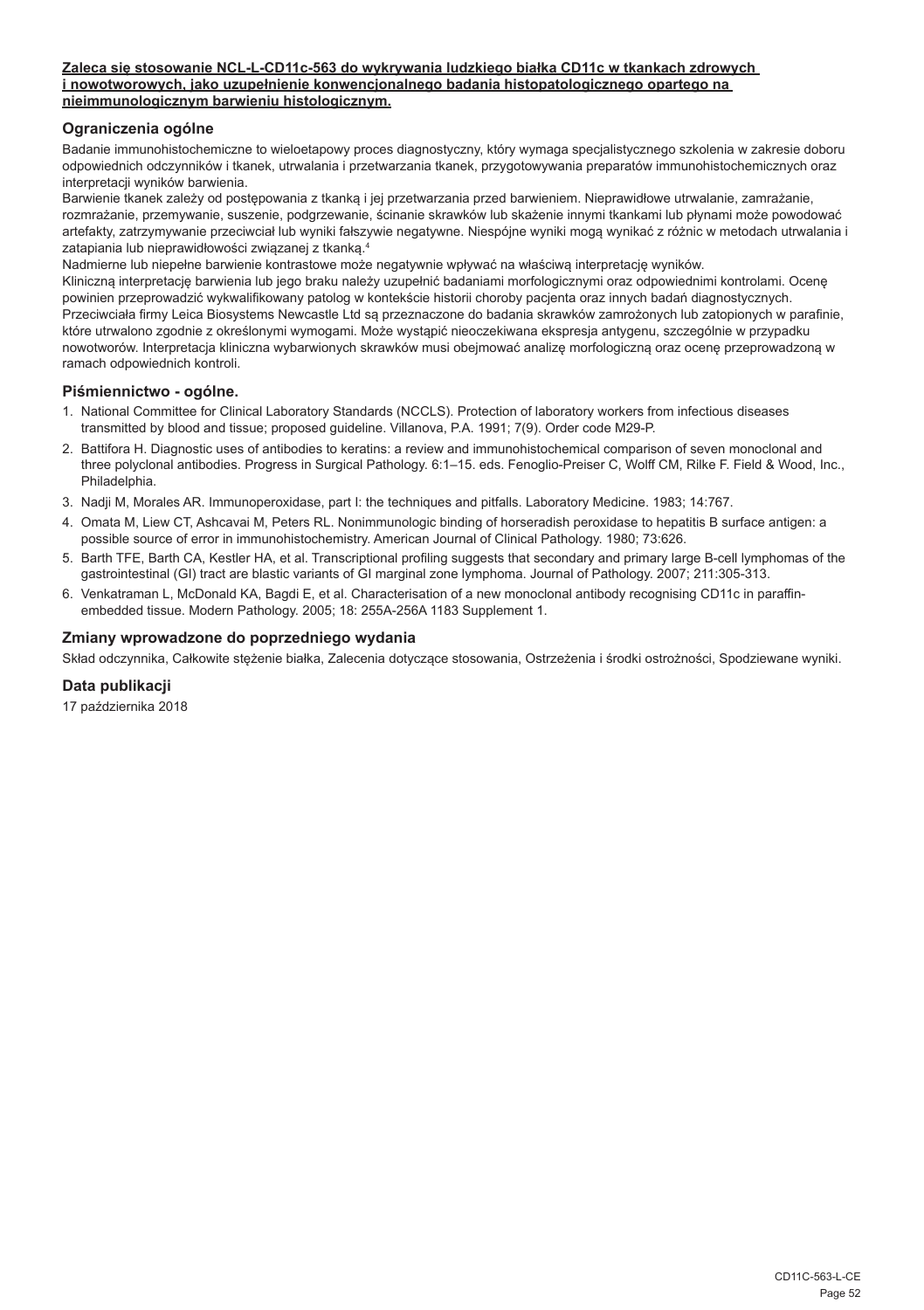# <span id="page-53-0"></span>**Tekočinsko monoklonsko protitelo Novocastra™ iz miši CD11c**

# **Koda izdelka: NCL-L-CD11c-563**

# **Predvidena uporaba**

#### *Za diagnostično uporabo in vitro.*

Izdelek NCL-L-CD11c-563 je namenjen za kvalitativno identifikacijo humanega antigena CD11c v parafinskih rezinah s pomočjo svetlobne mikroskopije. Klinično razlago obarvanja ali odsotnosti le-tega morajo dopolnjevati morfološke študije ustreznih kontrolnih vzorcev, ki jih v okviru klinične anamneze bolnika in drugih diagnostičnih testov oceni usposobljen patolog.

# **Načelo postopka**

Imunohistokemijske (IHC) tehnike barvanja omogočajo vizualizacijo antigenov z izvajanjem zaporednega nanosa - z vmesnimi koraki izpiranja - specifičnega protitelesa na antigen (primarno protitelo), sekundarnega protitelesa na primarno protitelo in encimskega kompleksa s kromogenim substratom. Encimska aktivacija kromogena povzroči vidno reakcijo izdelka na mestu antigena. Tak vzorec lahko nato nasprotno barvamo in pokrijemo s krovnim stekelcem. Rezultate nato obdelamo s pomočjo svetlobnega mikroskopa in jih uporabimo pri diferencialni diagnozi patološko-fizioloških procesov, ki so morda povezani z določenim antigenom ali pa tudi ne.

# **Klon**

5D11

# **Imunogen**

Prokariontski rekombinantni protein, ki vsebuje 258 aminokislin N-terminalnega konca zunanje domene molekule CD11c.

#### **Specifičnost**

Človeški antigen CD11c.

# **Sestava reagenta**

NCL-L-CD11c-563 je tekočinski supernatant kulture tkiva in vsebuje natrijev azid kot konzervans.

#### **Razred Ig**

IgG2a

# Skupna koncentracija beljakovin **ITOtal Protein**

Skupna koncentracija beljakovin v določeni seriji je navedena na oznaki na viali.

# **Koncentracija protiteles**

Višja ali enaka 30 mg/l. Glejte oznako na viali za koncentracijo Ig določene serije.

# **Priporočila za uporabo**

Imunohistokemija parafinskih rezin.

**Toplotno pridobivanje epitopa (HIER):** Upoštevajte navodila za uporabo raztopine za pridobivanje epitopov Novocastra Epitope Retrieval Solution pH 6.

**Predlagano redčenje:** 1:100 za 30 minut pri 25 °C. To je samo vodilo; uporabniki naj poiščejo svoje lastne najbolj učinkovite delovne razredčine.

**Vizualizacija:** Sledite navodilom za uporabo sistemov za zaznavanje polimerov Novolink™ Polymer Detection Systems. Za več podatkov o izdelku ali podporo se obrnite na svojega lokalnega distributerja ali regionalno pisarno podjetja Leica Biosystems, lahko pa tudi obiščete spletno mesto podjetja Leica Biosystems na www.LeicaBiosystems.com.

Učinkovitost tega protitelesa je treba validirati, kadar ga uporabljate z drugimi sistemi za ročno barvanje ali avtomatiziranimi okolji.

# **Shranjevanje in stabilnost**

Hraniti pri temperaturi 2–8 °C. Ne zamrzujte. Takoj po uporabi ohladite na temperaturo 2–8 °C. Ne uporabljajte po datumu izteka roka uporabnosti, ki je naveden na oznaki na viali. Uporabnik naj preveri pogoje shranjevanja, ki se razlikujejo od zgoraj navedenih.

# **Priprava vzorcev**

Priporočeni fiksativ je 10-% formalin v nevtralnem pufru za tkivne rezine, vstavljene v parafin.

# **Opozorila in previdnostni ukrepi**

Vir priprave tega reagenta je supernatant celične kulture. Ker je to biološki izdelek, je treba z njim ravnati z ustrezno skrbnostjo. Ta reagent vsebuje natrijev azid. Varnostni list je na voljo na zahtevo ali na naslovu www.LeicaBiosystems.com. Upoštevajte zvezne, državne ali lokalne predpise za odstranjevanje morebitnih strupenih sestavin.

Z vzorci, pred fiksiranjem in po njem, in vsemi materiali, s katerimi so prišli v stik, morate rokovati, kot da bi lahko prenašali okužbe, in pri njihovem odstranjevanju slediti ustreznim previdnostnim ukrepom.1 Nikoli ne pipetirajte reagentov skozi usta; pazite, da reagenti in vzorci ne pridejo v stik s kožo in sluznicami. Če reagenti ali vzorci pridejo v stik z občutljivimi deli, jih izperite z obilo vode. Poiščite zdravniško pomoč.

Pazite, da ne pride do mikrobne okužbe reagentov, saj lahko povzroči nespecifično barvanje.

Če uporabite čas ali temperature inkubacije, ki se razlikujejo od navedenih, lahko pridobite napačne rezultate. Uporabnik mora validirati morebitne spremembe.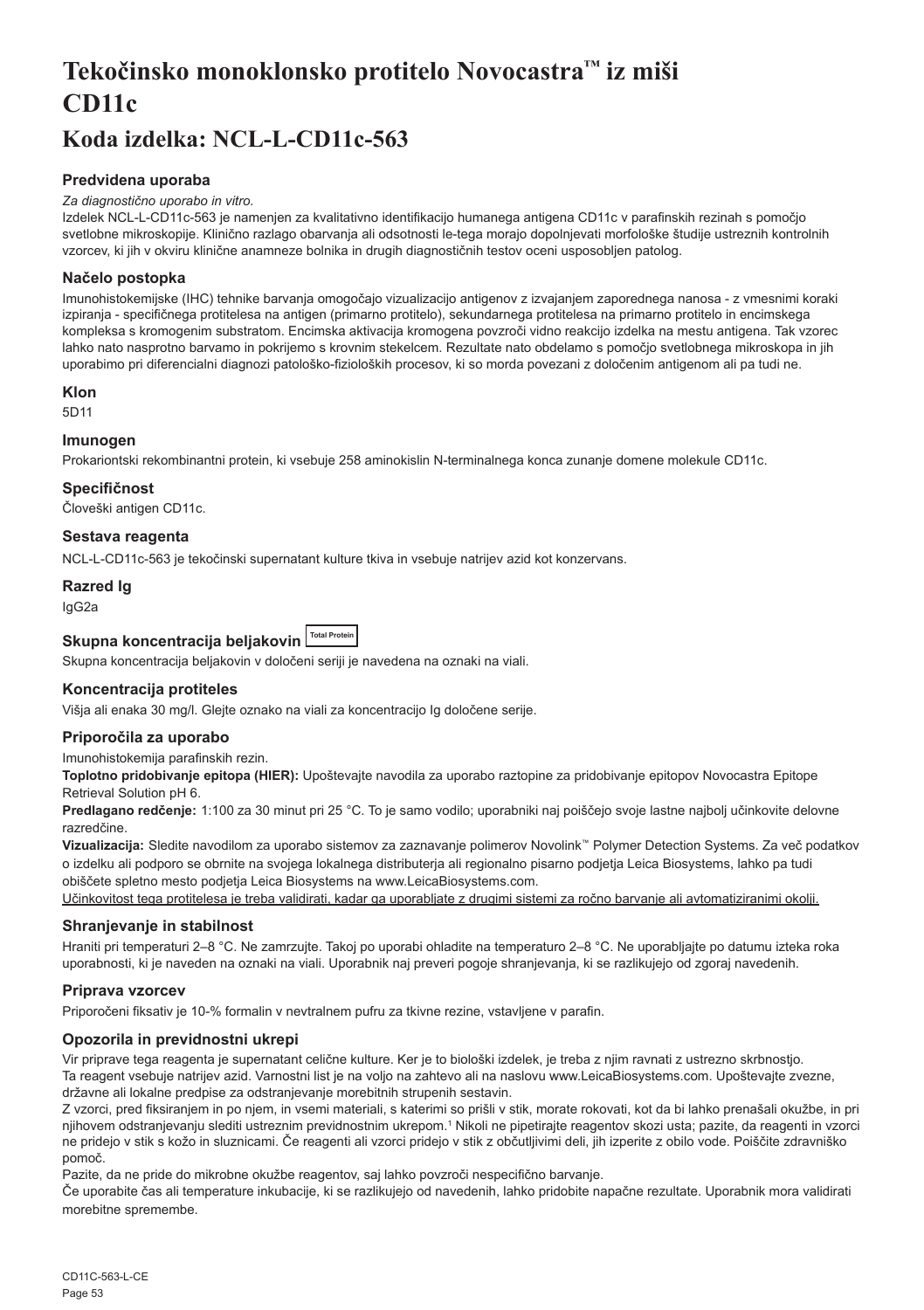# **Kontrola kakovosti**

Razlike pri obdelavi tkiva in tehničnih postopkih v laboratoriju uporabnika lahko vodijo do precejšnje variabilnosti rezultatov, kar zahteva redne interne kontrole učinkovitosti poleg spodaj navedenih postopkov.

Kontrolni vzorci morajo biti sveži vzorci, pridobljeni z obdukcijo/biopsijo/kirurškim posegom, fiksirani s formalinom, obdelani in shranjeni v parafinskem vosku kakor hitro je mogoče ter na isti način, kot vzorci bolnikov.

# **Pozitivni kontrolni vzorci tkiva**

Uporabite jih za opredelitev pravilno pripravljenih tkiv in ustreznih tehnik barvanja.

Pri vsakem postopku barvanja morate vsakemu sklopu preizkusnih pogojev dodati en pozitiven kontrolni vzorec tkiva. Za kar najboljšo kontrolo kakovosti in boljše zaznavanje manjših stopenj razkroja reagenta je bolj primerno uporabiti tkivo s šibkim pozitivnim obarvanjem kot tkivo z močnim pozitivnim obarvanjem.<sup>2</sup>

Za pozitivni kontrolni vzorec tkiva priporočamo tkivo tonzil.

Če pozitivni kontrolni vzorci tkiva ne pokažejo pozitivnega obarvanja, morate rezultate preizkusnih vzorcev zavreči kot neveljavne.

#### **Negativni kontrolni vzorci tkiva**

Pregledati jih morate po pregledu pozitivnih kontrolnih vzorcev tkiva, da preverite specifičnost oznake ciljnega antigena glede na primarno protitelo.

Za negativno kontrolo tkiva priporočamo tkivo skeletnih mišic.

Drugače pa se kot negativni kontrolni vzorci pogosto uporablja vrsta različnih celic, ki so prisotne v večini rezin tkiv, vendar pa mora tako uporabo preveriti uporabnik.

Nespecifično barvanje, če je prisotno, je običajno razpršeno. Opazite lahko tudi posamično obarvanje vezivnega tkiva v rezinah tkiv, kot posledica premočnega fiksiranja s formalinom. Za razlago rezultatov obarvanja uporabite nespremenjene celice. Obarvanje nekrotičnih ali degeneriranih celic je pogosto nespecifično.<sup>3</sup> Lažno pozitivni rezultati se lahko pojavijo zaradi ne-imunološke vezave proteinov ali produktov reakcije substrata. Povzročijo jih lahko tudi endogeni encimi, kot so psevdoperoksidaza (eritrociti), endogena peroksidaza (citokromni C) ali endogeni biotin (npr. jetra, dojke, možgani, ledvice), odvisno od vrste uporabljenega imunskega barvila. Za razlikovanje med endogensko aktivnostjo encimov ali nespecifično vezavo encimov zaradi specifične imunske reaktivnosti, lahko barvate dodatna tkiva bolnika izključno ali s kromogenskim substratom ali encimskimi kompleksi (avidin-biotin, streptavidin, označeni polimer) in kromogenskim substratom. Če pride do specifičnega obarvanja negativnih kontrolnih vzorcev tkiva, morate rezultate vzorcev bolnika zavreči kot neveljavne.

# **Negativni kontrolni reagent**

Za oceno nespecifičnega barvanja in boljšo razlago specifičnega obarvanja na antigenskem mestu uporabite nespecifični negativni kontrolni reagent namesto primarnega protitelesa z eno rezino vsakega vzorca bolnika.

#### **Bolnikovo tkivo**

Nazadnje preglejte bolnikove vzorce, obarvane z izdelkom NCL-L-CD11c-563. Intenzivnost pozitivnega obarvanja ocenite v okviru morebitnega nespecifičnega obarvanja ozadja z negativnim kontrolnim reagentom. Tako kot pri vseh imunohistokemijskih preizkusih negativen rezultat pomeni, da antigen ni bil zaznan, ne pa odsotnosti antigena v testiranih celicah/tkivih. Po potrebi uporabite nabor protiteles za opredelitev napačnih negativnih reakcij.

# **Pričakovani rezultati**

#### Normalna tkiva

Klon 5D11 je zaznal antigen CD11c na celični membrani histiocitov in dendritičnih celic (skupno število ocenjenih normalnih primerov = 45).

#### Nenormalna tkiva

Klon 5D11 je obarval 20/20 dlakastoceličnih levkemij, 12/17 akutnih mieloidnih levkemij, 8/8 histiocitnih/dendritičnih neoplazem in 2/3 sistemskih mastocitoz. Blago obarvanje citoplazme so opazili pri 4/6 nodularnih limfocitnih predominantno Hodgkinovih limfomov. Obarvanja niso opazili pri difuznih limfomih velikih celic B (0/120), klasični Hodgkinovi bolezni (0/25), folikularnih limfomih (0/20), limfomih plaščnih celic (0/13), kroničnih limfocitnih limfomih (0/12), anaplastičnih velikoceličnih limfomih (0/10), limfomih perifernih celic T (0/9), akutnih limfoblastnih limfomih (0/8), malih limfocitnih limfomih (0/8), limfomih celic NK/T (0/5), limfomih MALT (0/4), angioimunoblastnih limfomih celic T (0/4), Hodgkinovih limfomih mešanih celic (0/2), limfocitni izčrpavajoči Hodgkinovi bolezni (0/1), Hodgkinovi bolezni tipa nodularne skleroze (0/1), akutnem limfoblastnem limfomu celic B (0/1), akutnem limfoblastnem limfomu primitivnih celic B/T (0/1), limfomu celic T (0/1), limfomu obrobnih celic (0/1), Burkittovem limfomu (0/1), tumorjih pljuč (0/4), tumorjih jeter (0/4), tumorjih jajčnikov (0/4), tumorjih ščitnice (0/4), možganskih tumorjih (0/2), tumorjih požiralnika (0/2), tumorjih dojke (0/2), tumorjih želodca (0/2), tumorjih mehkih tkiv (0/2), tumorjih jezika (0/2), metastatskih tumorjih neznanega izvora (0/2), ledvičnih tumorjih (0/2), tumorjih materničnega vratu (0/2), tumorjih testisov (0/2), tumorjih kolona (0/2), tumorjih rektuma (0/2), kožnih tumorjih (0/2), tumorju grla (0/1) in tumorju priželjca (0/1). (Skupno število ocenjenih anomalnih primerov = 345).

#### **Izdelek NCL-L-CD11c-563 se priporoča za zaznavanje človeške beljakovine CD11c v normalnih in neoplastičnih tkivih kot dodatna analiza ob konvencionalni histopatologiji z uporabo neimunskih histokemičnih barvil.**

#### **Splošne omejitve**

Imunohistokemija je diagnostični postopek z več koraki, ki zahteva specializirano usposabljanje za izbiro ustreznih reagentov, izbiro, fiksiranje in obdelavo tkiv, pripravo IHC preparata in razlago rezultatov obarvanja.

Obarvanje tkiva je odvisno od rokovanja s tkivom in njegovo obdelavo pred barvanjem. Nepravilno fiksiranje, zamrzovanje, odtajanje, izpiranje, sušenje, segrevanje, rezanje ali okužba z drugimi tkivi ali tekočinami lahko povzroči nastanek artefaktov, lovljenje protitelesa ali lažne negativne rezultate. Nedosledni rezultati so lahko posledica razlik pri metodah fiksiranja in priprave ali pa so del nepravilnosti tkiva samega.4 Prekomerno ali nepopolno nasprotno barvanje lahko neugodno vpliva na pravilno tolmačenje rezultatov.

Klinično razlago obarvanja ali odsotnosti le-tega morajo dopolnjevati morfološke študije ustreznih kontrolnih vzorcev, ki jih v okviru klinične anamneze bolnika in drugih diagnostičnih testov oceni usposobljen patolog.

Protitelesa družbe Leica Biosystems Newcastle Ltd so namenjena uporabi, kot je navedeno, na zamrznjenih ali v parafin vstavljenih rezinah z določenimi zahtevami za fiksiranje. Lahko pride do nepričakovanega izražanja antigena, zlasti pri neoplazmah. Pri klinični razlagi obarvane rezine tkiva morate upoštevati morfološko analizo in oceno ustreznih kontrol.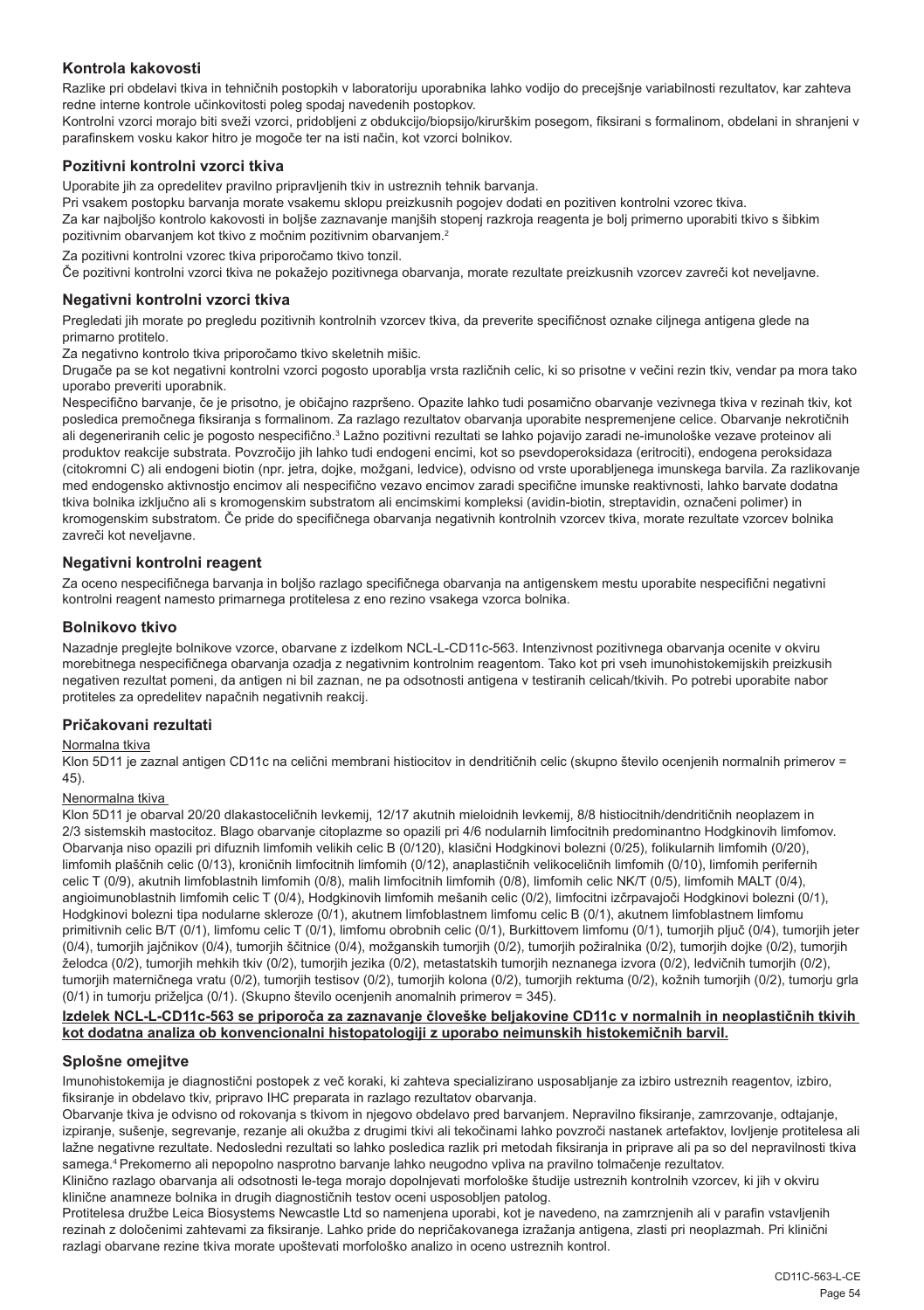# **Splošna literatura**

- 1. National Committee for Clinical Laboratory Standards (NCCLS). Protection of laboratory workers from infectious diseases transmitted by blood and tissue; proposed guideline. Villanova, P.A. 1991; 7(9). Order code M29-P.
- 2. Battifora H. Diagnostic uses of antibodies to keratins: a review and immunohistochemical comparison of seven monoclonal and three polyclonal antibodies. Progress in Surgical Pathology. 6:1–15. eds. Fenoglio-Preiser C, Wolff CM, Rilke F. Field & Wood, Inc., Philadelphia.
- 3. Nadji M, Morales AR. Immunoperoxidase, part I: the techniques and pitfalls. Laboratory Medicine. 1983; 14:767.
- 4. Omata M, Liew CT, Ashcavai M, Peters RL. Nonimmunologic binding of horseradish peroxidase to hepatitis B surface antigen: a possible source of error in immunohistochemistry. American Journal of Clinical Pathology. 1980; 73:626.
- 5. Barth TFE, Barth CA, Kestler HA, et al. Transcriptional profiling suggests that secondary and primary large B-cell lymphomas of the gastrointestinal (GI) tract are blastic variants of GI marginal zone lymphoma. Journal of Pathology. 2007; 211:305-313.
- 6. Venkatraman L, McDonald KA, Bagdi E, et al. Characterisation of a new monoclonal antibody recognising CD11c in paraffinembedded tissue. Modern Pathology. 2005; 18: 255A-256A 1183 Supplement 1.

# **Dodatki in spremembe k prejšnji izdaji**

Sestava reagentov, Skupna koncentracija beljakovin, Priporočila za uporabo, Opozorila in previdnostni ukrepi, Pričakovani rezultati.

# **Datum izdaje**

17 oktober 2018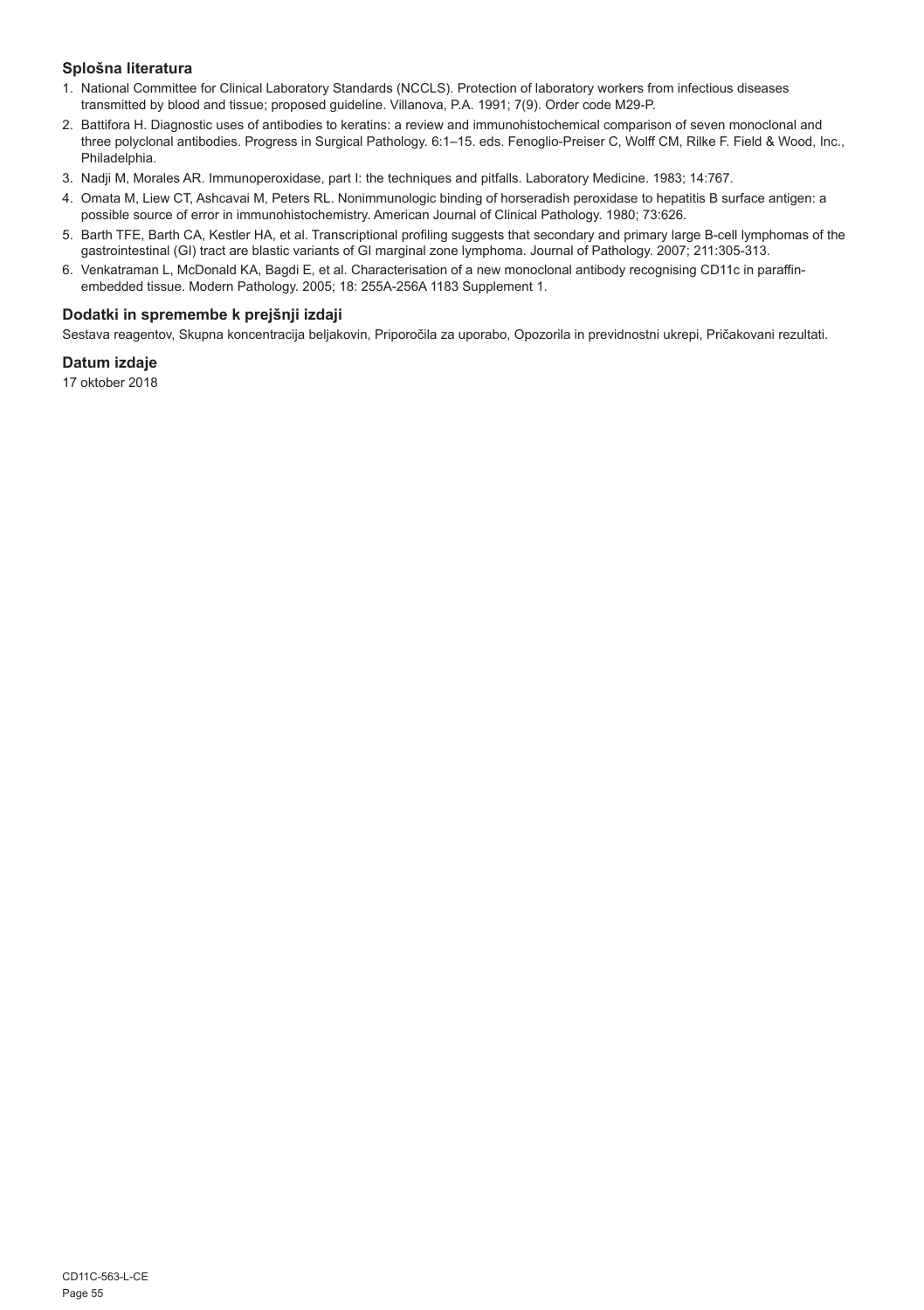# <span id="page-56-0"></span>**Novocastra™ Tekutá myší monoklonální protilátka CD11c**

# **Kód výrobku: NCL-L-CD11c-563**

# **Zamýšlené použití**

#### *Pro diagnostické použití in vitro.*

NCL-L-CD11c-563 je určen ke kvalitativnímu stanovení lidského antigenu CD11c světelnou mikroskopií na parafínových řezech. Klinickou interpretaci jakéhokoliv barvení nebo jeho nepřítomnosti je nutné doplnit morfologickým vyšetřením s použitím správných kontrol a zhodnotit je musí kvalifikovaný patolog v kontextu s klinickou anamnézou pacienta a jinými diagnostickými testy.

# **Princip metody**

Imunohistochemické (IHC) barvicí techniky umožňují vizualizaci antigenů pomocí sekvenční aplikace specifické protilátky proti antigenu (primární protilátka), sekundární protilátky proti primární protilátce a enzymového komplexu s chromogenním substrátem s interponovanými omývacími kroky. Enzymatická aktivace chromogenu má za následek viditelnou reakci produktu v místě antigenu. Vzorek pak může být kontrastně nabarven a překryt krycím sklíčkem. Výsledky se interpretují ve světelném mikroskopu; jsou pomůckou v diferenciální diagnostice patofyziologických procesů, které mohou, ale nemusí, souviset s příslušným antigenem.

# **Klon**

5D11

# **Imunogen**

Prokaryotický rekombinantní protein obsahující 258 aminokyselin z N-konce externí domény molekuly CD11c.

#### **Specificita**

Lidský antigen CD11c.

# **Složení reagencie**

NCL-L-CD11c-563 je tekutý supernatant z tkáňové kultury obsahující jako konzervační prostředek azid sodný.

# **Třída Ig**

IgG2a

# **Koncentrace celkového proteinu Total Protein**

Koncentrace celkového proteinu specifická pro šarži je uvedena na štítku na lahvičce.

# **Koncentrace protilátek**

30 mg/l nebo vyšší. Koncentrace imunoglobulinu (Ig) specifická pro šarži je uvedena na štítku na lahvičce.

# **Doporučení k použití**

Imunohistochemické vyšetření na parafínových řezech.

**Teplem indukované odmaskování epitopu (Heat Induced Epitope Retrieval, HIER):** Postupujte podle pokynů k použití k roztoku Novocastra Epitope Retrieval Solution pH 6.

**Doporučené ředění:** 1:100 po dobu 30 minut při 25 °C. Toto doporučení je uvedeno jako vodítko; uživatelé musí stanovit vlastní optimální pracovní ředění.

**Vizualizace:** Postupujte podle návodu k použití k systémům pro detekci polymerů Novolink™ Polymer Detection Systems. Další informace o produktu nebo podporu si vyžádejte od místního distributora nebo regionální kanceláře společnosti Leica Biosystems, nebo alternativně navštivte web Leica Biosystems, www.LeicaBiosystems.com.

Výkon této protilátky je třeba validovat, pokud se používá s jinými systémy pro ruční barvení nebo na automatických platformách

# **Skladování a stabilita**

Skladujte při teplotě 2–8 °C. Nezmrazujte. Okamžitě po použití vraťte do teploty 2–8 °C. Nepoužívejte po uplynutí data exspirace uvedeného na štítku na lahvičce. Podmínky skladování jiné než výše uvedené musí uživatel validovat.

# **Příprava vzorku**

Fixační roztok doporučený pro řezy tkáně zalité v parafinu je 10% formalín pufrovaný na neutrální pH.

# **Varování a bezpečnostní opatření**

Tato reagencie byla připravena ze supernatantu z buněčné kultury. Protože jde o biologický produkt, je nutno manipulaci s ní věnovat náležitou pozornost.

Tato reagencie obsahuje azid sodný. Bezpečnostní list materiálu je k dispozici na požádání nebo je dostupný na webu www.LeicaBiosystems.com

Údaje o likvidaci jakýchkoli potenciálně toxických komponent prostudujte ve federálních, státních nebo místních nařízeních. Se vzorky před fixací i po fixaci a se všemi materiály jim vystavenými je nutno zacházet, jako by mohly způsobit přenos infekce,

a likvidovat je s náležitými bezpečnostními opatřeními.1 Reagencie nikdy nepipetujte ústy a zabraňte styku reagencií a vzorků s kůží a sliznicemi. Pokud se reagencie nebo vzorky dostanou do kontaktu s citlivými oblastmi, omyjte je velkým množstvím vody. Vyhledejte lékařskou pomoc.

Minimalizujte mikrobiální kontaminaci reagencií, mohlo by dojít ke zvýšení výskytu nespecifického barvení.

Inkubační doby nebo teploty jiné než předepsané mohou vést k chybným výsledkům. Všechny takové změny musí být uživatelem validovány.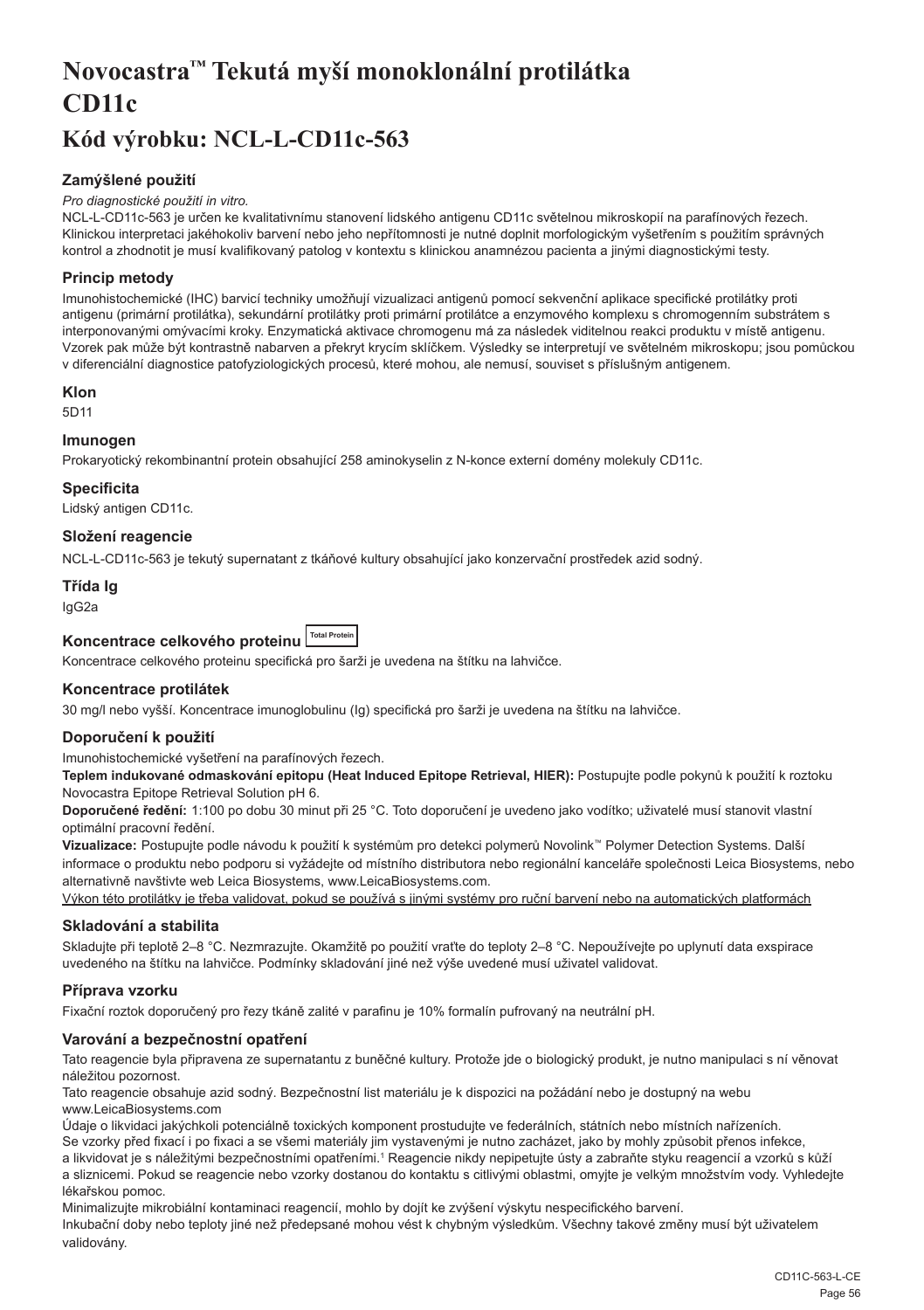# **Kontrola jakosti**

Rozdíly ve zpracování tkání a v technických postupech v laboratoři uživatele mohou způsobit významnou variabilitu výsledků, což vyžaduje kromě níže uvedených postupů i pravidelné provádění kontrol v laboratoři.

Kontroly musí být čerstvé pitevní/bioptické/operační vzorky co nejdříve fixované formalínem, zpracované a zalité do parafínového vosku, stejným způsobem jako vzorek/vzorky pacienta.

# **Pozitivní tkáňová kontrola**

Používá se k průkazu správně připravených tkání a správných barvicích technik.

V každém barvicím cyklu musí být použita jedna pozitivní tkáňová kontrola pro každý soubor testovacích podmínek.

Pro optimální kontrolu jakosti a k detekci menšího stupně degradace reagencie je vhodnější tkáň se slabým pozitivním barvením než tkáň se silným pozitivním barvením.<sup>2</sup>

Doporučená pozitivní tkáňová kontrola je tonzila.

Pokud pozitivní tkáňová kontrola nevykazuje pozitivní barvení, musí být výsledky testovaných vzorků považovány za neplatné.

# **Negativní tkáňová kontrola**

Musí být vyšetřena po pozitivní tkáňové kontrole k ověření specificity označení cílového antigenu primární protilátkou. Doporučená negativní tkáňová kontrola je kosterní sval.

Alternativně často představuje místa negativní kontroly řada různých typů buněk přítomných ve většině tkáňových řezů, to ale musí uživatel validovat.

Nespecifické barvení, je-li přítomno, má obvykle difúzní vzhled. V řezech ze tkání nadměrně fixovaných formalínem může být také zjištěno sporadické barvení pojivové tkáně. K interpretaci výsledků barvení použijte neporušené buňky. Nekrotické nebo degenerované buňky se často barví nespecificky.<sup>3</sup>Falešně pozitivní výsledky mohou být důsledkem neimunologické vazby proteinů nebo produktů reakčního substrátu. Mohou být také způsobeny endogenními enzymy, jako je např. pseudoperoxidáza (erytrocyty), endogenní peroxidáza (cytochrom C) nebo endogenní biotin (např. játra, prs, mozek, ledviny), podle typu použitého imunobarviva. K odlišení aktivity endogenních enzymů či nespecifické vazby enzymů od specifické imunoreaktivity mohou být barveny další tkáně pacienta výlučně chromogenním substrátem, případně enzymovými komplexy (avidin-biotin, streptavidin, značený polymer) a chromogenním substrátem. Pokud dojde v negativní tkáňové kontrole ke specifickému barvení, musí být výsledky vzorků pacienta považovány za neplatné.

# **Negativní reagenční kontrola**

K vyhodnocení nespecifického barvení a umožnění lepší interpretace specifického barvení v místě antigenu použijte na řezu z každého vzorku pacienta nespecifickou negativní reagenční kontrolu místo primární protilátky.

# **Tkáň pacienta**

Nakonec vyšetřete vzorky pacienta barvené pomocí NCL-L-CD11c-563. Intenzita pozitivního barvení musí být zhodnocena v kontextu se vším nespecifickým barvením pozadí u negativní reagenční kontroly. Jako u každého imunohistochemického vyšetření, negativní výsledek znamená, že antigen nebyl zjištěn, nikoli, že antigen není ve vyšetřovaných buňkách/tkáních přítomen. V případě potřeby použijte k identifikaci falešně negativních reakcí panel protilátek.

# **Očekávané výsledky**

# Normální tkáně

Klon 5D11 detekuje CD11c antigen na membráně histiocytů a dendritických buněk (celkový počet hodnocených normálních případů = 45).

# Abnormální tkáně

Klon 5D11 obarvil 20/20 vzorků leukemie z vlasatých buněk, 12/17 vzorků akutní myeloidní leukemie, 8/8 vzorků histiocytických/ dendritických nádorů a 2/3 vzorků systemické mastocytózy. Slabé cytoplazmatické barvení bylo pozorováno u 4/6 vzorků nodulárního Hodgkinova lymfomu s nodulární predominancí. Žádné zbarvení nebylo pozorováno u vzorků difuzního velkobuněčného B-lymfomu (0/120), klasické Hodgkinovy choroby (0/25), folikulárního lymfomu (0/20), lymfomu z plášťových buněk (0/13), chronického lymfocytárního lymfomu (0/12), anaplastického velkobuněčného lymfomu (0/10), periferního T-lymfomu (0/9), akutního lymfoblastického lymfomu (0/8), malého lymfocytárního lymfomu (0/8), NK/T-lymfomu (0/5), MALT lymfomu (0/4), angioimunoblastického T-lymfomu (0/4), smíšené celulární Hodgkinovy choroby (0/2), Hodgkinovy choroby s deplecí lymfocytů (0/1), nodulárně sklerotické Hodgkinovy choroby (0/1), akutního lymfoblastického B-lymfomu (0/1), akutního lymfoblastického lymfomu z primitivních B/T-buněk (0/1), T-lymfomu (0/1), lymfomu z buněk marginální zóny (0/1), Burkittova lymfomu (0/1), nádorů plic (0/4), nádorů jater (0/4), nádorů ovarií (0/4), nádorů štítné žlázy (0/4), nádorů mozku (0/2), nádorů jícnu (0/2), nádorů prsu (0/2), nádorů žaludku (0/2), nádorů měkkých tkání (0/2), nádorů jazyka (0/2), metastazujících nádorů neznámého původu (0/2), nádorů ledvin (0/2), nádorů děložního hrdla (0/2), testikulárních nádorů (0/2), nádorů tlustého střeva (0/2), nádorů rekta (0/2), nádorů kůže (0/2), nádoru hrtanu (0/1) a nádoru thymu (0/1). (Celkový počet vyšetřených abnormálních tkání = 345).

#### **NCL-L-CD11c-563 se doporučuje k detekci lidského proteinu CD11c v normálních a neoplastických tkáních jako doplněk ke konvenční histopatologii s použitím neimunologických histochemických nátěrů.**

# **Obecná omezení**

Imunohistochemické vyšetření je vícekrokový diagnostický proces, který spočívá ve specializovaném školení ve výběru vhodných reagencií; výběru, fixaci a zpracování tkání; přípravě imunohistochemickího sklíčka; a v interpretaci výsledků barvení. Barvení tkáně závisí na manipulaci s tkání a jejím zpracování před barvením. Nesprávným postupem při fixaci, zmrazení, rozmrazení, omývání, sušení, zahřívání, krájení řezů nebo kontaminací jinými tkáněmi či tekutinami mohou vzniknout artefakty, může dojít k vychytávání protilátek nebo k falešně negativním výsledkům. Nekonzistentní výsledky mohou být důsledkem odchylek ve fixačních metodách a metodách zalití v konzervačním médiu nebo přirozených odchylek ve tkáni.4

Nadměrné nebo nedostatečné kontrastní barvení může narušit správnou interpretaci výsledků.

Klinickou interpretaci jakéhokoliv barvení nebo jeho nepřítomnosti je nutné doplnit morfologickým vyšetřením s použitím správných kontrol a zhodnotit je musí kvalifikovaný patolog v kontextu s klinickou anamnézou pacienta a jinými diagnostickými testy. Protilátky společnosti Leica Biosystems Newcastle Ltd se používají, jak bylo uvedeno, u zmrazených nebo u parafínových řezů se specifickými požadavky na fixaci. Může dojít k expresi neočekávaných antigenů, zejména u nádorů. Klinická interpretace jakéhokoli barveného tkáňového řezu musí zahrnovat morfologickou analýzu a zhodnocení příslušných kontrol.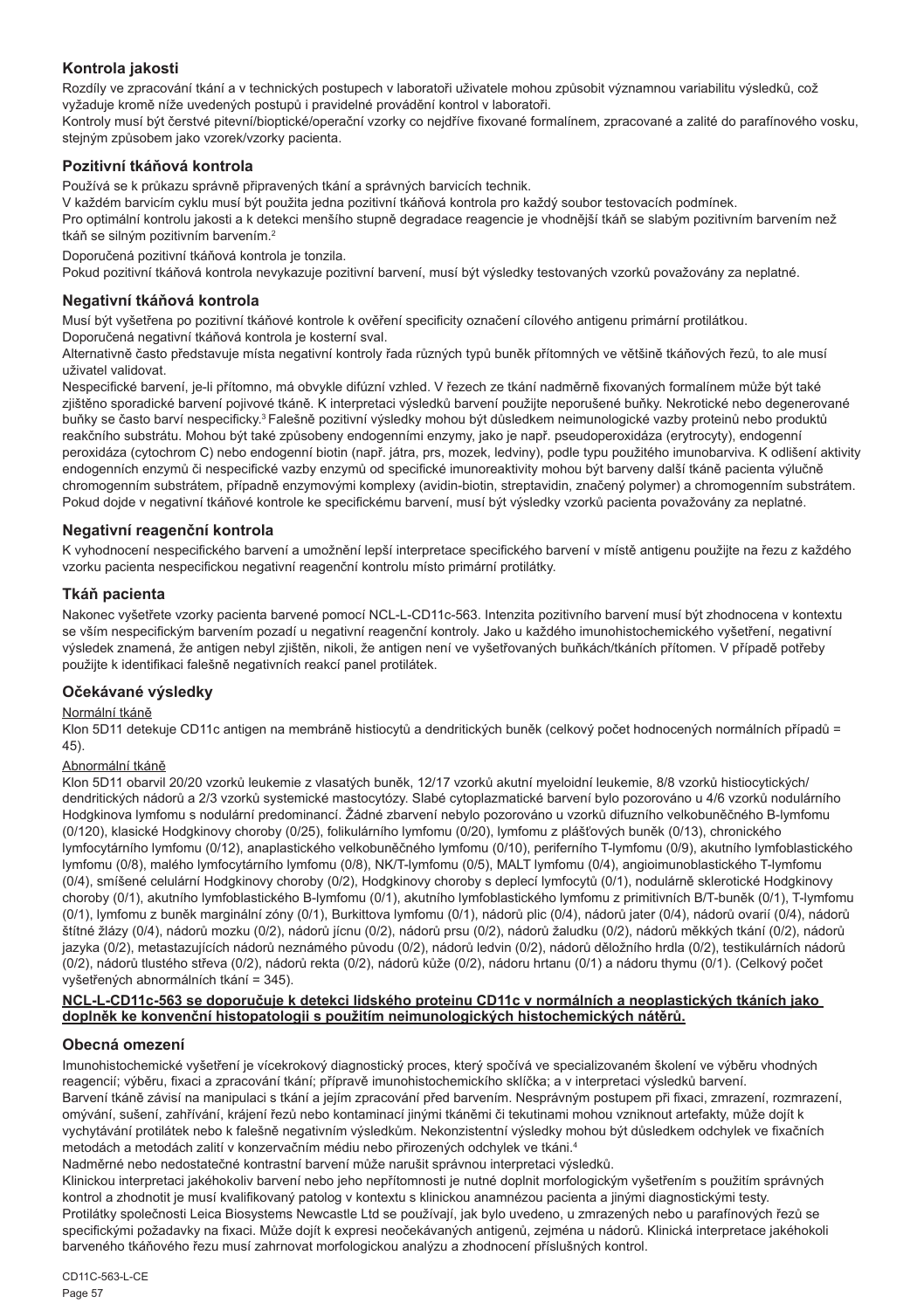# **Literatura - všeobecná**

- 1. National Committee for Clinical Laboratory Standards (NCCLS). Protection of laboratory workers from infectious diseases transmitted by blood and tissue; proposed guideline. Villanova, P.A. 1991; 7(9). Order code M29-P.
- 2. Battifora H. Diagnostic uses of antibodies to keratins: a review and immunohistochemical comparison of seven monoclonal and three polyclonal antibodies. Progress in Surgical Pathology. 6:1–15. eds. Fenoglio-Preiser C, Wolff CM, Rilke F. Field & Wood, Inc., Philadelphia.
- 3. Nadji M, Morales AR. Immunoperoxidase, part I: the techniques and pitfalls. Laboratory Medicine. 1983; 14:767.
- 4. Omata M, Liew CT, Ashcavai M, Peters RL. Nonimmunologic binding of horseradish peroxidase to hepatitis B surface antigen: a possible source of error in immunohistochemistry. American Journal of Clinical Pathology. 1980; 73:626.
- 5. Barth TFE, Barth CA, Kestler HA, et al. Transcriptional profiling suggests that secondary and primary large B-cell lymphomas of the gastrointestinal (GI) tract are blastic variants of GI marginal zone lymphoma. Journal of Pathology. 2007; 211:305-313.
- 6. Venkatraman L, McDonald KA, Bagdi E, et al. Characterisation of a new monoclonal antibody recognising CD11c in paraffinembedded tissue. Modern Pathology. 2005; 18: 255A-256A 1183 Supplement 1.

# **Opravy předchozího vydání**

Složení reagencie, Koncentrace celkového proteinu, Doporučení k použití, Varování a bezpečnostní opatření, Očekávané výsledky.

# **Datum vydání**

17 říjen 2018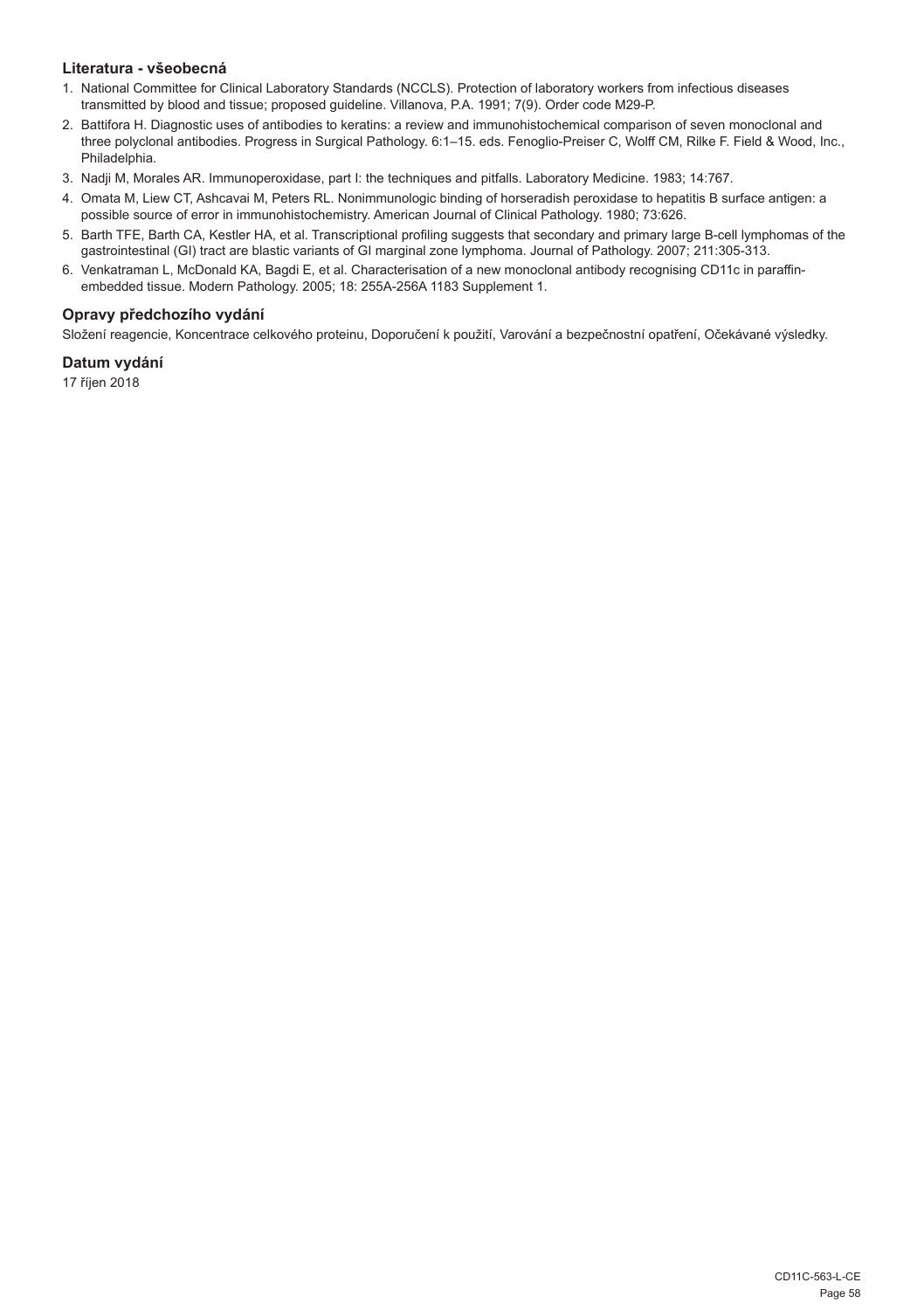# <span id="page-59-0"></span>**Tekutá myšia monoklonálna protilátka Novocastra™ CD11c**

# **Kód produktu: NCL-L-CD11c-563**

# **Zamýšľané použitie**

#### *Na diagnostické použitie in vitro.*

NCL-L-CD11c-563 slúži na kvalitatívnu identifikáciu ľudského antigénu CD11c v parafínových rezoch pomocou svetelnej mikroskopie. Klinická interpretácia akéhokoľvek farbenia alebo jeho absencie musí byť kombinovaná s morfologickými vyšetreniami za použitia zodpovedajúcich kontrol. Výsledky je nutné vyhodnotiť v kontexte klinickej anamnézy pacienta a iných diagnostických testov vedených kvalifikovaným patológom.

# **Princíp postupu**

Techniky imunohistochemického (IHC) zafarbenia umožňujú vizualizáciu antigénov sekvenčnou aplikáciou špecifickej protilátky proti antigénu (primárna protilátka), sekundárnej protilátky proti primárnej protilátke a enzymatického komplexu s chromogénnym substrátom. Medzi jednotlivými krokmi prebieha premývanie. Enzymatická aktivácia chromogénu vytvára v mieste antigénu viditeľné produkty reakcie. Môžete doplniť kontrastné zafarbenie vzorky a zakryť ju krycím sklíčkom. Výsledky sa interpretujú pomocou svetelného mikroskopu a napomáhajú pri diferenciálnej diagnostike patofyziologických procesov, ktoré môžu, ale nemusia byť spojené s určitým antigénom.

# **Klon**

5D11

# **Imunogén**

Prokaryotický rekombinantný proteín obsahujúci 258 aminokyselín z N-koncovky externej domény molekuly CD11c.

# **Špecificita**

Ľudský antigén CD11c.

# **Zloženie činidla**

NCL-L-CD11c-563 je tekutý supernatant na tkanivovú kultiváciu obsahujúci azid sodný ako konzervačnú látku.

# **Trieda Ig**

IgG2a

# Celková koncentrácia proteínov **ITotal Protein**

Celkovú koncentráciu proteínov špecifickú pre šaržu nájdete na štítku fľaštičky.

# **Koncentrácia protilátok**

Väčšia alebo rovná 30 mg/l. Koncentráciu Ig špecifickú pre šaržu nájdete na štítku fľaštičky.

# **Odporúčania na použitie**

Imunohistochémia parafínových rezov.

**Záchyt epitopov s tepelnou indukciou (HIER):** Postupujte podľa návodu na použitie systému Novocastra Epitope Retrieval Solution pH 6.

**Odporúčané riedenie:** 1 : 100 po dobu 30 minút pri teplote 25 °C. Táto hodnota je orientačná, používatelia si musia stanoviť svoje vlastné optimálne pracovné riedenia.

**Vizualizácia:** Postupujte podľa návodu na použitie systémov Novolink™ Polymer Detection Systems. Ďalšie informácie o produkte alebo podporu vám poskytne váš miestny distribútor alebo lokálne zastúpenie spoločnosti Leica Biosystems. Takisto môžete navštíviť internetové stránky spoločnosti Leica Biosystems: www.LeicaBiosystems.com

Funkčnosť tejto protilátky je nutné validovať pri použití s inými manuálnymi systémami farbenia alebo automatizovanými platformami.

# **Uskladnenie a stabilita**

Skladujte pri teplote 2 – 8 °C. Nezmrazujte. Okamžite po použití vráťte do teploty 2 – 8 °C. Nepoužívajte po uplynutí dátumu exspirácie uvedeného na štítku fľaštičky. Iné než vyššie uvedené podmienky skladovania si vyžadujú validáciu používateľom.

# **Príprava vzorky**

Odporúčaný fixačný prípravok je 10 % neutrálny pufrovaný formalín pre bločky tkaniva zaliate do parafínu.

# **Varovania a bezpečnostné opatrenia**

Toto činidlo bolo pripravené zo supernatantu bunkovej kultúry. Keďže ide o biologický produkt, pri manipulácii je nutné vynaložiť zodpovedajúcu starostlivosť.

Toto činidlo obsahuje azid sodný. Materiálový bezpečnostný list je k dispozícii na požiadanie alebo na stránkach www.LeicaBiosystems.com.

Likvidáciu prípadných potenciálne toxických súčastí definujú federálne, štátne alebo miestne predpisy.

So vzorkami pred fixáciou a po nej a všetkými materiálmi, ktoré s nimi prišli do kontaktu, je nutné manipulovať ako s potenciálne infekčnými a zlikvidovať ich pri dodržaní zodpovedajúcich bezpečnostných opatrní.<sup>1</sup> Činidlá nikdy nepipetujte ústami a zabráňte kontaktu činidiel a vzoriek s kožou a sliznicami. Ak sa činidlá alebo vzorky dostanú do kontaktu s citlivými oblasťami, umyte ich veľkým množstvom vody. Vyhľadajte lekársku pomoc.

Minimalizujte mikrobiálnu kontamináciu činidiel. V opačnom prípade môže dôjsť k zvýšeniu nešpecifického zafarbenia.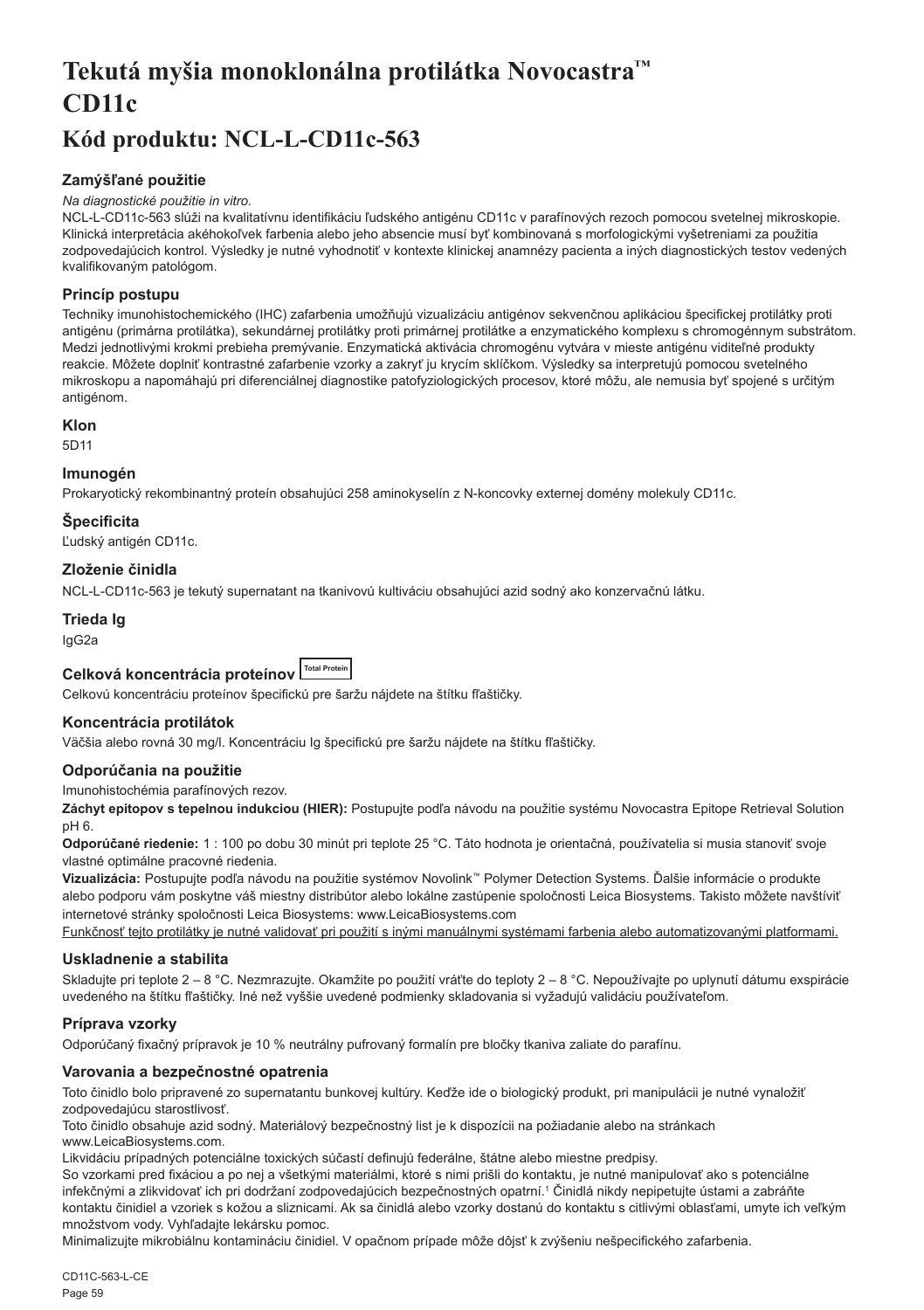Nedodržanie predpísaných inkubačných dôb alebo teplôt môže viesť k nesprávnym výsledkom. Všetky takéto zmeny si vyžadujú validáciu používateľom.

# **Kontrola kvality**

Rozdiely v spracovaní tkaniva a technických postupoch v laboratóriu používateľa môžu viesť k významnému kolísaniu výsledkov, čo si vyžaduje, okrem nasledujúcich postupov, aj pravidelné interné kontroly.

Kontroly by mali byť čerstvé pitevné/bioptické/chirurgické vzorky fixované čo najskôr formalínom a spracované zaliatím do parafínu rovnakým spôsobom ako vzorky pacienta.

# **Pozitívna kontrola tkanivom**

Identifikuje správne pripravené tkanivá a správne techniky zafarbenia.

Každá súprava testových podmienok v každom cykle zafarbenia musí obsahovať jednu pozitívnu kontrolu tkanivom.

Tkanivo so slabým pozitívnym farbením je pre optimálnu kontrolu kvality a na detekciu slabšej degradácie činidla vhodnejšie než tkanivo so silným pozitívnym farbením.<sup>2</sup>

Odporúčané tkanivo na pozitívnu kontrolu je tonzila.

Ak pozitívna kontrola tkanivom nebude vykazovať pozitívne zafarbenie, výsledky testovaných vzoriek je nutné považovať za neplatné.

#### **Negatívna kontrola tkanivom**

Nutné vyšetriť po pozitívnej kontrole tkanivom s cieľom overiť špecificitu značenia cieľového antigénu primárnou protilátkou. Odporúčané tkanivo na negatívnu kontrolu je kostrový sval.

Ako negatívnu kontrolu je možné použiť aj rôzne typy buniek prítomné vo väčšine tkanivových rezov, takýto postup si však vyžaduje validáciu používateľom.

Prípadné nešpecifické farbenie má obvykle difúzny vzhľad. V rezoch tkanív silne fixovaných formalínom môže byť pozorované sporadické farbenie spojiva. Na interpretáciu výsledkov farbenia používajte intaktné bunky. Nekrotické alebo degenerované bunky sa často farbia nešpecificky.<sup>3</sup> Falošne pozitívne výsledky môžu byť pozorované v dôsledku neimunologickej väzby proteínov alebo produktov reakcie substrátu. Môžu byť spôsobené aj endogénnymi enzýmami, ako napr. pseudoperoxidázou (erytrocyty), endogénnou peroxidázou (cytochróm C) alebo endogénnym biotínom (napr. pečeň, prsník, mozog, oblička) v závislosti od typu imunologického farbenia. S cieľom diferencovať endogénnu enzymatickú aktivitu alebo nešpecifickú väzbu enzýmov od špecifickej imunoreaktivity môžete nafarbiť ďalšie vzorky tkanív pacienta výhradne substrátovým chromogénom alebo enzymatickými komplexmi (avidín-biotín, streptavidín, značený polymér), resp. substrátovým chromogénom. V prípade špecifického farbenia v negatívnej kontrole tkanivom je nutné výsledky vzoriek pacienta považovať za neplatné.

#### **Negatívna kontrola činidlom**

Na vyhodnotenie nešpecifického zafarbenia použite nešpecifickú negatívnu kontrolu činidlom miesto primárnej protilátky s rezom jednotlivých vzoriek pacienta, čo umožní lepšiu interpretáciu špecifického farbenia na mieste antigénu.

#### **Tkanivo pacienta**

Pacientske vzorky zafarbené prípravkom NCL-L-CD11c-563 preskúmajte ako posledné. Intenzitu pozitívneho farbenia je nutné vyhodnotiť v kontexte prípadného

nešpecifického zafarbenia negatívnej kontroly činidlom na pozadí. Podobne ako pri všetkých imunohistochemických testov znamená negatívny výsledok, že antigén nebol detegovaný. Nepotvrdzuje jeho absenciu v testovaných bunkách/tkanivách. V prípade potreby identifikujte falošne negatívne reakcie pomocou panelu protilátok.

#### **Očakávané výsledky**

#### Normálne tkanivá

Klon 5D11 deteguje antigén CD11c na membráne histiocytov a dendritických buniek (celkový počet normálnych hodnotených prípadov  $= 45$ ).

#### Abnormálne tkanivá

Klon 5D11 zafarbil 20/20 leukémií z vlasatých buniek, 12/17 akútnych myeloidných leukémií, 8/8 histiocytických/dendritických neoplaziem a 2/3 systémových mastocytóz. Slabé cytoplazmatické zafarbenie bolo zistené pri 4/6 nodulárnych Hodgkinových lymfómoch s lymfocytárnou predominanciou. Zafarbenie nebolo pozorované pri difúznych lymfómoch z veľkých B-buniek (0/120), klasickej Hodgkinovej chorobe (0/25), folikulárnych lymfómoch (0/20), lymfómoch z plášťových buniek (0/13), chronických lymfocytických lymfómoch (0/12), anaplastických veľkobunkových lymfómoch (0/10), periférnych lymfómoch z T-buniek (0/9), akútnych lymfoblastických lymfómoch (0/8), malých lymfocytických lymfómoch (0/8), lymfómoch z T/NK-buniek (0/5), lymfómoch MALT (0/4), angioimunoblastických lymfómoch z T-buniek (0/4), Hodgkinovej chorobe so zmiešanou celularitou (0/2), Hodgkinovej chorobe s lymfocytickou depléciou (0/1), nodulárne sklerotizujúcej Hodgkinovej chorobe (0/1), akútnom lymfoblastickom lymfóme z B-buniek (0/1), akútnom lymfoblastickom lymfóme z primitívnych B/T-buniek (0/1), lymfóme z T-buniek (0/1), lymfóme marginálnej zóny (0/1), Burkittovom lymfóme (0/1), nádoroch pľúc (0/4), nádoroch pečene (0/4), nádoroch vaječníka (0/4), nádoroch štítnej žľazy (0/4), nádoroch mozgu (0/2), nádoroch pažeráka (0/2), nádoroch prsníka (0/2), nádoroch žalúdka (0/2), nádoroch mäkkých tkanív (0/2), nádoroch jazyka (0/2), metastatických nádoroch neznámeho pôvodu (0/2), nádoroch obličky (0/2), nádoroch krčka (0/2), nádoroch semenníka (0/2), nádoroch hrubého čreva (0/2), nádoroch konečníka (0/2), nádoroch kože (0/2), nádore hrtana (0/1) alebo nádore detskej žľazy (0/1). (Celkový počet abnormálnych vyšetrených prípadov = 345).

#### **NCL-L-CD11c-563 je odporúčaným prostriedkom na detekciu proteínu ľudského CD11c v normálnych a neoplastických tkanivách ako doplnok ku konvenčnej histopatológii za použitia neimunologických histochemických farbení.**

#### **Všeobecné limitácie**

Imunohistochémia je diagnostický postup pozostávajúci z viacerých krokov, ktorý si vyžaduje špecializované zaškolenie vo výbere zodpovedajúcich činidiel, výbere tkanív, fixácie a spracovania, príprave IHC sklíčka a interpretácii výsledkov farbenia. Farbenie tkaniva závisí od manipulácie s tkanivom a od jeho spracovania pred farbením. Nesprávna fixácia,

zmrazovanie,rozmrazovanie, premývanie, sušenie, ohrievanie, rezanie alebo kontaminácia inými tkanivami či tekutinami môžu viesť k vzniku artefaktov, záchytu protilátok alebo falošne negatívnym výsledkom. Inkonzistentné výsledky môžu byť spôsobené zmenami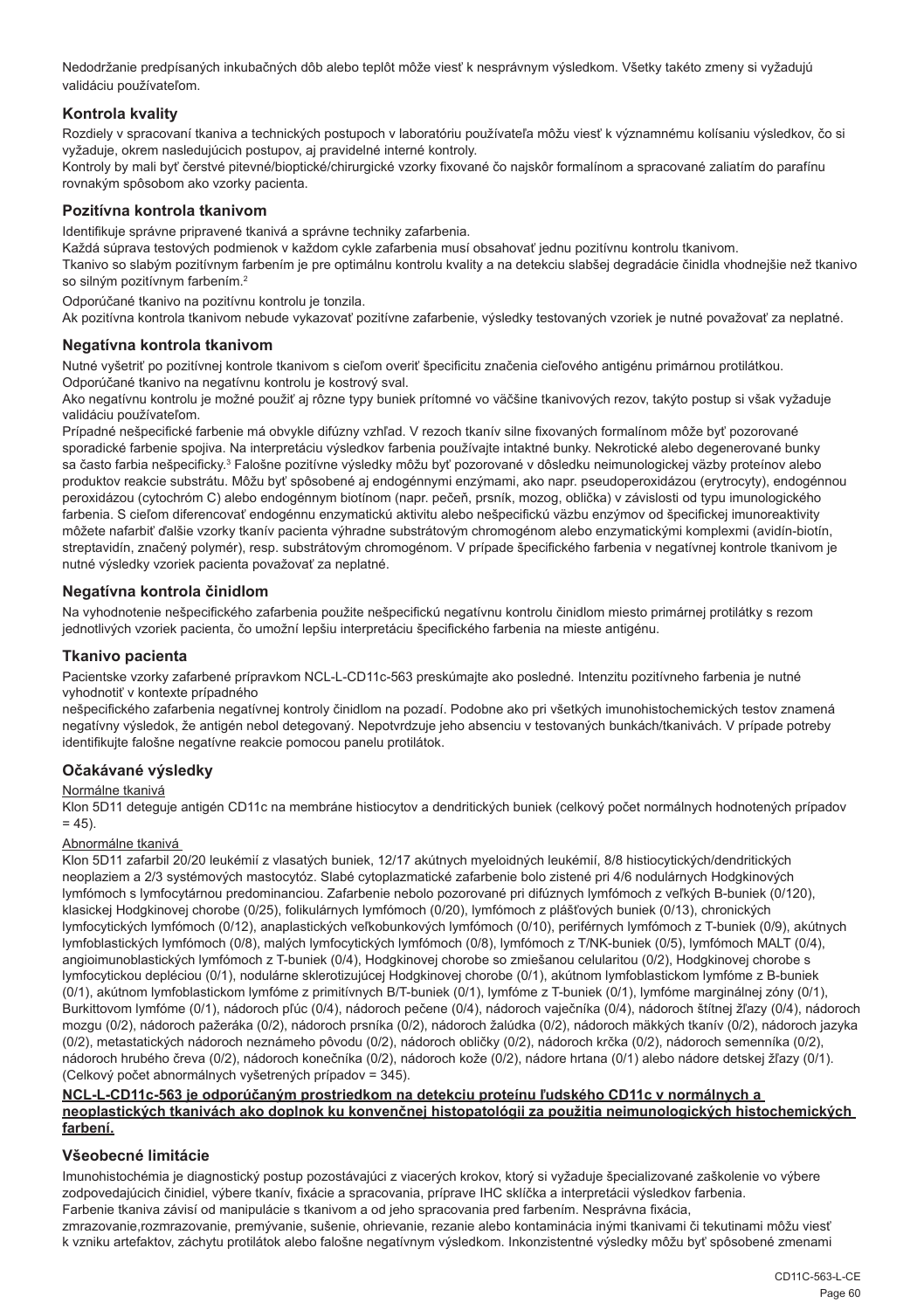metód fixácie a montáže preparátov alebo inherentnými nepravidelnosťami v tkanive.4

Nadmerné alebo neúplné kontrastné farbenie môže narušiť správnosť interpretácie výsledkov.

Klinická interpretácia akéhokoľvek farbenia alebo jeho absencie musí byť kombinovaná s morfologickými vyšetreniami za použitia zodpovedajúcich kontrol. Výsledky je nutné vyhodnotiť v kontexte klinickej anamnézy pacienta a iných diagnostických testov vedených kvalifikovaným patológom.

Protilátky spoločnosti Leica Biosystems Newcastle Ltd sú určené na použitie na zmrazených rezoch alebo rezoch zaliatych parafínom so špecifickými požiadavkami na fixáciu, ako uvádza tento dokument. Najmä pri neopláziách môže dôjsť k nečakanej expresii antigénov. Klinická interpretácia akýchkoľvek farbených tkanivových rezov musí zahŕňať morfologickú analýzu a vyhodnotenie zodpovedajúcich kontrol.

# **Bibliografia – všeobecne**

- 1. National Committee for Clinical Laboratory Standards (NCCLS). Protection of laboratory workers from infectious diseases transmitted by blood and tissue; proposed guideline. Villanova, P.A. 1991; 7(9). Order code M29-P.
- 2. Battifora H. Diagnostic uses of antibodies to keratins: a review and immunohistochemical comparison of seven monoclonal and three polyclonal antibodies. Progress in Surgical Pathology. 6:1–15. eds. Fenoglio-Preiser C, Wolff CM, Rilke F. Field & Wood, Inc., Philadelphia.
- 3. Nadji M, Morales AR. Immunoperoxidase, part I: the techniques and pitfalls. Laboratory Medicine. 1983; 14:767.
- 4. Omata M, Liew CT, Ashcavai M, Peters RL. Nonimmunologic binding of horseradish peroxidase to hepatitis B surface antigen: a possible source of error in immunohistochemistry. American Journal of Clinical Pathology. 1980; 73:626.
- 5. Barth TFE, Barth CA, Kestler HA, et al. Transcriptional profiling suggests that secondary and primary large B-cell lymphomas of the gastrointestinal (GI) tract are blastic variants of GI marginal zone lymphoma. Journal of Pathology. 2007; 211:305-313.
- 6. Venkatraman L, McDonald KA, Bagdi E, et al. Characterisation of a new monoclonal antibody recognising CD11c in paraffinembedded tissue. Modern Pathology. 2005; 18: 255A-256A 1183 Supplement 1.

# **Úpravy predchádzajúceho vydania**

Zloženie činidla, Celková koncentrácia proteínu, Odporúčania na použitie, Varovania a bezpečnostné opatrenia, Očakávané výsledky.

# **Dátum vydania**

17 október 2018